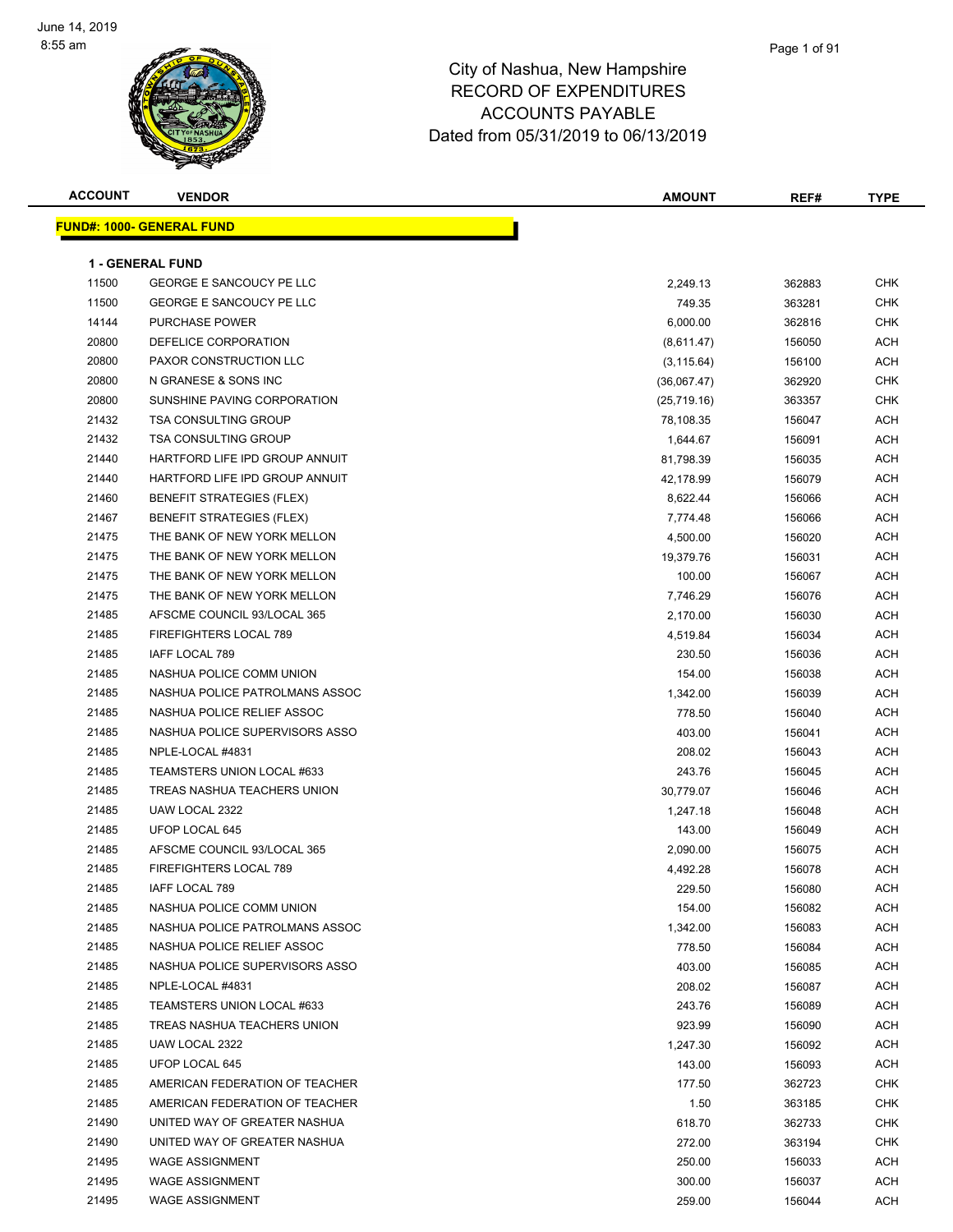

| <b>ACCOUNT</b> | <b>VENDOR</b>                                    | <b>AMOUNT</b>    | REF#             | <b>TYPE</b>       |
|----------------|--------------------------------------------------|------------------|------------------|-------------------|
|                | <b>FUND#: 1000- GENERAL FUND</b>                 |                  |                  |                   |
|                |                                                  |                  |                  |                   |
|                | <b>1 - GENERAL FUND</b>                          |                  |                  |                   |
| 21495          | <b>WAGE ASSIGNMENT</b>                           | 300.00           | 156081           | <b>ACH</b>        |
| 21495          | <b>WAGE ASSIGNMENT</b>                           | 259.00           | 156088           | <b>ACH</b>        |
| 21495          | <b>WAGE ASSIGNMENT</b>                           | 824.00           | 362724           | <b>CHK</b>        |
| 21495          | <b>WAGE ASSIGNMENT</b><br><b>WAGE ASSIGNMENT</b> | 100.00           | 362725           | <b>CHK</b>        |
| 21495          | <b>WAGE ASSIGNMENT</b>                           | 149.76           | 362726           | <b>CHK</b>        |
| 21495<br>21495 | <b>WAGE ASSIGNMENT</b>                           | 155.00<br>104.00 | 362727           | CHK<br><b>CHK</b> |
|                | <b>WAGE ASSIGNMENT</b>                           |                  | 362728           | <b>CHK</b>        |
| 21495<br>21495 | <b>WAGE ASSIGNMENT</b>                           | 1,587.81         | 362729           | <b>CHK</b>        |
| 21495          | <b>WAGE ASSIGNMENT</b>                           | 11.54            | 362730           | <b>CHK</b>        |
| 21495          | <b>WAGE ASSIGNMENT</b>                           | 311.88<br>75.00  | 362731           | CHK               |
| 21495          | <b>WAGE ASSIGNMENT</b>                           | 88.90            | 362732<br>362734 | <b>CHK</b>        |
| 21495          | <b>WAGE ASSIGNMENT</b>                           |                  |                  | <b>CHK</b>        |
| 21495          | <b>WAGE ASSIGNMENT</b>                           | 862.30<br>196.26 | 362735<br>362736 | <b>CHK</b>        |
| 21495          | <b>WAGE ASSIGNMENT</b>                           |                  |                  | <b>CHK</b>        |
| 21495          | <b>WAGE ASSIGNMENT</b>                           | 809.44<br>100.00 | 363186           | CHK               |
| 21495          | <b>WAGE ASSIGNMENT</b>                           | 155.00           | 363187<br>363188 | CHK               |
| 21495          | <b>WAGE ASSIGNMENT</b>                           | 104.00           | 363189           | <b>CHK</b>        |
| 21495          | <b>WAGE ASSIGNMENT</b>                           | 1,292.08         | 363190           | CHK               |
| 21495          | <b>WAGE ASSIGNMENT</b>                           | 11.54            | 363191           | <b>CHK</b>        |
| 21495          | <b>WAGE ASSIGNMENT</b>                           | 311.88           | 363192           | <b>CHK</b>        |
| 21495          | <b>WAGE ASSIGNMENT</b>                           | 25.00            | 363193           | <b>CHK</b>        |
| 21495          | <b>WAGE ASSIGNMENT</b>                           | 88.90            | 363195           | <b>CHK</b>        |
| 21495          | <b>WAGE ASSIGNMENT</b>                           | 376.70           | 363196           | <b>CHK</b>        |
| 21538          | NASHUA TEACHERS UNION                            | 2,905.26         | 156042           | <b>ACH</b>        |
| 21538          | NASHUA TEACHERS UNION                            | 132.52           | 156086           | <b>ACH</b>        |
| 21780          | <b>CITY OF NASHUA</b>                            | 338.90           | 363147           | CHK               |
| 21780          | 34 CELLU DRIVE, LLC                              | 11,794.34        | 363574           | CHK               |
| 21780          | ABSELEM, MOHAMMAD & M'BARKA                      | 1,715.78         | 363575           | <b>CHK</b>        |
| 21780          | AHSUE, DEBOR TRUST                               | 590.58           | 363576           | <b>CHK</b>        |
| 21780          | BALBONI, MICHAEL A                               | 257.60           | 363577           | <b>CHK</b>        |
| 21780          | <b>BISHARA, SHERIF K</b>                         | 613.50           | 363578           | <b>CHK</b>        |
| 21780          | <b>BOSSE, ROBERT R &amp;</b>                     | 719.73           | 363579           | <b>CHK</b>        |
| 21780          | DIVERNIERI, CHRISTIAN J                          | 624.51           | 363580           | <b>CHK</b>        |
| 21780          | FOLEY, JAMES                                     | 476.62           | 363582           | <b>CHK</b>        |
| 21780          | <b>GARIKIPATI, SRIKANTH &amp;</b>                | 1,224.56         | 363583           | <b>CHK</b>        |
| 21780          | GOING, DOREEN M & JOHN C III                     | 673.51           | 363584           | <b>CHK</b>        |
| 21780          | <b>GREENE, DEANNA R</b>                          | 224.58           | 363585           | CHK               |
| 21780          | HU, WEIYI &                                      | 394.64           | 363586           | CHK               |
| 21780          | JKR REVOCABLE LIVING TRUST                       | 443.14           | 363589           | CHK               |
| 21780          | <b>JUONIS, DOUGLAS</b>                           | 1,499.85         | 363590           | CHK               |
| 21780          | LUNDQUIST, ELLEN P REV TRUST                     | 1,084.57         | 363591           | <b>CHK</b>        |
| 21780          | MAITAI, ELIJAH                                   | 517.40           | 363592           | <b>CHK</b>        |
| 21780          | REVALLOVA, JANA                                  | 662.90           | 363593           | CHK               |
| 21780          | RIOUX, LEONARD S & FLEURETTE O                   | 242.59           | 363594           | CHK               |
| 21780          | ROBBINS, MARY                                    | 1,007.22         | 363595           | CHK               |
| 21780          | RUBY TUESDAY'S                                   | 25,577.84        | 363596           | CHK               |
| 21780          | SANDRA SAMPSON                                   | 1,156.68         | 363597           | <b>CHK</b>        |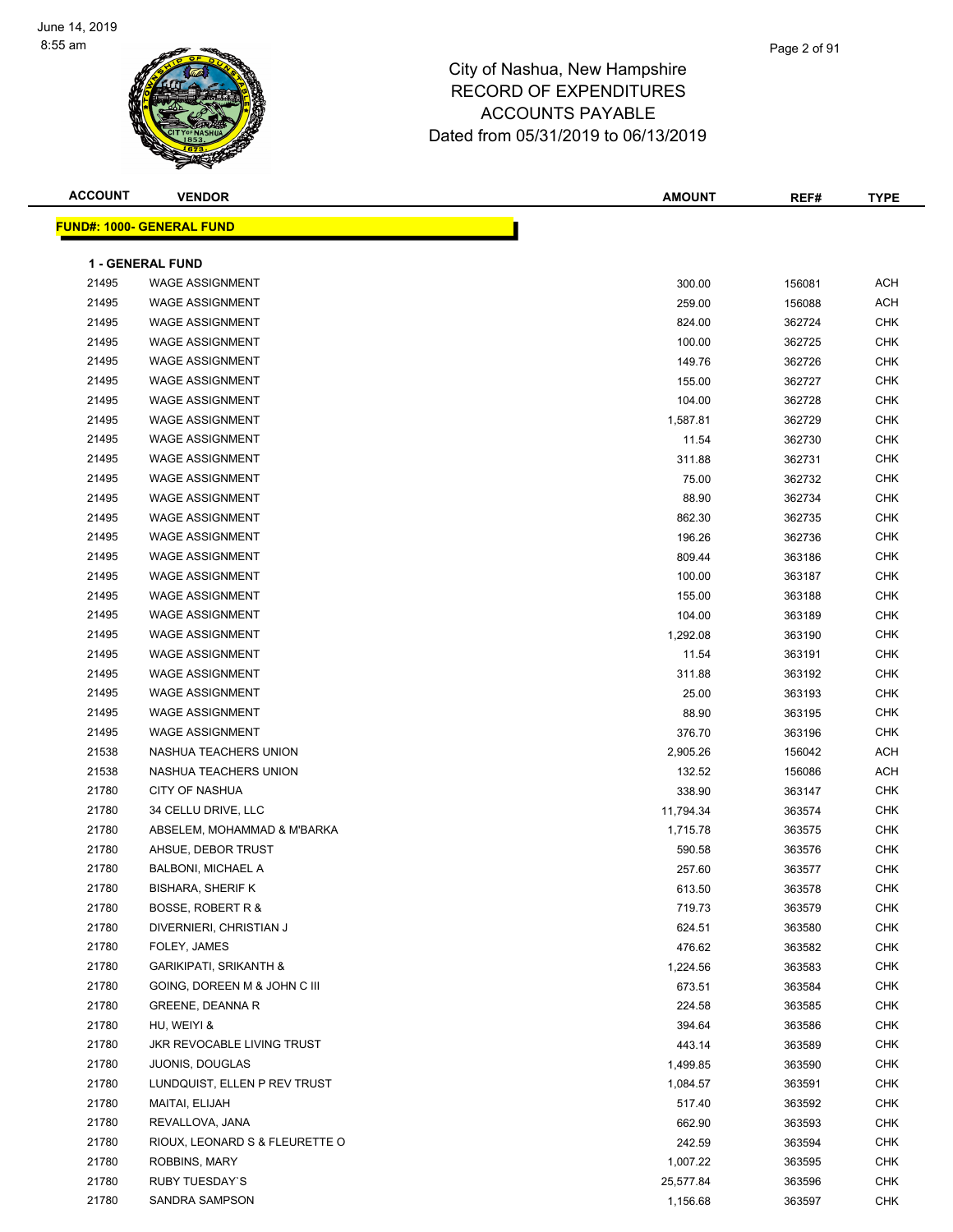

| <b>ACCOUNT</b>              | <b>VENDOR</b>                                       |                                | <b>AMOUNT</b> | REF#    | <b>TYPE</b> |
|-----------------------------|-----------------------------------------------------|--------------------------------|---------------|---------|-------------|
|                             | <b>FUND#: 1000- GENERAL FUND</b>                    |                                |               |         |             |
|                             | <b>1 - GENERAL FUND</b>                             |                                |               |         |             |
| 21780                       | SENDALL, WADE R & PATRICIA A                        |                                | 2,003.84      | 363598  | <b>CHK</b>  |
| 21780                       | SLIVINSKI, MARY C & WILLIAM P                       |                                | 154.43        | 363599  | <b>CHK</b>  |
| 21780                       | TARA SUITES MANAGEMENT LLC                          |                                | 9,532.85      | 363602  | <b>CHK</b>  |
| 21780                       | TARA SUITES MANAGEMENT LLC                          |                                | 19,030.69     | 363603  | <b>CHK</b>  |
| 21780                       | WALSH, ROBERT R                                     |                                | 939.78        | 363604  | <b>CHK</b>  |
| 21780                       | <b>WEBSTER, ELLEN T</b>                             |                                | 572.26        | 363605  | <b>CHK</b>  |
| 21780                       | ZHENG, JIA &                                        |                                | 256.16        | 363607  | <b>CHK</b>  |
| 21780                       | ZHENG, JIA &                                        |                                | 48.66         | 363608  | <b>CHK</b>  |
| 21921                       | STATE OF NH -MV                                     |                                | 31,250.44     | 156019  | <b>ACH</b>  |
| 21921                       | STATE OF NH-MV                                      |                                | 31,861.42     | 156021  | <b>ACH</b>  |
| 21921                       | STATE OF NH-MV                                      |                                | 26,029.87     | 156022  | <b>ACH</b>  |
| 21921                       | STATE OF NH-MV                                      |                                | 22,273.24     | 156029  | <b>ACH</b>  |
| 21921                       | STATE OF NH-MV                                      |                                | 16,299.31     | 156051  | <b>ACH</b>  |
| 21921                       | STATE OF NH-MV                                      |                                | 14,255.71     | 156068  | <b>ACH</b>  |
| 21921                       | STATE OF NH-MV                                      |                                | 15,557.00     | 156069  | <b>ACH</b>  |
| 21921                       | <b>STATE OF NH-MV</b>                               |                                | 20,046.75     | 156071  | ACH         |
| 21921                       | STATE OF NH-MV                                      |                                | 16,966.15     | 156074  | <b>ACH</b>  |
| 21921                       | STATE OF NH -MV                                     |                                | 14,535.58     | 156104  | <b>ACH</b>  |
|                             |                                                     |                                |               |         |             |
| <b>101 - MAYOR</b><br>61910 | <b>CELEBRATIONS CATERING</b>                        |                                | 942.00        | 362740  | <b>CHK</b>  |
| 68300                       | HUDSON TROPHY COMPANY                               |                                | 75.00         | 362895  | <b>CHK</b>  |
| 68350                       | <b>KERRY MILLER</b>                                 |                                | 25.00         | 362757  | CHK         |
|                             | <b>TOTAL 101 - MAYOR</b>                            |                                | \$1,042.00    |         |             |
| <b>103 - LEGAL</b>          |                                                     |                                |               |         |             |
| 55421                       | CITIZENS BANK CREDIT CARD                           | American Arbitration Associati | 75.00         | 9201911 | ACH         |
| 55495                       | CITIZENS BANK CREDIT CARD                           | Hillsborough County Superior C | 280.00        | 9201911 | ACH         |
| 55495                       | CITIZENS BANK CREDIT CARD                           | Hillsborough County Superior C | 280.00        | 9201911 | ACH         |
| 55614                       | HILLSBOROUGH COUNTY REGISTRY                        |                                | 46.50         | 363292  | <b>CHK</b>  |
| 61807                       | CITIZENS BANK CREDIT CARD                           | New Hampshire Municipal Associ | 12.50         | 9201911 | <b>ACH</b>  |
|                             | <b>TOTAL 103 - LEGAL</b>                            |                                | \$694.00      |         |             |
|                             |                                                     |                                |               |         |             |
|                             | <b>109 - CIVIC &amp; COMMUNITY ACTIVITIES</b>       |                                |               |         |             |
| 56200                       | <b>GRANITE STATE ORGANIZING PROJ</b>                |                                | 500.00        | 362747  | CHK         |
| 56200                       | HOME HEALTH & HOSPICE CARE                          |                                | 1,000.00      | 362748  | CHK         |
| 56200                       | SINFONIETTA STRINGS                                 |                                | 1,000.00      | 362765  | <b>CHK</b>  |
| 56214                       | HUMANE SOCIETY FOR GREATER                          |                                | 8,256.75      | 362896  | <b>CHK</b>  |
|                             | <b>TOTAL 109 - CIVIC &amp; COMMUNITY ACTIVITIES</b> |                                | \$10,756.75   |         |             |
|                             | <b>111 - HUMAN RESOURCES</b>                        |                                |               |         |             |
| 55307                       | <b>NANCY TRASK</b>                                  |                                | 87.38         | 362769  | CHK         |

| ວວວບກ | INAINU I TRAON            |                             | 87.J8  | 302709  | ∪⊓n |
|-------|---------------------------|-----------------------------|--------|---------|-----|
| 55400 | CITIZENS BANK CREDIT CARD | Northeast Lawson User Group | 180.00 | 9201911 | ACH |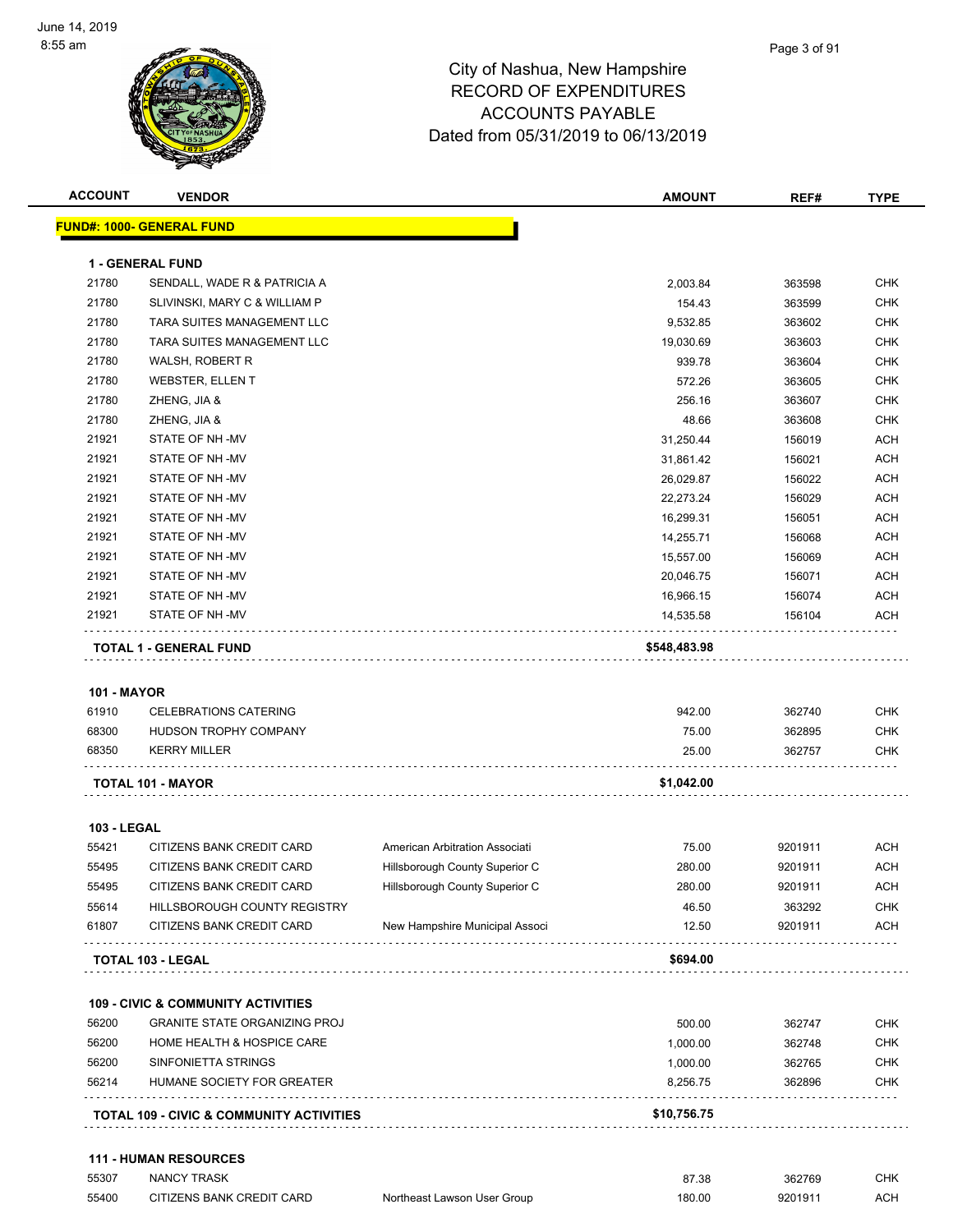

| <b>ACCOUNT</b> | <b>VENDOR</b>                               |                                 | <b>AMOUNT</b> | REF#    | <b>TYPE</b> |
|----------------|---------------------------------------------|---------------------------------|---------------|---------|-------------|
|                | <u> FUND#: 1000- GENERAL FUND</u>           |                                 |               |         |             |
|                | <b>111 - HUMAN RESOURCES</b>                |                                 |               |         |             |
| 55400          | CITIZENS BANK CREDIT CARD                   | NH Municipal Association        | 35.00         | 9201911 | ACH         |
| 55400          | CITIZENS BANK CREDIT CARD                   | <b>NH Municipal Association</b> | 35.00         | 9201911 | <b>ACH</b>  |
| 55421          | TREASURER STATE OF NH                       |                                 | 85.00         | 362819  | CHK         |
| 55425          | PEOPLEFACTS LLC                             |                                 | 199.61        | 362814  | <b>CHK</b>  |
| 61100          | WB MASON CO INC                             |                                 | 73.40         | 362976  | <b>CHK</b>  |
| 61100          | CITIZENS BANK CREDIT CARD                   | Walmart                         | 112.12        | 9201911 | <b>ACH</b>  |
| 61235          | <b>FREEDOM PRINTERS LLC</b>                 |                                 | 2,800.51      | 363276  | <b>CHK</b>  |
|                | <b>TOTAL 111 - HUMAN RESOURCES</b>          |                                 | \$3,608.02    |         |             |
|                | <b>118 - OTHER GENERAL GOVERNMENT</b>       |                                 |               |         |             |
| 45342          | <b>MAKE-IT LABS</b>                         |                                 | 11,771.55     | 156094  | ACH         |
|                | <b>TOTAL 118 - OTHER GENERAL GOVERNMENT</b> |                                 | \$11,771.55   |         |             |
|                | <b>120 - TELECOMMUNICATIONS</b>             |                                 |               |         |             |
| 55109          | CONSOLIDATED COMMUNICATIONS                 |                                 | 428.98        | 362778  | <b>CHK</b>  |
| 55109          | CONSOLIDATED COMMUNICATIONS                 |                                 | 851.36        | 363216  | CHK         |
| 55109          | <b>FIRSTLIGHT</b>                           |                                 | 2,087.21      | 363219  | <b>CHK</b>  |
| 55118          | <b>COMCAST</b>                              |                                 | 184.70        | 362777  | <b>CHK</b>  |
| 55118          | <b>VERIZON WIRELESS 342053899-001</b>       |                                 | 760.19        | 362823  | CHK         |
|                | TOTAL 120 - TELECOMMUNICATIONS              |                                 | \$4,312.44    |         |             |
|                | <b>122 - INFORMATION TECHNOLOGY</b>         |                                 |               |         |             |
| 54407          | <b>ADMINS INC</b>                           |                                 | 64,320.00     | 156052  | <b>ACH</b>  |
| 54407          | <b>CUMMINS NORTHEAST LLC</b>                |                                 | 720.00        | 362866  | <b>CHK</b>  |
| 54407          | CITIZENS BANK CREDIT CARD                   | PAYPAL*MILLET SOFT              | 60.00         | 9201911 | ACH         |
| 54407          | CITIZENS BANK CREDIT CARD                   | PAYPAL*MILLET SOFT              | 170.00        | 9201911 | <b>ACH</b>  |
| 54407          | CITIZENS BANK CREDIT CARD                   | LOGMEIN*GOTOMEETING             | 55.00         | 9201911 | ACH         |
| 54407          | CITIZENS BANK CREDIT CARD                   | <b>JOTFORM INC</b>              | 495.00        | 9201911 | <b>ACH</b>  |
| 54407          | CITIZENS BANK CREDIT CARD                   | NLI*SHAREFILE                   | 139.80        | 9201911 | <b>ACH</b>  |
| 54414          | NAMTEK CORP                                 |                                 | 46,580.00     | 156059  | ACH         |
| 55118          | VERIZON WIRELESS-985557535                  |                                 | 40.01         | 362821  | CHK         |
| 55400          | CITIZENS BANK CREDIT CARD                   | NELUG LIMITED                   | 540.00        | 9201911 | ACH         |
| 71221          | AMAZON.COM LLC                              |                                 | 1,218.67      | 156053  | ACH         |
| 71221          | <b>CDW GOVERNMENT</b>                       |                                 | 511.70        | 363254  | CHK         |
| 71221          | CITIZENS BANK CREDIT CARD                   | <b>BESTBUYCOM</b>               | 197.85        | 9201911 | ACH         |
| 71221          | CITIZENS BANK CREDIT CARD                   | <b>BESTBUYCOM</b>               | 272.05        | 9201911 | <b>ACH</b>  |
| 71221          | CITIZENS BANK CREDIT CARD                   | REFURBUPS.COM, INC              | 664.97        | 9201911 | <b>ACH</b>  |
| 71221          | CITIZENS BANK CREDIT CARD                   | REFURBUPS.COM, INC              | 74.06         | 9201911 | <b>ACH</b>  |
|                | <b>TOTAL 122 - INFORMATION TECHNOLOGY</b>   |                                 | \$116,059.11  |         |             |

#### **126 - FINANCIAL SERVICES**

| 41307 | HILLSBOROUGH COUNTY REGISTRY | 106.65 | 363292 | СНК |
|-------|------------------------------|--------|--------|-----|
| 42200 | AUTOMOTIVE TITLING CORP      | 211.40 | 362838 | СНК |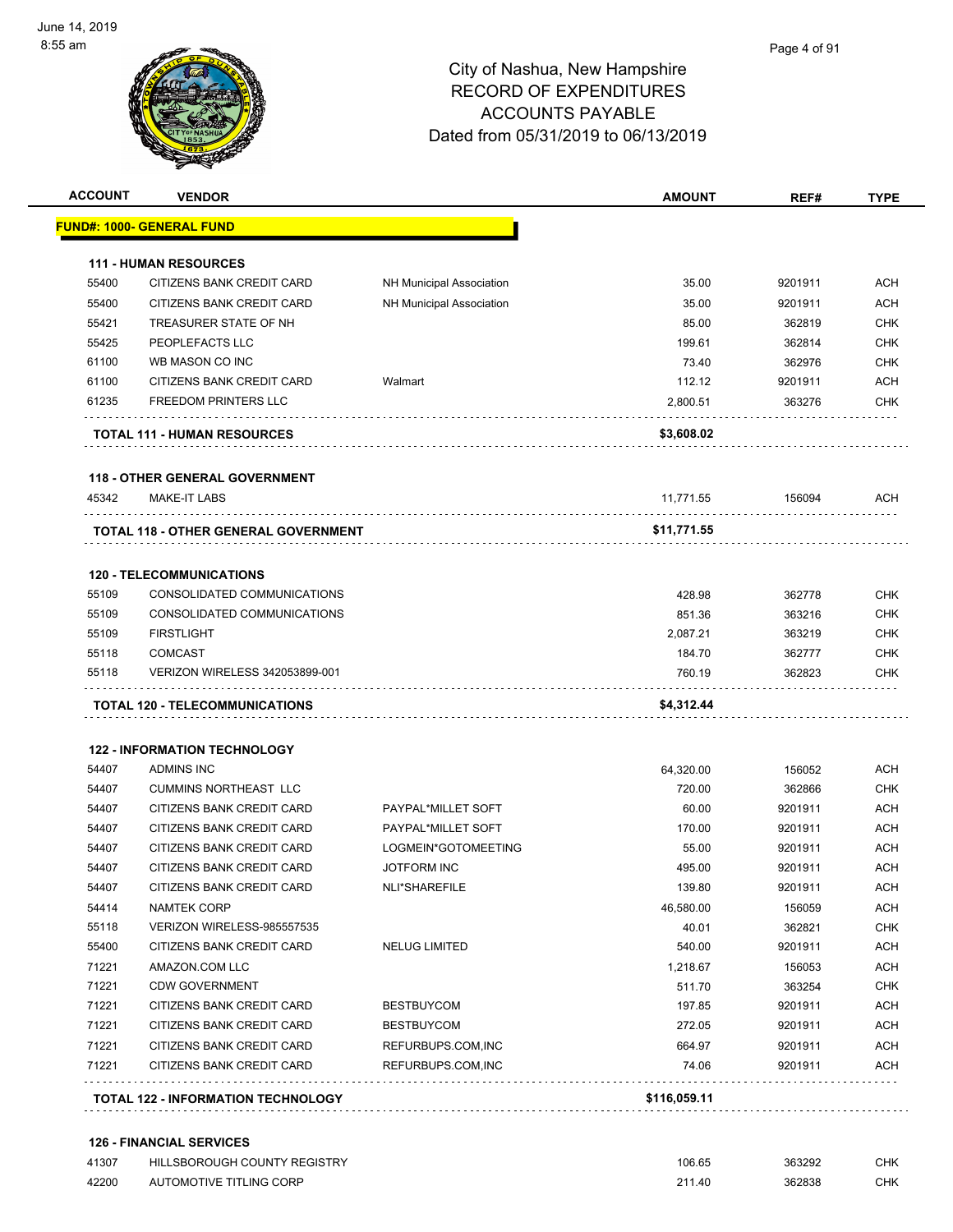

| <b>ACCOUNT</b> | <b>VENDOR</b>                         |                          | <b>AMOUNT</b> | REF#    | <b>TYPE</b> |
|----------------|---------------------------------------|--------------------------|---------------|---------|-------------|
|                | <u> FUND#: 1000- GENERAL FUND</u>     |                          |               |         |             |
|                | <b>126 - FINANCIAL SERVICES</b>       |                          |               |         |             |
| 42200          | <b>WILLIAM H RIDEOUT</b>              |                          | 49.00         | 362945  | <b>CHK</b>  |
| 42200          | <b>GEORGE BLACK</b>                   |                          | 16.00         | 363248  | <b>CHK</b>  |
| 42200          | <b>GREGORY DAVIS</b>                  |                          | 20.00         | 363264  | CHK         |
| 42200          | INTERSTATE TITLE SOLUTIONS            |                          | 130.20        | 363301  | <b>CHK</b>  |
| 42200          | <b>MARIANNE MATHONI-HALL</b>          |                          | 11.00         | 363316  | <b>CHK</b>  |
| 42200          | <b>CLIFFORD PICONE</b>                |                          | 36.00         | 363339  | <b>CHK</b>  |
| 42200          | <b>WILLIAM SAVAGE</b>                 |                          | 43.20         | 363346  | <b>CHK</b>  |
| 42200          | <b>FRANK STANKUS</b>                  |                          | 55.20         | 363350  | <b>CHK</b>  |
| 55421          | CITIZENS BANK CREDIT CARD             | NORTH CONWAY GRAND HOTEL | 107.91        | 9201911 | <b>ACH</b>  |
| 55421          | CITIZENS BANK CREDIT CARD             | NORTH CONWAY GRAND HOTEL | 107.91        | 9201911 | <b>ACH</b>  |
| 55607          | MAILINGS UNLIMITED - MVR              |                          | 1,908.00      | 156028  | <b>ACH</b>  |
| 55614          | <b>TOTAL NOTICE LLC</b>               |                          | 9,818.65      | 363364  | <b>CHK</b>  |
| 61100          | WB MASON CO INC                       |                          | 32.28         | 362976  | CHK         |
| 61235          | <b>FREEDOM PRINTERS LLC</b>           |                          | 560.16        | 363276  | CHK         |
|                | <b>TOTAL 126 - FINANCIAL SERVICES</b> |                          | \$13,213.56   |         |             |
|                |                                       |                          |               |         |             |
|                | <b>129 - CITY BUILDINGS</b>           |                          |               |         |             |
| 54114          | <b>LIBERTY UTILITIES - NH</b>         |                          | 271.17        | 362801  | <b>CHK</b>  |
| 54114          | <b>DIRECT ENERGY BUSINESS</b>         |                          | 117.22        | 363268  | <b>CHK</b>  |
| 54228          | BAIN PEST CONTROL SERVICE INC         |                          | 164.00        | 363243  | <b>CHK</b>  |
| 54243          | AAA PUMP SERVICE INC                  |                          | 75.00         | 363232  | CHK         |
| 54280          | <b>REXEL USA INC</b>                  |                          | 481.22        | 156061  | <b>ACH</b>  |
| 54280          | <b>CINTAS FIRE PROTECTION</b>         |                          | 692.50        | 362860  | <b>CHK</b>  |
| 54280          | <b>CLASSIC SIGNS INC</b>              |                          | 640.00        | 362861  | <b>CHK</b>  |
| 54280          | NASHUA WALLPAPER & PAINT CO           |                          | 224.30        | 362922  | <b>CHK</b>  |
| 54280          | POWER UP GENERATOR SERVICE CO         |                          | 638.85        | 362937  | CHK         |
| 54280          | HOME DEPOT CREDIT SERVICE 3065        |                          | 197.21        | 363293  | CHK         |
| 61428          | <b>NEW ENGLAND PAPER &amp; SUPPLY</b> |                          | 136.32        | 362927  | CHK         |
|                | <b>TOTAL 129 - CITY BUILDINGS</b>     |                          | \$3,637.79    |         |             |
|                | <b>130 - PURCHASING</b>               |                          |               |         |             |
| 55200          | SAM'S CLUB DIRECT-0860                |                          | 150.00        | 362950  | CHK         |
| 55607          | <b>PURCHASE POWER</b>                 |                          | 27.00         | 362816  | CHK         |
| 61100          | WB MASON CO INC                       |                          | 9.54          | 363372  | CHK         |
|                | <b>TOTAL 130 - PURCHASING</b>         |                          | \$186.54      |         |             |
|                | <b>132 - ASSESSING</b>                |                          |               |         |             |
| 55307          | <b>MICHAEL MANDILE</b>                |                          | 324.88        | 362751  | CHK         |
| 55307          | <b>GARY TURGISS</b>                   |                          | 106.72        | 362770  | CHK         |
| 61100          | WB MASON CO INC                       |                          | 145.32        | 362976  | CHK         |
| 61650          | AMAZON.COM LLC                        |                          | 224.88        | 156095  | ACH         |
|                |                                       |                          |               |         |             |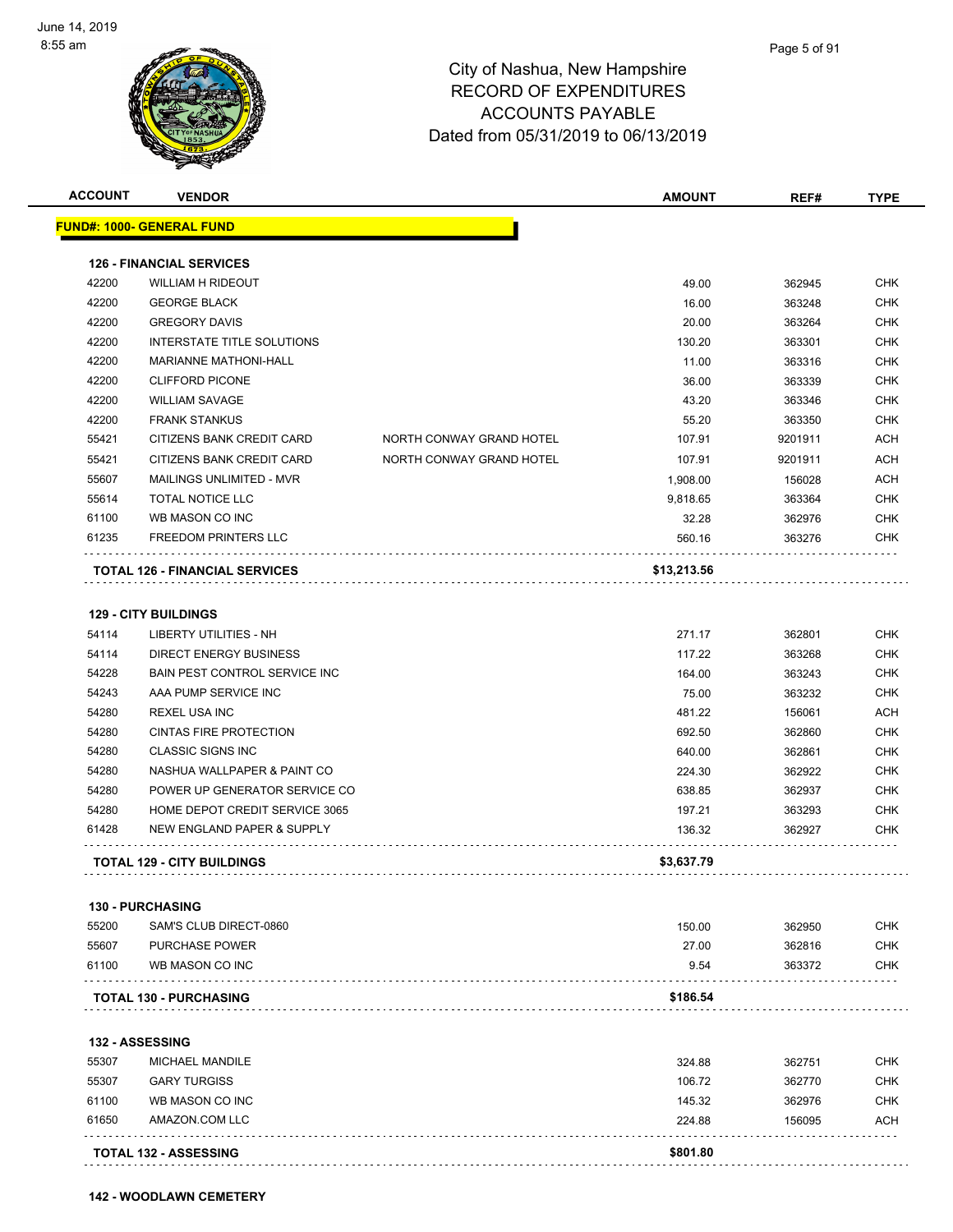

| <b>ACCOUNT</b>      | <b>VENDOR</b>                                         |                         | <b>AMOUNT</b>  | REF#             | <b>TYPE</b>              |
|---------------------|-------------------------------------------------------|-------------------------|----------------|------------------|--------------------------|
|                     | <u> FUND#: 1000- GENERAL FUND</u>                     |                         |                |                  |                          |
|                     | <b>142 - WOODLAWN CEMETERY</b>                        |                         |                |                  |                          |
| 54280               | F W WEBB COMPANY                                      |                         | 50.30          | 362874           | CHK                      |
| 54280               | HOME DEPOT CREDIT SERVICE 3065                        |                         | 111.26         | 363293           | <b>CHK</b>               |
| 54399               | <b>CINTAS</b>                                         |                         | 99.00          | 362858           | <b>CHK</b>               |
| 54399               | PHILIP J STYLIANOS INC                                |                         | 170.46         | 363356           | <b>CHK</b>               |
| 61142               | <b>CINTAS</b>                                         |                         | 58.41          | 363258           | <b>CHK</b>               |
| 61300               | DENNIS K BURKE INC                                    |                         | 437.68         | 363265           | <b>CHK</b>               |
| 61428               | NEW ENGLAND PAPER & SUPPLY                            |                         | 79.32          | 363332           | <b>CHK</b>               |
| 61499               | <b>SANEL NAPA</b>                                     |                         | 3.69           | 362956           | <b>CHK</b>               |
| 61535               | <b>INNER CITY MATERIALS LLC</b>                       |                         | 140.00         | 362901           | <b>CHK</b>               |
| 61705               | <b>MAYNARD &amp; LESIEUR INC</b>                      |                         | 24.40          | 362917           | <b>CHK</b>               |
|                     | TOTAL 142 - WOODLAWN CEMETERY                         |                         | \$1,174.52     |                  |                          |
|                     |                                                       |                         |                |                  |                          |
|                     | <b>144 - EDGEWOOD &amp; SUBURBAN CEMETERIES</b>       |                         |                |                  |                          |
| 54141               | PENNICHUCK WATER WORKS INC                            |                         | 126.07         | 363224           | <b>CHK</b>               |
| 54280               | HOME DEPOT CREDIT SERVICE 3065                        |                         | 206.88         | 363293           | <b>CHK</b>               |
| 71000               | AMAZON.COM LLC                                        |                         | 99.99          | 156053           | <b>ACH</b>               |
|                     | <b>TOTAL 144 - EDGEWOOD &amp; SUBURBAN CEMETERIES</b> |                         | \$432.94       |                  |                          |
|                     |                                                       |                         |                |                  |                          |
| <b>150 - POLICE</b> |                                                       |                         |                |                  |                          |
| 53149               | <b>BROOKLINE ANIMAL HOSPITAL</b>                      |                         | 135.20         | 362852           | <b>CHK</b>               |
| 54100               | EVERSOUCE-POWER SUPPLY                                |                         | 13,729.70      | 362781           | <b>CHK</b>               |
| 54100               | <b>EVERSOURCE</b>                                     |                         | 163.30         | 363184           | <b>CHK</b>               |
| 54141               | PENNICHUCK WATER WORKS INC                            |                         | 625.69         | 362813           | <b>CHK</b>               |
| 54141               | PENNICHUCK WATER WORKS INC                            |                         | 26.68          | 363224           | CHK                      |
| 54243               | J LAWRENCE HALL INC                                   |                         | 680.65         | 363305           | <b>CHK</b>               |
| 54280               | <b>B &amp; S LOCKSMITHS INC</b>                       |                         | 837.00         | 362839           | <b>CHK</b>               |
| 54407               | <b>RELX INC DBA LEXISNEXIS</b>                        |                         | 165.00         | 362943           | <b>CHK</b>               |
| 54414               | AXIS BUSINESS SOLUTIONS                               |                         | 90.00          | 363241           | <b>CHK</b>               |
| 54600               | <b>BEST FORD</b>                                      |                         | 233.08         | 362846           | CHK                      |
| 54600               | <b>IRWIN MARINE</b>                                   |                         | 1,111.93       | 362903           | <b>CHK</b>               |
| 54600               | MANCHESTER HARLEY-DAVIDSON                            |                         | 79.77          | 362914           | <b>CHK</b>               |
| 54600               | SULLIVAN TIRE COMPANY                                 |                         | 84.00          | 362963           | <b>CHK</b>               |
| 54600               | <b>BEST FORD</b>                                      |                         | 654.72         | 363247           | <b>CHK</b>               |
| 54849               | <b>CAITLIN BOUCHER</b>                                |                         | 45.96          | 362739           | <b>CHK</b>               |
| 54849<br>54849      | PETER CINFO<br><b>JOSHUA ST ONGE</b>                  |                         | 45.96<br>45.96 | 362741<br>362768 | <b>CHK</b><br><b>CHK</b> |
| 54849               | CONSOLIDATED COMMUNICATIONS                           |                         | 36.34          |                  | <b>CHK</b>               |
| 54849               | CONSOLIDATED COMMUNICATIONS                           |                         | 276.29         | 362778<br>363216 | <b>CHK</b>               |
| 55400               | PAULA LANGLAIS                                        |                         | 31.32          | 362749           | <b>CHK</b>               |
| 55400               | <b>JOSEPH FAY</b>                                     |                         | 165.60         | 363205           | <b>CHK</b>               |
| 55400               | PETTY CASH                                            |                         | 198.80         | 363211           | <b>CHK</b>               |
| 55400               | <b>JAMES STONE</b>                                    |                         | 165.60         | 363214           | <b>CHK</b>               |
| 55400               | CITIZENS BANK CREDIT CARD                             | Souhegan Valley Chamber | 349.00         | 9201911          | <b>ACH</b>               |
| 55400               | CITIZENS BANK CREDIT CARD                             | <b>TSRC Front Desk</b>  | 367.48         | 9201911          | <b>ACH</b>               |
| 55400               | CITIZENS BANK CREDIT CARD                             | <b>TSRC Front Desk</b>  | 735.76         | 9201911          | <b>ACH</b>               |
| 55400               | CITIZENS BANK CREDIT CARD                             | Skillpath               | 179.00         | 9201911          | <b>ACH</b>               |
|                     |                                                       |                         |                |                  |                          |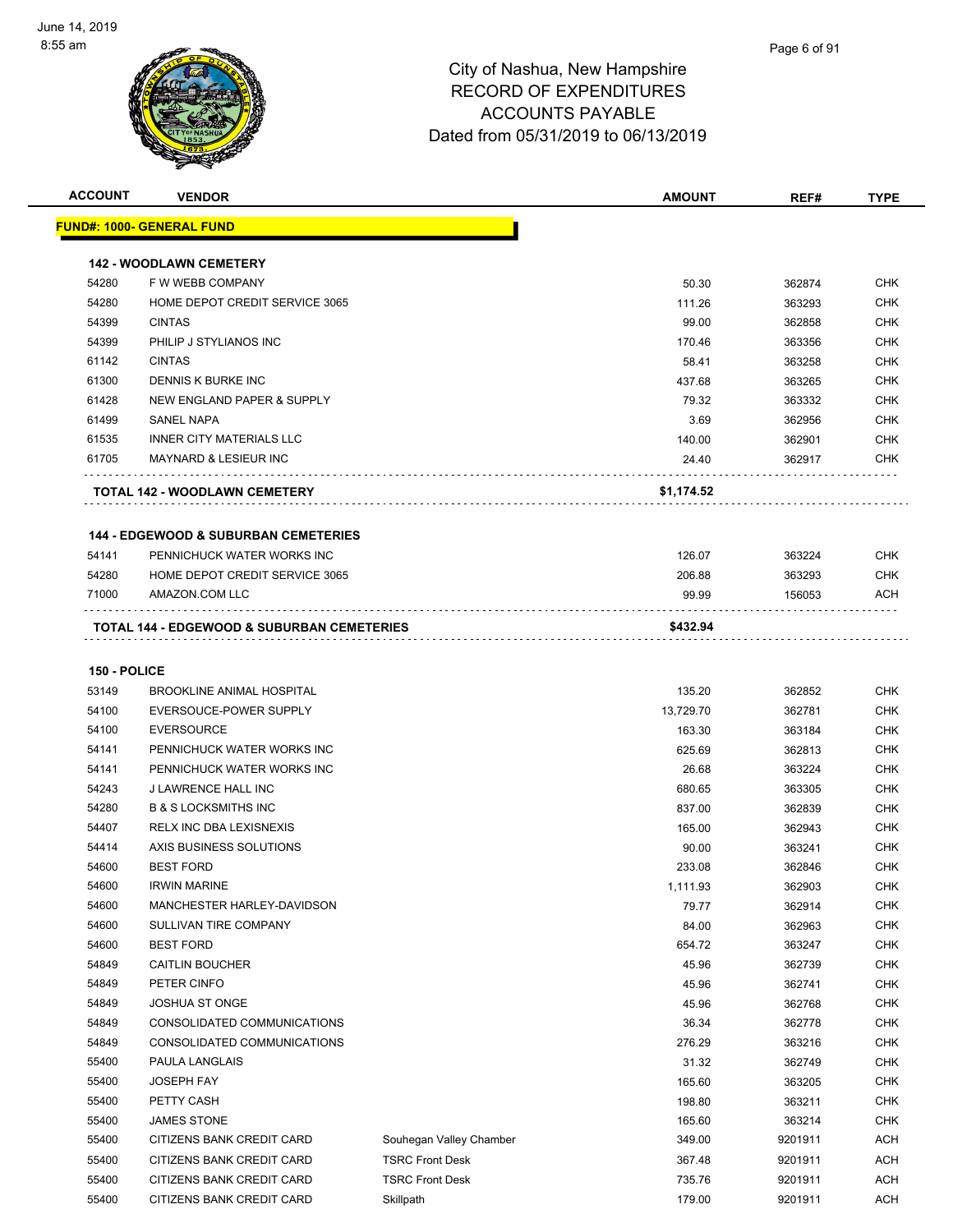

| <b>ACCOUNT</b> | <b>VENDOR</b>                    |                          | <b>AMOUNT</b> | REF#    | <b>TYPE</b> |
|----------------|----------------------------------|--------------------------|---------------|---------|-------------|
|                | <b>FUND#: 1000- GENERAL FUND</b> |                          |               |         |             |
|                |                                  |                          |               |         |             |
| 150 - POLICE   |                                  |                          |               |         |             |
| 55400          | CITIZENS BANK CREDIT CARD        | Hotels.com               | 263.43        | 9201911 | <b>ACH</b>  |
| 55400          | <b>CITIZENS BANK CREDIT CARD</b> | <b>NASRO</b>             | 445.00        | 9201911 | <b>ACH</b>  |
| 55400          | CITIZENS BANK CREDIT CARD        | Massachusetts Attorney   | (350.00)      | 9201911 | <b>ACH</b>  |
| 55400          | CITIZENS BANK CREDIT CARD        | Hotel1620 on the Plymo   | 265.84        | 9201911 | <b>ACH</b>  |
| 55400          | CITIZENS BANK CREDIT CARD        | <b>Springhill Suites</b> | 647.40        | 9201911 | <b>ACH</b>  |
| 55400          | <b>CITIZENS BANK CREDIT CARD</b> | Skillpath                | 149.00        | 9201911 | <b>ACH</b>  |
| 55421          | CITIZENS BANK CREDIT CARD        | <b>Springhill Suites</b> | 647.40        | 9201911 | <b>ACH</b>  |
| 55421          | CITIZENS BANK CREDIT CARD        | <b>Springhill Suites</b> | 647.40        | 9201911 | <b>ACH</b>  |
| 55607          | USPS-CMRS-PB #14658595           |                          | 1,000.00      | 156064  | <b>ACH</b>  |
| 55607          | UNITED PARCEL SERVICE            |                          | 34.01         | 362820  | CHK         |
| 55607          | UNITED PARCEL SERVICE            |                          | 30.72         | 363230  | CHK         |
| 55699          | NASHUA MILLYARD ASSOC INC        |                          | 388.46        | 363329  | <b>CHK</b>  |
| 61100          | PETTY CASH                       |                          | 16.77         | 363211  | <b>CHK</b>  |
| 61100          | WB MASON CO INC                  |                          | 784.52        | 363372  | <b>CHK</b>  |
| 61107          | <b>BEN'S UNIFORMS</b>            |                          | 3,302.00      | 362844  | <b>CHK</b>  |
| 61107          | <b>BEN'S UNIFORMS</b>            |                          | 3,292.75      | 363245  | <b>CHK</b>  |
| 61107          | <b>MERRIMACK FIREARMS LLC</b>    |                          | 39.99         | 363322  | <b>CHK</b>  |
| 61110          | <b>BEN'S UNIFORMS</b>            |                          | 2,629.00      | 362844  | <b>CHK</b>  |
| 61110          | ATLANTIC TACTICAL INC            |                          | 1,862.50      | 363240  | <b>CHK</b>  |
| 61121          | <b>EAGLE POINT GUN</b>           |                          | 4,620.00      | 362870  | <b>CHK</b>  |
| 61185          | <b>ULINE</b>                     |                          | 62.43         | 156063  | <b>ACH</b>  |
| 61185          | <b>B&amp;H PHOTO-VIDEO</b>       |                          | (102.12)      | 362840  | <b>CHK</b>  |
| 61185          | CRIME SCENE SUPPLY INC           |                          | 65.15         | 362865  | <b>CHK</b>  |
| 61299          | <b>OMG NATIONAL</b>              |                          | 103.00        | 156060  | <b>ACH</b>  |
| 61299          | <b>ERIC WALKER</b>               |                          | 48.98         | 362773  | <b>CHK</b>  |
| 61428          | HOME DEPOT CREDIT SERVICE 3073   |                          | 66.08         | 362894  | <b>CHK</b>  |
| 61428          | <b>IMPERIAL DADE</b>             |                          | 820.78        | 363298  | <b>CHK</b>  |
| 61607          | <b>TESSCO INC</b>                |                          | 298.16        | 362966  | <b>CHK</b>  |
| 61607          | CITIZENS BANK CREDIT CARD        | Amazon                   | 128.00        | 9201911 | <b>ACH</b>  |
| 61650          | WB MASON CO INC                  |                          | 441.70        | 363372  | <b>CHK</b>  |
| 61705          | <b>MAYNARD &amp; LESIEUR INC</b> |                          | 550.80        | 362915  | <b>CHK</b>  |
| 61705          | <b>TIREHUB LLC</b>               |                          | 2,296.00      | 362970  | CHK         |
| 61799          | <b>BEST FORD</b>                 |                          | (11.85)       | 362846  | <b>CHK</b>  |
| 61799          | CARPARTS DISTRIBUTION CENTER,    |                          | 29.65         | 362854  | <b>CHK</b>  |
| 61799          | FISHER AUTO PARTS INC            |                          | (274.98)      | 362877  | <b>CHK</b>  |
| 61799          | MACMULKIN CHEVROLET INC          |                          | 174.67        | 362911  | <b>CHK</b>  |
| 61799          | NORTHERN FOREIGN CAR PARTS INC   |                          | 898.97        | 362929  | <b>CHK</b>  |
| 61799          | QUIRK GM PARTS DEPOT             |                          | 221.02        | 362940  | <b>CHK</b>  |
| 61799          | <b>BEST FORD</b>                 |                          | 897.52        | 363247  | <b>CHK</b>  |
| 61799          | CARPARTS DISTRIBUTION CENTER,    |                          | 51.10         | 363253  | <b>CHK</b>  |
| 61799          | MHQ MUNICIPAL VEHICLES           |                          | 129.70        | 363324  | <b>CHK</b>  |
| 61799          | CITIZENS BANK CREDIT CARD        | Amazon                   | 38.20         | 9201911 | <b>ACH</b>  |
| 61910          | PETTY CASH                       |                          | 112.16        | 362762  | <b>CHK</b>  |
| 71025          | SNAP ON TOOLS                    |                          | 331.15        | 362959  | <b>CHK</b>  |
| 71221          | <b>GOVCONNECTION INC</b>         |                          | 1,265.00      | 362884  | <b>CHK</b>  |
| 71400          | AMERICAN DIVING SUPPLY           |                          | 728.84        | 362831  | <b>CHK</b>  |
| 71400          | ATLANTIC TACTICAL INC            |                          | 276.02        | 362836  | <b>CHK</b>  |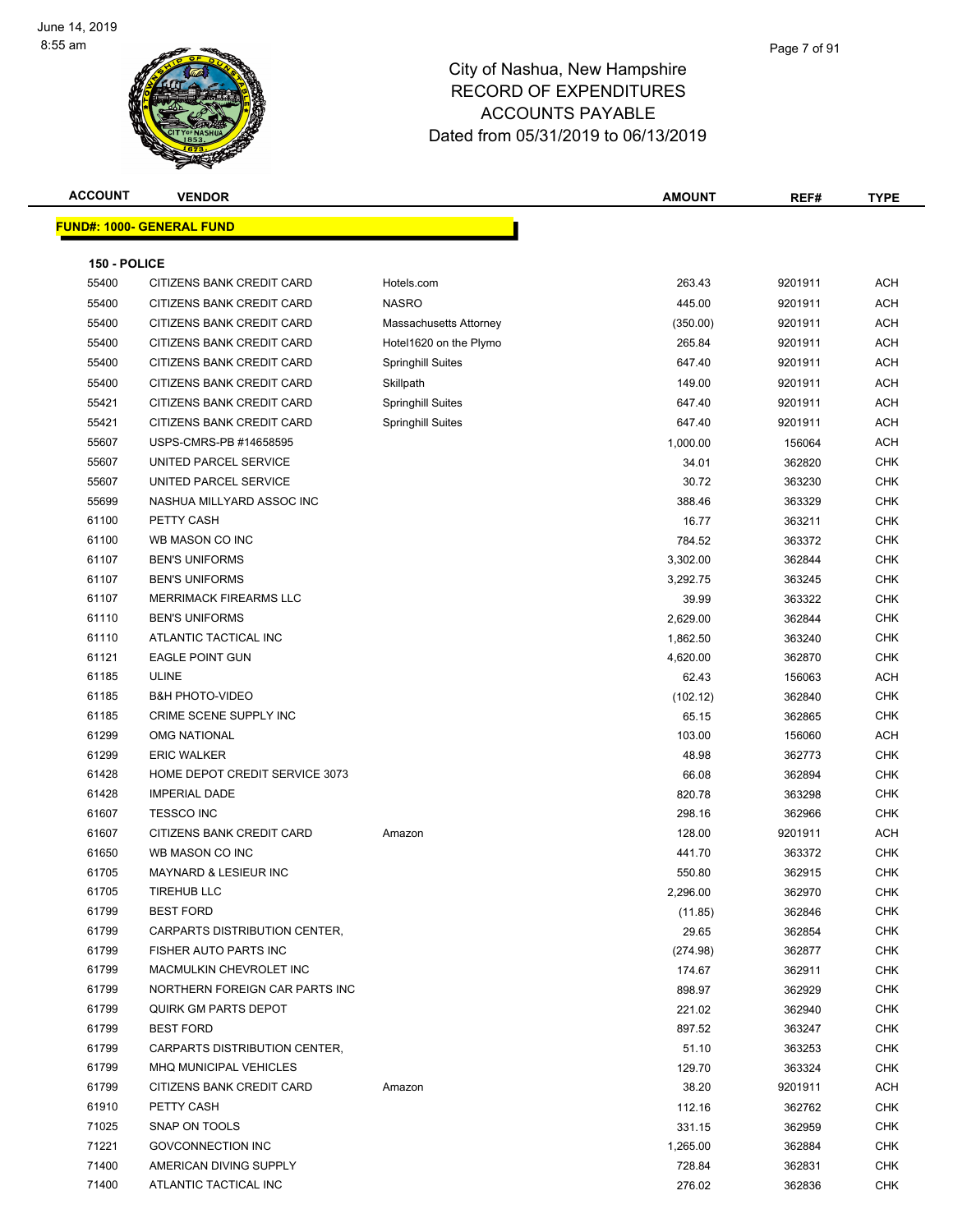

#### Page 8 of 91

| <b>ACCOUNT</b>    | <b>VENDOR</b>                                               |                                | <b>AMOUNT</b>    | REF#             | <b>TYPE</b>              |
|-------------------|-------------------------------------------------------------|--------------------------------|------------------|------------------|--------------------------|
|                   | <b>FUND#: 1000- GENERAL FUND</b>                            |                                |                  |                  |                          |
|                   |                                                             |                                |                  |                  |                          |
| 150 - POLICE      |                                                             |                                |                  |                  |                          |
| 71414             | <b>B&amp;H PHOTO-VIDEO</b>                                  |                                | 1,526.96         | 362840           | CHK                      |
|                   |                                                             |                                |                  |                  |                          |
|                   | <b>TOTAL 150 - POLICE</b>                                   |                                | \$53,149.07      |                  |                          |
|                   |                                                             |                                |                  |                  |                          |
| <b>152 - FIRE</b> |                                                             |                                |                  |                  |                          |
| 53455             | <b>IPMA-HR</b>                                              |                                | 177.00           | 363302           | <b>CHK</b>               |
| 54100             | <b>EVERSOURCE</b>                                           |                                | 548.03           | 362792           | <b>CHK</b>               |
| 54114             | LIBERTY UTILITIES - NH                                      |                                | 235.09           | 362804           | <b>CHK</b>               |
| 54114             | <b>DIRECT ENERGY BUSINESS</b>                               |                                | 239.82           | 362869           | <b>CHK</b>               |
| 54114<br>54141    | <b>DIRECT ENERGY BUSINESS</b><br>PENNICHUCK WATER WORKS INC |                                | 231.21           | 363268           | <b>CHK</b>               |
| 54141             | PENNICHUCK WATER WORKS INC                                  |                                | 307.36<br>660.27 | 362813           | <b>CHK</b><br><b>CHK</b> |
| 54243             | AE MECHANICAL INC                                           |                                | 1,172.43         | 363224<br>362829 | <b>CHK</b>               |
| 54280             | HOME DEPOT CREDIT SERVICE 3065                              |                                | 19.97            | 363293           | <b>CHK</b>               |
| 54414             | AMAZON.COM LLC                                              |                                | 12.69            | 156095           | <b>ACH</b>               |
| 54487             | <b>GRAINGER</b>                                             |                                | 453.21           | 362885           | <b>CHK</b>               |
| 54487             | KERRY FIRE PROTECTION INC                                   |                                | 2,300.00         | 363307           | <b>CHK</b>               |
| 54600             | <b>FACTORY MOTOR PARTS</b>                                  |                                | 193.75           | 156055           | <b>ACH</b>               |
| 54600             | <b>MINUTEMAN TRUCKS INC</b>                                 |                                | 537.19           | 362919           | <b>CHK</b>               |
| 54600             | <b>SANEL NAPA</b>                                           |                                | 343.23           | 362955           | <b>CHK</b>               |
| 54600             | CHAPPELL TRACTOR SALES INC                                  |                                | 31.47            | 363256           | <b>CHK</b>               |
| 55400             | CITIZENS BANK CREDIT CARD                                   | International Association of F | 585.00           | 9201911          | <b>ACH</b>               |
| 55400             | CITIZENS BANK CREDIT CARD                                   | New England Fire Investigation | 575.00           | 9201911          | <b>ACH</b>               |
| 55600             | MINUTEMAN PRESS OF NASHUA                                   |                                | 228.48           | 363326           | <b>CHK</b>               |
| 55699             | TRUE BLUE CLEANERS                                          |                                | 173.24           | 362972           | <b>CHK</b>               |
| 55699             | TRUE BLUE CLEANERS                                          |                                | 113.51           | 363365           | <b>CHK</b>               |
| 61100             | AMAZON.COM LLC                                              |                                | 40.52            | 156095           | <b>ACH</b>               |
| 61100             | NEW ENGLAND PAPER & SUPPLY                                  |                                | 100.00           | 362927           | <b>CHK</b>               |
| 61100             | WB MASON CO INC                                             |                                | 16.95            | 363372           | <b>CHK</b>               |
| 61100             | CITIZENS BANK CREDIT CARD                                   | <b>Block and Company</b>       | 210.64           | 9201911          | <b>ACH</b>               |
| 61107             | <b>HUNTRESS UNIFORMS</b>                                    |                                | 50.00            | 363296           | <b>CHK</b>               |
| 61110             | BERGERON PROTECTIVE CLOTHING                                |                                | 598.97           | 362845           | CHK                      |
| 61110             | BERGERON PROTECTIVE CLOTHING                                |                                | 17.34            | 363246           | <b>CHK</b>               |
| 61135             | PETROCELLI MARKETING GROUP                                  |                                | 213.94           | 362933           | <b>CHK</b>               |
| 61299             | <b>FASTENAL CO</b>                                          |                                | 635.79           | 362875           | <b>CHK</b>               |
| 61299             | HOME DEPOT CREDIT SERVICE 3065                              |                                | 47.76            | 362893           | <b>CHK</b>               |
| 61299             | CITIZENS BANK CREDIT CARD                                   | All About Challenge Coins      | 1,143.00         | 9201911          | <b>ACH</b>               |
| 61307             | NEW ENGLAND KENWORTH                                        |                                | 59.64            | 362924           | <b>CHK</b>               |
| 61428             | NEW ENGLAND PAPER & SUPPLY                                  |                                | 380.42           | 362927           | <b>CHK</b>               |
| 61499             | HOME DEPOT CREDIT SERVICE 3065                              |                                | 79.88            | 362893           | <b>CHK</b>               |
| 61650             | WB MASON CO INC                                             |                                | 58.06            | 363372           | <b>CHK</b>               |
| 61699             | <b>GRAINGER</b>                                             |                                | 185.12           | 362886           | <b>CHK</b>               |
| 61699             | L W BILLS / ALARM ENGINEERING                               |                                | 365.11           | 362907           | <b>CHK</b>               |
| 61699             | WB MASON CO INC                                             |                                | 65.00            | 362976           | <b>CHK</b>               |
| 61699             | <b>GRAINGER</b>                                             |                                | 39.69            | 363284           | <b>CHK</b>               |
| 61699             | WB MASON CO INC                                             |                                | 54.00            | 363372           | <b>CHK</b>               |
| 61705             | MAYNARD & LESIEUR INC                                       |                                | 92.50            | 362916           | <b>CHK</b>               |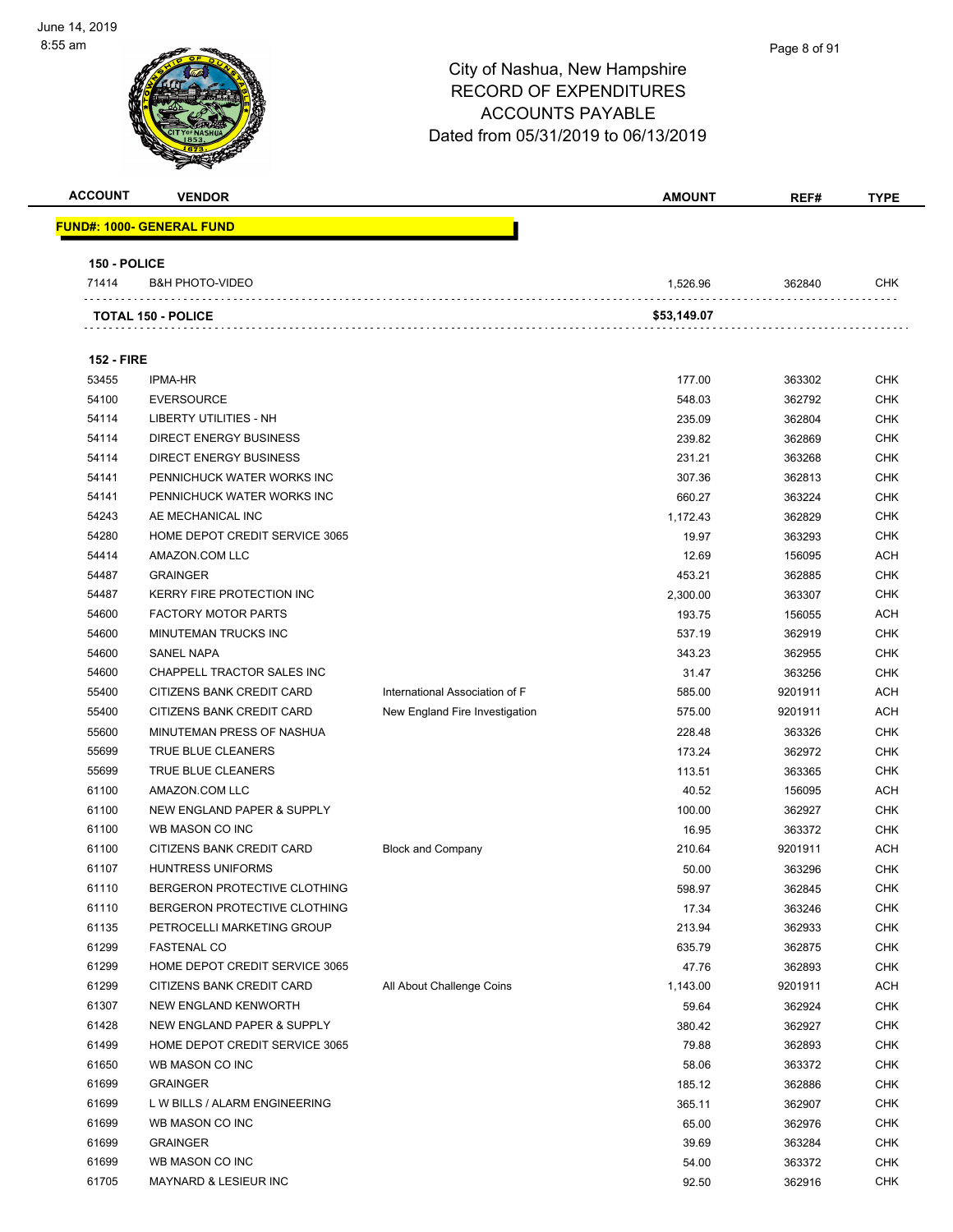

| <b>ACCOUNT</b>    | <b>VENDOR</b>                                                         |        | <b>AMOUNT</b> | REF#    | <b>TYPE</b> |
|-------------------|-----------------------------------------------------------------------|--------|---------------|---------|-------------|
|                   | <b>FUND#: 1000- GENERAL FUND</b>                                      |        |               |         |             |
|                   |                                                                       |        |               |         |             |
| <b>152 - FIRE</b> |                                                                       |        |               |         |             |
| 61799             | LIBERTY INTNL TRUCKS OF NH LLC                                        |        | 234.57        | 362909  | <b>CHK</b>  |
| 61799             | NEW ENGLAND KENWORTH                                                  |        | 236.24        | 363330  | <b>CHK</b>  |
| 61807             | AMAZON.COM LLC                                                        |        | 112.77        | 156095  | <b>ACH</b>  |
| 71025             | <b>GRAINGER</b>                                                       |        | 1,000.02      | 362885  | <b>CHK</b>  |
| 71432             | FIRE TECH & SAFETY OF NEW ENGL                                        |        | 174.61        | 362876  | <b>CHK</b>  |
| 71432             | <b>HARRISON SHRADER ENTERPRISES</b>                                   |        | 12,184.86     | 363290  | <b>CHK</b>  |
|                   | <b>TOTAL 152 - FIRE</b>                                               |        | \$27,535.35   |         |             |
|                   | <b>153 - BUILDING INSPECTION</b>                                      |        |               |         |             |
| 55200             | <b>RUSS MARCUM</b>                                                    |        | 105.00        | 362752  | <b>CHK</b>  |
| 55200             | NH HOME BUILDERS ASSOCIATION                                          |        | 525.00        | 363222  | <b>CHK</b>  |
| 55307             | <b>TIMOTHY DUPONT</b>                                                 |        | 400.78        | 362744  | <b>CHK</b>  |
| 55307             | <b>RUSS MARCUM</b>                                                    |        | 386.12        | 362752  | <b>CHK</b>  |
| 55307             | DAWN MICHAUD                                                          |        |               |         | <b>CHK</b>  |
|                   |                                                                       |        | 182.70        | 362756  |             |
| 55307             | <b>JEFFREY RICHARD</b>                                                |        | 430.94        | 362763  | <b>CHK</b>  |
| 55307             | <b>WILLIAM MCKINNEY</b>                                               |        | 115.42        | 362775  | <b>CHK</b>  |
| 55421             | INTERNATIONAL CODE COUNCIL INC                                        |        | 650.00        | 362798  | <b>CHK</b>  |
| 55421             | <b>NHBOA</b>                                                          |        | 300.00        | 362812  | <b>CHK</b>  |
| 71900             | <b>WILLIAM MCKINNEY</b>                                               |        | 69.98         | 362775  | <b>CHK</b>  |
| 71999             | EDUCATIONAL OUTFITTERS OF NH                                          |        | 341.80        | 362871  | CHK         |
|                   | <b>TOTAL 153 - BUILDING INSPECTION</b>                                |        | \$3,507.74    |         |             |
|                   | <b>155 - CODE ENFORCEMENT</b>                                         |        |               |         |             |
| 55307             | <b>NELSON ORTEGA</b>                                                  |        | 240.18        | 362759  | <b>CHK</b>  |
| 55307             | <b>ROBERT SOUSA</b>                                                   |        | 292.32        | 362766  | <b>CHK</b>  |
|                   |                                                                       |        |               |         |             |
|                   | <b>TOTAL 155 - CODE ENFORCEMENT</b>                                   |        | \$532.50      |         |             |
|                   | <b>157 - CITYWIDE COMMUNICATIONS</b>                                  |        |               |         |             |
| 54100             | <b>EVERSOURCE</b>                                                     |        | 334.09        | 362794  | <b>CHK</b>  |
| 54435             | 2-WAY COMMUNICATIONS SERVICE                                          |        | 9,000.00      | 362826  | <b>CHK</b>  |
| 54435             | CITIZENS BANK CREDIT CARD                                             | Cobham | 1,548.96      | 9201911 | <b>ACH</b>  |
| 71025             | CITIZENS BANK CREDIT CARD                                             | Amazon | 56.75         | 9201911 | <b>ACH</b>  |
|                   | TOTAL 157 - CITYWIDE COMMUNICATIONS                                   |        | \$10,939.80   |         |             |
|                   | <b>159 - HYDRANT FEES-FIRE PROTECTION</b>                             |        |               |         |             |
| 54835             | PENNICHUCK WATER WORKS INC                                            |        | 248,776.25    | 362813  | <b>CHK</b>  |
|                   | <b>TOTAL 159 - HYDRANT FEES-FIRE PROTECTION</b>                       |        | \$248,776.25  |         |             |
|                   |                                                                       |        |               |         |             |
| 54141             | <b>160 - PW-ADMIN &amp; ENGINEERING</b><br>PENNICHUCK WATER WORKS INC |        | 148.60        | 362813  | <b>CHK</b>  |
|                   |                                                                       |        |               |         |             |
| 55118             | VERIZON WIRELESS-542274983                                            |        | 159.95        | 362825  | <b>CHK</b>  |
| 55307             | <b>ROBERT MEUNIER</b>                                                 |        | 150.22        | 362755  | <b>CHK</b>  |
| 55307             | <b>WAYNE HUSBAND</b>                                                  |        | 54.52         | 362774  | <b>CHK</b>  |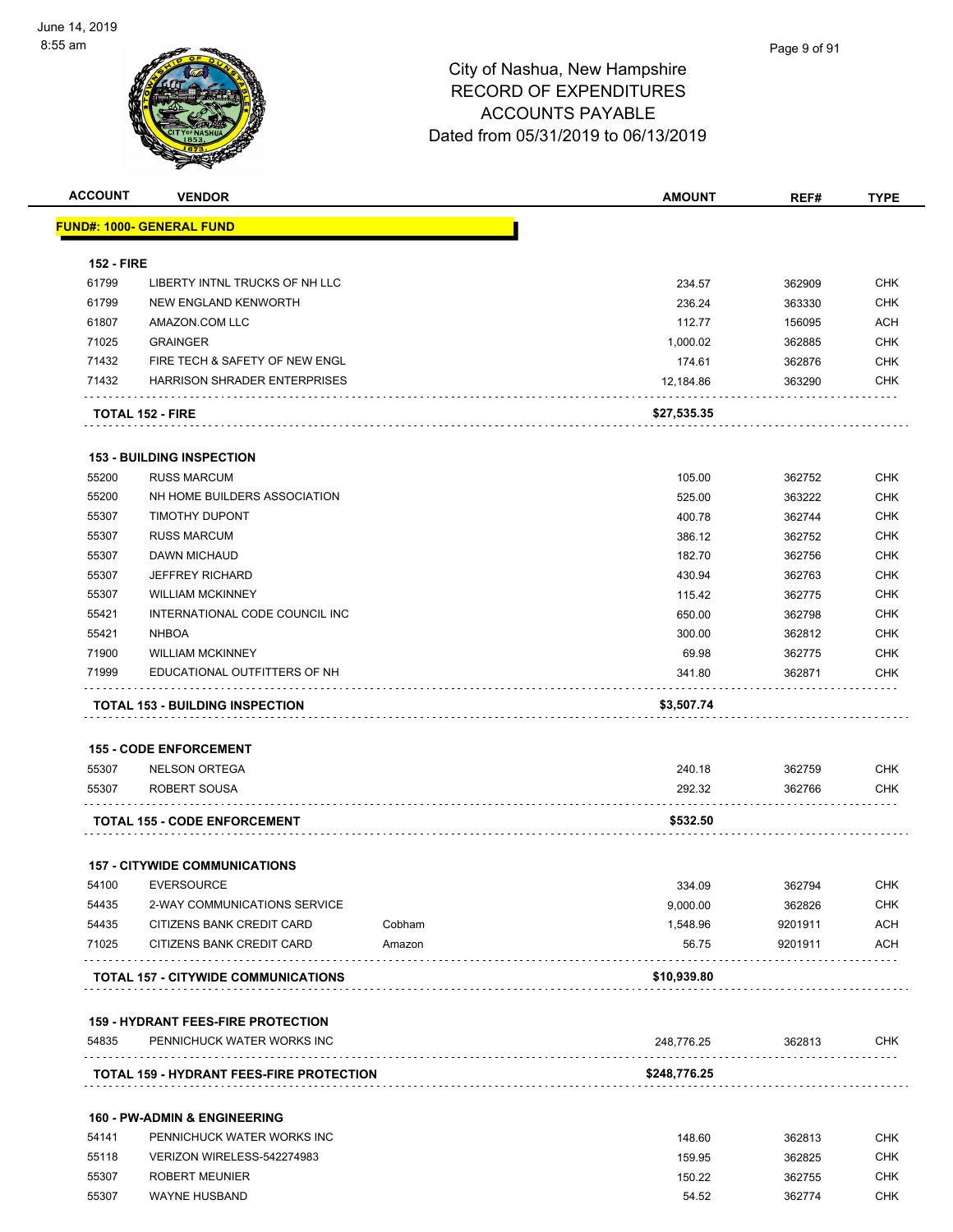

| <b>ACCOUNT</b>         | <b>VENDOR</b>                                 |             | <b>AMOUNT</b>      | REF#             | <b>TYPE</b> |
|------------------------|-----------------------------------------------|-------------|--------------------|------------------|-------------|
|                        | <u> FUND#: 1000- GENERAL FUND</u>             |             |                    |                  |             |
|                        |                                               |             |                    |                  |             |
|                        | <b>160 - PW-ADMIN &amp; ENGINEERING</b>       |             |                    |                  |             |
| 55307                  | <b>MARK SAUNDERS</b>                          |             | 95.12              | 363345           | <b>CHK</b>  |
| 55400                  | CITIZENS BANK CREDIT CARD                     | <b>APWA</b> | 50.00              | 9201911          | <b>ACH</b>  |
| 55699                  | PATRICIA A GEDZIUN                            |             | 250.00             | 362882           | <b>CHK</b>  |
| 55699                  | LFRT CLEANING SERVICES INC                    |             | 665.00             | 363310           | <b>CHK</b>  |
| 61100                  | AMAZON.COM LLC                                |             | 165.09             | 156053           | <b>ACH</b>  |
| 61100                  | PETTY CASH                                    |             | 52.40              | 362761           | <b>CHK</b>  |
| 61100                  | CITIZENS BANK CREDIT CARD                     | Day-Timer   | 51.44              | 9201911          | <b>ACH</b>  |
| 61807                  | CITIZENS BANK CREDIT CARD                     | <b>NHMA</b> | 48.00              | 9201911          | <b>ACH</b>  |
| 61807                  | CITIZENS BANK CREDIT CARD                     | <b>NHMA</b> | 48.00              | 9201911          | <b>ACH</b>  |
| 71000                  | VERIZON WIRELESS-542274983                    |             | 1,700.00           | 362825           | <b>CHK</b>  |
|                        | <b>TOTAL 160 - PW-ADMIN &amp; ENGINEERING</b> |             | \$3,638.34         |                  |             |
|                        |                                               |             |                    |                  |             |
| 161 - STREETS<br>54100 | <b>EVERSOURCE</b>                             |             | 44.49              |                  | <b>CHK</b>  |
| 54100                  | <b>EVERSOURCE</b>                             |             | 53.47              | 362788<br>362789 | <b>CHK</b>  |
| 54100                  | <b>EVERSOURCE</b>                             |             | 173.73             |                  | <b>CHK</b>  |
| 54100                  | <b>EVERSOURCE</b>                             |             | 279.15             | 362790<br>362795 | <b>CHK</b>  |
| 54100                  | <b>EVERSOURCE</b>                             |             |                    |                  | <b>CHK</b>  |
| 54100                  | <b>EVERSOURCE</b>                             |             | 1,116.70           | 362796           | <b>CHK</b>  |
| 54141                  | PENNICHUCK WATER WORKS INC                    |             | 1,056.00<br>639.06 | 363218<br>362813 | <b>CHK</b>  |
| 54200                  | LFRT CLEANING SERVICES INC                    |             | 855.00             |                  | <b>CHK</b>  |
| 54280                  | JOHNSONS ELECTRIC INC                         |             | 910.00             | 363310<br>362905 | <b>CHK</b>  |
| 54600                  | <b>FACTORY MOTOR PARTS</b>                    |             | 163.53             | 156097           | <b>ACH</b>  |
| 54600                  | <b>MILTON CAT</b>                             |             | 48.54              | 362808           | <b>CHK</b>  |
| 54600                  | AUTO ELECTRIC WAREHOUSE INC                   |             | 149.00             | 362837           | <b>CHK</b>  |
| 54600                  | <b>BEST FORD</b>                              |             | 1,171.97           | 362846           | <b>CHK</b>  |
| 54600                  | CARPARTS DISTRIBUTION CENTER,                 |             | 481.46             | 362854           | <b>CHK</b>  |
| 54600                  | <b>CHADWICK BAROSS INC</b>                    |             | 253.98             | 362855           | <b>CHK</b>  |
| 54600                  | CHAPPELL TRACTOR SALES INC                    |             | 65.25              | 362857           | <b>CHK</b>  |
| 54600                  | F W WEBB COMPANY                              |             | 441.16             | 362874           | <b>CHK</b>  |
| 54600                  | FASTENAL CO                                   |             | 88.85              | 362875           | <b>CHK</b>  |
| 54600                  | FREIGHTLINER OF NH INC                        |             | (284.67)           | 362878           | <b>CHK</b>  |
| 54600                  | <b>JORDAN EQUIPMENT CO</b>                    |             | 818.81             | 362906           | <b>CHK</b>  |
| 54600                  | LIBERTY INTNL TRUCKS OF NH LLC                |             | 989.95             | 362909           | <b>CHK</b>  |
| 54600                  | NASHUA OUTDOOR POWER EQUIPMENT                |             | 160.20             | 362921           | <b>CHK</b>  |
| 54600                  | NEW ENGLAND KENWORTH                          |             | 29.35              | 362926           | <b>CHK</b>  |
| 54600                  | SANEL NAPA                                    |             | 675.18             | 362954           | <b>CHK</b>  |
| 54600                  | CARPARTS DISTRIBUTION CENTER,                 |             | 195.22             | 363253           | <b>CHK</b>  |
| 54600                  | CHAPPELL TRACTOR SALES INC                    |             | 9.12               | 363256           | <b>CHK</b>  |
| 54600                  | D & R TOWING INC                              |             | 165.00             | 363263           | <b>CHK</b>  |
| 54600                  | DONOVAN EQUIPMENT CO INC                      |             | 1,167.27           | 363269           | <b>CHK</b>  |
| 54600                  | FREIGHTLINER OF NH INC                        |             | 198.11             | 363277           | <b>CHK</b>  |
| 54600                  | NEW ENGLAND KENWORTH                          |             | (143.36)           | 363331           | <b>CHK</b>  |
| 54600                  | <b>SYN-TECH SYSTEMS</b>                       |             | 92.00              | 363358           | <b>CHK</b>  |
| 55699                  | <b>MARLIN CONTROLS INC</b>                    |             | 1,850.00           | 363315           | <b>CHK</b>  |
| 61100                  | AMAZON.COM LLC                                |             | 78.66              | 156095           | <b>ACH</b>  |
|                        |                                               |             |                    |                  |             |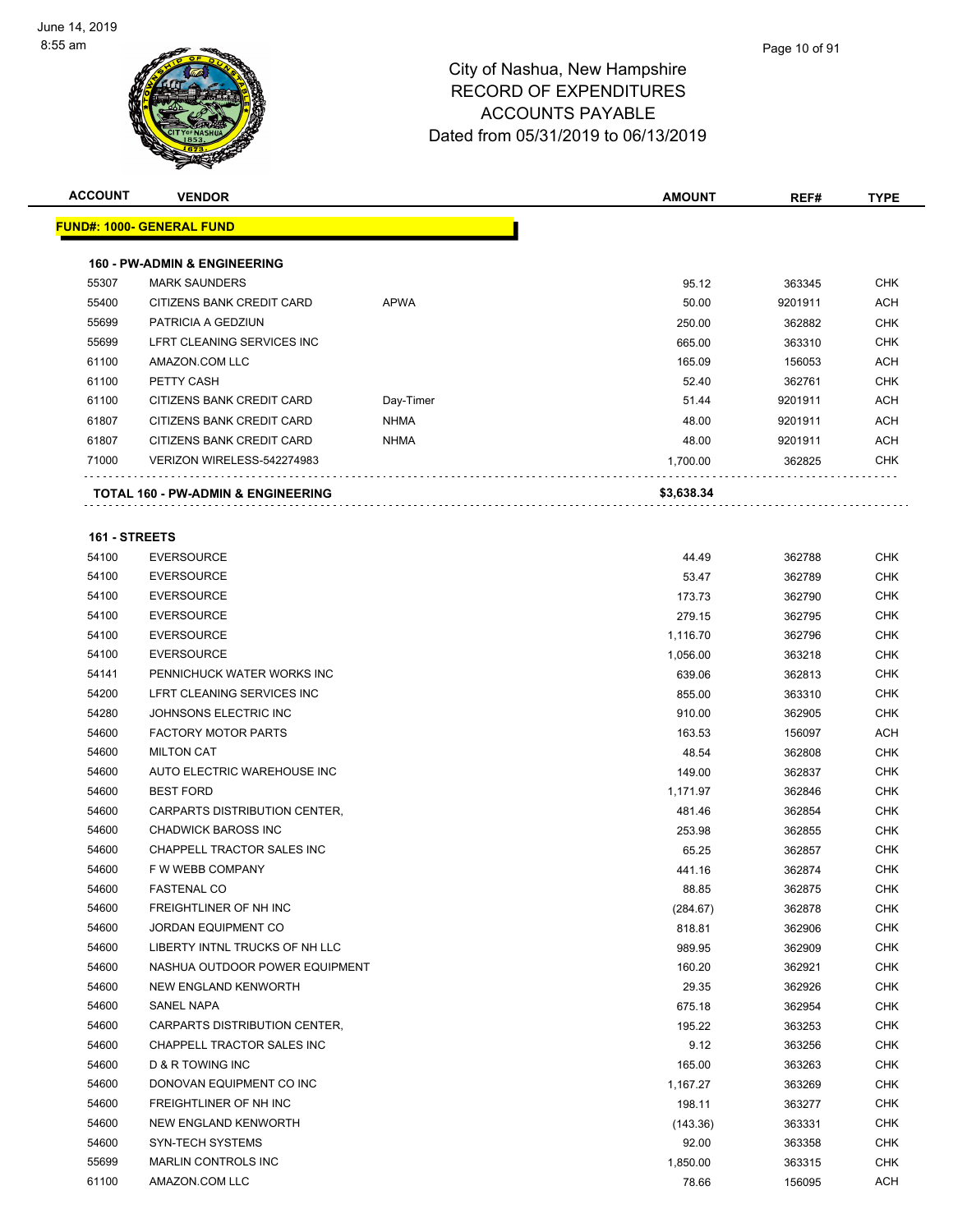

| <b>ACCOUNT</b> | <b>VENDOR</b>                        |                        | <b>AMOUNT</b> | REF#    | <b>TYPE</b> |
|----------------|--------------------------------------|------------------------|---------------|---------|-------------|
|                | <b>FUND#: 1000- GENERAL FUND</b>     |                        |               |         |             |
| 161 - STREETS  |                                      |                        |               |         |             |
| 61100          | WB MASON CO INC                      |                        | 54.70         | 363372  | <b>CHK</b>  |
| 61100          | CITIZENS BANK CREDIT CARD            | <b>NHMA</b>            | 48.00         | 9201911 | <b>ACH</b>  |
| 61107          | UNIFIRST CORPORATION                 |                        | 377.34        | 362973  | <b>CHK</b>  |
| 61107          | ALECS SHOE STORE INC                 |                        | 110.00        | 363237  | <b>CHK</b>  |
| 61107          | UNIFIRST CORPORATION                 |                        | 377.34        | 363368  | <b>CHK</b>  |
| 61107          | CITIZENS BANK CREDIT CARD            | CSE Inc.\Navistar Inc. | 415.86        | 9201911 | <b>ACH</b>  |
| 61166          | <b>BOT L GAS INC</b>                 |                        | 171.74        | 362851  | <b>CHK</b>  |
| 61166          | AIRGAS USA LLC                       |                        | 476.91        | 363236  | <b>CHK</b>  |
| 61166          | <b>BOT L GAS INC</b>                 |                        | 127.00        | 363250  | <b>CHK</b>  |
| 61299          | AMAZON.COM LLC                       |                        | 377.65        | 156053  | <b>ACH</b>  |
| 61299          | <b>CRYSTAL ROCK</b>                  |                        | 51.09         | 362780  | <b>CHK</b>  |
| 61299          | NASHUA WALLPAPER & PAINT CO          |                        | 36.94         | 362922  | <b>CHK</b>  |
| 61299          | <b>TIGER SUPPLIES</b>                |                        | 95.47         | 362969  | <b>CHK</b>  |
| 61299          | PETTY CASH                           |                        | 114.02        | 363212  | <b>CHK</b>  |
| 61300          | DENNIS K BURKE INC                   |                        | 13,170.00     | 362868  | <b>CHK</b>  |
| 61507          | CONTINENTAL PAVING INC               |                        | 1,668.85      | 362862  | <b>CHK</b>  |
| 61507          | <b>BROX INDUSTRIES INC</b>           |                        | 200.60        | 363251  | <b>CHK</b>  |
| 61535          | <b>BROX INDUSTRIES INC</b>           |                        | 306.79        | 362853  | <b>CHK</b>  |
| 61542          | PERMA LINE CORP OF NEW ENGLAND       |                        | 523.60        | 362932  | <b>CHK</b>  |
| 61560          | <b>FASTENAL CO</b>                   |                        | 52.64         | 362875  | <b>CHK</b>  |
| 61560          | <b>GRANITE STATE CONCRETE CO INC</b> |                        | 120.00        | 362887  | <b>CHK</b>  |
| 61560          | <b>GRANITE STATE CONCRETE CO INC</b> |                        | 40.00         | 363286  | <b>CHK</b>  |
| 61560          | <b>HUDSON QUARRY CORP</b>            |                        | 242.60        | 363294  | <b>CHK</b>  |
| 61709          | <b>SANEL NAPA</b>                    |                        | 51.96         | 362954  | <b>CHK</b>  |
| 61799          | JOHNSON SUPPLY CO INC                |                        | 437.11        | 363306  | <b>CHK</b>  |
|                | <b>TOTAL 161 - STREETS</b>           |                        | \$33,640.39   |         |             |
|                |                                      |                        |               |         |             |
|                | <b>162 - STREET LIGHTING</b>         |                        |               |         |             |
| 54100          | <b>EVERSOURCE</b>                    |                        | 34.41         | 362787  | <b>CHK</b>  |
| 54100          | <b>EVERSOURCE</b>                    |                        | 254.73        | 362796  | <b>CHK</b>  |
| 54100          | <b>EVERSOURCE</b>                    |                        | 589.27        | 363184  | <b>CHK</b>  |
| 54100          | <b>EVERSOURCE</b>                    |                        | 36.75         | 363218  | <b>CHK</b>  |

| . 162 - STREET LIGHTING<br>TOTAL | \$3.160.77 |
|----------------------------------|------------|
|                                  |            |

|       | <b>166 - PARKING OPERATIONS</b> |          |          |         |            |  |
|-------|---------------------------------|----------|----------|---------|------------|--|
| 54100 | <b>EVERSOURCE</b>               |          | 300.42   | 362796  | <b>CHK</b> |  |
| 55307 | COMMONWEALTH OF MASS            |          | 1.50     | 362776  | <b>CHK</b> |  |
| 55421 | CITIZENS BANK CREDIT CARD       | Marriott | 228.85   | 9201911 | <b>ACH</b> |  |
| 55421 | CITIZENS BANK CREDIT CARD       | Marriott | 228.85   | 9201911 | <b>ACH</b> |  |
| 55699 | POM INC                         |          | 100.00   | 362936  | <b>CHK</b> |  |
| 61100 | WB MASON CO INC                 |          | 71.12    | 363372  | <b>CHK</b> |  |
| 61299 | NASHUA WALLPAPER & PAINT CO     |          | 23.57    | 362922  | <b>CHK</b> |  |
| 61428 | HOME DEPOT CREDIT SERVICE 3065  |          | 66.64    | 363293  | <b>CHK</b> |  |
| 71800 | OFFICE ALTERNATIVES LLC         |          | 928.00   | 362930  | <b>CHK</b> |  |
| 71800 | OFFICE ALTERNATIVES LLC         |          | 1.352.00 | 363335  | <b>CHK</b> |  |

LEOTEK ELECTRONICS USA LLC 2,245.61 362908 CHK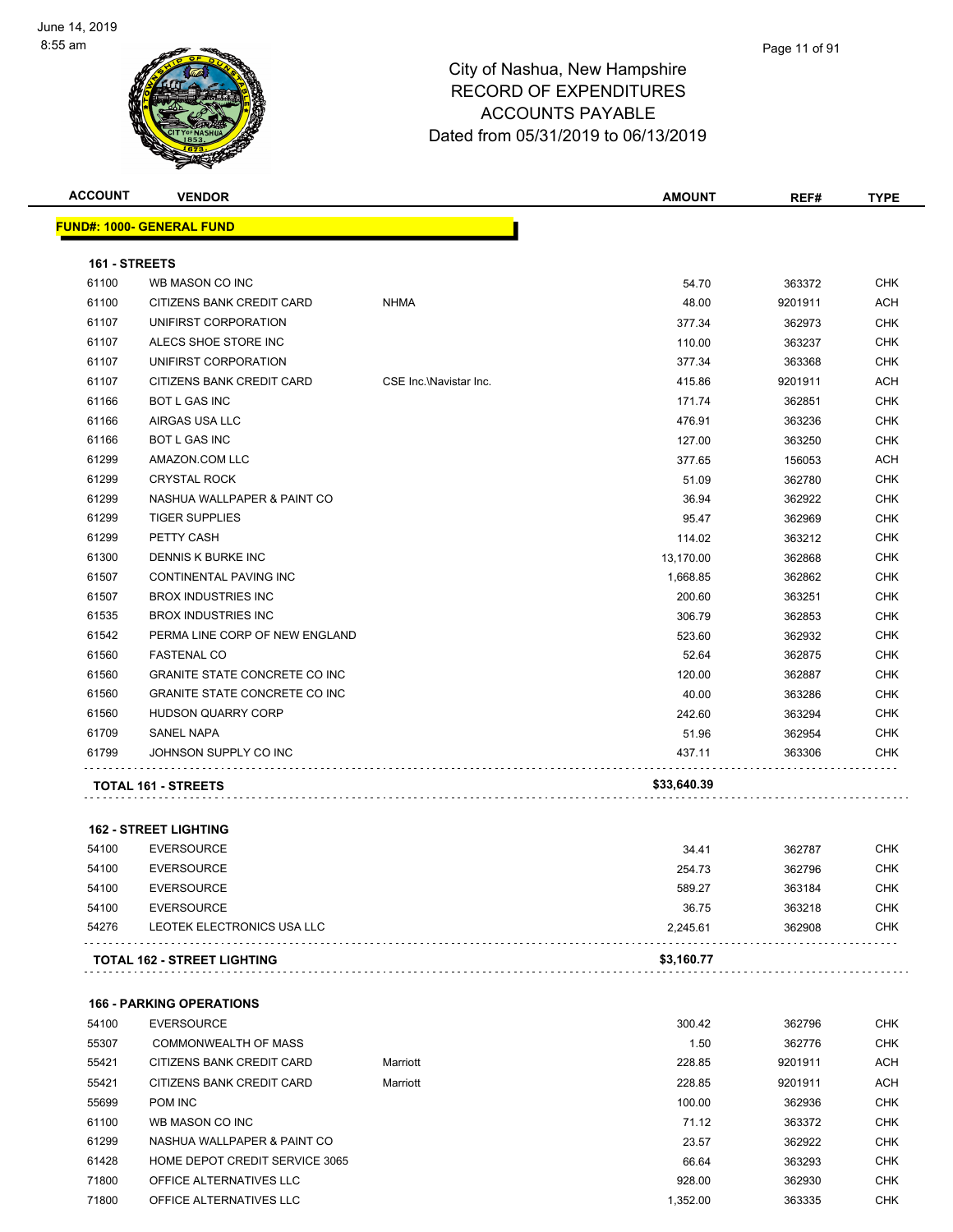

|                | <b>VENDOR</b>                                      |               | <b>AMOUNT</b>        | REF#             | <b>TYPE</b>                                                                                                                                                                                                           |
|----------------|----------------------------------------------------|---------------|----------------------|------------------|-----------------------------------------------------------------------------------------------------------------------------------------------------------------------------------------------------------------------|
|                | <u> FUND#: 1000- GENERAL FUND</u>                  |               |                      |                  |                                                                                                                                                                                                                       |
|                | <b>TOTAL 166 - PARKING OPERATIONS</b>              |               | \$3,300.95           |                  |                                                                                                                                                                                                                       |
|                |                                                    |               |                      |                  |                                                                                                                                                                                                                       |
|                | <b>170 - HYDROELECTRIC OPERATIONS</b>              |               |                      |                  |                                                                                                                                                                                                                       |
| 54100          | EVERSOUCE-POWER SUPPLY                             |               | 164.22               | 362783           | <b>CHK</b>                                                                                                                                                                                                            |
| 54221          | WASTE MANAGMENT OF                                 |               | 278.69               | 363231           | <b>CHK</b>                                                                                                                                                                                                            |
| 54221          | CHARLES GEORGE COMPANIES INC                       |               | 121.29               | 363257           | <b>CHK</b>                                                                                                                                                                                                            |
| 54290          | <b>ESSEX POWER SERVICES INC</b>                    |               | 50,100.80            | 363272           | CHK                                                                                                                                                                                                                   |
| 55109          | CONSOLIDATED COMMUNICATIONS                        |               | 251.51               | 363217           | CHK                                                                                                                                                                                                                   |
|                | <b>TOTAL 170 - HYDROELECTRIC OPERATIONS</b>        |               | \$50,916.51          |                  |                                                                                                                                                                                                                       |
|                | <b>171 - COMMUNITY SERVICES</b>                    |               |                      |                  |                                                                                                                                                                                                                       |
| 55200          | CITIZENS BANK CREDIT CARD                          | <b>NAADAC</b> | 115.00               | 9201911          | <b>ACH</b>                                                                                                                                                                                                            |
| 55307          | <b>BOBBIE BAGLEY</b>                               |               | 12.00                | 363197           | <b>CHK</b>                                                                                                                                                                                                            |
| 55307          | <b>COURTNEY MARRS-ELLISON</b>                      |               | 6.00                 | 363201           | <b>CHK</b>                                                                                                                                                                                                            |
| 55421          | <b>BOBBIE BAGLEY</b>                               |               | 50.00                | 363197           | <b>CHK</b>                                                                                                                                                                                                            |
| 61100          | AMAZON.COM LLC                                     |               | 16.69                | 156095           | <b>ACH</b>                                                                                                                                                                                                            |
| 61100          | PETTY CASH                                         |               | 87.12                | 363210           | <b>CHK</b>                                                                                                                                                                                                            |
| 61100          | WB MASON CO INC                                    |               | 39.47                | 363372           | <b>CHK</b>                                                                                                                                                                                                            |
|                | <b>TOTAL 171 - COMMUNITY SERVICES</b>              |               | \$326.28             |                  |                                                                                                                                                                                                                       |
|                |                                                    |               |                      |                  |                                                                                                                                                                                                                       |
|                |                                                    |               |                      |                  |                                                                                                                                                                                                                       |
|                | <b>172 - COMMUNITY HEALTH</b>                      |               |                      |                  |                                                                                                                                                                                                                       |
| 55200          | CITIZENS BANK CREDIT CARD                          | <b>CMS</b>    | 586.00               | 9201911          |                                                                                                                                                                                                                       |
| 55400          | <b>BOBBIE BAGLEY</b>                               |               | 50.00                | 363197           |                                                                                                                                                                                                                       |
| 55699          | ALEXANDER GRANOK MD                                |               | 900.00               | 362888           |                                                                                                                                                                                                                       |
| 61135          | <b>ALPHAGRAPHICS</b>                               |               | 309.47               | 363238           |                                                                                                                                                                                                                       |
| 61144          | SANOFI PASTEUR INC                                 |               | 150.74               | 363344           |                                                                                                                                                                                                                       |
|                | <b>TOTAL 172 - COMMUNITY HEALTH</b>                |               | \$1,996.21           |                  |                                                                                                                                                                                                                       |
|                | <b>173 - ENVIRONMENTAL HEALTH</b>                  |               |                      |                  |                                                                                                                                                                                                                       |
| 55100          | VERIZON WIRELESS-642274605                         |               | 264.06               | 362824           |                                                                                                                                                                                                                       |
| 55307          | PETTY CASH                                         |               | 20.30                | 363210           |                                                                                                                                                                                                                       |
| 55307          | <b>APRIL TORHAN</b>                                |               | 23.20                | 363363           |                                                                                                                                                                                                                       |
| 61299          | AMAZON.COM LLC                                     |               | 32.99                | 156095           |                                                                                                                                                                                                                       |
| 61299          | TICK FREE NEW HAMPSHIRE                            |               | 215.95               | 363362           |                                                                                                                                                                                                                       |
| 71900          | VERIZON WIRELESS-642274605                         |               | 3,179.94             | 362824           |                                                                                                                                                                                                                       |
|                | TOTAL 173 - ENVIRONMENTAL HEALTH                   |               | \$3,736.44           |                  |                                                                                                                                                                                                                       |
|                |                                                    |               |                      |                  |                                                                                                                                                                                                                       |
|                | <b>175 - WELFARE ASSISTANCE</b>                    |               |                      |                  |                                                                                                                                                                                                                       |
| 55810          | 23-25 TEMPLE ST REALTY LLC                         |               | 650.00               | 363150           |                                                                                                                                                                                                                       |
| 55810          | CENTRAL REALTY INC                                 |               | 900.00               | 363151           |                                                                                                                                                                                                                       |
| 55810          | CENTRAL REALTY INC                                 |               | 875.00               | 363152           |                                                                                                                                                                                                                       |
| 55810          | <b>COTTON MILL SQUARE</b>                          |               | 800.00               | 363153           |                                                                                                                                                                                                                       |
| 55810<br>55810 | <b>COUNTRY BARN MOTEL</b><br><b>JIMMIE LUMPKIN</b> |               | 1,441.30<br>1,200.00 | 363154<br>363155 | <b>ACH</b><br><b>CHK</b><br><b>CHK</b><br>CHK<br>CHK<br>CHK<br><b>CHK</b><br><b>CHK</b><br><b>ACH</b><br><b>CHK</b><br><b>CHK</b><br><b>CHK</b><br><b>CHK</b><br><b>CHK</b><br><b>CHK</b><br><b>CHK</b><br><b>CHK</b> |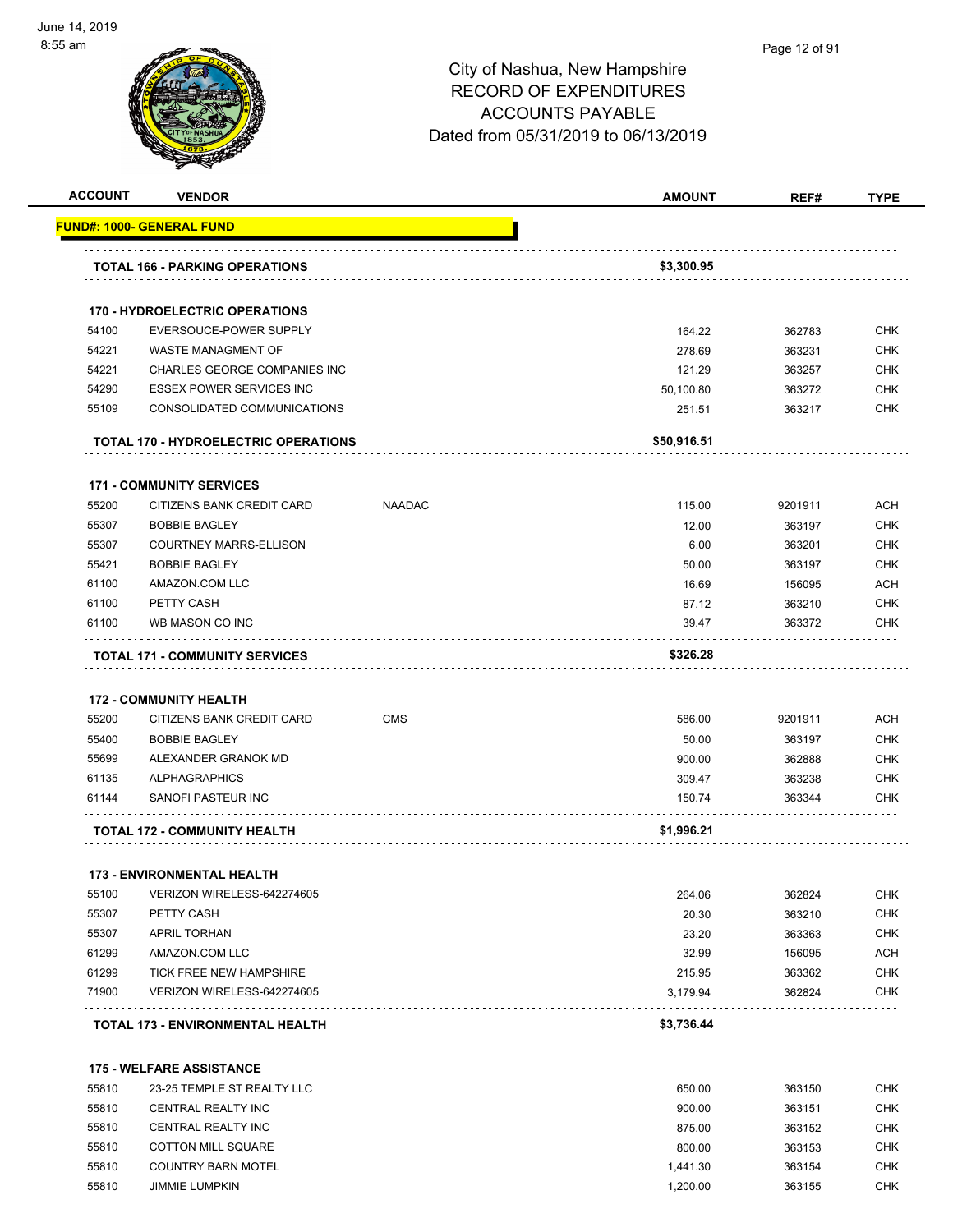

| <b>ACCOUNT</b> | <b>VENDOR</b>                                    | <b>AMOUNT</b>      | REF#             | <b>TYPE</b>              |
|----------------|--------------------------------------------------|--------------------|------------------|--------------------------|
|                | <u> FUND#: 1000- GENERAL FUND</u>                |                    |                  |                          |
|                | <b>175 - WELFARE ASSISTANCE</b>                  |                    |                  |                          |
| 55810          | <b>JMR CONSTRUCTION INC</b>                      | 1,150.00           | 363156           | <b>CHK</b>               |
| 55810          | <b>LAMERAND ENTERPRISES</b>                      | 820.00             | 363157           | CHK                      |
| 55810          | LOPUS LAKE LLC                                   | 950.00             | 363158           | CHK                      |
| 55810          | RAYMOND E LORDEN                                 | 1,200.00           | 363159           | CHK                      |
| 55810          | <b>FERNAND POULIN</b>                            | 1,500.00           | 363160           | <b>CHK</b>               |
| 55810          | ROBERT N RODRIGUE                                | 670.00             | 363161           | <b>CHK</b>               |
| 55810          | 188 CONCORD ST LLC                               | 418.34             | 363610           | <b>CHK</b>               |
| 55810          | 23-25 TEMPLE ST REALTY LLC                       | 435.00             | 363611           | <b>CHK</b>               |
| 55810          | 28-34 RAILROAD SQUARE LLC                        | 575.00             | 363612           | <b>CHK</b>               |
| 55810          | 82 WEST HOLLIS ST LLC                            | 1,000.00           | 363613           | <b>CHK</b>               |
| 55810          | <b>BISHOP REAL ESTATE MGMT INC</b>               | 925.00             | 363614           | <b>CHK</b>               |
| 55810          | <b>COUNTRY BARN MOTEL</b>                        | 500.92             | 363615           | <b>CHK</b>               |
| 55810          | NALPATHU LLC                                     | 800.00             | 363616           | <b>CHK</b>               |
| 55810          | NASHUA HOUSING AND                               | 181.00             | 363617           | <b>CHK</b>               |
| 55810          | WRN II REAL ESTATE LLC                           | 920.00             | 363618           | <b>CHK</b>               |
| 55814          | <b>EVERSOURCE</b>                                | 928.69             | 363609           | CHK                      |
|                | <b>TOTAL 175 - WELFARE ASSISTANCE</b>            | \$18,840.25        |                  |                          |
|                |                                                  |                    |                  |                          |
|                | <b>177 - PARKS &amp; RECREATION</b>              |                    |                  |                          |
| 44549          | SANTA TEJADA                                     | 20.00              | 363573           | <b>CHK</b>               |
| 45999          | <b>EMILY RODRIGUEZ</b>                           | 25.00              | 363570           | CHK                      |
| 54100          | EVERSOUCE-POWER SUPPLY                           | 3,908.03           | 362782           | CHK                      |
| 54100          | <b>EVERSOURCE</b>                                | 14.89              | 362785           | CHK                      |
| 54100          | <b>EVERSOURCE</b>                                | 14.89              | 362793           | CHK                      |
| 54100          | <b>EVERSOURCE</b>                                | 7,485.99           | 363218           | <b>CHK</b><br><b>CHK</b> |
| 54114<br>54114 | LIBERTY UTILITIES - NH<br>LIBERTY UTILITIES - NH | 59.40              | 362800           | <b>CHK</b>               |
| 54114          | <b>DIRECT ENERGY BUSINESS</b>                    | 209.81             | 362805           | <b>CHK</b>               |
| 54141          | PENNICHUCK WATER WORKS INC                       | 196.26<br>1,088.15 | 363268<br>362813 | <b>CHK</b>               |
| 54141          | PENNICHUCK WATER WORKS INC                       | 2,303.55           | 363224           | <b>CHK</b>               |
| 54250          | AMAZON.COM LLC                                   | 207.60             | 156095           | <b>ACH</b>               |
| 54280          | ASAP FIRE & SAFETY CORP                          | 1,326.95           | 362832           | CHK                      |
| 54280          | ASAP SPRINKLER LLC                               | 665.00             | 362833           | CHK                      |
| 54280          | <b>COUNTRYBROOK FARMS LLC</b>                    | 390.00             | 362864           | CHK                      |
| 54280          | <b>FASTENAL CO</b>                               | 150.91             | 362875           | CHK                      |
| 54280          | GATE CITY FENCE CO INC                           | 135.00             | 362880           | CHK                      |
| 54280          | <b>HAJOCA CORPORATION</b>                        | 798.93             | 362889           | CHK                      |
| 54280          | HOME DEPOT CREDIT SERVICE 3065                   | 1,194.76           | 362893           | <b>CHK</b>               |
| 54280          | M & M ELECTRICAL SUPPLY CO INC                   | 128.06             | 362910           | <b>CHK</b>               |
| 54280          | ACME PRESSURE WASHING LLC                        | 4,750.00           | 363235           | CHK                      |
| 54280          | <b>B &amp; S LOCKSMITHS INC</b>                  | 320.64             | 363242           | <b>CHK</b>               |
| 54280          | GATE CITY FENCE CO INC                           | 28.75              | 363279           | CHK                      |
| 54280          | HAJOCA CORPORATION                               | 141.74             | 363287           | CHK                      |
| 54280          | HOME DEPOT CREDIT SERVICE 3065                   | 414.89             | 363293           | CHK                      |
| 54280          | LFRT CLEANING SERVICES INC                       | 300.00             | 363310           | CHK                      |
| 54280          | M & M ELECTRICAL SUPPLY CO INC                   | 1,264.41           | 363313           | CHK                      |
| 54280          | NASHUA FARMERS EXCHANGE INC                      | 450.40             | 363328           | <b>CHK</b>               |
|                |                                                  |                    |                  |                          |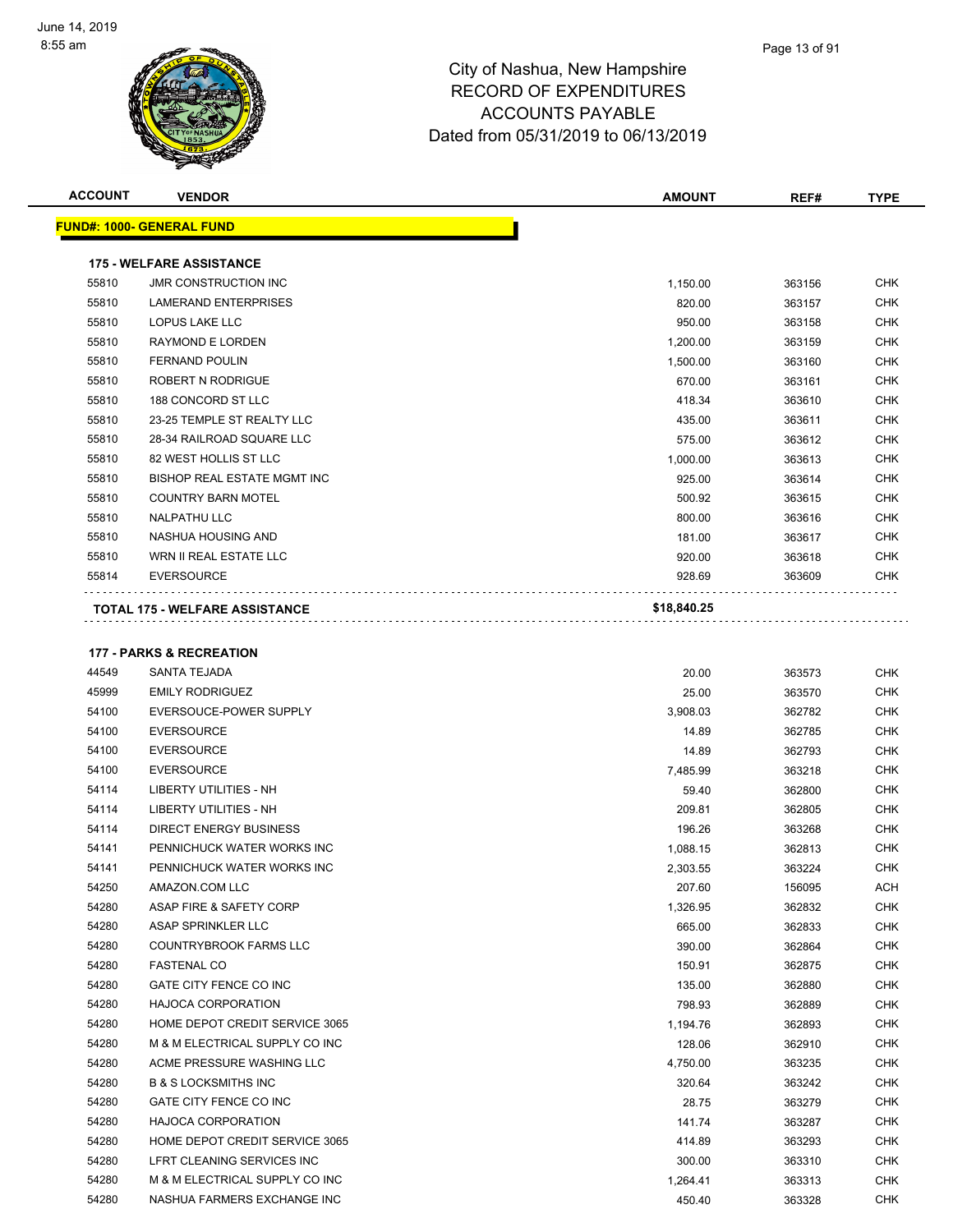

| <b>ACCOUNT</b> | <b>VENDOR</b>                       |             | <b>AMOUNT</b> | REF#    | <b>TYPE</b> |
|----------------|-------------------------------------|-------------|---------------|---------|-------------|
|                | <u> FUND#: 1000- GENERAL FUND</u>   |             |               |         |             |
|                | <b>177 - PARKS &amp; RECREATION</b> |             |               |         |             |
| 54280          | P & L LANDSCAPING LLC               |             | 2,502.00      | 363336  | CHK         |
| 54280          | PIONEER MANUFACTURING COMPANY       |             | 709.00        | 363340  | <b>CHK</b>  |
| 54280          | SITEONE LANDSCAPE SUPPLY LLC        |             | 5,823.37      | 363348  | <b>CHK</b>  |
| 54280          | <b>STATELINE IRRIGATION</b>         |             | 1,456.27      | 363352  | CHK         |
| 54280          | UNITED SITE SERVICES NORTHEAST      |             | 54.97         | 363369  | <b>CHK</b>  |
| 54600          | R WHITE EQUIPMENT CENTER INC        |             | 209.05        | 362941  | <b>CHK</b>  |
| 54821          | UNITED SITE SERVICES NORTHEAST      |             | 54.97         | 362974  | CHK         |
| 54821          | P & L LANDSCAPING LLC               |             | 68.00         | 363336  | <b>CHK</b>  |
| 55200          | NEW HAMPSHIRE BABE RUTH LEAGUE      |             | 215.00        | 363220  | <b>CHK</b>  |
| 55200          | NH BABE RUTH SOFTBALL               |             | 50.00         | 363221  | CHK         |
| 55307          | <b>NICK CAGGIANO</b>                |             | 150.22        | 363199  | CHK         |
| 55400          | <b>NEPA</b>                         |             | 175.00        | 362810  | CHK         |
| 55421          | <b>KELLIE DESIMONE</b>              |             | 143.26        | 363204  | <b>CHK</b>  |
| 55654          | <b>JASON SPOONER</b>                |             | 1,200.00      | 362960  | <b>CHK</b>  |
| 55654          | THE HOLLIS TOWN BAND                |             | 350.00        | 362968  | <b>CHK</b>  |
| 55654          | <b>GABRIEL COHEN</b>                |             | 600.00        | 363198  | <b>CHK</b>  |
| 55654          | STUDIO TWO TRIBUTE LLC              |             | 900.00        | 363355  | <b>CHK</b>  |
| 55656          | AMERICAN LEGION BAND                |             | 600.00        | 363239  | CHK         |
| 61100          | PETTY CASH                          |             | 46.28         | 362761  | CHK         |
| 61100          | CITIZENS BANK CREDIT CARD           | <b>NHMA</b> | 48.00         | 9201911 | ACH         |
| 61107          | PHOENIX SCREEN PRINTING             |             | 865.00        | 362934  | CHK         |
| 61114          | SEASONAL SPECIALTY STORES           |             | 147.84        | 363347  | CHK         |
| 61156          | STREAMLINE AQUATICS LLC             |             | 7,620.00      | 362962  | CHK         |
| 61300          | DENNIS K BURKE INC                  |             | 1,766.98      | 363265  | CHK         |
| 61705          | <b>MAYNARD &amp; LESIEUR INC</b>    |             | 948.40        | 363318  | CHK         |
| 61799          | <b>FACTORY MOTOR PARTS</b>          |             | 53.35         | 156055  | ACH         |
| 61799          | <b>MILTON CAT</b>                   |             | 54.44         | 362808  | <b>CHK</b>  |
| 61799          | <b>BEST FORD</b>                    |             | 122.44        | 362846  | CHK         |
| 61799          | CARPARTS DISTRIBUTION CENTER,       |             | 211.80        | 362854  | <b>CHK</b>  |
| 61799          | NASHUA OUTDOOR POWER EQUIPMENT      |             | 143.89        | 362921  | <b>CHK</b>  |
| 61799          | <b>SANEL NAPA</b>                   |             | 113.03        | 362951  | <b>CHK</b>  |
| 61799          | SANEL NAPA                          |             | 70.60         | 362954  | <b>CHK</b>  |
| 61799          | <b>TEXTRAIL TRAILER PARTS</b>       |             | 317.37        | 362967  | CHK         |
| 61799          | CARPARTS DISTRIBUTION CENTER,       |             | 14.94         | 363253  | CHK         |
| 61799          | CHAPPELL TRACTOR SALES INC          |             | 232.15        | 363256  | <b>CHK</b>  |
| 61799          | <b>TEXTRAIL TRAILER PARTS</b>       |             | 284.92        | 363361  | <b>CHK</b>  |
| 71999          | R WHITE EQUIPMENT CENTER INC        |             | 22.50         | 362941  | <b>CHK</b>  |

**179 - LIBRARY**

| 54100 | EVERSOUCE-POWER SUPPLY         |                  | 5.462.44 | 362784  | <b>CHK</b> |
|-------|--------------------------------|------------------|----------|---------|------------|
|       |                                |                  |          |         |            |
| 54280 | NEVERETTS SEW & VAC INC        |                  | 336.00   | 362923  | снк        |
| 54280 | DEPENDABLE LOCK SERVICE INC    |                  | 125.00   | 363266  | CHK        |
| 54280 | HUFF & GAUTHIER INC            |                  | 105.00   | 363295  | <b>CHK</b> |
| 54428 | PACIFIC TELEMANAGEMENT SERVICE |                  | 53.00    | 363337  | CHK        |
| 54428 | CITIZENS BANK CREDIT CARD      | LOGMEIN*GOTOMYPC | 114.96   | 9201911 | ACH        |
| 54428 | CITIZENS BANK CREDIT CARD      | LOGMEIN*GOTOMYPC | 114.96   | 9201911 | ACH        |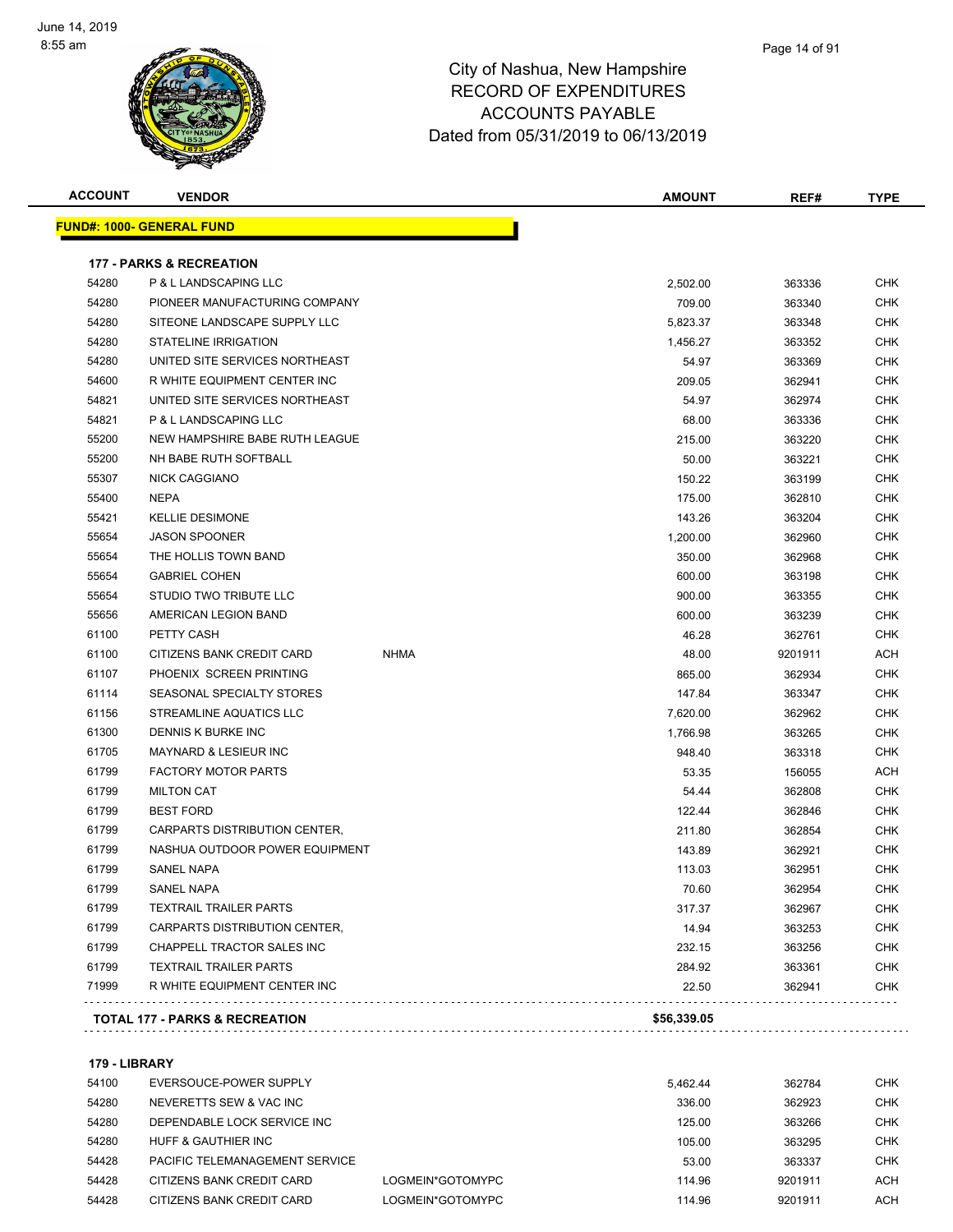

| <b>ACCOUNT</b> | <b>VENDOR</b>                    |                      | <b>AMOUNT</b> | REF#    | <b>TYPE</b> |
|----------------|----------------------------------|----------------------|---------------|---------|-------------|
|                | <b>FUND#: 1000- GENERAL FUND</b> |                      |               |         |             |
| 179 - LIBRARY  |                                  |                      |               |         |             |
| 54428          | CITIZENS BANK CREDIT CARD        | ADOBE*STOCK          | 29.99         | 9201911 | <b>ACH</b>  |
| 54428          | CITIZENS BANK CREDIT CARD        | DREAMHOST DH-FEE.COM | 15.00         | 9201911 | ACH         |
| 55307          | <b>MARITA KLEMENTS</b>           |                      | 87.00         | 362753  | <b>CHK</b>  |
| 55307          | <b>KRISTEN GURCIULLO</b>         |                      | 31.79         | 363309  | <b>CHK</b>  |
| 55607          | PITNEY BOWES                     |                      | 273.60        | 362815  | <b>CHK</b>  |
| 61100          | AMAZON.COM LLC                   |                      | 134.52        | 156053  | <b>ACH</b>  |
| 61100          | WB MASON CO INC                  |                      | 68.87         | 363372  | <b>CHK</b>  |
| 61142          | <b>ULINE</b>                     |                      | 90.14         | 156063  | <b>ACH</b>  |
| 61299          | AMAZON.COM LLC                   |                      | 232.20        | 156095  | <b>ACH</b>  |
| 61299          | <b>BIGRAPHICS INC</b>            |                      | 578.70        | 362847  | <b>CHK</b>  |
| 61299          | <b>DEMCO</b>                     |                      | 138.25        | 362867  | <b>CHK</b>  |
| 61428          | NEW ENGLAND PAPER & SUPPLY       |                      | 381.08        | 362927  | <b>CHK</b>  |
| 61807          | <b>BAKER &amp; TAYLOR</b>        |                      | 4,238.49      | 362842  | <b>CHK</b>  |
| 61807          | <b>INGRAM LIBRARY SERVICES</b>   |                      | 1,490.39      | 362900  | <b>CHK</b>  |
| 61807          | <b>BAKER &amp; TAYLOR</b>        |                      | 1,015.17      | 363244  | <b>CHK</b>  |
| 61807          | <b>INGRAM LIBRARY SERVICES</b>   |                      | 82.11         | 363299  | <b>CHK</b>  |
| 61814          | <b>BAKER &amp; TAYLOR</b>        |                      | 38.46         | 362842  | <b>CHK</b>  |
| 61814          | <b>BLACKSTONE PUBLISHING</b>     |                      | 345.98        | 362850  | <b>CHK</b>  |
| 61814          | <b>MIDWEST TAPE</b>              |                      | 372.24        | 362918  | <b>CHK</b>  |
| 61814          | RANDOM HOUSE LLC                 |                      | 67.50         | 362942  | <b>CHK</b>  |
| 61814          | <b>BAKER &amp; TAYLOR</b>        |                      | 65.97         | 363244  | <b>CHK</b>  |
| 61814          | <b>MIDWEST TAPE</b>              |                      | 743.39        | 363325  | <b>CHK</b>  |
| 61816          | <b>INGRAM LIBRARY SERVICES</b>   |                      | 42.86         | 362900  | <b>CHK</b>  |
| 61819          | <b>INGRAM LIBRARY SERVICES</b>   |                      | 28.49         | 362900  | CHK         |
| 68322          | AMAZON.COM LLC                   |                      | 258.66        | 156053  | <b>ACH</b>  |
| 68322          | LISA ALLEN                       |                      | 350.00        | 362737  | <b>CHK</b>  |
| 68322          | <b>ASHLEE NORWOOD</b>            |                      | 5.99          | 362758  | <b>CHK</b>  |
| 68322          | AC MOORE INC                     |                      | 51.98         | 362828  | CHK         |
| 68322          | <b>GRANITE GROUP</b>             |                      | 40.59         | 363285  | <b>CHK</b>  |
| 71000          | AMAZON.COM LLC                   |                      | 141.98        | 156095  | ACH         |
|                | <b>TOTAL 179 - LIBRARY</b>       |                      | \$17,752.75   |         |             |

#### **181 - COMMUNITY DEVELOPMENT**

|       | <b>TOTAL 181 - COMMUNITY DEVELOPMENT</b> | \$2.892.06 |        |            |
|-------|------------------------------------------|------------|--------|------------|
| 61650 | WB MASON CO INC                          | 58.06      | 363372 | <b>CHK</b> |
| 61650 | WB MASON CO INC                          | 29.03      | 362976 | <b>CHK</b> |
| 61100 | WB MASON CO INC                          | 55.41      | 363372 | <b>CHK</b> |
| 61100 | WB MASON CO INC                          | 104.72     | 362976 | <b>CHK</b> |
| 61100 | AMAZON.COM LLC                           | 27.84      | 156053 | <b>ACH</b> |
| 55699 | LUMEN STUDIO INC                         | 2.617.00   | 156058 | <b>ACH</b> |

#### **182 - PLANNING AND ZONING**

| 55307 | <b>CARTER FALK</b>      | 92.80  | 362745 | СНК |
|-------|-------------------------|--------|--------|-----|
| 55307 | DONALD SCOTT MCPHIE     | 104.40 | 362754 | снк |
| 55307 | ROGER HOUSTON           | 299.28 | 363207 | СНК |
| 55421 | NH PLANNERS ASSOCIATION | 415.00 | 362811 | СНК |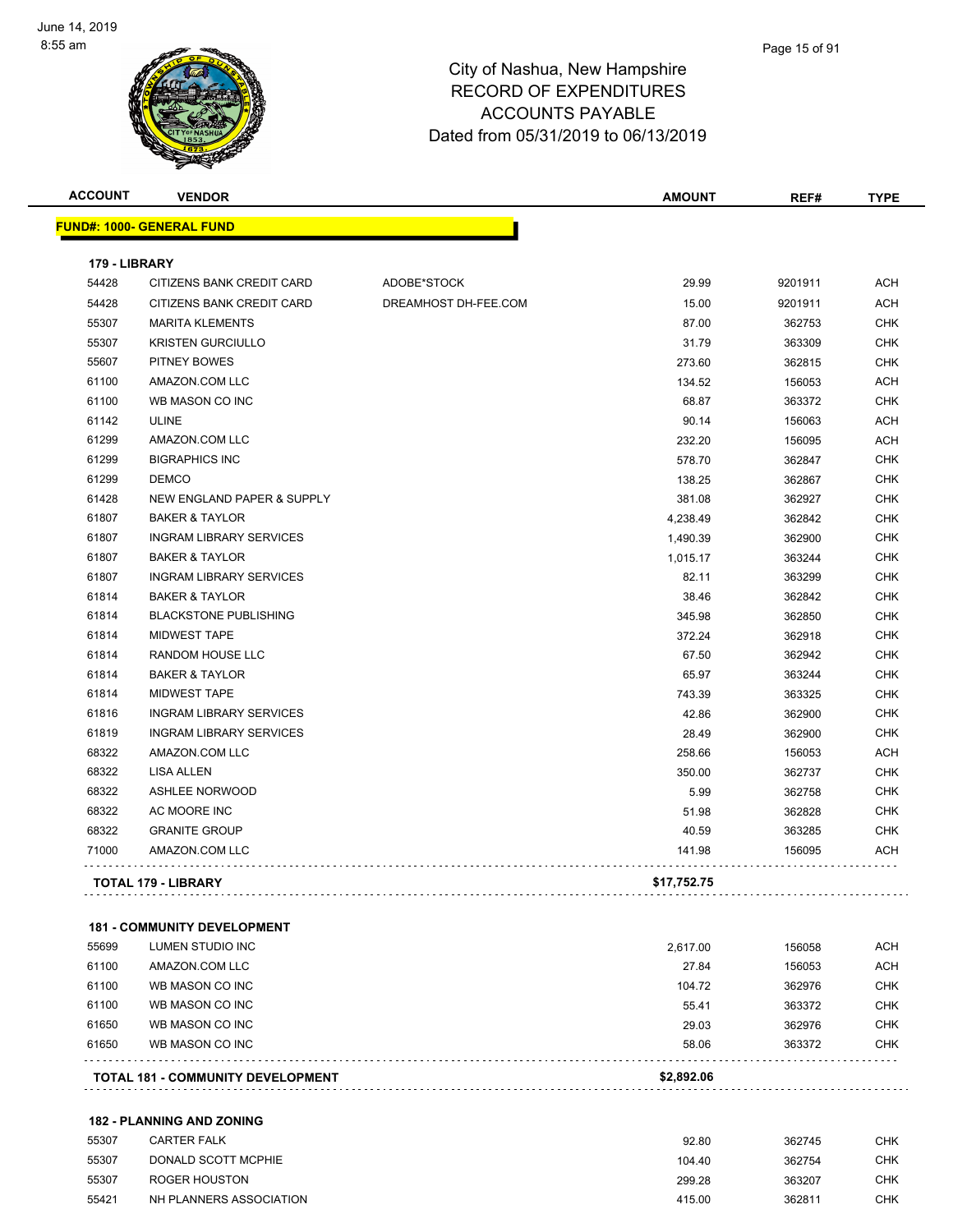

#### Page 16 of 91

| <b>ACCOUNT</b>      | <b>VENDOR</b>                           |                      | <b>AMOUNT</b> | REF#    | TYPE       |
|---------------------|-----------------------------------------|----------------------|---------------|---------|------------|
|                     | <u> FUND#: 1000- GENERAL FUND</u>       |                      |               |         |            |
|                     |                                         |                      |               |         |            |
|                     | TOTAL 182 - PLANNING AND ZONING         |                      | \$911.48      |         |            |
|                     |                                         |                      |               |         |            |
|                     | <b>183 - ECONOMIC DEVELOPMENT</b>       |                      |               |         |            |
| 53400               | <b>FIREHORSE CREATIVE</b>               |                      | 459.45        | 156098  | <b>ACH</b> |
| 55200               | NASHUA MILLYARD ASSOC INC               |                      | 373.13        | 363329  | <b>CHK</b> |
| 55400               | CITIZENS BANK CREDIT CARD               | Hyatt                | 497.72        | 9201911 | <b>ACH</b> |
| 55400               | CITIZENS BANK CREDIT CARD               | Novogradic & Company | 1,250.00      | 9201911 | <b>ACH</b> |
| 55699               | <b>LIQUID THERAPY</b>                   |                      | 3,500.00      | 363311  | CHK        |
| 61100               | WB MASON CO INC                         |                      | 43.56         | 363372  | <b>CHK</b> |
| 61910               | CITIZENS BANK CREDIT CARD               | Panera               | 94.98         | 9201911 | <b>ACH</b> |
|                     | <b>TOTAL 183 - ECONOMIC DEVELOPMENT</b> |                      | \$6,218.84    |         |            |
| <b>191 - SCHOOL</b> |                                         |                      |               |         |            |
| 52300               | <b>GUARDIAN</b>                         |                      | 4,491.58      | 363054  | <b>CHK</b> |
| 52300               | UNUM LIFE INSURANCE                     |                      | 1,629.55      | 363132  | <b>CHK</b> |
| 53135               | CHARLES T CAPPETTA, MD #9330            |                      | 2,500.00      | 363414  | <b>CHK</b> |
| 53600               | ADULT LEARNING CENTER                   |                      | 29,509.30     | 363388  | <b>CHK</b> |
| 53607               | RIBAS ASSOCIATES AND PUB.               |                      | 3,000.00      | 363531  | <b>CHK</b> |
| 53614               | ASL INTERPRETING SERVICES               |                      | 934.02        | 362996  | <b>CHK</b> |
| 53614               | <b>CLARK ASSOC</b>                      |                      | 42,409.65     | 363025  | <b>CHK</b> |
| 53614               | HEAVEN SENT HOME CARE LLC               |                      | 3,068.25      | 363059  | <b>CHK</b> |
| 53614               | AMY MCCARTNEY                           |                      | 10,606.00     | 363394  | <b>CHK</b> |
| 53614               | <b>CLARK ASSOC</b>                      |                      | 42,903.25     | 363419  | <b>CHK</b> |
| 53614               | HEAVEN SENT HOME CARE LLC               |                      | 4,541.75      | 363462  | <b>CHK</b> |
| 53614               | HERE THIS NOW LLC                       |                      | 638.88        | 363464  | <b>CHK</b> |
| 53614               | READYNURSE STAFFING SERVICES            |                      | 1,998.22      | 363526  | <b>CHK</b> |
| 53614               | <b>EMILY B TIMM</b>                     |                      | 271.95        | 363554  | <b>CHK</b> |
| 53628               | CRITTER CONTROL OF NH                   |                      | 180.00        | 363031  | <b>CHK</b> |
| 53628               | DJ JEFF HAMILTON                        |                      | 250.00        | 363036  | CHK        |
| 53628               | MSB CONSULTING GROUP LLC                |                      | 877.26        | 363094  | CHK        |
| 53628               | UNH - SURVEY CENTER                     |                      | 6,503.75      | 363131  | <b>CHK</b> |
| 53628               | STATE OF NH CRIMINAL RECORDS            |                      | 438.25        | 363380  | <b>CHK</b> |
| 53628               | STATE OF NH CRIMINAL RECORDS            |                      | 434.25        | 363382  | <b>CHK</b> |
| 53628               | <b>BAY STATE INTERPRETING</b>           |                      | 78.75         | 363401  | <b>CHK</b> |
| 53628               | <b>STEVE BLUNT</b>                      |                      | 200.00        | 363403  | <b>CHK</b> |
| 53628               | HERITAGE-CRYSTAL CLEAN INC              |                      | 517.22        | 363431  | <b>CHK</b> |
| 53628               | CUSTOM COMPUTER SPECIALIST INC          |                      | 5,083.86      | 363433  | <b>CHK</b> |
| 53628               | DTS COMMUNICATIONS LLC                  |                      | 160.00        | 363441  | <b>CHK</b> |
| 53628               | <b>GATE CITY CHARTER SCHOOL</b>         |                      | 275.00        | 363454  | <b>CHK</b> |
| 53628               | MICHELE DEBYE                           |                      | 320.00        | 363499  | <b>CHK</b> |
| 53628               | MSB CONSULTING GROUP LLC                |                      | 2,850.43      | 363505  | <b>CHK</b> |
| 53628               | KATELYN MULLIKIN                        |                      | 200.00        | 363506  | <b>CHK</b> |
| 53628               | PERFORMANCE REHAB INC                   |                      | 5,532.88      | 363521  | CHK        |
| 53628               | PROFISHANT INC                          |                      | 793.00        | 363523  | <b>CHK</b> |
| 53628               | THE METRO GROUP INC                     |                      | 829.00        | 363550  | <b>CHK</b> |
| 53628               | THERAPY TRAVELERS LLC                   |                      | 3,360.00      | 363552  | CHK        |
| 53628               | UNITED SITE SERVICES NORTHEAST          |                      | 109.86        | 363556  | <b>CHK</b> |
|                     |                                         |                      |               |         |            |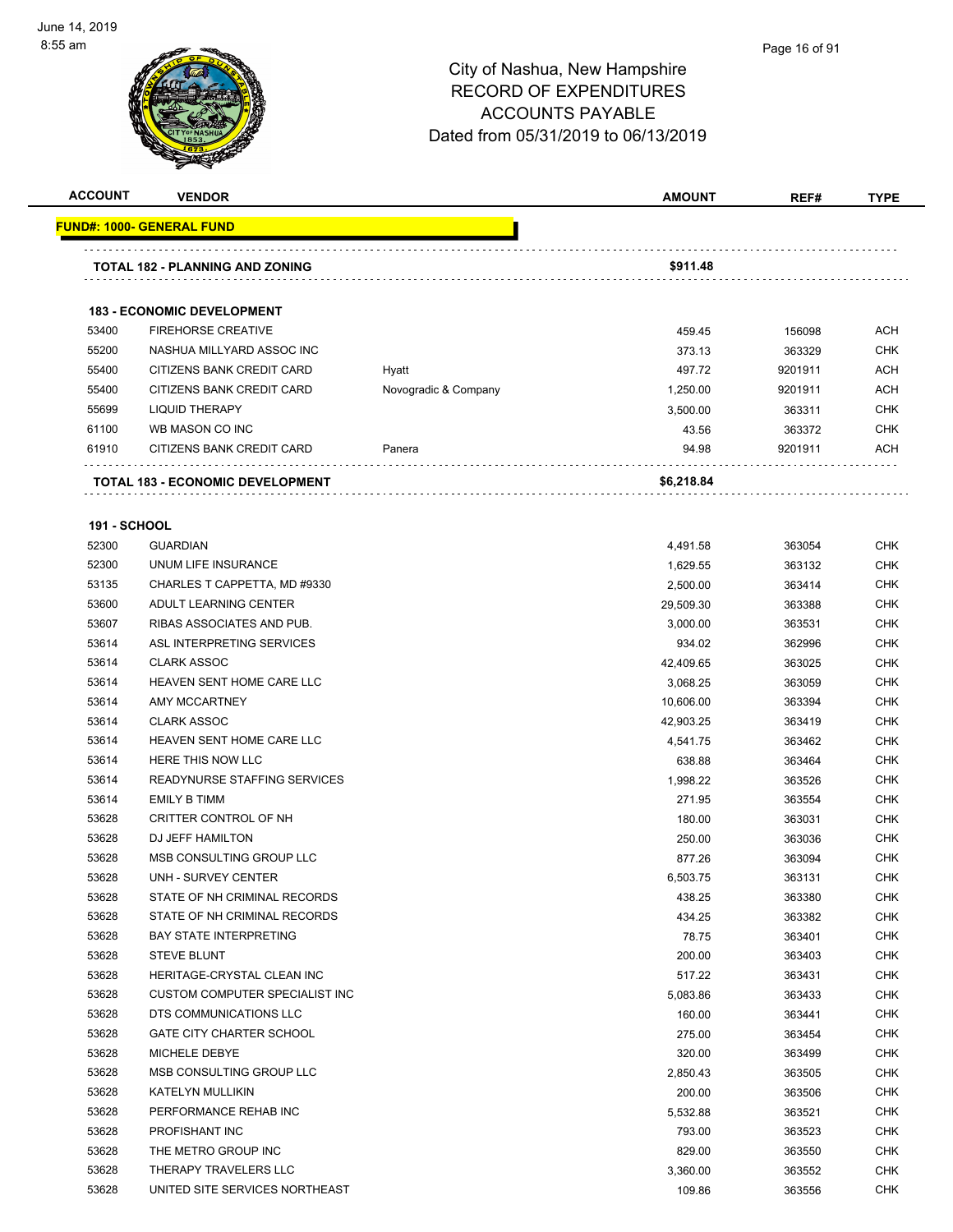

#### Page 17 of 91

### City of Nashua, New Hampshire RECORD OF EXPENDITURES ACCOUNTS PAYABLE Dated from 05/31/2019 to 06/13/2019

**ACCOUNT VENDOR AMOUNT REF# TYPE**

|                     | <b>FUND#: 1000- GENERAL FUND</b> |            |           |         |  |
|---------------------|----------------------------------|------------|-----------|---------|--|
| <b>191 - SCHOOL</b> |                                  |            |           |         |  |
| 54100               | <b>EVERSOURCE</b>                |            | 34,326.24 | 362980  |  |
| 54100               | <b>EVERSOURCE</b>                |            | 6,258.13  | 363376  |  |
| 54114               | <b>LIBERTY UTILITIES</b>         |            | 8,002.06  | 362981  |  |
| 54114               | <b>DIRECT ENERGY BUSINESS</b>    |            | 9,527.65  | 363035  |  |
| 54141               | PENNICHUCK WATER WORKS INC       |            | 5,325.19  | 362982  |  |
| 54141               | PENNICHUCK WATER WORKS INC       |            | 1,288.66  | 363378  |  |
| 54280               | <b>B &amp; S LOCKSMITHS INC</b>  |            | 265.00    | 362998  |  |
| 54280               | <b>BELLETETES INC</b>            |            | 68.44     | 363000  |  |
| 54280               | HOME DEPOT CREDIT SERVICES       |            | 81.44     | 363064  |  |
| 54280               | <b>BELLETETES INC</b>            |            | 290.19    | 363402  |  |
| 54280               | <b>BSC INDUSTRIES INC</b>        |            | 38.30     | 363412  |  |
| 54280               | HOME DEPOT CREDIT SERVICES       |            | 555.18    | 363468  |  |
| 54280               | KAMCO SUPPLY CORP                |            | 4,927.57  | 363476  |  |
| 54280               | NASHUA WALLPAPER & PAINT CO      |            | 111.31    | 363512  |  |
| 54280               | <b>PASEK CORP</b>                |            | 5,816.06  | 363519  |  |
| 54487               | ANCHOR AUDIO DEPOT               |            | 2,619.00  | 362995  |  |
| 54487               | <b>DAVID BAILEY</b>              |            | 500.00    | 362999  |  |
| 54487               | ELENCO ELECTRONICS INC           |            | 183.75    | 363042  |  |
| 54600               | SOUTHWORTH-MILTON INC            |            | 152.89    | 362985  |  |
| 54600               | <b>BEST FORD</b>                 |            | 1,215.92  | 363003  |  |
| 54600               | <b>CARPARTS OF NASHUA</b>        |            | 804.81    | 363018  |  |
| 54600               | SANEL NAPA                       |            | 39.23     | 363112  |  |
| 54600               | <b>CARPARTS OF NASHUA</b>        |            | 1,016.93  | 363416  |  |
| 54600               | SANEL NAPA                       |            | 22.77     | 363536  |  |
| 55109               | <b>COMCAST</b>                   |            | 291.85    | 362979  |  |
| 55109               | CONSOLIDATED COMMUNICATIONS      |            | 877.36    | 363216  |  |
| 55109               | <b>COMCAST</b>                   |            | 4,454.98  | 363374  |  |
| 55109               | CONSOLIDATED COMMUNICATIONS      |            | 140.54    | 363375  |  |
| 55109               | <b>FIRSTLIGHT FIBER</b>          |            | 2,247.74  | 363377  |  |
| 55109               | <b>WINDSTREAM</b>                |            | 928.88    | 363385  |  |
| 55200               | CITIZENS BANK CREDIT CARD        | Mail Chimp | 45.00     | 9201911 |  |
| 55300               | NASHUA SCHOOL DISTRICT 42        |            | 272.00    | 156099  |  |
| 55307               | PETTY CASH                       |            | 8.00      | 362983  |  |
| 55307               | DANIEL ALEXANDER                 |            | 244.73    | 362993  |  |
| 55307               | PATRICIA AURENZ                  |            | 3.48      | 362997  |  |
| 55307               | <b>DIANE BOSTEELS</b>            |            | 137.40    | 363008  |  |
| 55307               | KIMBERLY CALLAN                  |            | 122.39    | 363013  |  |
| 55307               | RUSSELL CARDIN                   |            | 45.53     | 363016  |  |
| 55307               | CLAUDIA CASTANO-VELEZ            |            | 26.10     | 363022  |  |
| 55307               | SHEILA CHOUINARD                 |            | 11.02     | 363024  |  |
| 55307               | LISA GINGRAS                     |            | 369.64    | 363051  |  |
| 55307               | JOANNE LAKE                      |            | 39.90     | 363075  |  |
| 55307               | NATHAN MAZEROLLE                 |            | 152.07    | 363087  |  |
| 55307               | <b>ASHLEY ODIERNO</b>            |            | 470.26    | 363099  |  |
| 55307               | S.K. TAXI INC                    |            | 24.00     | 363110  |  |
| 55307               | <b>JESSICA STASKIEWICZ</b>       |            | 48.89     | 363125  |  |
| 55307               | <b>MARCIA BAGLEY</b>             |            | 68.73     | 363396  |  |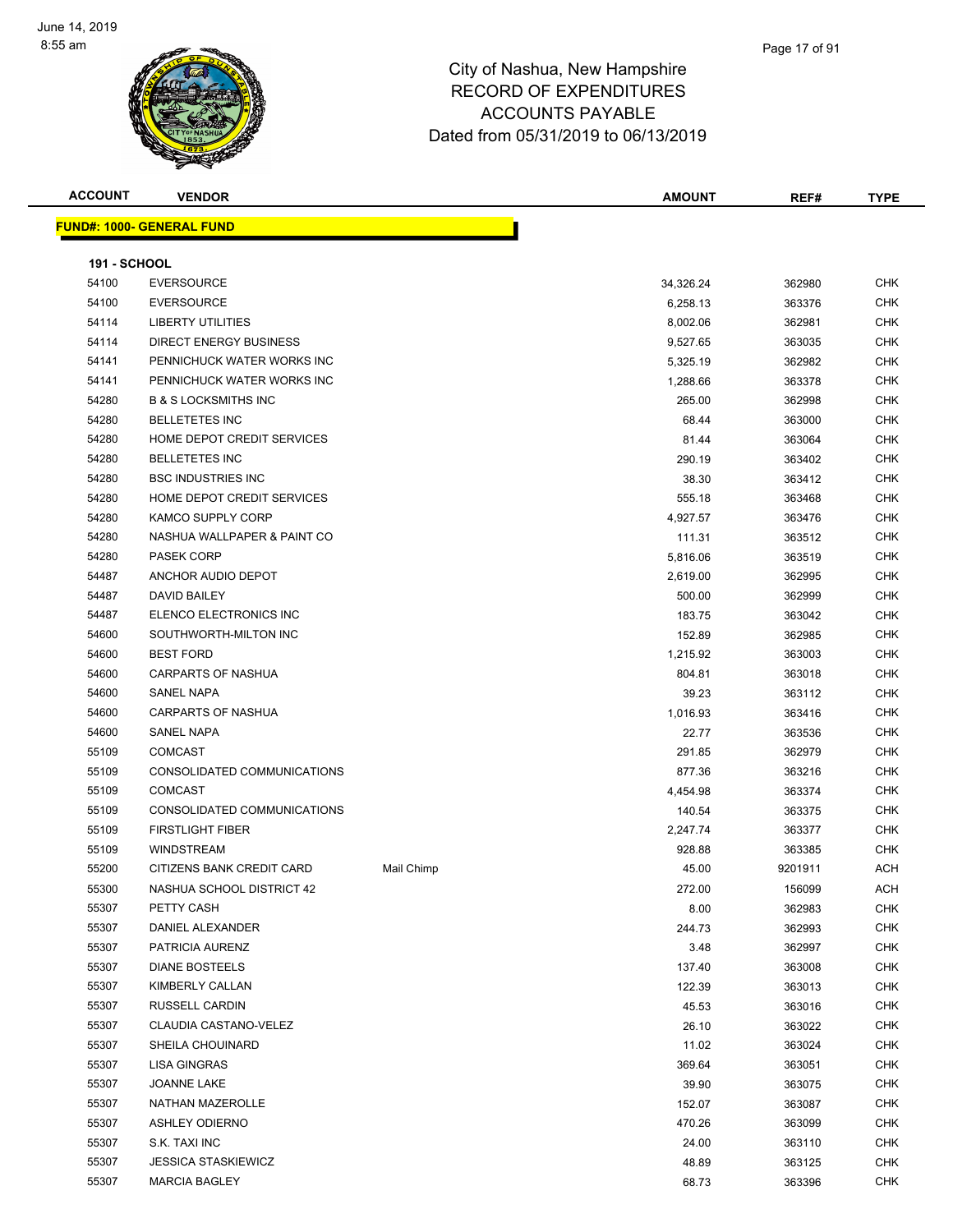

| <b>ACCOUNT</b>      | <b>VENDOR</b>                    |               |                      | <b>AMOUNT</b> | REF#    | <b>TYPE</b> |
|---------------------|----------------------------------|---------------|----------------------|---------------|---------|-------------|
|                     | <b>FUND#: 1000- GENERAL FUND</b> |               |                      |               |         |             |
|                     |                                  |               |                      |               |         |             |
| <b>191 - SCHOOL</b> |                                  |               |                      |               |         |             |
| 55307               | AMANDA BASTONI                   |               |                      | 280.72        | 363400  | <b>CHK</b>  |
| 55307               | <b>JULIET CURRAN</b>             |               |                      | 121.52        | 363432  | <b>CHK</b>  |
| 55307               | <b>MARISA DONATI</b>             |               |                      | 138.33        | 363438  | <b>CHK</b>  |
| 55307               | DANIEL DONOVAN                   |               |                      | 22.33         | 363439  | <b>CHK</b>  |
| 55307               | <b>HOLLY LAVINE</b>              |               |                      | 57.42         | 363482  | <b>CHK</b>  |
| 55307               | <b>SUSAN A LEWIS</b>             |               |                      | 9.56          | 363487  | <b>CHK</b>  |
| 55307               | <b>JUDITH LOFTUS</b>             |               |                      | 86.27         | 363488  | CHK         |
| 55307               | <b>SCOTT MAYS</b>                |               |                      | 185.35        | 363495  | CHK         |
| 55307               | MICHAEL MCQUILKIN                |               |                      | 179.22        | 363496  | <b>CHK</b>  |
| 55307               | <b>ASHLEY MERRILL</b>            |               |                      | 14.06         | 363498  | CHK         |
| 55307               | <b>JAHMAL MOSLEY</b>             |               |                      | 99.06         | 363503  | <b>CHK</b>  |
| 55307               | PAULA PAPANICOLAOU               |               |                      | 92.80         | 363517  | <b>CHK</b>  |
| 55307               | MICHAEL SCARPATO                 |               |                      | 36.30         | 363537  | CHK         |
| 55307               | <b>DONALD TESSIER</b>            |               |                      | 19.14         | 363549  | <b>CHK</b>  |
| 55307               | AMBER WAGNER                     |               |                      | 255.06        | 363560  | CHK         |
| 55307               | <b>JESSICA WOJCIK</b>            |               |                      | 189.14        | 363564  | <b>CHK</b>  |
| 55400               | AARTHUN KAY                      |               |                      | 45.00         | 362988  | CHK         |
| 55400               | <b>HEATHER SCALERA</b>           |               |                      | 169.00        | 363115  | CHK         |
| 55400               | AMERICAN SCHOOL COUNSELOR ASSN   |               |                      | 1,336.00      | 363393  | CHK         |
| 55400               | UNIVERSITY OF NEW HAMPSHIRE      |               |                      | 220.00        | 363557  | <b>CHK</b>  |
| 55500               | CITIZENS BANK CREDIT CARD        |               | <b>School Spring</b> | 650.00        | 9201911 | ACH         |
| 55500               | CITIZENS BANK CREDIT CARD        | <b>INDEED</b> |                      | 500.37        | 9201911 | ACH         |
| 55500               | CITIZENS BANK CREDIT CARD        | <b>INDEED</b> |                      | 499.63        | 9201911 | ACH         |
| 55600               | THE COPY SHOP                    |               |                      | 88.00         | 363030  | <b>CHK</b>  |
| 55600               | THE COPY SHOP                    |               |                      | 75.00         | 363425  | <b>CHK</b>  |
| 55600               | <b>JOSTENS INC</b>               |               |                      | 2,942.51      | 363475  | CHK         |
| 55600               | <b>SCHOOL SPECIALTY</b>          |               |                      | 2,242.50      | 363539  | CHK         |
| 55607               | PETTY CASH                       |               |                      | 11.13         | 362983  | CHK         |
| 55607               | US POSTAL SERVICE                |               |                      | 235.00        | 363134  | <b>CHK</b>  |
| 55607               | <b>USPS HASLER</b>               |               |                      | 251.50        | 363135  | <b>CHK</b>  |
| 55607               | UNITED PARCEL SERVICE            |               |                      | 9.93          | 363384  | <b>CHK</b>  |
| 55635               | NASHUA SCHOOL DISTRICT 42        |               |                      | 1,410.00      | 156099  | <b>ACH</b>  |
| 55642               | DEBRA ACRES                      |               |                      | 82.00         | 362991  | CHK         |
| 55642               | <b>LAUREN BENSON</b>             |               |                      | 102.00        | 363001  | <b>CHK</b>  |
| 55642               | HOWARD TIMOTHY BETHKE            |               |                      | 88.00         | 363004  | <b>CHK</b>  |
| 55642               | <b>KEVIN BOLDUC</b>              |               |                      | 68.00         | 363006  | <b>CHK</b>  |
| 55642               | <b>BRUCE CAMPBELL</b>            |               |                      | 88.00         | 363014  | <b>CHK</b>  |
| 55642               | <b>THOMAS CARR</b>               |               |                      | 88.00         | 363019  | CHK         |
| 55642               | JAMES A DAVALA                   |               |                      | 68.00         | 363033  | CHK         |
| 55642               | RONALD DOHERTY                   |               |                      | 68.00         | 363037  | <b>CHK</b>  |
| 55642               | ROBERT A EARL                    |               |                      | 68.00         | 363041  | <b>CHK</b>  |
| 55642               | <b>MICHAEL FROST</b>             |               |                      | 68.00         | 363047  | <b>CHK</b>  |
| 55642               | <b>THOMAS GIBSON</b>             |               |                      | 88.00         | 363050  | <b>CHK</b>  |
| 55642               | JAMES W JOSEF                    |               |                      | 68.00         | 363071  | <b>CHK</b>  |
| 55642               | <b>TYLER S LEEDS</b>             |               |                      | 88.00         | 363078  | <b>CHK</b>  |
| 55642               | PHILIP LEVESQUE                  |               |                      | 88.00         | 363080  | <b>CHK</b>  |
| 55642               | <b>TED LEVESQUE</b>              |               |                      | 68.00         | 363081  | <b>CHK</b>  |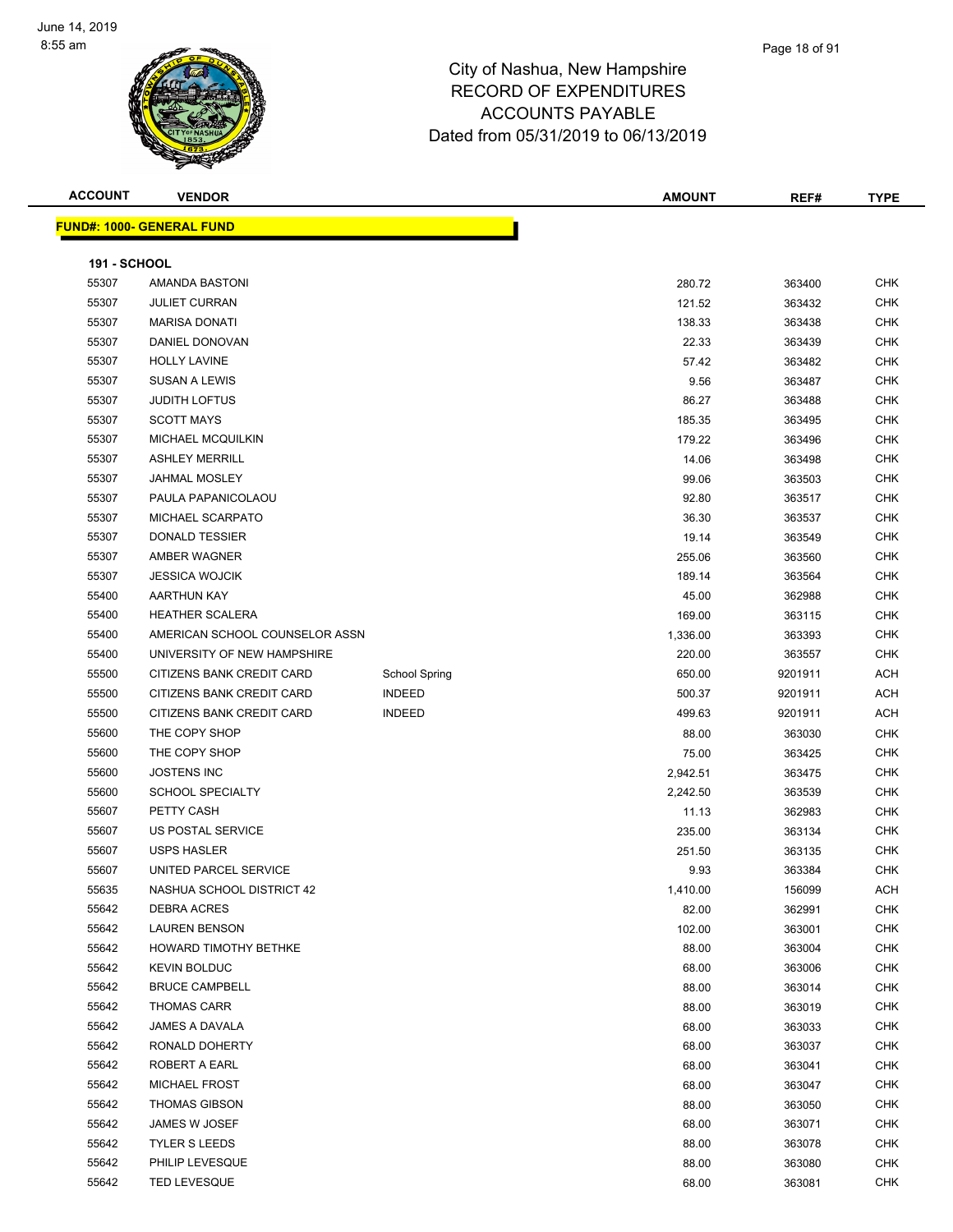

Page 19 of 91

**FUND#: 1000- GENERAL FUND**

| ACCOUNT             | <b>VENDOR</b>                       | <b>AMOUNT</b> | REF#   | <b>TYPE</b> |
|---------------------|-------------------------------------|---------------|--------|-------------|
|                     | <u> IND#: 1000- GENERAL FUND</u>    |               |        |             |
| <b>191 - SCHOOL</b> |                                     |               |        |             |
| 55642               | <b>TIM LUNN</b>                     | 88.00         | 363082 | <b>CHK</b>  |
| 55642               | <b>JAMES MAJOR</b>                  | 88.00         | 363083 | <b>CHK</b>  |
| 55642               | <b>WILLIAM MAKARAWICZ</b>           | 88.00         | 363084 | <b>CHK</b>  |
| 55642               | <b>WILLIAM J MELANSON</b>           | 68.00         | 363088 | <b>CHK</b>  |
| 55642               | <b>DON MENSWAR</b>                  | 88.00         | 363089 | <b>CHK</b>  |
| 55642               | <b>BARBARA MICHAEL</b>              | 68.00         | 363090 | <b>CHK</b>  |
| 55642               | <b>BRIAN D MINAS</b>                | 102.00        | 363092 | <b>CHK</b>  |
| 55642               | <b>JAMES NEWSOM</b>                 | 112.00        | 363097 | <b>CHK</b>  |
| 55642               | <b>VICTORIA PARADY-GUAY</b>         | 68.00         | 363100 | <b>CHK</b>  |
| 55642               | <b>JEREMY REYNOLDS</b>              | 126.00        | 363107 | <b>CHK</b>  |
| 55642               | <b>NICKY SANDERS</b>                | 136.00        | 363111 | <b>CHK</b>  |
| 55642               | <b>GREG SARETTE</b>                 | 156.00        | 363113 | <b>CHK</b>  |
| 55642               | <b>GORDON R SCHUPMANN</b>           | 88.00         | 363119 | <b>CHK</b>  |
| 55642               | ROLAND F ST GERMAIN JR              | 88.00         | 363124 | <b>CHK</b>  |
| 55642               | <b>SARAH SZYMKOWSKI</b>             | 160.00        | 363127 | <b>CHK</b>  |
| 55642               | RAYMOND VALENTE JR                  | 88.00         | 363136 | <b>CHK</b>  |
| 55642               | DAVE ZWICKER                        | 68.00         | 363146 | <b>CHK</b>  |
| 55642               | PAUL COTSIBAS                       | 136.00        | 363428 | <b>CHK</b>  |
| 55642               | JAMES A DAVALA                      | 68.00         | 363434 | <b>CHK</b>  |
| 55642               | PAUL EDWARD DIMARINO JR             | 194.00        | 363436 | <b>CHK</b>  |
| 55642               | <b>SCOTT GABRIEL</b>                | 88.00         | 363452 | <b>CHK</b>  |
| 55642               | <b>JEFF GRIMES</b>                  | 102.00        | 363458 | <b>CHK</b>  |
| 55642               | <b>STEPHEN L KIRKPATRICK</b>        | 88.00         | 363477 | <b>CHK</b>  |
| 55642               | <b>BRIAN MURPHY</b>                 | 112.00        | 363507 | <b>CHK</b>  |
| 55642               | <b>VICTORIA PARADY-GUAY</b>         | 136.00        | 363518 | <b>CHK</b>  |
| 55642               | DAVID M WHITE                       | 68.00         | 363563 | <b>CHK</b>  |
| 55690               | FIRST STUDENT INC                   | 11,812.61     | 363045 | <b>CHK</b>  |
| 55690               | U-HAUL                              | 78.45         | 363130 | <b>CHK</b>  |
| 55690               | FIRST STUDENT INC                   | 649,523.61    | 363449 | <b>CHK</b>  |
| 55691               | ADVENTURE LIMOUSINE INC             | 270.00        | 362992 | CHK         |
| 55691               | <b>BRAD CANFIELD</b>                | 1,218.00      | 363015 | <b>CHK</b>  |
| 55691               | CARING HANDS TRANSPORTATION LL      | 17,355.00     | 363017 | <b>CHK</b>  |
| 55691               | DURHAM SCHOOL SERVICES              | 47,138.46     | 363040 | <b>CHK</b>  |
| 55691               | <b>SIRENA HILBERT</b>               | 294.06        | 363060 | <b>CHK</b>  |
| 55691               | <b>SARAH WINSLOW</b>                | 464.00        | 363144 | <b>CHK</b>  |
| 55691               | CARING HANDS TRANSPORTATION LL      | 7,765.00      | 363415 | <b>CHK</b>  |
| 55691               | FIRST STUDENT INC                   | 589,204.53    | 363449 | <b>CHK</b>  |
| 55694               | <b>BOOTHBY THERAPY SERVICES LLC</b> | 112.00        | 363007 | <b>CHK</b>  |
| 55694               | <b>COMPASS INNOVATIVE BEHAVIOR</b>  | 2,425.00      | 363027 | <b>CHK</b>  |
| 55694               | SPAULDING YOUTH CTR                 | 2.588.31      | 363123 | <b>CHK</b>  |

 WEDIKO CHILDRENS SERVICES 75.00 363143 CHK ADULT LEARNING CENTER 30,725.90 363388 CHK COMPASS INNOVATIVE BEHAVIOR 2,425.00 363421 CHK CREST 33,262.00 363429 CHK CROTCHED MOUNTAIN REHAB CTR 10,149.36 363430 CHK EASTER SEALS OF NEW HAMPSHIRE 3,797.50 363443 CHK HILLCREST EDUCATIONAL CENTERS 4,082.56 363465 CHK LANDMARK SCHOOL OUTREACH PROG 9,487.50 363481 CHK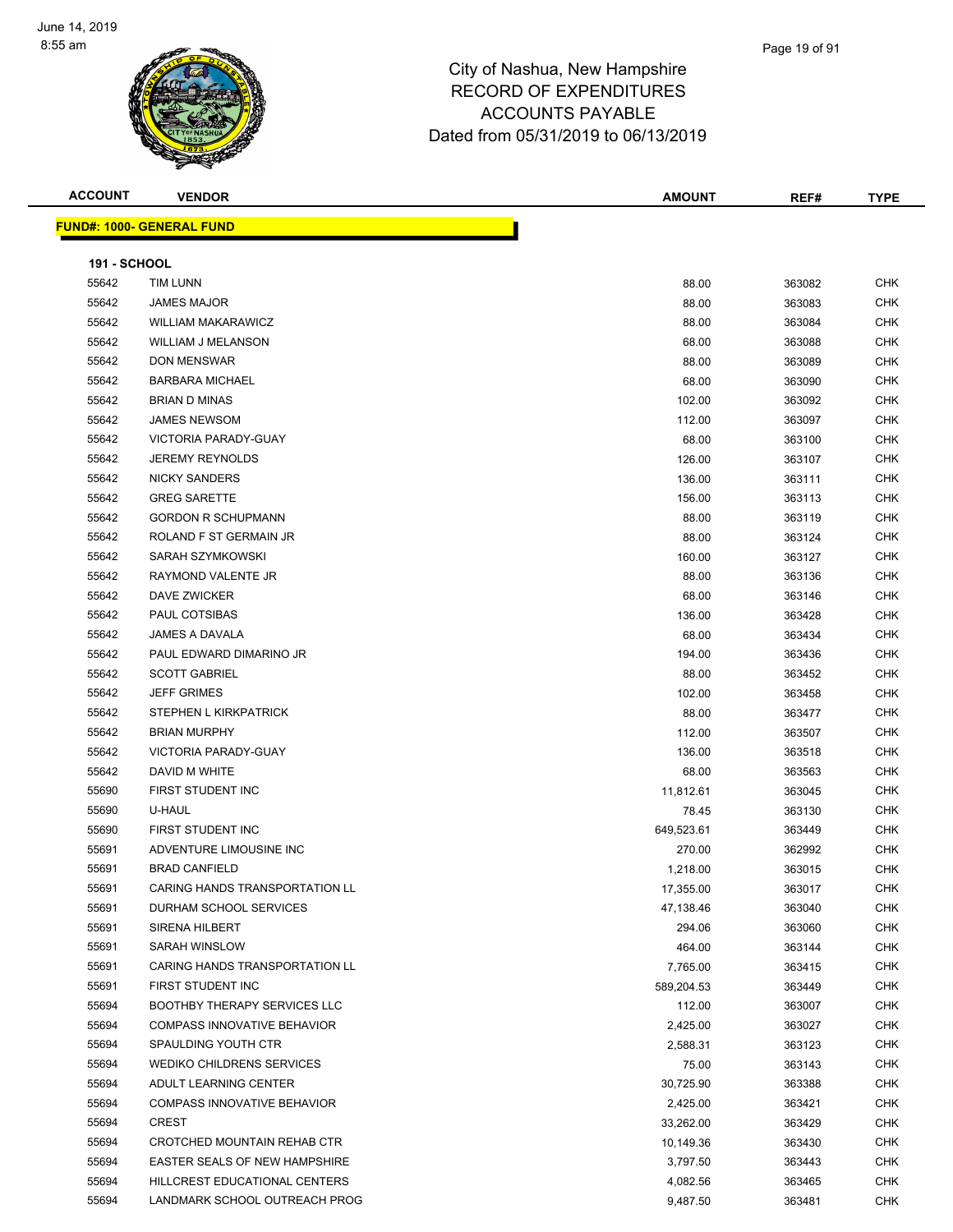

# City of Nashua, New Hampshire RECORD OF EXPENDITURES ACCOUNTS PAYABLE

Dated from 05/31/2019 to 06/13/2019

| <b>ACCOUNT</b>      | <b>VENDOR</b>                            | <b>AMOUNT</b> | REF#   | <b>TYPE</b> |
|---------------------|------------------------------------------|---------------|--------|-------------|
|                     | <b>FUND#: 1000- GENERAL FUND</b>         |               |        |             |
| <b>191 - SCHOOL</b> |                                          |               |        |             |
| 55694               | LEARNING PREP SCHOOL                     | 6,703.84      | 363483 | <b>CHK</b>  |
| 55694               | <b>LEARNING SKILLS ACADEMY</b>           | 5,803.38      | 363484 | <b>CHK</b>  |
| 55694               | <b>MELMARK NEW ENGLAND</b>               | 21,358.92     | 363497 | <b>CHK</b>  |
| 55694               | MOUNT PROSPECT ACADEMY INC               | 13,128.54     | 363504 | <b>CHK</b>  |
| 55694               | NASHOBA LEARNING GROUP                   | 21,075.18     | 363508 | <b>CHK</b>  |
| 55694               | NASHUA CHILDRENS HOME                    |               |        | <b>CHK</b>  |
| 55694               | <b>REGIONAL SERVICES &amp; EDUCATION</b> | 35,789.88     | 363509 | <b>CHK</b>  |
| 55694               | SEACOAST LEARNING COLLABORATIV           | 39,003.43     | 363530 | <b>CHK</b>  |
| 55694               | SPAULDING YOUTH CTR                      | 404.24        | 363541 |             |
|                     |                                          | 7,345.75      | 363546 | <b>CHK</b>  |
| 55694               | ST ANNS HOME INC                         | 16,286.47     | 363547 | <b>CHK</b>  |
| 55694               | VALLEY COLLABORATIVE                     | 38,403.20     | 363559 | <b>CHK</b>  |
| 61100               | AMAZON.COM LLC                           | 740.00        | 156102 | ACH         |
| 61100               | WB MASON CO INC                          | 3,017.98      | 363142 | CHK         |
| 61100               | MILK N IT DAIRY                          | 367.20        | 363500 | <b>CHK</b>  |
| 61100               | <b>NEXT WAVE AUTOMATION</b>              | 60.22         | 363514 | <b>CHK</b>  |
| 61100               | WB MASON CO INC                          | 166.64        | 363562 | <b>CHK</b>  |
| 61135               | AMAZON.COM LLC                           | 3,739.96      | 156065 | <b>ACH</b>  |
| 61135               | AMAZON.COM LLC                           | 4,093.26      | 156102 | ACH         |
| 61135               | PETTY CASH                               | 42.02         | 362983 | <b>CHK</b>  |
| 61135               | PETTY CASH                               | 50.70         | 362984 | <b>CHK</b>  |
| 61135               | <b>ACP DIRECT</b>                        | 237.70        | 362990 | <b>CHK</b>  |
| 61135               | AMSTERDAM PRINTING & LITHO               | 133.85        | 362994 | <b>CHK</b>  |
| 61135               | <b>BELLETETES INC</b>                    | 485.36        | 363000 | <b>CHK</b>  |
| 61135               | <b>MARIA BERRIGAN</b>                    | 80.00         | 363002 | <b>CHK</b>  |
| 61135               | <b>BLICK ART MATERIALS</b>               | 101.95        | 363005 | <b>CHK</b>  |
| 61135               | DANIELLE BOUTIN                          | 36.82         | 363009 | <b>CHK</b>  |
| 61135               | <b>LYNNE BROWN</b>                       | 40.02         | 363011 | <b>CHK</b>  |
| 61135               | <b>CARTRIDGE WORLD MANCHESTER</b>        | 71.00         | 363020 | <b>CHK</b>  |
| 61135               | THE COPY SHOP                            | 194.40        | 363030 | <b>CHK</b>  |
| 61135               | <b>MARY DUMONT</b>                       | 52.74         | 363039 | <b>CHK</b>  |
| 61135               | FIRST STUDENT INC                        | 277.15        | 363045 | <b>CHK</b>  |
| 61135               | FOLLETT SCHOOL SOLUTIONS INC             | 352.39        | 363046 | <b>CHK</b>  |
| 61135               | <b>HANNAFORD</b>                         | 436.96        | 363055 | <b>CHK</b>  |
| 61135               | <b>HARBOR FREIGHT TOOLS</b>              | 799.98        | 363056 | <b>CHK</b>  |
| 61135               | HOME DEPOT CREDIT SERVICE                | 312.60        | 363063 | <b>CHK</b>  |
| 61135               | COMPUTER HUT dba IT INSIDERS             | 99.80         | 363068 | <b>CHK</b>  |
| 61135               | KONICA MINOLTA BUSINESS                  | 444.71        | 363074 | <b>CHK</b>  |
| 61135               | MARKET BASKET ACCT 2589096               | 217.87        | 363086 | <b>CHK</b>  |
| 61135               | WILLIAM MONSEN                           | 69.97         | 363093 | <b>CHK</b>  |
| 61135               | <b>NASCO</b>                             | 130.82        | 363095 | <b>CHK</b>  |
| 61135               | PERICLES GROUP LLC                       | 62.97         | 363102 | <b>CHK</b>  |
| 61135               | PROBLEM SOLVER INC                       | 65.79         | 363105 | <b>CHK</b>  |
| 61135               | <b>KRISTIN RINKO</b>                     | 28.90         | 363108 | <b>CHK</b>  |
| 61135               | <b>SARGENT WELCH</b>                     | 921.25        | 363114 | <b>CHK</b>  |
| 61135               | <b>SCHOOL SPECIALTY</b>                  | 953.64        | 363118 | <b>CHK</b>  |
| 61135               | WAL-MART                                 | 95.75         | 363140 | <b>CHK</b>  |
| 61135               | WB MASON CO INC                          |               |        | <b>CHK</b>  |
|                     |                                          | 5,175.01      | 363142 |             |
| 61135               | WOODWIND & BRASSWIND                     | 297.00        | 363145 | <b>CHK</b>  |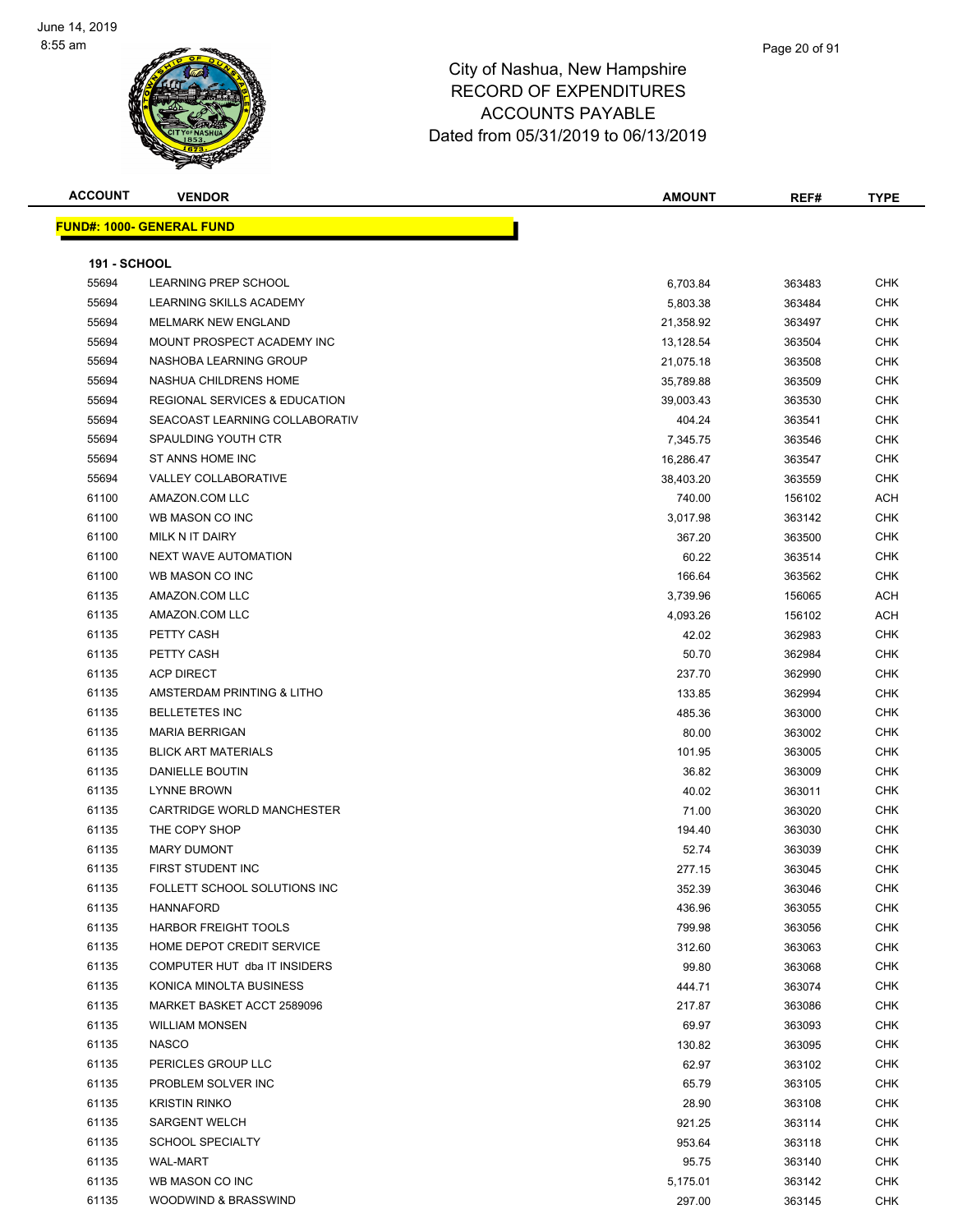

| <b>ACCOUNT</b>      | <b>VENDOR</b>                       | <b>AMOUNT</b> | REF#   | <b>TYPE</b> |
|---------------------|-------------------------------------|---------------|--------|-------------|
|                     | <b>FUND#: 1000- GENERAL FUND</b>    |               |        |             |
|                     |                                     |               |        |             |
| <b>191 - SCHOOL</b> |                                     |               |        |             |
| 61135               | PETTY CASH                          | 44.02         | 363379 | <b>CHK</b>  |
| 61135               | AC MOORE                            | 10.23         | 363387 | <b>CHK</b>  |
| 61135               | <b>BELLETETES INC</b>               | 749.48        | 363402 | <b>CHK</b>  |
| 61135               | <b>BOND AUTO PARTS INC</b>          | 1,793.47      | 363405 | <b>CHK</b>  |
| 61135               | <b>BOND AUTO PARTS</b>              | 198.05        | 363406 | <b>CHK</b>  |
| 61135               | <b>CARPARTS OF NASHUA</b>           | 35.54         | 363416 | <b>CHK</b>  |
| 61135               | CARTRIDGE WORLD MANCHESTER          | 127.48        | 363417 | <b>CHK</b>  |
| 61135               | COPY RITE PRINTING                  | 450.00        | 363424 | <b>CHK</b>  |
| 61135               | <b>DEMCO</b>                        | 213.09        | 363435 | <b>CHK</b>  |
| 61135               | LAURA DIONNE                        | 223.15        | 363437 | <b>CHK</b>  |
| 61135               | <b>EDUCATORS PUBLISHING SERVICE</b> | 102.59        | 363444 | <b>CHK</b>  |
| 61135               | ENCHANTED LEARNING LLC              | 125.00        | 363446 | <b>CHK</b>  |
| 61135               | FREE TO CHOOSE NETWORK INC          | 150.00        | 363451 | <b>CHK</b>  |
| 61135               | <b>GOPHER</b>                       | 495.72        | 363456 | <b>CHK</b>  |
| 61135               | <b>HANNAFORD</b>                    | 712.67        | 363461 | <b>CHK</b>  |
| 61135               | HOME DEPOT CREDIT SERVICES          | 588.68        | 363466 | <b>CHK</b>  |
| 61135               | HOME DEPOT CREDIT SERVICE           | 285.99        | 363467 | <b>CHK</b>  |
| 61135               | <b>IMPERIAL DADE</b>                | 631.95        | 363470 | <b>CHK</b>  |
| 61135               | COMPUTER HUT dba IT INSIDERS        | 80.00         | 363472 | <b>CHK</b>  |
| 61135               | <b>JW PEPPER &amp; SON INC</b>      | 1,719.42      | 363473 | CHK         |
| 61135               | KONICA MINOLTA BUSINESS             | 82.82         | 363479 | <b>CHK</b>  |
| 61135               | <b>KATHRYN LYNN</b>                 | 26.07         | 363489 | <b>CHK</b>  |
| 61135               | MARKET BASKET ACCT 2589096          | 578.17        | 363493 | <b>CHK</b>  |
| 61135               | NASHUA OUTDOOR POWER EQUIPMENT      | 102.11        | 363511 | <b>CHK</b>  |
| 61135               | <b>NCS PEARSON</b>                  | 96.23         | 363513 | <b>CHK</b>  |
| 61135               | KATHY PAETZOLD                      | 99.95         | 363516 | <b>CHK</b>  |
| 61135               | PERMA-BOUND                         | 260.80        | 363522 | <b>CHK</b>  |
| 61135               | PURELAND SUPPLY LLC                 | 603.45        | 363524 | <b>CHK</b>  |
| 61135               | DAVID QUIMBY                        | 30.00         | 363525 | <b>CHK</b>  |
| 61135               | REALLY GOOD STUFF LLC               | 183.76        | 363527 | <b>CHK</b>  |
| 61135               | PAMELA REGENERY                     | 60.00         | 363529 | <b>CHK</b>  |
| 61135               | SANE                                | 906.26        | 363535 | <b>CHK</b>  |
| 61135               | <b>SCHOOL SPECIALTY</b>             | 1,329.88      | 363539 | <b>CHK</b>  |
| 61135               | <b>TEACHERS DISCOVERY</b>           | 328.84        | 363548 | <b>CHK</b>  |
| 61135               | THERAPRO INC                        | 321.37        | 363551 | <b>CHK</b>  |
| 61135               | US FOODS INC                        | 65.97         | 363558 | <b>CHK</b>  |
| 61135               | WAL-MART                            | 537.01        | 363561 | <b>CHK</b>  |
| 61135               | WB MASON CO INC                     | 1,158.38      | 363562 | <b>CHK</b>  |
| 61142               | AMAZON.COM LLC                      | 121.26        | 156102 | <b>ACH</b>  |
| 61142               | MEDCO SUPPLY INC                    | 1,424.74      | 156103 | <b>ACH</b>  |
| 61142               | PETTY CASH                          | 41.00         | 362984 | <b>CHK</b>  |
| 61142               | <b>SCHOOL HEALTH</b>                | 290.14        | 363116 | <b>CHK</b>  |
| 61142               | SCHOOL NURSE SUPPLY INC             | 285.73        | 363117 | <b>CHK</b>  |
| 61142               | <b>WAL-MART</b>                     | 198.89        | 363140 | <b>CHK</b>  |
| 61142               | <b>SCHOOL HEALTH</b>                | 1,040.54      | 363538 | <b>CHK</b>  |
| 61299               | TREASURER STATE OF NH               | 1,110.00      | 362986 | <b>CHK</b>  |
| 61299               | CEN-COM                             | 2,012.00      | 363023 | <b>CHK</b>  |
| 61299               | <b>EVERSOURCE</b>                   | 994.48        | 363376 | <b>CHK</b>  |
|                     |                                     |               |        |             |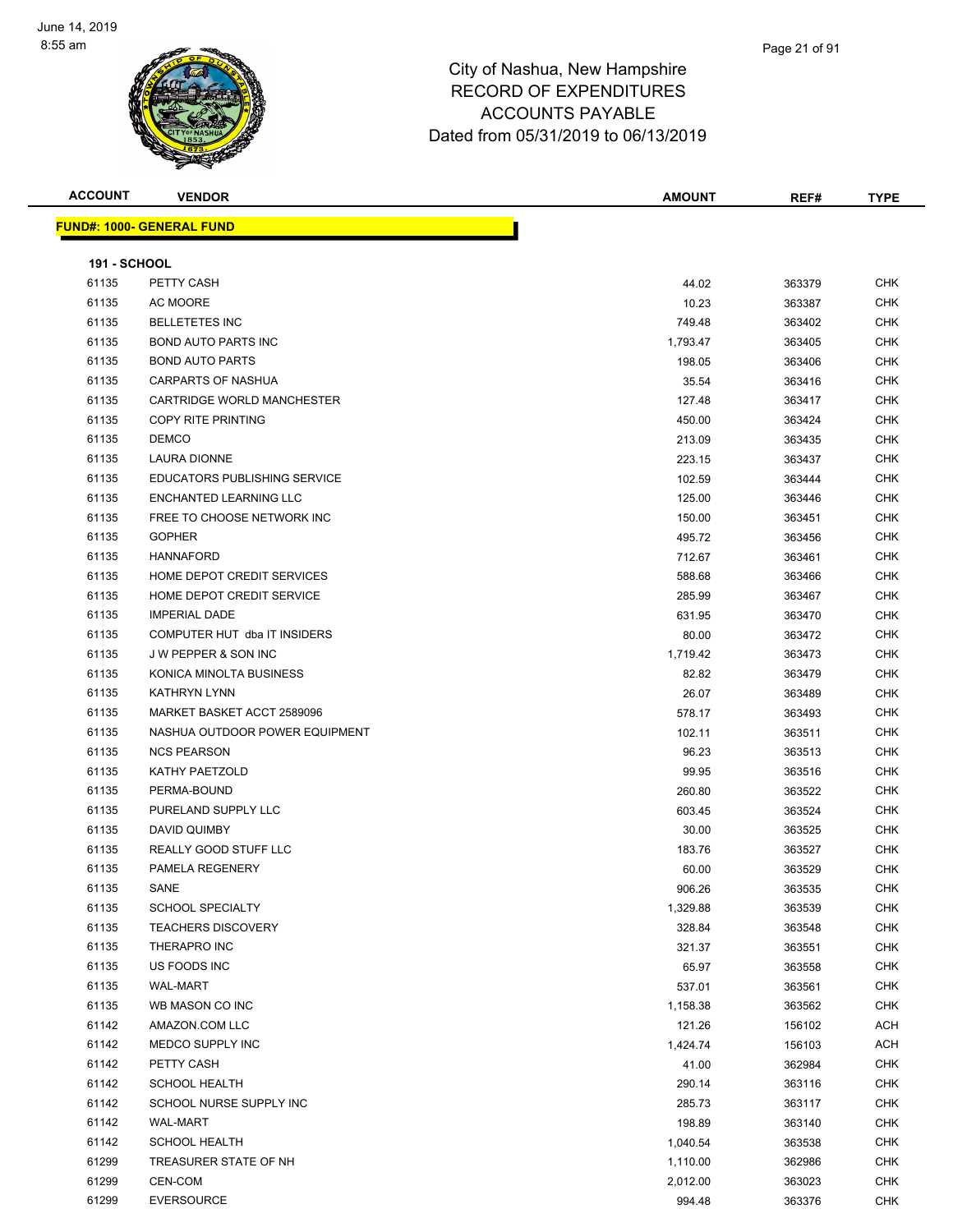

| <b>ACCOUNT</b>      | <b>VENDOR</b>                     |                    | <b>AMOUNT</b> | REF#    | <b>TYPE</b> |
|---------------------|-----------------------------------|--------------------|---------------|---------|-------------|
|                     | <u> FUND#: 1000- GENERAL FUND</u> |                    |               |         |             |
|                     |                                   |                    |               |         |             |
| <b>191 - SCHOOL</b> |                                   |                    |               |         |             |
| 61299               | TREASURER STATE OF NH             |                    | 1,560.00      | 363383  | CHK         |
| 61299               | ARCSOURCE INC                     |                    | 101.16        | 363395  | <b>CHK</b>  |
| 61299               | <b>DEBORAH RILEY</b>              |                    | 177.98        | 363532  | <b>CHK</b>  |
| 61299               | SECURADYNE SYSTEMS                |                    | 3,162.62      | 363542  | <b>CHK</b>  |
| 61407               | CEN-COM                           |                    | 1,300.00      | 363023  | <b>CHK</b>  |
| 61407               | <b>GRAINGER</b>                   |                    | 323.63        | 363052  | <b>CHK</b>  |
| 61407               | <b>HAVE INC</b>                   |                    | 131.36        | 363058  | <b>CHK</b>  |
| 61407               | INTERSTATE ALL BATTERY CENTER     |                    | 131.60        | 363067  | <b>CHK</b>  |
| 61407               | ALARMAX                           |                    | 496.02        | 363391  | <b>CHK</b>  |
| 61407               | <b>GRAINGER</b>                   |                    | 212.56        | 363457  | <b>CHK</b>  |
| 61407               | M & M ELECTRICAL SUPPLY CO INC    |                    | 307.93        | 363490  | <b>CHK</b>  |
| 61414               | F W WEBB COMPANY                  |                    | 42.44         | 363043  | <b>CHK</b>  |
| 61414               | F W WEBB COMPANY                  |                    | 1,128.65      | 363448  | <b>CHK</b>  |
| 61421               | CONTROL TECHNOLOGIES INC          |                    | 153.60        | 363029  | <b>CHK</b>  |
| 61421               | JOMAR DISTRIBUTORS INC            |                    | 18.82         | 363070  | <b>CHK</b>  |
| 61421               | CONTROL TECHNOLOGIES INC          |                    | 170.02        | 363422  | <b>CHK</b>  |
| 61421               | SIEMENS INDUSTRY INC              |                    | 3,543.92      | 363543  | <b>CHK</b>  |
| 61421               | CITIZENS BANK CREDIT CARD         | PAYPAL BYME2PLEASE | 77.65         | 9201911 | <b>ACH</b>  |
| 61428               | CLEAN-O-RAMA                      |                    | 297.33        | 363026  | <b>CHK</b>  |
| 61428               | CLEAN-O-RAMA                      |                    | 1,552.14      | 363420  | CHK         |
| 61428               | <b>IMPERIAL DADE</b>              |                    | 2,690.60      | 363470  | <b>CHK</b>  |
| 61599               | SITEONE LANDSCAPE SUPPLY LLC      |                    | 3.30          | 363122  | CHK         |
| 61599               | NASHUA OUTDOOR POWER EQUIPMENT    |                    | 304.76        | 363511  | <b>CHK</b>  |
| 61599               | SITEONE LANDSCAPE SUPPLY LLC      |                    | 1,244.62      | 363544  | <b>CHK</b>  |
| 61607               | CUSTOM COMPUTER SPECIALIST INC    |                    | 1,398.04      | 363032  | <b>CHK</b>  |
| 61607               | COMPUTER HUT dba IT INSIDERS      |                    | 135.60        | 363068  | <b>CHK</b>  |
| 61607               | COMPUTER HUT dba IT INSIDERS      |                    | 2,552.15      | 363472  | <b>CHK</b>  |
| 61607               | MONOPRICE INC                     |                    | 453.63        | 363502  | <b>CHK</b>  |
| 61814               | AMAZON.COM LLC                    |                    | 52.97         | 156065  | <b>ACH</b>  |
| 61814               | FOLLETT SCHOOL SOLUTIONS INC      |                    | 181.71        | 363046  | <b>CHK</b>  |
| 61814               | PERMA-BOUND                       |                    | 695.17        | 363103  | <b>CHK</b>  |
| 61814               | <b>DENISE TROMBLY</b>             |                    | 483.73        | 363129  | <b>CHK</b>  |
| 61814               | FOLLETT SCHOOL SOLUTIONS INC      |                    | 1,879.94      | 363450  | CHK         |
| 61814               | PERMA-BOUND                       |                    | 932.34        | 363522  | <b>CHK</b>  |
| 61821               | <b>BARNES &amp; NOBLE INC</b>     |                    | 398.11        | 363398  | <b>CHK</b>  |
| 61821               | FOLLETT SCHOOL SOLUTIONS INC      |                    | 207.83        | 363450  | <b>CHK</b>  |
| 61875               | AMAZON.COM LLC                    |                    | 327.60        | 156102  | ACH         |
| 61875               | UNITED PARCEL SERVICE             |                    | 19.12         | 362987  | <b>CHK</b>  |
| 61875               | LAKESHORE LEARNING MATERIALS      |                    | 740.26        | 363076  | <b>CHK</b>  |
| 61875               | FOLLETT SCHOOL SOLUTIONS INC      |                    | 194.26        | 363450  | <b>CHK</b>  |
| 61875               | <b>HEINEMANN</b>                  |                    | 759.00        | 363463  | <b>CHK</b>  |
| 61875               | PERFECTION LEARNING CORP          |                    | 216.81        | 363520  | <b>CHK</b>  |
| 61875               | REALLY GOOD STUFF LLC             |                    | 256.97        | 363527  | <b>CHK</b>  |
| 71221               | COMPUTER HUT dba IT INSIDERS      |                    | 2,849.40      | 363068  | <b>CHK</b>  |
| 71221               | JAR SYSTEMS LLC                   |                    | 2,950.62      | 363069  | <b>CHK</b>  |
| 71221               | COMPUTER HUT dba IT INSIDERS      |                    | 21,462.33     | 363472  | <b>CHK</b>  |
| 71228               | COMPUTER HUT dba IT INSIDERS      |                    | 240.00        | 363068  | <b>CHK</b>  |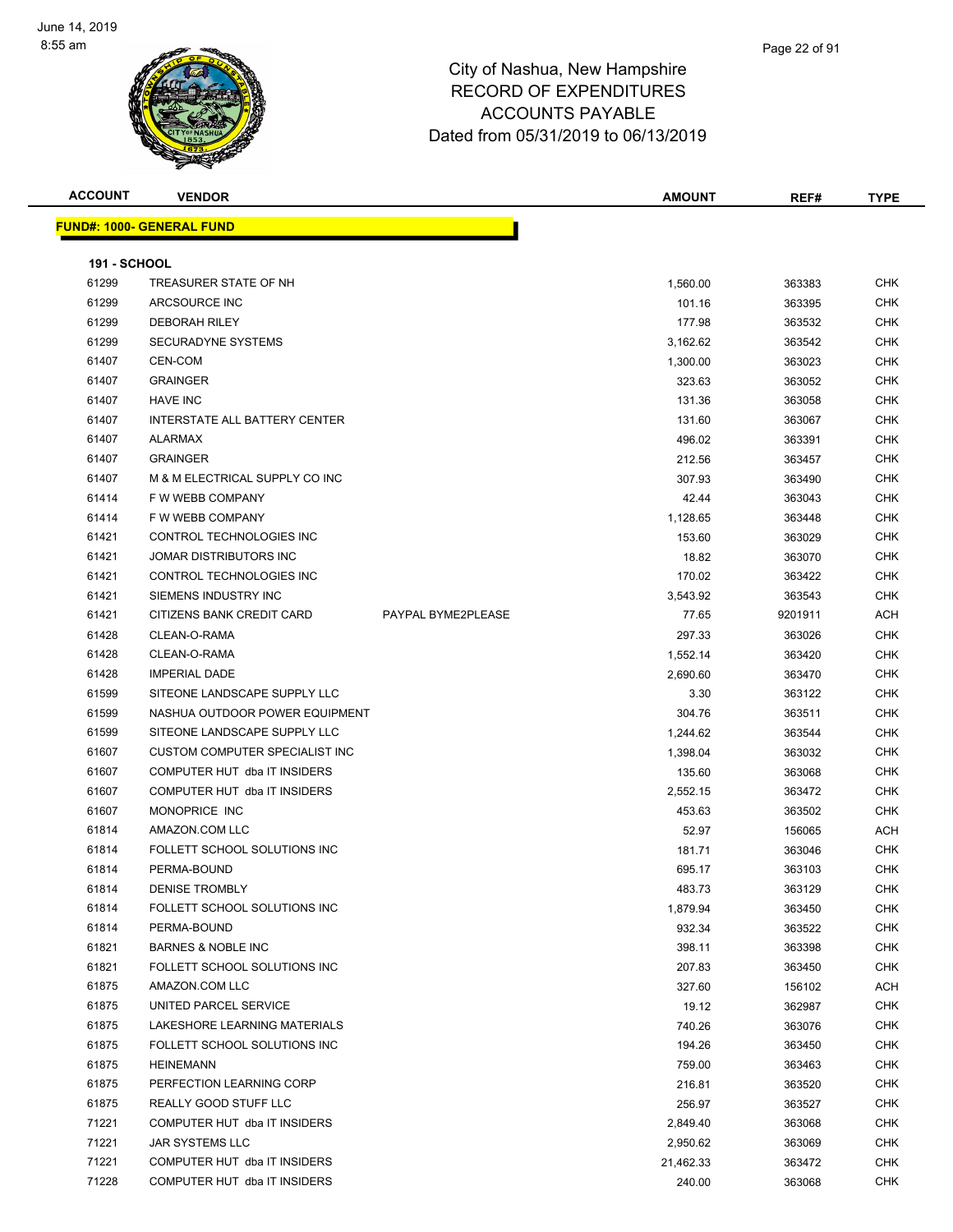| <b>ACCOUNT</b>      | <b>VENDOR</b>                                    |         | <b>AMOUNT</b>  | REF#    | <b>TYPE</b> |
|---------------------|--------------------------------------------------|---------|----------------|---------|-------------|
|                     | <b>FUND#: 1000- GENERAL FUND</b>                 |         |                |         |             |
| <b>191 - SCHOOL</b> |                                                  |         |                |         |             |
| 71228               | COMPUTER HUT dba IT INSIDERS                     |         | 2,040.00       | 363472  | <b>CHK</b>  |
| 71800               | <b>SCHOOL SPECIALTY</b>                          |         | 309.94         | 363539  | <b>CHK</b>  |
| 71999               | AMAZON.COM LLC                                   |         | 121.94         | 156102  | <b>ACH</b>  |
| 71999               | COMPUTER HUT dba IT INSIDERS                     |         | 2,469.48       | 363068  | <b>CHK</b>  |
| 71999               | PRO AV SYSTEMS INC                               |         | 3,066.00       | 363104  | <b>CHK</b>  |
| 71999               | M E O'BRIEN & SONS INC                           |         | 689.31         | 363491  | <b>CHK</b>  |
|                     | <b>TOTAL 191 - SCHOOL</b>                        |         | \$2,032,549.38 |         |             |
|                     | <b>TOTAL FUND 1000 - GENERAL FUND</b>            |         | \$3,296,835.41 |         |             |
|                     | <u> FUND#: 1001- GF-CAPITAL IMPROVEMENTS</u>     |         |                |         |             |
|                     | <b>160 - PW-ADMIN &amp; ENGINEERING</b>          |         |                |         |             |
| 81100               | FUSS & O'NEILL, INC.                             |         | 949.16         | 363278  | <b>CHK</b>  |
|                     | TOTAL 160 - PW-ADMIN & ENGINEERING               |         | \$949.16       |         |             |
| 161 - STREETS       |                                                  |         |                |         |             |
| 81100               | <b>BROX INDUSTRIES INC</b>                       |         | 593.94         | 362853  | <b>CHK</b>  |
| 81100               | <b>BROX INDUSTRIES INC</b>                       |         | 1,985.66       | 363251  | <b>CHK</b>  |
|                     | <b>TOTAL 161 - STREETS</b>                       |         | \$2,579.60     |         |             |
|                     | <b>181 - COMMUNITY DEVELOPMENT</b>               |         |                |         |             |
| 81100               | KIM LUNDGREN ASSOCIATES INC                      |         | 1,500.00       | 156057  | ACH         |
|                     | <b>TOTAL 181 - COMMUNITY DEVELOPMENT</b>         |         | \$1,500.00     |         |             |
|                     | <b>TOTAL FUND 1001 - GF-CAPITAL IMPROVEMENTS</b> |         | \$5,028.76     |         |             |
|                     | FUND#: 1010- GF-PRIOR YEAR ENC & ESCROWS         |         |                |         |             |
| <b>101 - MAYOR</b>  |                                                  |         |                |         |             |
| 61299               | CITIZENS BANK CREDIT CARD                        | WIX.com | 228.00         | 9201911 | <b>ACH</b>  |
| 61299               | CITIZENS BANK CREDIT CARD                        | WIX.com | 33.75          | 9201911 | ACH         |
|                     | <b>TOTAL 101 - MAYOR</b>                         |         | \$261.75       |         |             |
|                     | <b>160 - PW-ADMIN &amp; ENGINEERING</b>          |         |                |         |             |
| 54230               | <b>BURKE STREET NASHUA LLC</b>                   |         | 150.10         | 363252  | <b>CHK</b>  |
|                     | <b>TOTAL 160 - PW-ADMIN &amp; ENGINEERING</b>    |         | \$150.10       |         |             |
|                     | <b>181 - COMMUNITY DEVELOPMENT</b>               |         |                |         |             |
| 69200               | <b>GROW NASHUA</b>                               |         | 5,000.00       | 362797  | <b>CHK</b>  |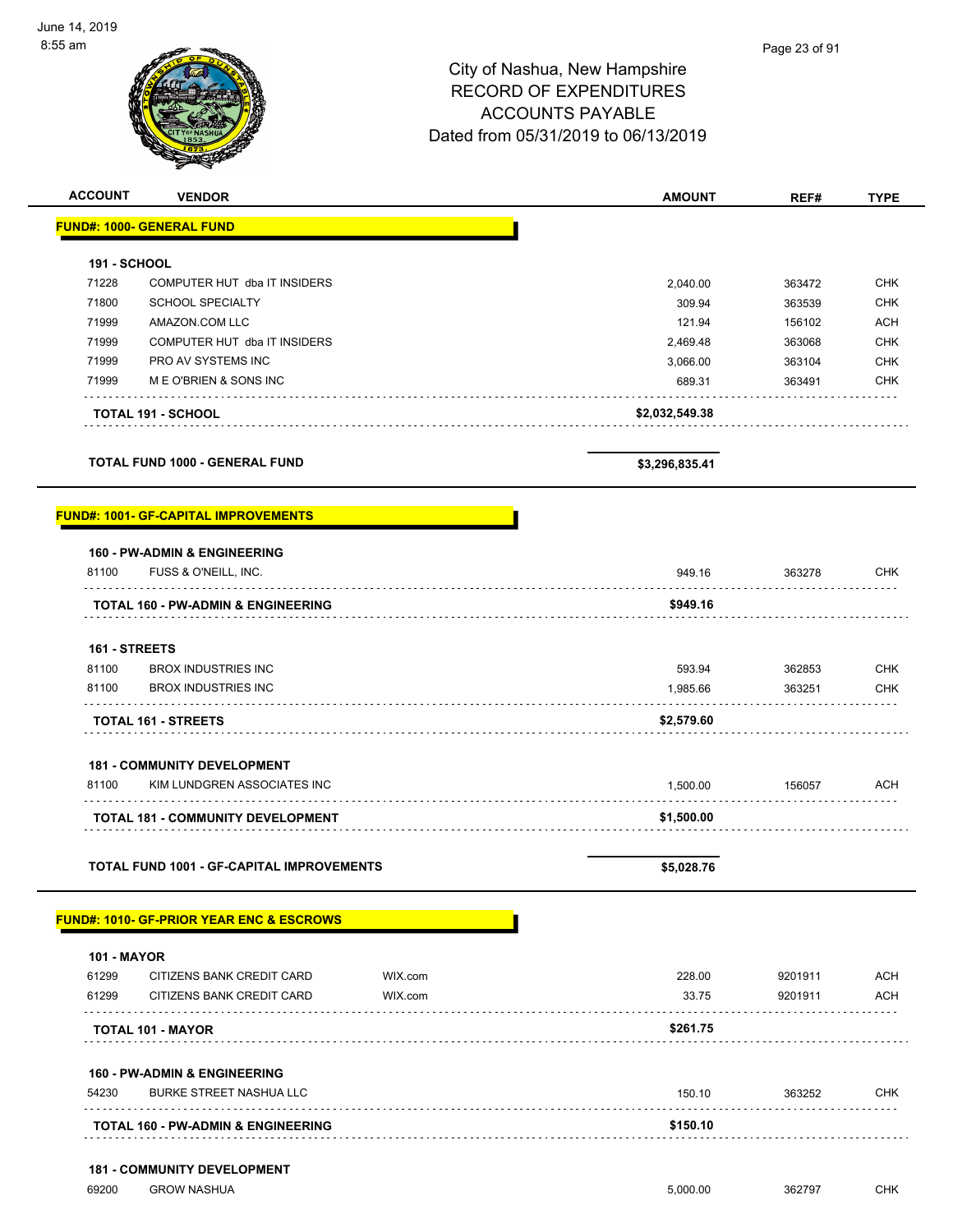| June 14, 2019  |                                                          |                                     |               |             |
|----------------|----------------------------------------------------------|-------------------------------------|---------------|-------------|
| 8:55 am        |                                                          |                                     | Page 24 of 91 |             |
|                |                                                          | City of Nashua, New Hampshire       |               |             |
|                |                                                          | <b>RECORD OF EXPENDITURES</b>       |               |             |
|                |                                                          | <b>ACCOUNTS PAYABLE</b>             |               |             |
|                |                                                          | Dated from 05/31/2019 to 06/13/2019 |               |             |
|                |                                                          |                                     |               |             |
| <b>ACCOUNT</b> | <b>VENDOR</b>                                            | <b>AMOUNT</b>                       | REF#          | <b>TYPE</b> |
|                |                                                          |                                     |               |             |
|                | <b>FUND#: 1010- GF-PRIOR YEAR ENC &amp; ESCROWS</b>      |                                     |               |             |
|                | <b>181 - COMMUNITY DEVELOPMENT</b>                       |                                     |               |             |
| 81100          | <b>IBI GROUP NEW YORK</b>                                | 11,122.20                           | 362897        | <b>CHK</b>  |
|                | <b>TOTAL 181 - COMMUNITY DEVELOPMENT</b>                 | \$16,122.20                         |               |             |
|                |                                                          |                                     |               |             |
|                | <b>TOTAL FUND 1010 - GF-PRIOR YEAR ENC &amp; ESCROWS</b> | \$16,534.05                         |               |             |
|                | <b>FUND#: 2100- FOOD SERVICES FUND</b>                   |                                     |               |             |
| 54487          | AFFILIATED HVAC SERVICES LLC                             | 2,389.00                            | 363389        | <b>CHK</b>  |
| 54487          | <b>BASSETT SERVICES CORPORATION</b>                      | 558.51                              | 363399        | <b>CHK</b>  |
| 55307          | LISA BORDELEAU                                           | 67.86                               | 363410        | <b>CHK</b>  |
| 55307          | PAMELA CORREA                                            | 106.00                              | 363426        | <b>CHK</b>  |
| 55307          | <b>KAREN GUSTIN</b>                                      | 48.72                               | 363460        | <b>CHK</b>  |
| 55307          | <b>ODETTE SLOSEK</b>                                     | 106.00                              | 363545        | <b>CHK</b>  |
| 55400          | <b>BUGDEN SOLUTIONS INC</b>                              | 275.00                              | 363413        | <b>CHK</b>  |
| 55400          | PAMELA CORREA                                            | 45.50                               | 363426        | <b>CHK</b>  |
| 55600          | <b>ALPHAGRAPHICS</b>                                     | 391.13                              | 363392        | <b>CHK</b>  |
| 61100          | WB MASON CO INC                                          | 2,370.30                            | 363562        | <b>CHK</b>  |
| 61214          | <b>GARELICK FARMS LLC</b>                                | 99.92                               | 363048        | <b>CHK</b>  |
| 61214          | M SAUNDERS INC                                           | 8,783.88                            | 363492        | <b>CHK</b>  |
| 71000          | KITTREDGE EQUIPMENT CO - NH                              | 482.36                              | 363478        | <b>CHK</b>  |
|                | TOTAL FUND 2100 - FOOD SERVICES FUND                     | \$15,724.18                         |               |             |
|                | <b>FUND#: 2207- ADULT ED/CONTINUING ED</b>               |                                     |               |             |
| 61135          | <b>JOSTENS INC</b>                                       |                                     | 363072        | <b>CHK</b>  |
|                |                                                          | 351.70                              |               |             |
|                | <b>TOTAL FUND 2207 - ADULT ED/CONTINUING ED</b>          | \$351.70                            |               |             |
|                | <b>FUND#: 2212- ATHLETICS REVENUE FUND</b>               |                                     |               |             |
| 44563          | NASHUA SCHOOL DISTRICT 42                                | 65.00                               | 156099        | <b>ACH</b>  |
| 61299          | HUDSON TROPHY COMPANY                                    | 1,002.00                            | 363065        | <b>CHK</b>  |
|                | <b>TOTAL FUND 2212 - ATHLETICS REVENUE FUND</b>          | \$1,067.00                          |               |             |
|                |                                                          |                                     |               |             |
|                | <b>FUND#: 2217- SCHOOL FACILITIES RENTAL</b>             |                                     |               |             |
| 44590          | EQUAL CITIZENS FOUNDATION                                | 445.00                              | 363447        | <b>CHK</b>  |
|                | <b>TOTAL FUND 2217 - SCHOOL FACILITIES RENTAL</b>        | \$445.00                            |               |             |
|                | <b>FUND#: 2222- AFTER SCHOOL PROGRAM</b>                 |                                     |               |             |
|                |                                                          |                                     |               |             |
| 55300          | <b>GAIL CASEY</b>                                        | 185.51                              | 363418        | <b>CHK</b>  |
| 55690          | FIRST STUDENT INC                                        | 3,041.95                            | 363449        | <b>CHK</b>  |
| 61299          | AC MOORE INC                                             | 152.52                              | 362989        | <b>CHK</b>  |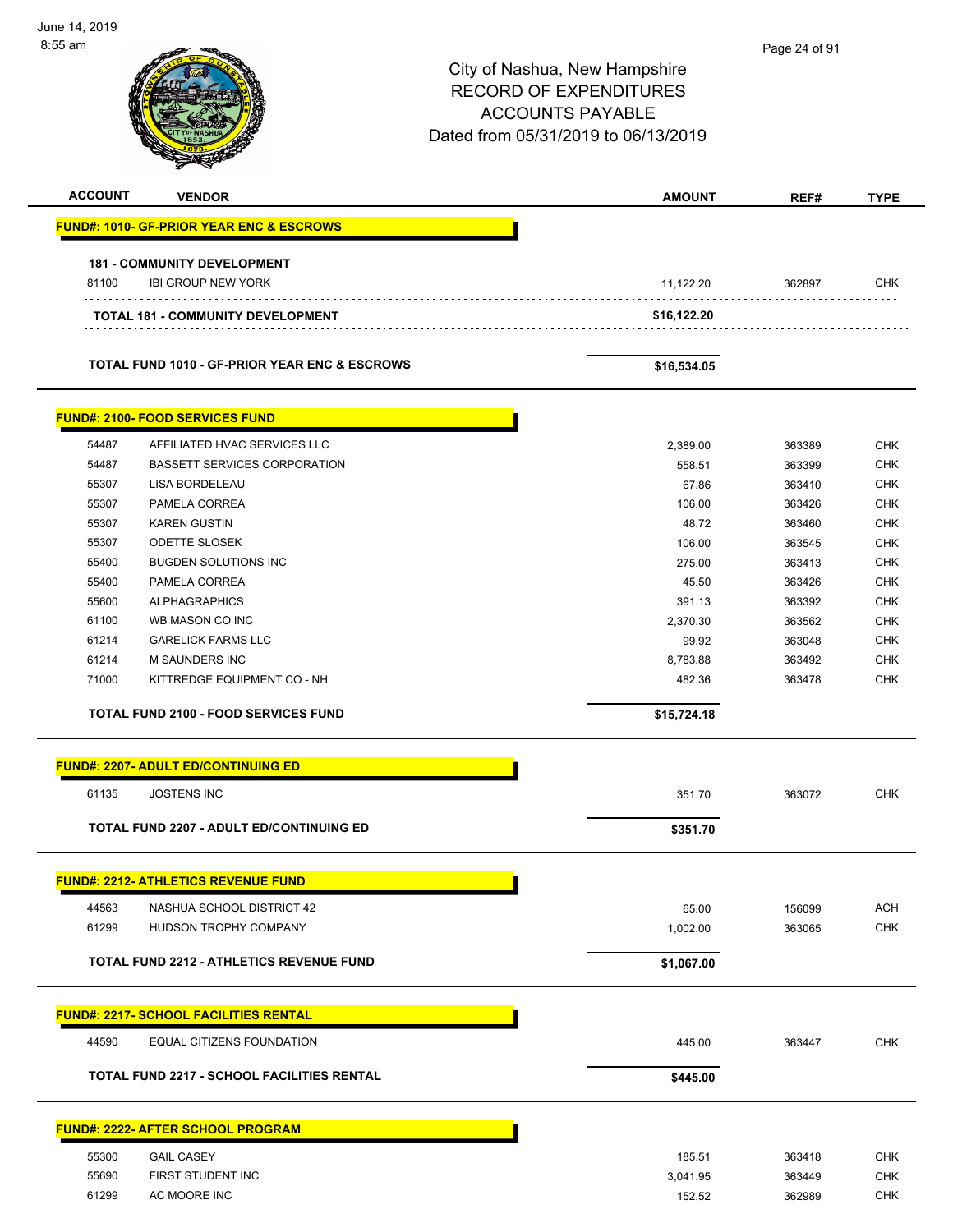

| <b>ACCOUNT</b> | <b>VENDOR</b>                                          | <b>AMOUNT</b> | REF#   | <b>TYPE</b> |
|----------------|--------------------------------------------------------|---------------|--------|-------------|
|                | <u> FUND#: 2222- AFTER SCHOOL PROGRAM</u>              |               |        |             |
| 61299          | MARKET BASKET ACCT 2589096                             | 48.79         | 363086 | <b>CHK</b>  |
| 61299          | STATE OF NH CRIMINAL RECORDS                           | 48.25         | 363381 | <b>CHK</b>  |
| 61299          | <b>COSTA FRUIT &amp; PRODUCE CO</b>                    | 854.10        | 363427 | CHK         |
| 61299          | <b>GARELICK FARMS LLC</b>                              | 124.01        | 363453 | <b>CHK</b>  |
| 61299          | YURI JAYNES                                            | 5.00          | 363474 | <b>CHK</b>  |
| 61299          | MARKET BASKET ACCT 2589096                             | 15.84         | 363493 | <b>CHK</b>  |
|                |                                                        |               |        |             |
|                | TOTAL FUND 2222 - AFTER SCHOOL PROGRAM                 | \$4,475.97    |        |             |
|                | <b>FUND#: 2247- CULINARY ARTS</b>                      |               |        |             |
|                |                                                        |               |        |             |
| 61135          | MARKET BASKET ACCT 2589096                             | 55.74         | 363086 | <b>CHK</b>  |
| 61135          | MARKET BASKET ACCT 2589096                             | 49.33         | 363493 | <b>CHK</b>  |
|                | <b>TOTAL FUND 2247 - CULINARY ARTS</b>                 | \$105.07      |        |             |
|                | <b>FUND#: 2503- PARKS &amp; REC PROGRAMS FUND</b>      |               |        |             |
|                |                                                        |               |        |             |
| 44549          | <b>AJIT CHALLURI</b>                                   | 90.00         | 363565 | <b>CHK</b>  |
| 44549          | <b>KRISTINA EASTON</b>                                 | 115.00        | 363566 | CHK         |
| 44549          | <b>CINDY GALLIEN</b>                                   | 70.00         | 363567 | CHK         |
| 44549          | <b>FENG LI</b>                                         | 160.00        | 363568 | <b>CHK</b>  |
| 44549          | PRIYANK PRASAD                                         | 90.00         | 363569 | <b>CHK</b>  |
| 44549          | ROBERT SAMAREL                                         | 90.00         | 363571 | <b>CHK</b>  |
| 44549          | <b>COURTNEY STEWART</b>                                | 70.00         | 363572 | <b>CHK</b>  |
| 61128          | Q-TEES SCREEN PRINTING                                 | 535.50        | 362938 | <b>CHK</b>  |
| 61128          | <b>M &amp; N SPORTS LLC</b>                            | 1,749.85      | 363314 | <b>CHK</b>  |
| 61128          | Q-TEES SCREEN PRINTING                                 | 2,959.74      | 363342 | <b>CHK</b>  |
|                | <b>TOTAL FUND 2503 - PARKS &amp; REC PROGRAMS FUND</b> | \$5,930.09    |        |             |
|                | <b>FUND#: 2505- PEG ACCESS CHANNELS FUND</b>           |               |        |             |
|                |                                                        |               |        |             |
| 54141          | PENNICHUCK WATER WORKS INC                             | 40.53         | 362813 | CHK         |
| 54487          | <b>ACCESS AV</b>                                       | 4,874.00      | 363234 | CHK         |
| 55699          | <b>COMCAST</b>                                         | 10.34         | 362777 | <b>CHK</b>  |
| 55699          | AARDVARK THE DEAN OF CLEAN                             | 195.00        | 363233 | <b>CHK</b>  |
|                | <b>TOTAL FUND 2505 - PEG ACCESS CHANNELS FUND</b>      | \$5,119.87    |        |             |
|                | <b>FUND#: 2506- HUNT BLDG FACILITY RENTAL FUND</b>     |               |        |             |
|                |                                                        |               |        |             |
| 54114          | LIBERTY UTILITIES - NH                                 | 183.61        | 362799 | <b>CHK</b>  |
| 54114          | <b>DIRECT ENERGY BUSINESS</b>                          | 166.75        | 363268 | <b>CHK</b>  |
| 54200          | <b>MERRY MAIDS</b>                                     | 392.00        | 363323 | <b>CHK</b>  |
| 54280          | SOUTHERN NH PEST CONTROL                               | 106.00        | 363349 | <b>CHK</b>  |
| 61910          | MCNULTY & FOLEY EXPRES CATERER                         | 462.85        | 363321 | <b>CHK</b>  |
| 68350          | PATRICK PARAGGIO                                       | 600.00        | 362931 | <b>CHK</b>  |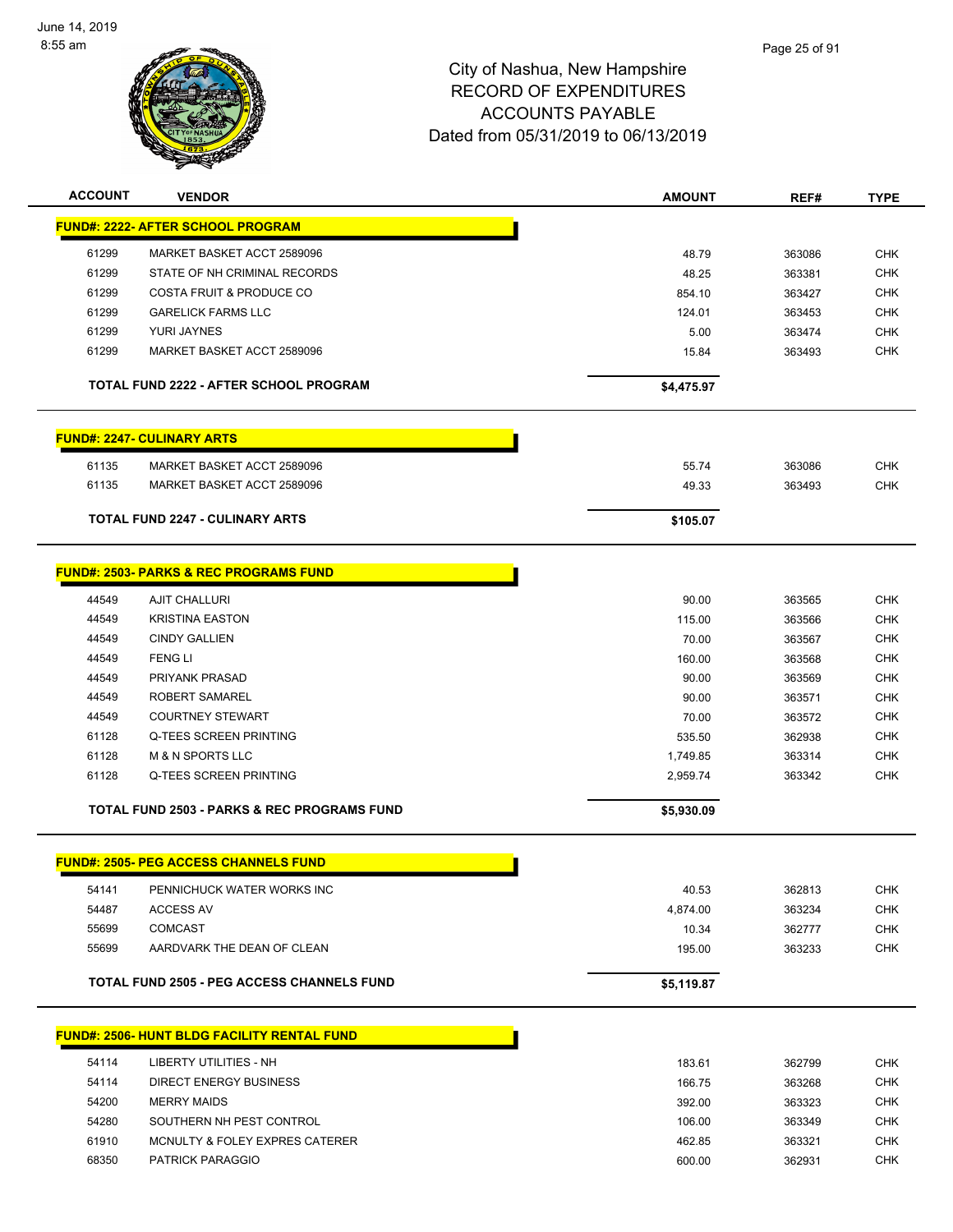| <b>ACCOUNT</b> | <b>VENDOR</b>                                          |                           | <b>AMOUNT</b> | REF#    | <b>TYPE</b> |
|----------------|--------------------------------------------------------|---------------------------|---------------|---------|-------------|
|                | TOTAL FUND 2506 - HUNT BLDG FACILITY RENTAL FUND       |                           | \$1,911.21    |         |             |
|                | <b>FUND#: 2507- FIRE TRAINING FACILITY RENTAL</b>      |                           |               |         |             |
| 54821          | UNITED SITE SERVICES NORTHEAST                         |                           | 88.97         | 363369  | <b>CHK</b>  |
|                | <b>TOTAL FUND 2507 - FIRE TRAINING FACILITY RENTAL</b> |                           | \$88.97       |         |             |
|                | <b>FUND#: 2511-201 MAIN STREET RENTAL FUND</b>         |                           |               |         |             |
| 54114          | <b>LIBERTY UTILITIES - NH</b>                          |                           | 1,156.47      | 362802  | CHK         |
|                | <b>TOTAL FUND 2511 - 201 MAIN STREET RENTAL FUND</b>   |                           | \$1,156.47    |         |             |
|                | <b>FUND#: 3050- POLICE GRANTS FUND</b>                 |                           |               |         |             |
| 55400          | ROGER WILLIAMS UNIVERSITY                              |                           | 3,250.00      | 363343  | <b>CHK</b>  |
| 55400          | CITIZENS BANK CREDIT CARD                              | <b>TSRC Front Desk</b>    | 1,103.64      | 9201911 | <b>ACH</b>  |
| 61110          | ATLANTIC TACTICAL INC                                  |                           | 1,862.50      | 363240  | <b>CHK</b>  |
|                | <b>TOTAL FUND 3050 - POLICE GRANTS FUND</b>            |                           | \$6,216.14    |         |             |
|                |                                                        |                           |               |         |             |
|                | <b>FUND#: 3060- FIRE GRANTS FUND</b>                   |                           |               |         |             |
| 71000          | FIRST LINE TECHNOLOGY LLC                              |                           | 5,364.00      | 363274  | <b>CHK</b>  |
|                | <b>TOTAL FUND 3060 - FIRE GRANTS FUND</b>              |                           | \$5,364.00    |         |             |
|                |                                                        |                           |               |         |             |
|                | <b>FUND#: 3068- COMMUNITY SERVICES GRANTS FUND</b>     |                           |               |         |             |
| 53400          | ALTERNATE TRANSIT ADVERTISING                          |                           | 390.00        | 362834  | <b>CHK</b>  |
| 55300          | <b>CHELSEA ST GEORGE</b>                               |                           | 200.61        | 362767  | <b>CHK</b>  |
| 55300          | <b>NICOLE VIAU</b>                                     |                           | 37.65         | 362771  | <b>CHK</b>  |
| 55300          | PATRICIA CROOKER                                       |                           | 130.50        | 363202  | <b>CHK</b>  |
| 55300          | CHELSEA ST GEORGE                                      |                           | 6.00          | 363213  | <b>CHK</b>  |
| 55300          | NICOLE VIAU                                            |                           | 6.00          | 363215  | <b>CHK</b>  |
| 55300          | LISA VASQUEZ                                           |                           | 367.08        | 362750  | CHK         |
| 55300          | NICOLE VIAU                                            |                           | 55.00         | 362771  | CHK         |
| 55300          | CITIZENS BANK CREDIT CARD                              | Residence Inn by Marriott | 180.94        | 9201911 | <b>ACH</b>  |
| 55300          | <b>NACCHO</b>                                          |                           | 600.00        | 362809  | CHK         |
| 55300          | PATRICIA CROOKER                                       |                           | 92.16         | 363202  | CHK         |
| 55300          | <b>BOBBIE BAGLEY</b>                                   |                           | 54.39         | 362841  | <b>CHK</b>  |
| 55300          | CITIZENS BANK CREDIT CARD                              | Colony Hotel              | 151.51        | 9201911 | <b>ACH</b>  |
| 55421          | CITIZENS BANK CREDIT CARD                              | Dartmouth Hitchcock       | 75.00         | 9201911 | <b>ACH</b>  |
| 55421          | CITIZENS BANK CREDIT CARD                              | NH Charitable Foundation  | 50.00         | 9201911 | <b>ACH</b>  |
| 55421          | <b>NACCHO</b>                                          |                           | 700.00        | 362809  | <b>CHK</b>  |
| 55600          | THE COPY SHOP                                          |                           | 67.60         | 362863  | CHK         |
| 55600          | <b>ALPHAGRAPHICS</b>                                   |                           | 152.88        | 363238  | CHK         |
| 55600          | THE COPY SHOP                                          |                           | 500.00        | 362863  | <b>CHK</b>  |
| 61100          | WB MASON CO INC                                        |                           | 33.58         | 363372  | <b>CHK</b>  |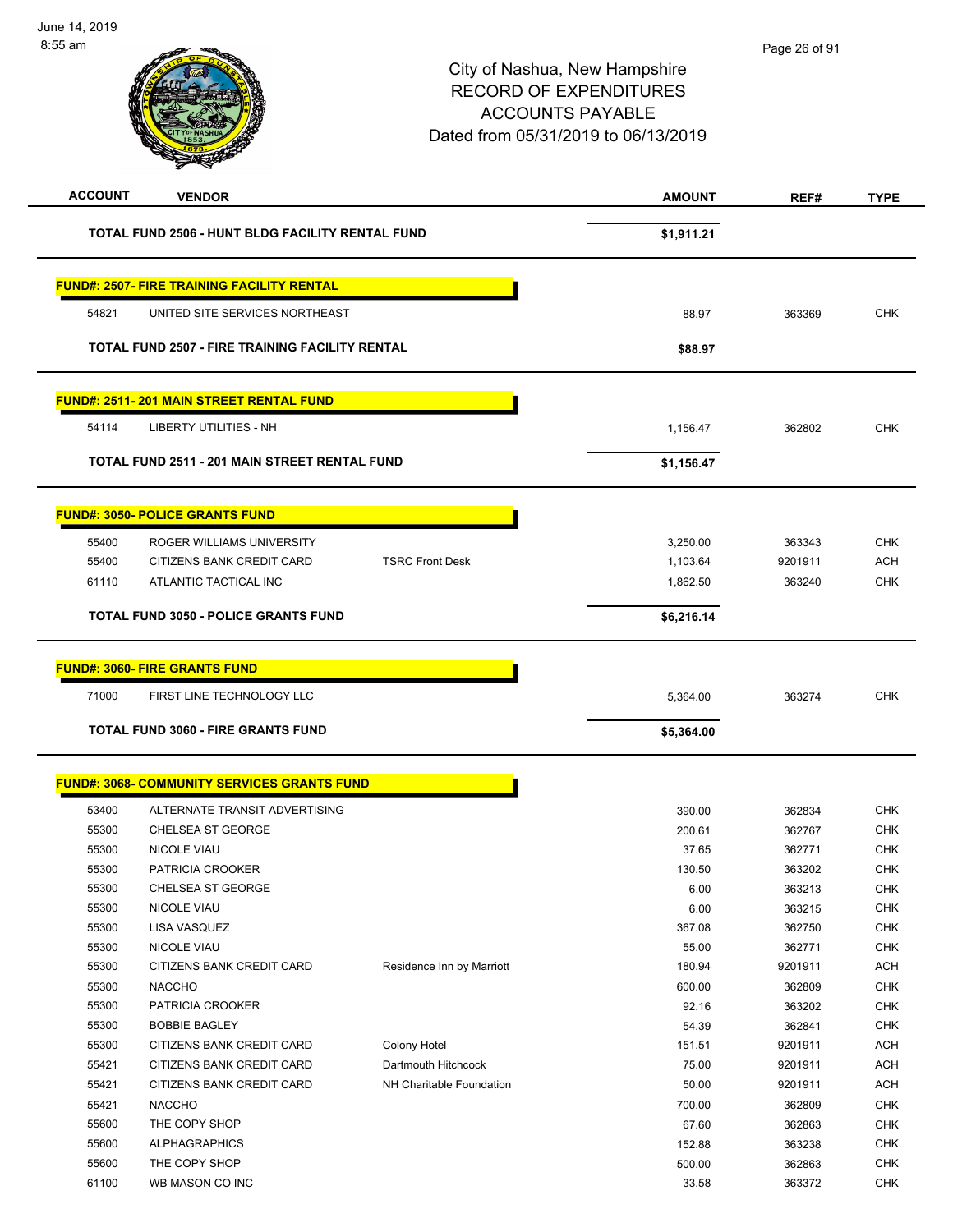

| <b>ACCOUNT</b> | <b>VENDOR</b>                                               |                                 | <b>AMOUNT</b> | REF#    | <b>TYPE</b>              |
|----------------|-------------------------------------------------------------|---------------------------------|---------------|---------|--------------------------|
|                | <b>FUND#: 3068- COMMUNITY SERVICES GRANTS FUND</b>          |                                 |               |         |                          |
| 61250          | <b>HEALTH PROMOTIONS</b>                                    |                                 | 873.04        | 362891  | <b>CHK</b>               |
| 61250          | CITIZENS BANK CREDIT CARD                                   | Facebook                        | 25.00         | 9201911 | <b>ACH</b>               |
| 61250          | CITIZENS BANK CREDIT CARD                                   | Facebook                        | 25.00         | 9201911 | ACH                      |
| 61250          | CITIZENS BANK CREDIT CARD                                   | Facebook                        | 25.00         | 9201911 | <b>ACH</b>               |
| 61250          | VISTAPRINT NETHERLANDS BV                                   |                                 | 297.86        | 363371  | <b>CHK</b>               |
| 61830          | CONSTANT CONTACT INC                                        |                                 | 714.00        | 362779  | <b>CHK</b>               |
| 61830          | SURVEYMONKEY INC                                            |                                 | 50.00         | 362964  | <b>CHK</b>               |
| 61830          | SURVEYMONKEY INC                                            |                                 | 250.00        | 362964  | <b>CHK</b>               |
| 61917          | WB MASON CO INC                                             |                                 | 3.92          | 362976  | <b>CHK</b>               |
| 68350          | LISA VASQUEZ                                                |                                 | 40.45         | 362750  | <b>CHK</b>               |
| 68350          | LISA VASQUEZ                                                |                                 | 48.91         | 363208  | <b>CHK</b>               |
| 68350          | CITIZENS BANK CREDIT CARD                                   | Pinetree Institute              | 225.00        | 9201911 | <b>ACH</b>               |
| 68350          | CITIZENS BANK CREDIT CARD                                   | <b>NH Charitable Foundation</b> | 50.00         | 9201911 | <b>ACH</b>               |
|                | TOTAL FUND 3068 - COMMUNITY SERVICES GRANTS FUND            |                                 | \$6,479.08    |         |                          |
|                |                                                             |                                 |               |         |                          |
|                | <u> FUND#: 3070- COMMUNITY HEALTH GRANTS FUND</u>           |                                 |               |         |                          |
| 55300          | CITIZENS BANK CREDIT CARD                                   | Hamton Inn & Suites Rocky Hill  | 294.40        | 9201911 | <b>ACH</b>               |
| 55300          | CITIZENS BANK CREDIT CARD                                   | Hamton Inn & Suites Rocky Hill  | 294.40        | 9201911 | <b>ACH</b>               |
| 55300          | CITIZENS BANK CREDIT CARD                                   | Colony Hotel                    | 151.51        | 9201911 | <b>ACH</b>               |
| 55421          | CITIZENS BANK CREDIT CARD                                   | Saint Anslem College, CNE       | 385.00        | 9201911 | <b>ACH</b>               |
| 55600          | <b>ALPHAGRAPHICS</b>                                        |                                 | 168.44        | 362830  | <b>CHK</b>               |
| 61135          | CHANNING BETE CO INC                                        |                                 | 360.64        | 362856  | <b>CHK</b>               |
| 61142          | PETTY CASH                                                  |                                 | 4.09          | 363210  | <b>CHK</b>               |
| 61250          | ALTERNATE TRANSIT ADVERTISING                               |                                 | 80.00         | 362834  | <b>CHK</b>               |
| 61250<br>61917 | ALTERNATE TRANSIT ADVERTISING<br>CITY MOOSE CAFE & CATERING |                                 | 300.00        | 362834  | <b>CHK</b><br><b>CHK</b> |
|                |                                                             |                                 | 770.43        | 363260  |                          |
|                | TOTAL FUND 3070 - COMMUNITY HEALTH GRANTS FUND              |                                 | \$2,808.91    |         |                          |
|                | <b>FUND#: 3080- COMMUNITY DEVELOPMENT GRANTS</b>            |                                 |               |         |                          |
| 53107          | STANTEC CONSULTING SERVICES                                 |                                 | 4,168.21      | 362961  | CHK                      |
|                | <b>TOTAL FUND 3080 - COMMUNITY DEVELOPMENT GRANTS</b>       |                                 | \$4,168.21    |         |                          |
|                |                                                             |                                 |               |         |                          |
|                | <u> FUND#: 3090- URBAN PROGRAM GRANTS FUND</u>              |                                 |               |         |                          |
| 54210          | DAD'S ABATEMENT LLC                                         |                                 | 30,000.00     | 362742  | <b>CHK</b>               |
| 55614          | HILLSBOROUGH COUNTY REGISTRY                                |                                 | 34.50         | 362892  | <b>CHK</b>               |
| 61100          | <b>BLUE RESERVE WATER</b>                                   |                                 | 74.85         | 363249  | <b>CHK</b>               |
| 68345          | CARRIE L DIONNE                                             |                                 | 350.00        | 362743  | <b>CHK</b>               |
| 68345          | <b>MARK ROTH</b>                                            |                                 | 350.00        | 362764  | <b>CHK</b>               |
| 68345          | ANNA K VILLEGAS                                             |                                 | 350.00        | 362772  | <b>CHK</b>               |
| 68345          | ANGELA MORALES                                              |                                 | 350.00        | 363209  | <b>CHK</b>               |
|                | TOTAL FUND 3090 - URBAN PROGRAM GRANTS FUND                 |                                 | \$31,509.35   |         |                          |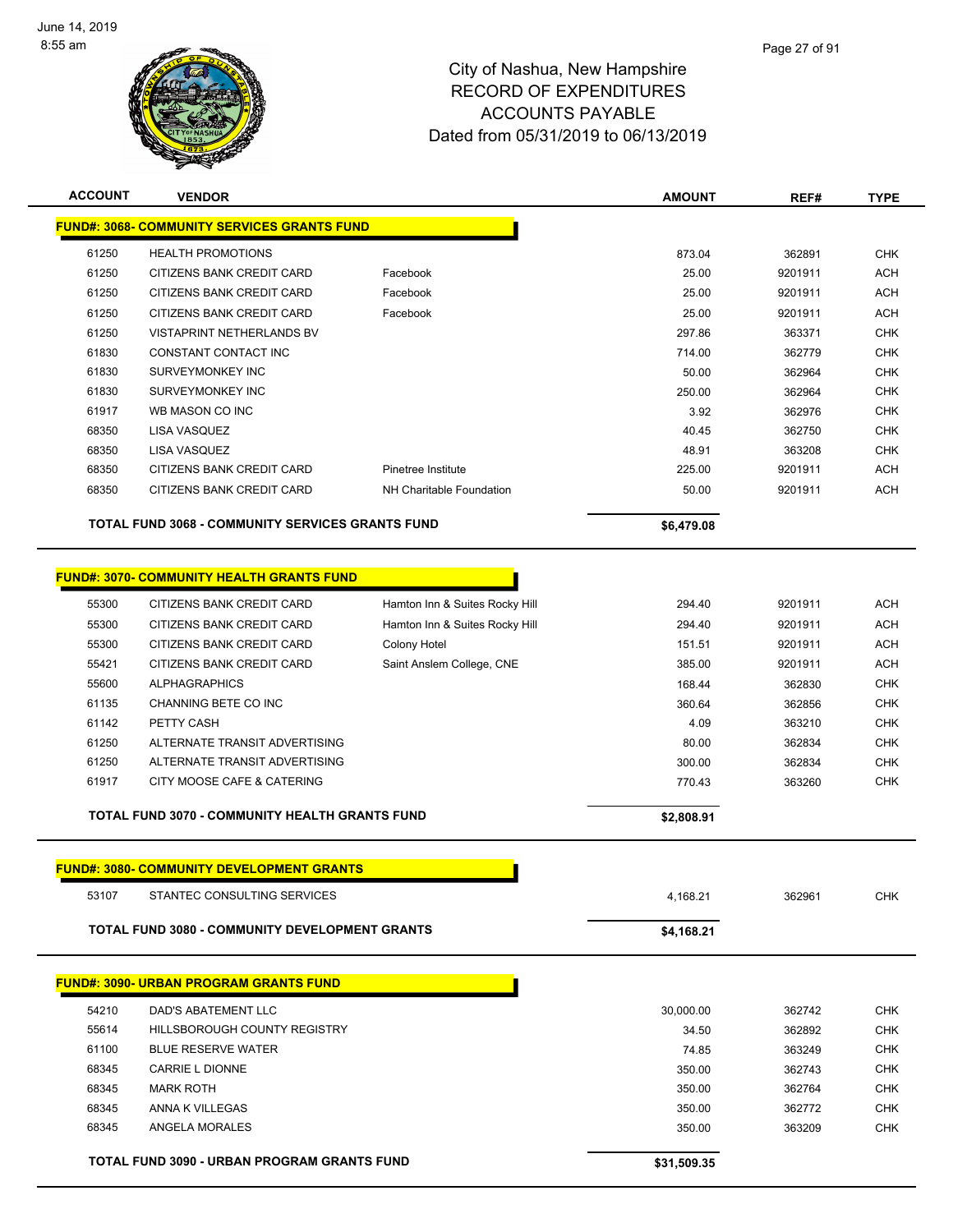

| <b>ACCOUNT</b> | <b>VENDOR</b>                                | <b>AMOUNT</b> | REF#   | <b>TYPE</b> |
|----------------|----------------------------------------------|---------------|--------|-------------|
|                | <b>FUND#: 3120- TRANSIT GRANTS FUND</b>      |               |        |             |
| 54114          | <b>LIBERTY UTILITIES - NH</b>                | 76.05         | 362803 | <b>CHK</b>  |
| 54114          | DIRECT ENERGY BUSINESS                       | 24.18         | 363268 | <b>CHK</b>  |
| 54141          | PENNICHUCK WATER WORKS INC                   | 148.59        | 362813 | <b>CHK</b>  |
| 54141          | PENNICHUCK WATER WORKS INC                   | 168.66        | 362813 | <b>CHK</b>  |
| 54280          | <b>BILLS WORLD CLASS CLEANING SER</b>        | 550.00        | 362848 | <b>CHK</b>  |
| 55109          | CONSOLIDATED COMMUNICATIONS                  | 50.00         | 362778 | <b>CHK</b>  |
| 61107          | CINTAS#016                                   | 204.08        | 362859 | <b>CHK</b>  |
| 61299          | <b>FASTENAL CO</b>                           | 27.23         | 362875 | <b>CHK</b>  |
| 61299          | RYDER FLEET PRODUCTS                         | 55.95         | 362948 | <b>CHK</b>  |
| 61299          | <b>SANEL NAPA</b>                            | (10.48)       | 362953 | <b>CHK</b>  |
| 61705          | <b>STRATHAM TIRE</b>                         | 3,222.40      | 363354 | <b>CHK</b>  |
| 61709          | SAFETY KLEEN SYSTEMS INC                     | 511.35        | 362949 | <b>CHK</b>  |
| 61709          | PETRO-CANANDA AMERICA                        | 1,934.38      | 363338 | <b>CHK</b>  |
| 61799          | AMAZON.COM LLC                               | 39.14         | 156053 | <b>ACH</b>  |
| 61799          | RYDER FLEET PRODUCTS                         | 505.98        | 362948 | <b>CHK</b>  |
| 61799          | <b>SANEL NAPA</b>                            | 539.78        | 362953 | <b>CHK</b>  |
| 61799          | <b>GILLIG LLC</b>                            | 425.21        | 363282 | <b>CHK</b>  |
| 61799          | NEW ENGLAND KENWORTH                         | 126.60        | 362925 | <b>CHK</b>  |
| 61799          | <b>SANEL NAPA</b>                            | 14.37         | 362953 | <b>CHK</b>  |
| 61799          | AMAZON.COM LLC                               | 45.00         | 156053 | <b>ACH</b>  |
| 61799          | <b>NEW ENGLAND KENWORTH</b>                  | 38.34         | 362925 | <b>CHK</b>  |
| 61799          | <b>SANEL NAPA</b>                            | 161.38        | 362953 | <b>CHK</b>  |
| 61799          | <b>SANEL NAPA</b>                            | 94.47         | 362953 | <b>CHK</b>  |
| 61799          | HOME DEPOT CREDIT SERVICE 3065               | 20.93         | 363293 | <b>CHK</b>  |
| 61799          | AMAZON.COM LLC                               | 54.97         | 156053 | <b>ACH</b>  |
| 61799          | <b>SANEL NAPA</b>                            | 392.35        | 362953 | <b>CHK</b>  |
| 71000          | <b>SEON SYSTEM SALES INC</b>                 | 1,450.00      | 156062 | <b>ACH</b>  |
|                | <b>TOTAL FUND 3120 - TRANSIT GRANTS FUND</b> | \$10,870.91   |        |             |

#### **FUND#: 3800- SCHOOL GRANTS FUND**

| 53600 | BOYS AND GIRLS CLUB OF              | 1,000.00 | 363010 | <b>CHK</b> |
|-------|-------------------------------------|----------|--------|------------|
| 53600 | TOWN OF HUDSON - REC DEPT           | 150.00   | 363555 | <b>CHK</b> |
| 53607 | MARYELLEN CONNORS DOOLEY            | 450.00   | 363028 | <b>CHK</b> |
| 53607 | <b>DIANE DROUTMAN</b>               | 450.00   | 363038 | <b>CHK</b> |
| 53607 | <b>JANINE L PARENT</b>              | 250.00   | 363101 | <b>CHK</b> |
| 53614 | <b>JEFF LEVIN</b>                   | 5,580.00 | 363486 | <b>CHK</b> |
| 53614 | <b>GROW NASHUA</b>                  | 4,339.30 | 363459 | <b>CHK</b> |
| 53614 | <b>STEVE BLUNT</b>                  | 200.00   | 363403 | <b>CHK</b> |
| 53628 | NASHUA POLICE DEPARTMENT            | 3,800.00 | 363373 | <b>CHK</b> |
| 53628 | <b>SERESC</b>                       | 3,000.00 | 363121 | <b>CHK</b> |
| 53628 | ABSOLUTELY MAGIC                    | 1,250.00 | 363386 | <b>CHK</b> |
| 53628 | KATHERINE S GOLTSOV                 | 25.00    | 363455 | <b>CHK</b> |
| 53628 | <b>BOOTHBY THERAPY SERVICES LLC</b> | 760.00   | 363007 | <b>CHK</b> |
| 53628 | <b>GATEWAYS COMMUNITY SERVICES</b>  | 1,707.83 | 363049 | <b>CHK</b> |
| 53628 | <b>INTERIM HEALTH CARE</b>          | 1,623.00 | 363066 | <b>CHK</b> |
| 53628 | <b>BOOTHBY THERAPY SERVICES LLC</b> | 760.00   | 363409 | <b>CHK</b> |
| 53628 | <b>INTERIM HEALTH CARE</b>          | 2,731.25 | 363471 | <b>CHK</b> |

Г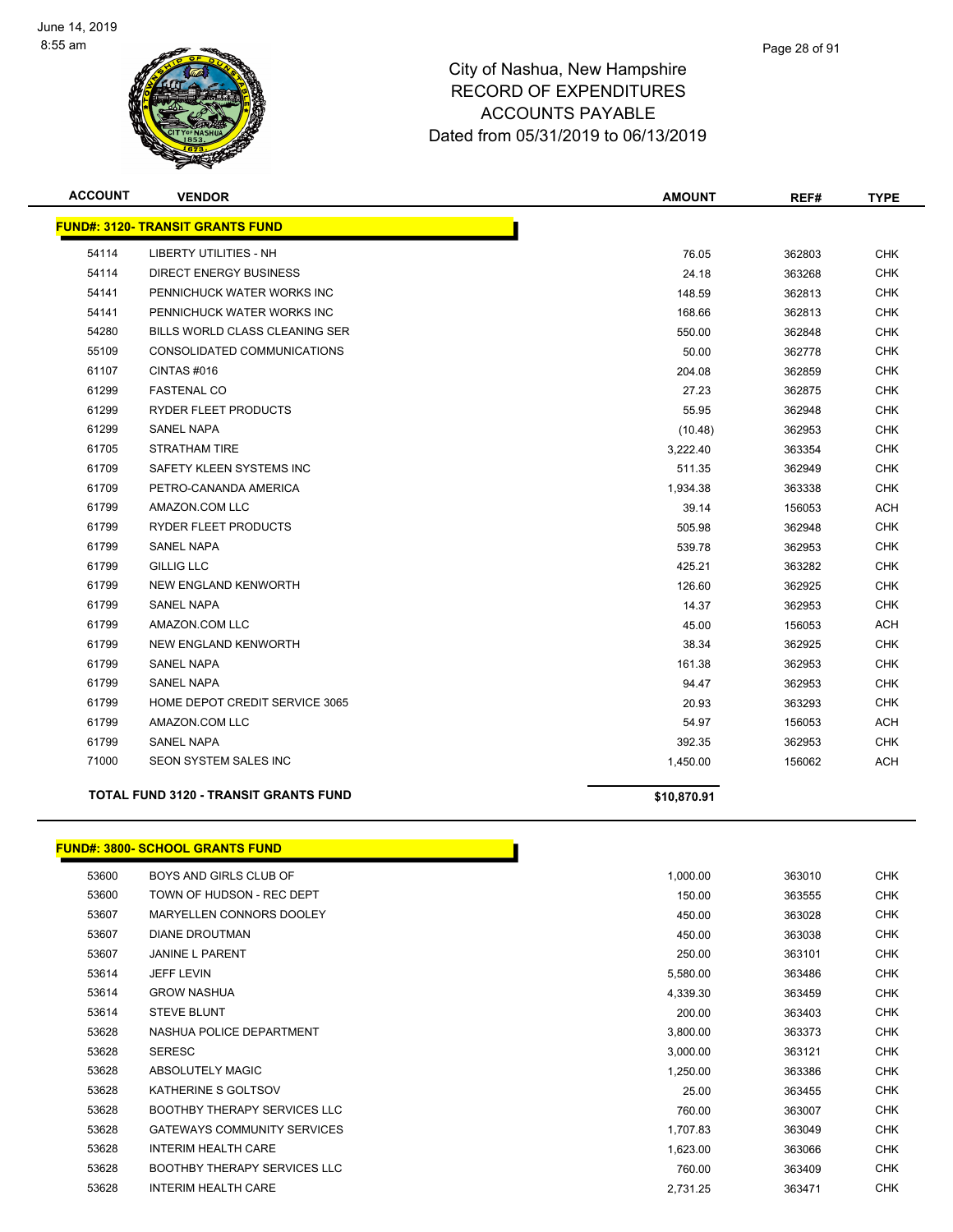

| <b>ACCOUNT</b> | <b>VENDOR</b>                          | <b>AMOUNT</b> | REF#   | <b>TYPE</b> |
|----------------|----------------------------------------|---------------|--------|-------------|
|                | <b>FUND#: 3800- SCHOOL GRANTS FUND</b> |               |        |             |
| 53628          | <b>GATEWAYS COMMUNITY SERVICES</b>     | 4,095.00      | 363049 | <b>CHK</b>  |
| 55109          | CONSOLIDATED COMMUNICATIONS            | 179.15        | 363216 | <b>CHK</b>  |
| 55300          | NASHUA TRANSIT SYSTEM                  | 129.44        | 363096 | <b>CHK</b>  |
| 55300          | <b>MARISA DONATI</b>                   | 264.46        | 363438 | <b>CHK</b>  |
| 55300          | <b>JUDITH LOFTUS</b>                   | 73.08         | 363488 | <b>CHK</b>  |
| 55400          | <b>CHAS MILLER</b>                     | 725.00        | 363501 | <b>CHK</b>  |
| 55400          | <b>GAIL CASEY</b>                      | 70.95         | 363021 | <b>CHK</b>  |
| 55690          | CARING HANDS TRANSPORTATION LL         | 7,800.00      | 363017 | <b>CHK</b>  |
| 55690          | <b>HOLLIS SCHOOL DISTRICT</b>          | 1,456.50      | 363061 | <b>CHK</b>  |
| 55690          | HOLLIS-BROOKLINE COOPERATIVE           | 1,457.50      | 363062 | <b>CHK</b>  |
| 55690          | MANCHESTER SCHOOL DISTRICT             | 7,222.50      | 363085 | <b>CHK</b>  |
| 55690          | MILFORD SCHOOL DISTRICT                | 675.00        | 363091 | CHK         |
| 55690          | NRT BUS INC                            | 1,955.00      | 363098 | <b>CHK</b>  |
| 55690          | <b>CYNTHIA PROULX</b>                  | 25.00         | 363106 | <b>CHK</b>  |
| 55690          | VAN POOL TRANSPORTATION                | 968.00        | 363137 | <b>CHK</b>  |
| 55690          | CARING HANDS TRANSPORTATION LL         | 3,000.00      | 363415 | <b>CHK</b>  |
| 55690          | <b>MEG DOUCETTE</b>                    | 150.56        | 363440 | <b>CHK</b>  |
| 55694          | <b>CREST</b>                           | 14,014.00     | 363429 | <b>CHK</b>  |
| 61135          | LAKESHORE LEARNING MATERIALS           | 57.49         | 363480 | <b>CHK</b>  |
| 61135          | REALLY GOOD STUFF LLC                  | 209.43        | 363527 | <b>CHK</b>  |
| 61135          | <b>SCHOOL SPECIALTY</b>                | 75.94         | 363539 | <b>CHK</b>  |
| 61135          | AMAZON.COM LLC                         | 376.33        | 156065 | <b>ACH</b>  |
| 61135          | AMAZON.COM LLC                         | 489.62        | 156102 | <b>ACH</b>  |
| 61135          | UNITED PARCEL SERVICE                  | 8.87          | 362987 | <b>CHK</b>  |
| 61135          | UNITED PARCEL SERVICE                  | 11.71         | 363384 | <b>CHK</b>  |
| 61135          | KAPLAN EARLY LEARNING CO               | 59.46         | 363073 | <b>CHK</b>  |
| 61135          | <b>SCHOOL SPECIALTY</b>                | 336.11        | 363539 | <b>CHK</b>  |
| 61135          | WB MASON CO INC                        | 110.80        | 363562 | <b>CHK</b>  |
| 61135          | <b>BECKY LEEDS</b>                     | 50.50         | 363485 | <b>CHK</b>  |
| 61299          | NASHUA TRANSIT SYSTEM                  | 170.56        | 363096 | <b>CHK</b>  |
| 61299          | US POSTAL SERVICES                     | 392.00        | 363133 | <b>CHK</b>  |
| 61299          | <b>WAL-MART</b>                        | 279.15        | 363141 | <b>CHK</b>  |
| 61299          | <b>LAURIE ROTHHAUS</b>                 | 119.01        | 363533 | <b>CHK</b>  |
| 61299          | <b>WAL-MART</b>                        | 404.52        | 363561 | <b>CHK</b>  |
| 61299          | <b>JANELLE BANKS SHIELDS</b>           | 155.93        | 363397 | <b>CHK</b>  |
| 61299          | <b>SCHOOLS IN LLC</b>                  | 530.12        | 363540 | <b>CHK</b>  |
| 61299          | LAKESHORE LEARNING MATERIALS           | 639.32        | 363480 | <b>CHK</b>  |
| 61299          | RIVERSIDE BARBEQUE COMPANY             | 1,221.42      | 363109 | <b>CHK</b>  |
| 61299          | <b>LISA STEMPLER</b>                   | 24.94         | 363126 | <b>CHK</b>  |
| 61299          | LAURIE A VANCE                         | 252.82        | 363138 | <b>CHK</b>  |
| 61299          | NOREEN DUTILE                          | 250.45        | 363442 | <b>CHK</b>  |
| 61299          | NICOLE OUTSEN                          | 2,090.24      | 363515 | <b>CHK</b>  |
| 61299          | AMAZON.COM LLC                         | 179.97        | 156102 | <b>ACH</b>  |
| 61299          | RICHARD BOARDMAN                       | 43.14         | 363404 | CHK         |
| 61299          | WB MASON CO INC                        | 168.10        | 363562 | CHK         |
| 61299          | NASHUA HIGH NORTH                      | 100.00        | 363510 | <b>CHK</b>  |
| 61807          | <b>VIRGINIA FERRIS</b>                 | 200.00        | 363044 | CHK         |
| 61807          | <b>ELIZABETH GREGOIRE</b>              | 200.50        | 363053 | <b>CHK</b>  |
| 61807          | <b>BRENDA LEMON</b>                    | 19.99         | 363079 | <b>CHK</b>  |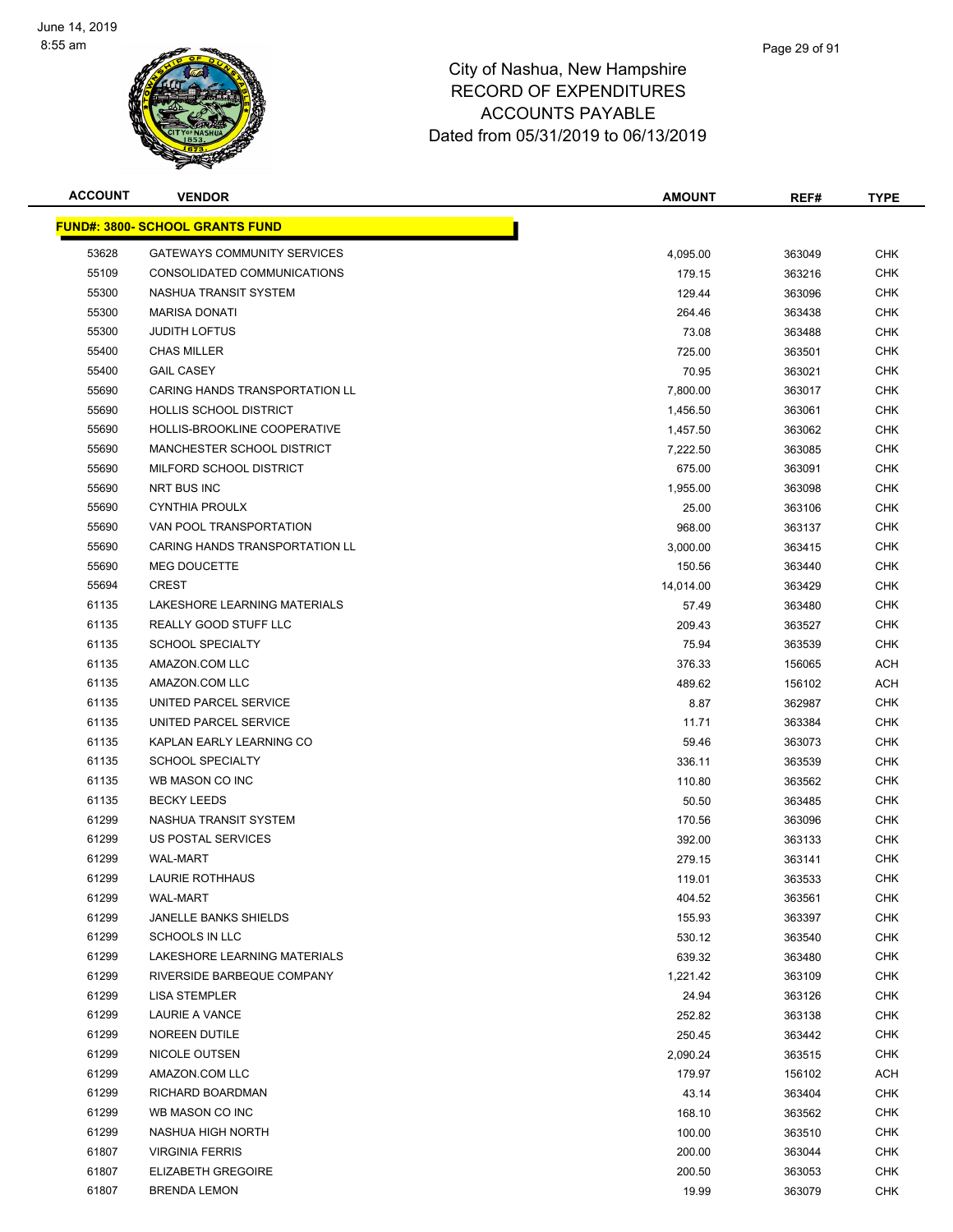

| <b>ACCOUNT</b> | <b>VENDOR</b>                                | <b>AMOUNT</b> | REF#   | <b>TYPE</b> |
|----------------|----------------------------------------------|---------------|--------|-------------|
|                | <b>FUND#: 3800- SCHOOL GRANTS FUND</b>       |               |        |             |
| 61807          | <b>DEVENN THOMAS</b>                         | 200.50        | 363128 | <b>CHK</b>  |
| 61807          | <b>KIMBERLY MARTIN</b>                       | 200.00        | 363494 | <b>CHK</b>  |
| 61875          | <b>SUSAN ROURKE</b>                          | 233.21        | 363534 | <b>CHK</b>  |
| 61875          | UNITED PARCEL SERVICE                        | 130.17        | 363384 | <b>CHK</b>  |
| 61875          | <b>HEINEMANN</b>                             | 2,028.00      | 363463 | <b>CHK</b>  |
| 61875          | <b>BRUCE AND HOBBES LLC</b>                  | 525.15        | 363012 | <b>CHK</b>  |
| 61875          | HOUGHTON MIFFLIN HARCOURT PUB.               | 1,598.16      | 363469 | <b>CHK</b>  |
| 61875          | TIME FOR KIDS                                | 128.70        | 363553 | <b>CHK</b>  |
| 61875          | PERMA-BOUND                                  | 7,182.95      | 363103 | <b>CHK</b>  |
| 61875          | MICHELLE LEE                                 | 18.01         | 363077 | <b>CHK</b>  |
| 61875          | <b>BOOKSOURCE INC</b>                        | 75.90         | 363407 | <b>CHK</b>  |
| 61875          | <b>BOOKSOURCE INC</b>                        | 6,815.62      | 363408 | <b>CHK</b>  |
| 61875          | <b>DEBORAH BRITENRIKER</b>                   | 15.75         | 363411 | <b>CHK</b>  |
| 71221          | <b>CONVERGEONE INC</b>                       | 4,424.81      | 363423 | <b>CHK</b>  |
| 71228          | SEACLIFF EDUCATIONAL SOLUTIONS               | 39.00         | 363120 | <b>CHK</b>  |
| 71228          | ELECTUDE USA LLC                             | 2,799.00      | 363445 | <b>CHK</b>  |
| 71999          | <b>DEMCO</b>                                 | 1,565.42      | 363034 | <b>CHK</b>  |
| 71999          | <b>VIRCO INC</b>                             | 1,663.21      | 363139 | <b>CHK</b>  |
| 71999          | WB MASON CO INC                              | 42.93         | 363142 | <b>CHK</b>  |
| 71999          | <b>SCHOOL SPECIALTY</b>                      | 1,114.48      | 363539 | <b>CHK</b>  |
|                | TOTAL FUND 3800 - SCHOOL GRANTS FUND         | \$112,366.93  |        |             |
|                | <b>FUND#: 3810- FOOD SERVICE GRANTS FUND</b> |               |        |             |
| 61214          | <b>M SAUNDERS INC</b>                        | 716.25        | 363492 | <b>CHK</b>  |
|                |                                              |               |        |             |

|       | <b>TOTAL FUND 3810 - FOOD SERVICE GRANTS FUND</b> | \$8,417.05 |        |            |
|-------|---------------------------------------------------|------------|--------|------------|
| 61214 | M SAUNDERS INC                                    | 1.038.60   | 363492 | <b>CHK</b> |
| 61214 | M SAUNDERS INC                                    | 1.389.10   | 363492 | <b>CHK</b> |
| 61214 | M SAUNDERS INC                                    | 1.952.40   | 363492 | <b>CHK</b> |
| 61214 | M SAUNDERS INC                                    | 1.143.85   | 363492 | <b>CHK</b> |
| 61214 | M SAUNDERS INC                                    | 870.15     | 363492 | <b>CHK</b> |
| 61214 | M SAUNDERS INC                                    | 1,306.70   | 363492 | <b>CHK</b> |
| 61214 | M SAUNDERS INC                                    | 716.25     | 363492 | CHK        |

|       | <b>FUND#: 4005- TRAFFIC VIOLATIONS FUND</b>      |          |        |     |
|-------|--------------------------------------------------|----------|--------|-----|
| 45400 | <b>ZULECIA MOREIRA</b>                           | 10.00    | 363327 | CHK |
| 55607 | MAILINGS UNLIMITED - MVR                         | 212.00   | 156028 | ACH |
| 61100 | WB MASON CO INC                                  | 52.32    | 363372 | CHK |
|       | <b>TOTAL FUND 4005 - TRAFFIC VIOLATIONS FUND</b> | \$274.32 |        |     |

| <b>FUND#: 4025- DOJ DRUG FORFEITURE FUND</b> |    |  |  |  |
|----------------------------------------------|----|--|--|--|
|                                              |    |  |  |  |
| 5.1100                                       | E[ |  |  |  |

| 54100 | <b>EVERSOURCE</b>                        | 170.14 | 362791 | <b>CHK</b> |
|-------|------------------------------------------|--------|--------|------------|
| 55699 | COMCAST                                  | 313.17 | 362777 | CHK        |
| 55699 | <b>TRANSUNION RISK &amp; ALTERNATIVE</b> | 123.42 | 362971 | CHK        |
| 61799 | CARPARTS DISTRIBUTION CENTER.            | 61.18  | 362854 | CHK        |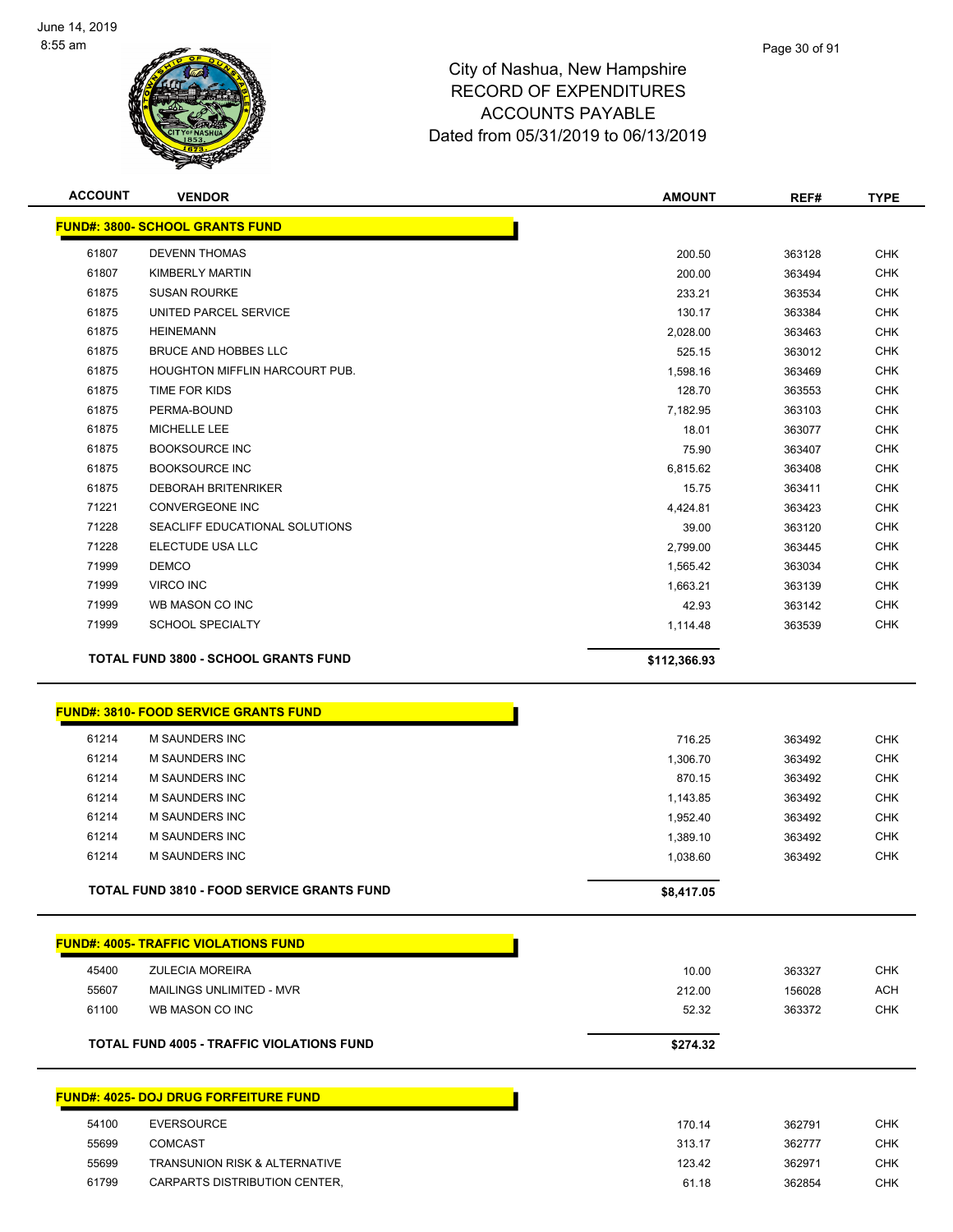

| <b>ACCOUNT</b> | <b>VENDOR</b>                                      |                  | <b>AMOUNT</b> | REF#    | <b>TYPE</b> |
|----------------|----------------------------------------------------|------------------|---------------|---------|-------------|
|                | <b>FUND#: 4025- DOJ DRUG FORFEITURE FUND</b>       |                  |               |         |             |
| 61799          | FISHER AUTO PARTS INC                              |                  | 304.06        | 362877  | <b>CHK</b>  |
| 61799          | QUIRK GM PARTS DEPOT                               |                  | 309.14        | 362940  | <b>CHK</b>  |
| 61799          | PETTY CASH                                         |                  | 38.26         | 363211  | <b>CHK</b>  |
| 61799          | CITIZENS BANK CREDIT CARD                          | <b>AGA Tools</b> | 414.00        | 9201911 | <b>ACH</b>  |
| 68343          | CASH                                               |                  | 9,500.00      | 363200  | <b>CHK</b>  |
|                |                                                    |                  |               |         |             |
|                | <b>TOTAL FUND 4025 - DOJ DRUG FORFEITURE FUND</b>  |                  | \$11,233.37   |         |             |
|                | <b>FUND#: 4053- FIRE REGIONAL HAZMAT FUND</b>      |                  |               |         |             |
| 71000          | ATLANTIC SAFETY PRODUCTS                           |                  | 792.00        | 362835  | <b>CHK</b>  |
|                | TOTAL FUND 4053 - FIRE REGIONAL HAZMAT FUND        |                  | \$792.00      |         |             |
|                | <b>FUND#: 4090- LIB-LOST/DAMAGED BOOK FINES</b>    |                  |               |         |             |
| 61299          | AMAZON.COM LLC                                     |                  | 133.56        | 156053  | <b>ACH</b>  |
| 61299          | <b>MARITA KLEMENTS</b>                             |                  | 240.00        | 362753  | <b>CHK</b>  |
| 61299          | <b>ASHLEE NORWOOD</b>                              |                  | 47.42         | 362758  | <b>CHK</b>  |
| 61299          | AC MOORE INC                                       |                  | 51.75         | 362828  | <b>CHK</b>  |
| 61299          | THE COPY SHOP                                      |                  | 725.00        | 362863  | <b>CHK</b>  |
| 61299          | SAM'S CLUB DIRECT-0860                             |                  | 152.90        | 362950  | <b>CHK</b>  |
| 61807          | NHTI LIBRARY - ILL                                 |                  | 94.00         | 363223  | <b>CHK</b>  |
| 61814          | <b>MIDWEST TAPE</b>                                |                  | 21.59         | 363325  | <b>CHK</b>  |
| 71000          | <b>ULINE</b>                                       |                  | 503.95        | 156063  | <b>ACH</b>  |
| 71800          | TUCKER LIBRARY INTERIORS LLC                       |                  | 6,185.00      | 363366  | <b>CHK</b>  |
|                |                                                    |                  |               |         |             |
|                | TOTAL FUND 4090 - LIB-LOST/DAMAGED BOOK FINES      |                  | \$8,155.17    |         |             |
|                | <u> FUND#: 5050- CAP PROJECTS-COMMUNICATIONS</u>   |                  |               |         |             |
| 81300          | <b>TESSCO INC</b>                                  |                  | 5,060.19      | 363360  | <b>CHK</b>  |
|                | TOTAL FUND 5050 - CAP PROJECTS-COMMUNICATIONS      |                  | \$5,060.19    |         |             |
|                | <b>FUND#: 5100- CAP PROJECTS-ECONOMIC DEV</b>      |                  |               |         |             |
| 53107          | <b>ICON ARCHITECTURE INC</b>                       |                  | 51,049.99     | 363297  | <b>CHK</b>  |
| 53142          | FULL CIRCLE CONSULTING LLC                         |                  | 4,000.00      | 156056  | <b>ACH</b>  |
| 53999          | RPF ENVIRONMENTAL INC                              |                  | 8,650.00      | 362947  | <b>CHK</b>  |
|                | <b>TOTAL FUND 5100 - CAP PROJECTS-ECONOMIC DEV</b> |                  | \$63,699.99   |         |             |
|                | <b>FUND#: 5200- CAPITAL PROJECTS-PUBLIC WORKS</b>  |                  |               |         |             |
|                |                                                    |                  |               |         |             |
| 81704          | STANTEC CONSULTING SERVICES                        |                  | 846.36        | 363351  | <b>CHK</b>  |
| 81704          | SUNSHINE PAVING CORPORATION                        |                  | 257,191.63    | 363357  | CHK         |
|                | TOTAL FUND 5200 - CAPITAL PROJECTS-PUBLIC WORKS    |                  | \$258,037.99  |         |             |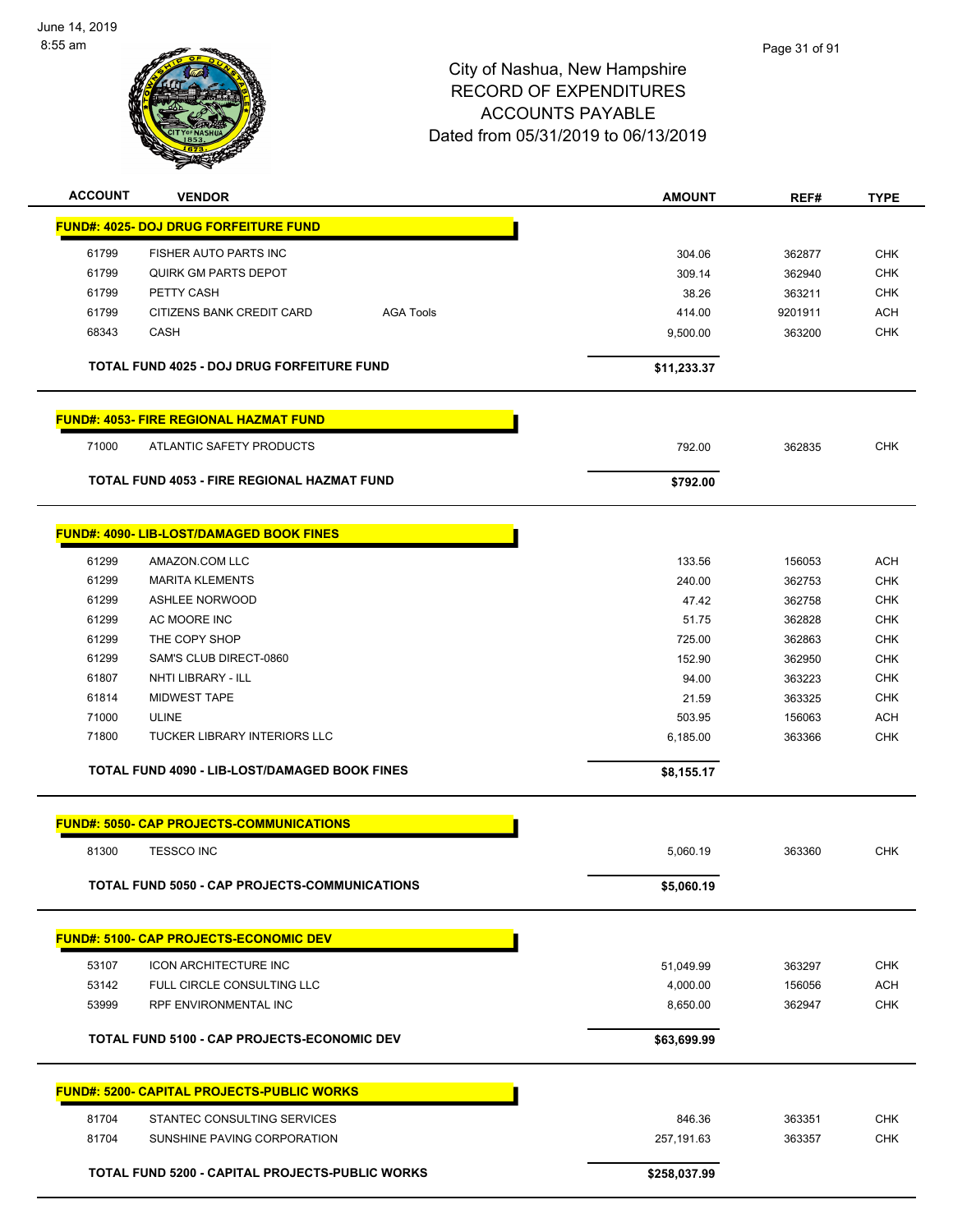

| <b>ACCOUNT</b> | <b>VENDOR</b>                                      |                                   | <b>AMOUNT</b> | REF#    | <b>TYPE</b> |
|----------------|----------------------------------------------------|-----------------------------------|---------------|---------|-------------|
|                | <u> FUND#: 5700- CAP PROJECTS-BROAD ST PARKWAY</u> |                                   |               |         |             |
| 81700          | <b>EVERSOURCE</b>                                  |                                   | 27.21         | 362786  | CHK         |
| 81700          | LIBERTY UTILITIES - NH                             |                                   | 65.80         | 362806  | <b>CHK</b>  |
|                |                                                    |                                   |               |         |             |
|                | TOTAL FUND 5700 - CAP PROJECTS-BROAD ST PARKWAY    |                                   | \$93.01       |         |             |
|                | <b>FUND#: 5800- SCHOOL CAPITAL PROJECTS FUND</b>   |                                   |               |         |             |
| 81200          | <b>HARRIMAN ASSOCIATES</b>                         |                                   | 14,916.13     | 363057  | <b>CHK</b>  |
|                | TOTAL FUND 5800 - SCHOOL CAPITAL PROJECTS FUND     |                                   | \$14,916.13   |         |             |
|                | <u> FUND#: 6000- SOLID WASTE FUND</u>              |                                   |               |         |             |
| 54100          | <b>EVERSOURCE</b>                                  |                                   | 407.63        | 362796  | <b>CHK</b>  |
| 54141          | PENNICHUCK WATER WORKS INC                         |                                   | 284.13        | 362813  | <b>CHK</b>  |
| 54200          | <b>BILLS WORLD CLASS CLEANING SER</b>              |                                   | 1,560.00      | 362848  | <b>CHK</b>  |
| 54600          | <b>FACTORY MOTOR PARTS</b>                         |                                   | 107.94        | 156055  | <b>ACH</b>  |
| 54600          | <b>FACTORY MOTOR PARTS</b>                         |                                   | 75.84         | 156097  | <b>ACH</b>  |
| 54600          | <b>MILTON CAT</b>                                  |                                   | 6.677.52      | 362807  | <b>CHK</b>  |
| 54600          | CARPARTS DISTRIBUTION CENTER,                      |                                   | 126.00        | 362854  | <b>CHK</b>  |
| 54600          | FREIGHTLINER OF NH INC                             |                                   | 351.56        | 362878  | CHK         |
| 54600          | MACMULKIN CHEVROLET INC                            |                                   | 11.90         | 362912  | <b>CHK</b>  |
| 54600          | NEW ENGLAND KENWORTH                               |                                   | 46.44         | 362926  | <b>CHK</b>  |
| 54600          | ROGERS RADIATOR INC                                |                                   | 1,050.00      | 362946  | <b>CHK</b>  |
| 54600          | <b>SANEL NAPA</b>                                  |                                   | 54.73         | 362954  | <b>CHK</b>  |
| 54600          | <b>SANEL NAPA</b>                                  |                                   | 85.00         | 362957  | CHK         |
| 54600          | CARPARTS DISTRIBUTION CENTER,                      |                                   | 5.79          | 363253  | <b>CHK</b>  |
| 54600          | CHAPPELL TRACTOR SALES INC                         |                                   | 70.22         | 363256  | <b>CHK</b>  |
| 54600          | IRVING BLENDING AND PACKAGING                      |                                   | 588.78        | 363303  | <b>CHK</b>  |
| 54600          | <b>MCDEVITT TRUCKS INC</b>                         |                                   | 484.95        | 363319  | <b>CHK</b>  |
| 54600          | MCNEILUS TRUCK & MANUFACTURING                     |                                   | 526.25        | 363320  | <b>CHK</b>  |
| 54600          | NEW ENGLAND KENWORTH                               |                                   | 512.22        | 363331  | CHK         |
| 55109          | CONSOLIDATED COMMUNICATIONS                        |                                   | 36.34         | 363217  | <b>CHK</b>  |
| 55421          | SWANA                                              |                                   | 223.00        | 363226  | CHK         |
| 55421          | TREASURER STATE OF NH                              |                                   | 20.00         | 363228  | <b>CHK</b>  |
| 55421          | TREASURER STATE OF NH                              |                                   | 275.00        | 363229  | <b>CHK</b>  |
| 55421          | CITIZENS BANK CREDIT CARD                          | <b>Compliance Training Online</b> | 119.95        | 9201911 | <b>ACH</b>  |
| 55699          | CYN ENVIROMENTAL SERVICES                          |                                   | 432.50        | 156054  | <b>ACH</b>  |
| 55699          | COUNTRYBROOK FARMS LLC                             |                                   | 852.50        | 362864  | <b>CHK</b>  |
| 55699          | <b>INTERSTATE REFRIGERANT</b>                      |                                   | 864.00        | 362902  | <b>CHK</b>  |
| 55699          | NORTHEAST SCALE CO INC                             |                                   | 950.00        | 362928  | <b>CHK</b>  |
| 55699          | ELECTRICAL INSTALLATIONS INC                       |                                   | 2,765.25      | 363271  | <b>CHK</b>  |
| 55699          | <b>GATE CITY TREE SERVICE LLC</b>                  |                                   | 850.00        | 363280  | <b>CHK</b>  |
| 55699          | <b>INTERSTATE REFRIGERANT</b>                      |                                   | 672.00        | 363300  | <b>CHK</b>  |
| 55699          | STELLOS ELECTRICAL SUPPLY CO I                     |                                   | 149.50        | 363353  | <b>CHK</b>  |
| 61100          | CITIZENS BANK CREDIT CARD                          | <b>NHMA</b>                       | 48.00         | 9201911 | <b>ACH</b>  |
| 61107          | UNIFIRST CORPORATION                               |                                   | 169.16        | 362973  | <b>CHK</b>  |
|                |                                                    |                                   |               |         |             |

et and the set of the set of the set of the set of the set of the set of the set of the set of the set of the set of the set of the set of the set of the set of the set of the set of the set of the set of the set of the se BASS FIRST AID SERVICE 89.40 362843 CHK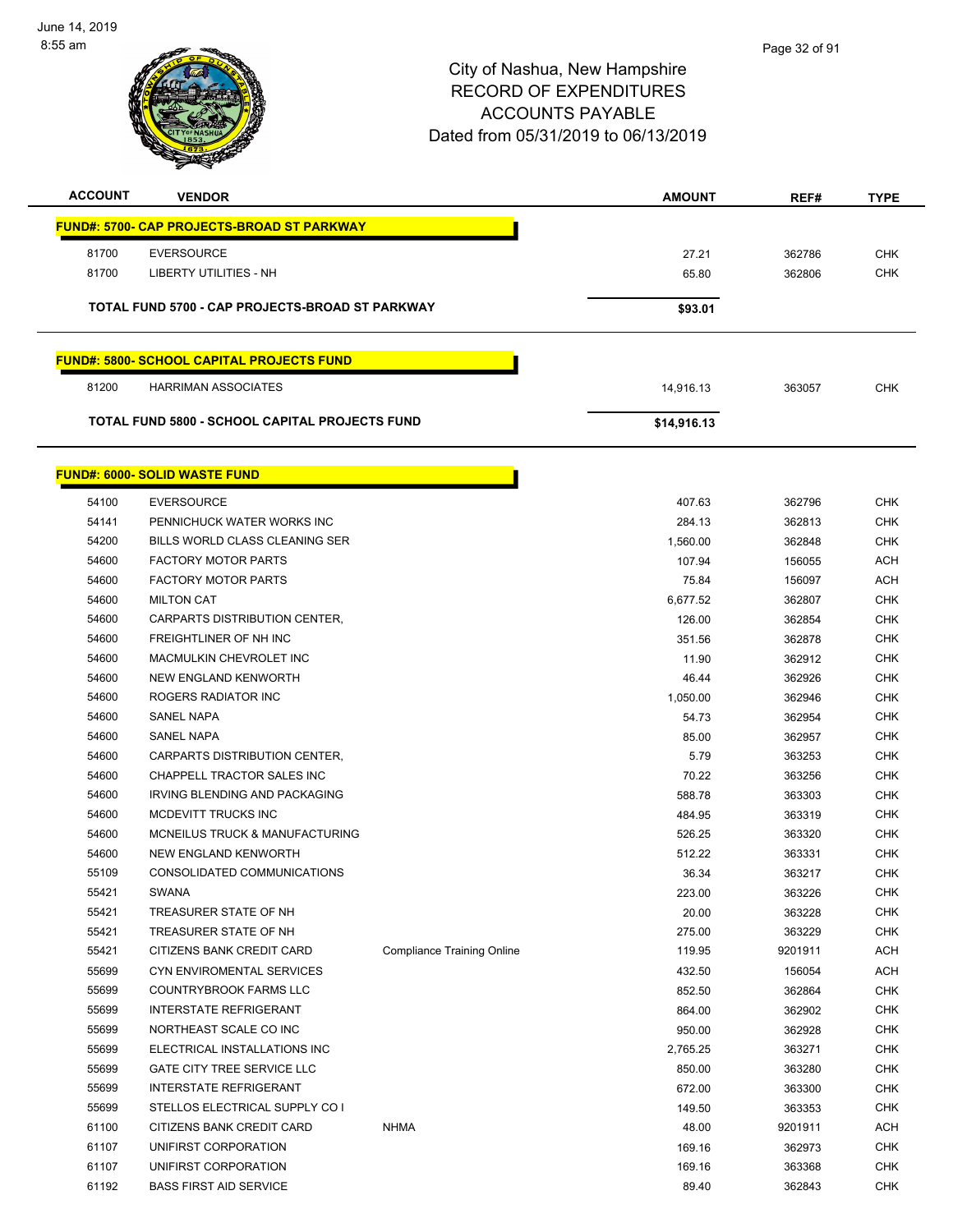

| <b>ACCOUNT</b> | <b>VENDOR</b>                        | <b>AMOUNT</b> | REF#   | <b>TYPE</b> |
|----------------|--------------------------------------|---------------|--------|-------------|
|                | <b>FUND#: 6000- SOLID WASTE FUND</b> |               |        |             |
| 61307          | SHATTUCK MALONE OIL CO               | 176.82        | 362817 | <b>CHK</b>  |
| 61307          | SHATTUCK MALONE OIL CO               | 1,403.56      | 363225 | <b>CHK</b>  |
| 61428          | NEW ENGLAND PAPER & SUPPLY           | 458.59        | 363332 | <b>CHK</b>  |
| 61560          | HOME DEPOT CREDIT SERVICE 3065       | 188.29        | 363293 | <b>CHK</b>  |
| 61560          | <b>ISCO INDUSTRIES</b>               | 2.471.92      | 363304 | <b>CHK</b>  |
| 61705          | <b>GCR TIRES AND SERVICE</b>         | 2.512.14      | 362881 | <b>CHK</b>  |
| 61705          | <b>MAYNARD &amp; LESIEUR INC</b>     | 351.00        | 363317 | <b>CHK</b>  |
| 71000          | <b>ISCO INDUSTRIES</b>               | 2,800.00      | 363304 | <b>CHK</b>  |
| 81650          | CHARTER CONTRACTING COMPANY          | 583.375.00    | 156096 | ACH         |
|                | TOTAL FUND 6000 - SOLID WASTE FUND   | \$615,449.98  |        |             |

h

| <b>FUND#: 6200- WASTEWATER FUND</b> |  |  |
|-------------------------------------|--|--|
|-------------------------------------|--|--|

| 21775 | ONE CHESTNUT ST LTD PRTN          | 859.84    | 363148 | <b>CHK</b> |
|-------|-----------------------------------|-----------|--------|------------|
| 21775 | <b>SEWER SERVICES</b>             | 1,132.66  | 363149 | <b>CHK</b> |
| 21775 | <b>EMILY SKELLY</b>               | 81.50     | 363581 | <b>CHK</b> |
| 21775 | <b>JAMES WALKER</b>               | 360.81    | 363587 | <b>CHK</b> |
| 21775 | JASON L GALLANT                   | 74.42     | 363588 | <b>CHK</b> |
| 21775 | ST LAURENT COLLISION CTR          | 79.14     | 363600 | <b>CHK</b> |
| 21775 | <b>SUMMIT TITLE</b>               | 90.19     | 363601 | <b>CHK</b> |
| 21775 | WINER AND BENNETT, LLP            | 94.40     | 363606 | <b>CHK</b> |
| 44597 | HILLSBOROUGH COUNTY REGISTRY      | 67.50     | 363292 | <b>CHK</b> |
| 53107 | <b>EASTERN ANALYTICAL INC</b>     | 32.50     | 363270 | <b>CHK</b> |
| 53467 | <b>MAILINGS UNLIMITED</b>         | 547.62    | 362913 | <b>CHK</b> |
| 53467 | PENNICHUCK WATER WORKS INC        | 9,844.85  | 363224 | <b>CHK</b> |
| 54141 | PENNICHUCK WATER WORKS INC        | 15.76     | 362813 | <b>CHK</b> |
| 54141 | PENNICHUCK WATER WORKS INC        | 119.50    | 363224 | <b>CHK</b> |
| 54300 | TEAM EJP CONCORD NH               | 6,529.80  | 362965 | <b>CHK</b> |
| 54300 | <b>WILLIAM N LAMARRE CONCRETE</b> | 1,074.00  | 362977 | CHK        |
| 54300 | <b>HUDSON QUARRY CORP</b>         | 377.42    | 363294 | <b>CHK</b> |
| 54421 | CONWAY OFFICE SOLUTIONS           | 110.25    | 363261 | <b>CHK</b> |
| 54487 | AAA PUMP SERVICE INC              | 5,906.50  | 362827 | <b>CHK</b> |
| 54487 | <b>ENVIROMIX</b>                  | 1,112.39  | 362872 | <b>CHK</b> |
| 54487 | F W WEBB COMPANY                  | 407.04    | 362874 | <b>CHK</b> |
| 54487 | <b>HAJOCA CORPORATION</b>         | 53.03     | 362890 | <b>CHK</b> |
| 54487 | J LAWRENCE HALL INC               | 4,993.50  | 362904 | <b>CHK</b> |
| 54487 | M & M ELECTRICAL SUPPLY CO INC    | 806.73    | 362910 | <b>CHK</b> |
| 54487 | <b>SANEL NAPA</b>                 | 131.49    | 362952 | <b>CHK</b> |
| 54487 | <b>FASTENAL CO</b>                | 146.04    | 363273 | <b>CHK</b> |
| 54487 | <b>GRAINGER</b>                   | 166.60    | 363283 | <b>CHK</b> |
| 54487 | <b>HAJOCA CORPORATION</b>         | 93.79     | 363288 | <b>CHK</b> |
| 54487 | KOMLINE-SANDERSON                 | 3,458.00  | 363308 | <b>CHK</b> |
| 54487 | M & M ELECTRICAL SUPPLY CO INC    | 540.45    | 363313 | <b>CHK</b> |
| 54487 | NEW HAMPSHIRE HYDRAULICS INC      | 18,913.20 | 363333 | <b>CHK</b> |
| 54600 | CARPARTS DISTRIBUTION CENTER,     | 126.00    | 362854 | <b>CHK</b> |
| 54600 | <b>SANEL NAPA</b>                 | 67.00     | 362952 | <b>CHK</b> |
| 54600 | <b>SANEL NAPA</b>                 | 7.38      | 362954 | <b>CHK</b> |
| 55109 | CONSOLIDATED COMMUNICATIONS       | 79.62     | 362778 | <b>CHK</b> |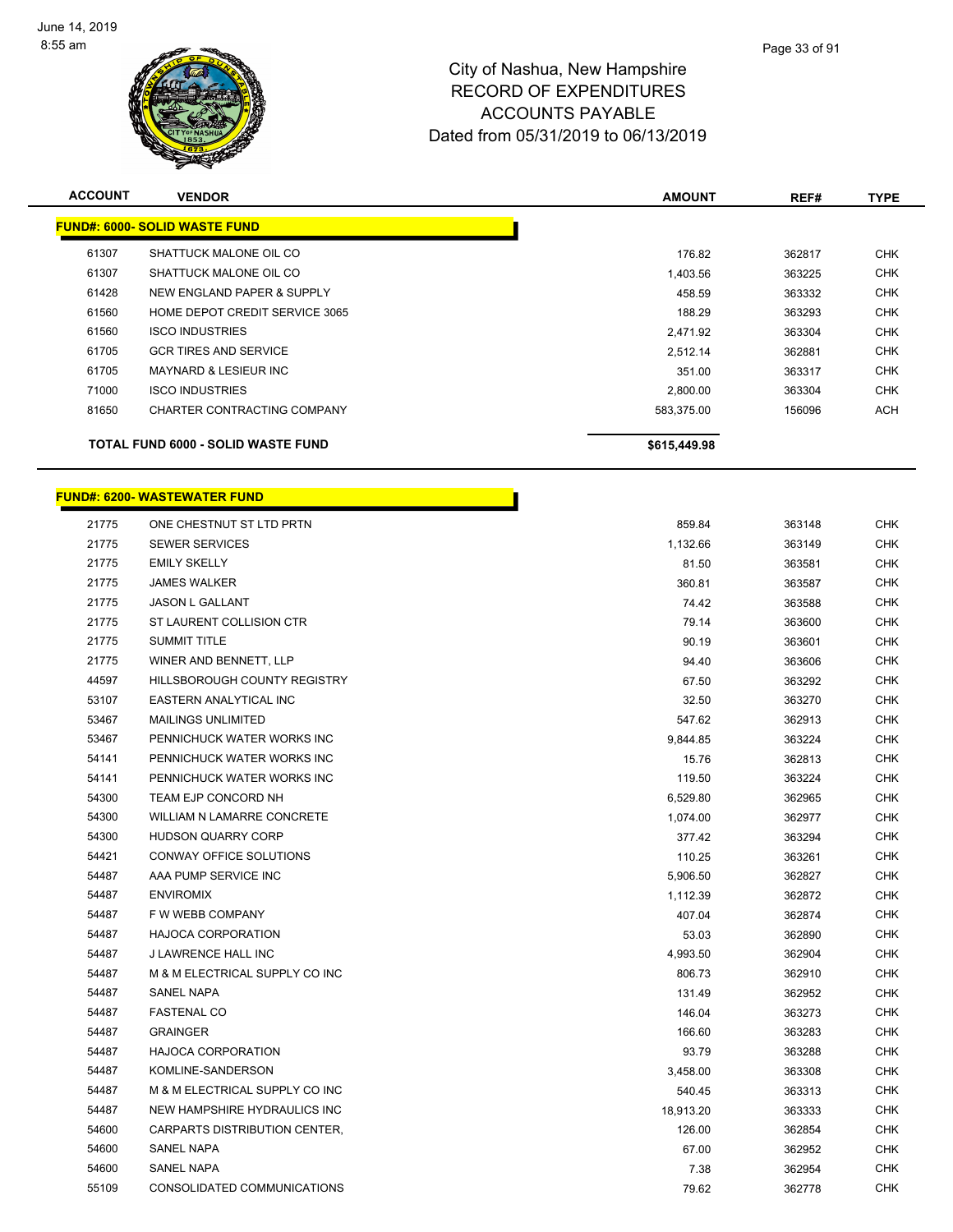

| <b>ACCOUNT</b> | <b>VENDOR</b>                            |             | <b>AMOUNT</b> | REF#    | <b>TYPE</b> |
|----------------|------------------------------------------|-------------|---------------|---------|-------------|
|                | <b>FUND#: 6200- WASTEWATER FUND</b>      |             |               |         |             |
| 55109          | CONSOLIDATED COMMUNICATIONS              |             | 438.65        | 363216  | <b>CHK</b>  |
| 55109          | <b>FIRSTLIGHT</b>                        |             | 60.75         | 363219  | <b>CHK</b>  |
| 55118          | VERIZON WIRELESS-342053899-003           |             | 120.03        | 362822  | <b>CHK</b>  |
| 55118          | VERIZON WIRELESS-542274983               |             | 159.95        | 362825  | <b>CHK</b>  |
| 55400          | <b>CITIZENS BANK CREDIT CARD</b>         | <b>APWA</b> | 50.00         | 9201911 | <b>ACH</b>  |
| 55514          | PAUL N PELLERIN                          |             | 90.00         | 362760  | <b>CHK</b>  |
| 55514          | TREASURER STATE OF NH                    |             | 50.00         | 362818  | <b>CHK</b>  |
| 55699          | <b>CRYSTAL ROCK</b>                      |             | 110.40        | 362780  | <b>CHK</b>  |
| 55699          | SAFETY KLEEN SYSTEMS INC                 |             | 954.20        | 362949  | <b>CHK</b>  |
| 55699          | <b>CERTIFIED LABS</b>                    |             | 366.66        | 363255  | <b>CHK</b>  |
| 55699          | DIAMOND FIRE PROTECTION SVCS             |             | 1,430.00      | 363267  | <b>CHK</b>  |
| 61107          | UNIFIRST CORPORATION                     |             | 290.79        | 362973  | <b>CHK</b>  |
| 61107          | ALECS SHOE STORE INC                     |             | 110.00        | 363237  | CHK         |
| 61107          | UNIFIRST CORPORATION                     |             | 301.41        | 363368  | <b>CHK</b>  |
| 61149          | ERA - A WATERS CO                        |             | 1,011.63      | 362873  | <b>CHK</b>  |
| 61149          | <b>IDEXX DISTRIBUTION INC</b>            |             | 30.05         | 362898  | <b>CHK</b>  |
| 61149          | <b>VWR INTERNATIONAL</b>                 |             | 285.30        | 362975  | <b>CHK</b>  |
| 61156          | UNIVAR USA INC                           |             | 2,023.68      | 156101  | <b>ACH</b>  |
| 61156          | POLYDYNE INC                             |             | 49,764.46     | 362935  | <b>CHK</b>  |
| 61299          | <b>COUNTRYBROOK FARMS LLC</b>            |             | 380.00        | 362864  | <b>CHK</b>  |
| 61428          | <b>IMPERIAL DADE</b>                     |             | 392.29        | 362899  | <b>CHK</b>  |
| 71025          | <b>FASTENAL CO</b>                       |             | (57.42)       | 363273  | <b>CHK</b>  |
| 71221          | VERIZON WIRELESS-542274983               |             | 1,700.00      | 362825  | <b>CHK</b>  |
| 81200          | PAXOR CONSTRUCTION LLC                   |             | 31,156.47     | 156100  | <b>ACH</b>  |
| 81200          | F W WEBB COMPANY                         |             | 10,568.60     | 362874  | <b>CHK</b>  |
| 81700          | <b>TEAM EJP CONCORD NH</b>               |             | 29,210.00     | 363359  | <b>CHK</b>  |
| 81700          | DEFELICE CORPORATION                     |             | 172,399.46    | 156050  | <b>ACH</b>  |
| 81700          | N GRANESE & SONS INC                     |             | 360,674.68    | 362920  | CHK         |
| 81700          | HAYNER SWANSON INC                       |             | 24,218.94     | 363291  | <b>CHK</b>  |
|                | <b>TOTAL FUND 6200 - WASTEWATER FUND</b> |             | \$746,791.90  |         |             |

#### **FUND#: 6500- PROPERTY & CASUALTY FUND**

| 54267 | TREASURER STATE OF NH                  | 150.00   | 363227 | <b>CHK</b> |
|-------|----------------------------------------|----------|--------|------------|
| 55307 | <b>ARLENE MALO</b>                     | 30.74    | 362738 | <b>CHK</b> |
| 55307 | <b>JENNIFER DESHAIES</b>               | 16.24    | 363203 | <b>CHK</b> |
| 59207 | ST JOSEPH HOSPITAL                     | 2,571.84 | 363162 | <b>CHK</b> |
| 59207 | APPLE THERAPY MANCHESTER               | 751.70   | 363163 | <b>CHK</b> |
| 59207 | <b>BRIGHAM &amp; WOMENS PHYSICIANS</b> | 669.00   | 363164 | <b>CHK</b> |
| 59207 | <b>CONVENIENTMD LLC</b>                | 223.60   | 363166 | <b>CHK</b> |
| 59207 | DARTMOUTH HITCHCOCK CLINIC             | 328.00   | 363167 | <b>CHK</b> |
| 59207 | <b>EMERSON PRACTICE ASSOCIATES</b>     | 590.00   | 363168 | <b>CHK</b> |
| 59207 | FOUNDATION MEDICAL PARTNERS            | 356.00   | 363169 | <b>CHK</b> |
| 59207 | FOUR SEASONS ORTHOPAEDIC CTR P         | 193.00   | 363170 | <b>CHK</b> |
| 59207 | FOUR SEASONS ORTHOPEDIC CENTER         | 742.50   | 363171 | <b>CHK</b> |
| 59207 | <b>CHERYL GERALD</b>                   | 597.48   | 363172 | <b>CHK</b> |
| 59207 | INJURED WORKERS PHARMACY LLC           | 179.71   | 363175 | <b>CHK</b> |
| 59207 | ORTHOPEDIC PHYSICAL THERAPY            | 570.00   | 363177 | <b>CHK</b> |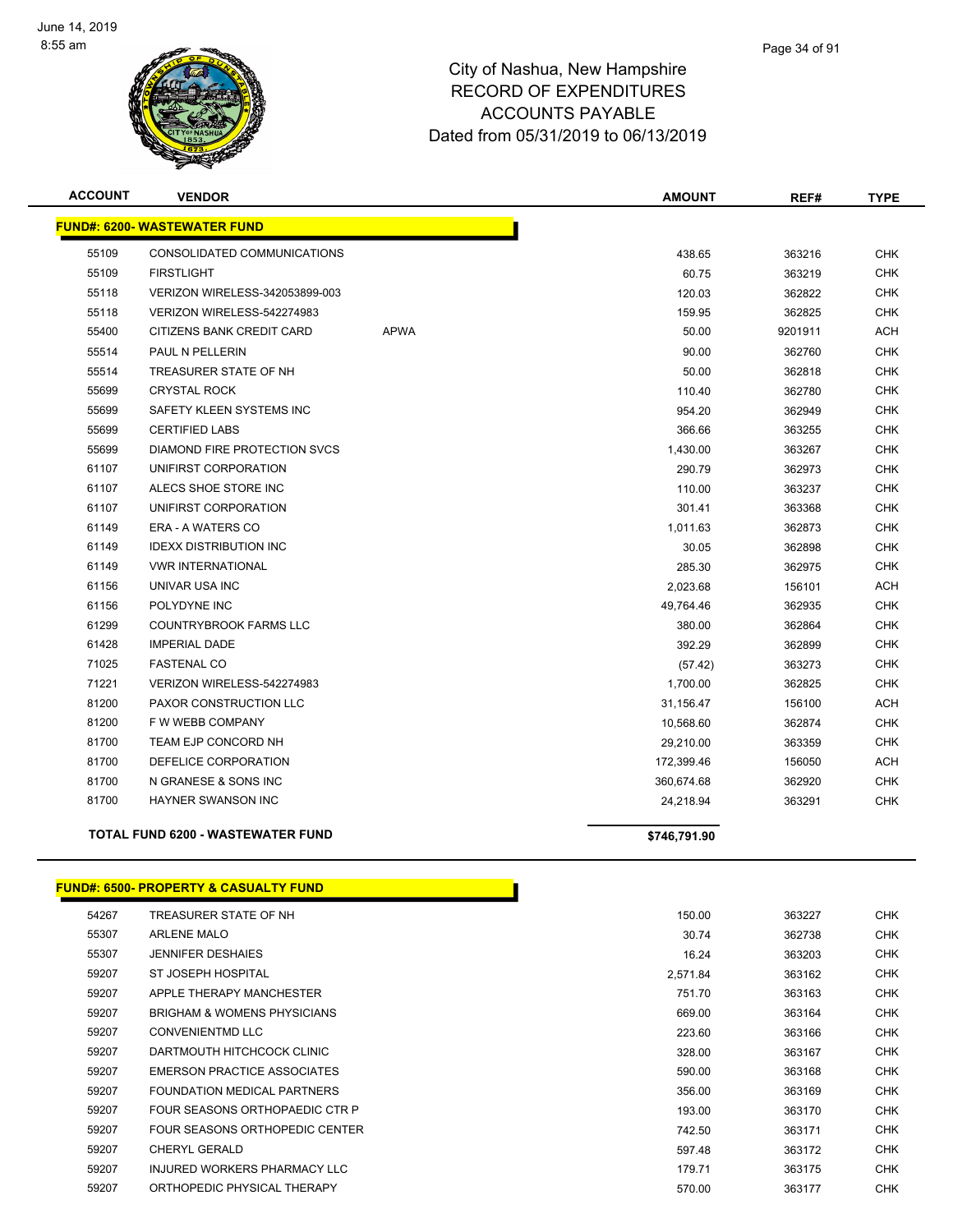

| <b>ACCOUNT</b> | <b>VENDOR</b>                                    | <b>AMOUNT</b> | REF#   | <b>TYPE</b> |
|----------------|--------------------------------------------------|---------------|--------|-------------|
|                | <b>FUND#: 6500- PROPERTY &amp; CASUALTY FUND</b> |               |        |             |
| 59207          | PERFORMANCE REHAB INC                            | 405.00        | 363178 | <b>CHK</b>  |
| 59207          | SO NH REGIONAL MEDICAL CENTER                    | 1,515.63      | 363180 | <b>CHK</b>  |
| 59207          | ST JOSEPH HOSPITAL                               | 7,234.60      | 363181 | <b>CHK</b>  |
| 59207          | TUFTS MEDICAL CENTER INC                         | 791.00        | 363182 | <b>CHK</b>  |
| 59207          | <b>VRS DISABILITY MANAGEMENT</b>                 | 421.29        | 363183 | <b>CHK</b>  |
| 59207          | <b>ARTHUR MCCANN</b>                             | 7.49          | 363619 | <b>CHK</b>  |
| 59207          | APEX PHYSICAL THERAPY                            | 100.69        | 363620 | <b>CHK</b>  |
| 59207          | APPLE THERAPY MANCHESTER                         | 749.52        | 363621 | <b>CHK</b>  |
| 59207          | <b>CENTERS FOR PAIN SOLUTIONS LLC</b>            | 1,275.00      | 363623 | <b>CHK</b>  |
| 59207          | <b>CONCORD ORTHOPEDICS PA</b>                    | 148.00        | 363625 | <b>CHK</b>  |
| 59207          | DARTMOUTH HITCHCOCK CLINIC                       | 742.00        | 363626 | <b>CHK</b>  |
| 59207          | DEVINE MILLIMET & BRANCH PA                      | 422.12        | 363627 | <b>CHK</b>  |
| 59207          | FLEISCHER SPINE PLLC                             | 514.57        | 363628 | <b>CHK</b>  |
| 59207          | FOUNDATION MEDICAL PARTNERS                      | 383.00        | 363629 | <b>CHK</b>  |
| 59207          | FOUR SEASONS ORTHOPEDIC CENTER                   | 369.00        | 363630 | <b>CHK</b>  |
| 59207          | PAIN SOLUTIONS PLLC                              | 1,715.00      | 363632 | <b>CHK</b>  |
| 59207          | PERFORMANCE REHAB INC                            | 1,570.00      | 363633 | <b>CHK</b>  |
| 59207          | <b>DAVID POWELL</b>                              | 79.46         | 363634 | <b>CHK</b>  |
| 59207          | PRO SPORTS ORTHOPEDICS INC                       | 9,575.00      | 363635 | <b>CHK</b>  |
| 59207          | SO NH REGIONAL MEDICAL CENTER                    | 2,213.01      | 363636 | <b>CHK</b>  |
| 59207          | ST JOSEPH BUSINESS & HEALTH                      | 219.00        | 363637 | <b>CHK</b>  |
| 59207          | <b>ST JOSEPH HOSPITAL</b>                        | 1,731.20      | 363638 | <b>CHK</b>  |
| 59207          | STONERIVER PHARMACY SOLUTIONS                    | 288.35        | 363639 | <b>CHK</b>  |
| 59207          | UNITY SURVEILLANCE &                             | 1,750.00      | 363641 | <b>CHK</b>  |
| 59250          | MARVELL PLATE GLASS INC                          | 283.67        | 363631 | <b>CHK</b>  |
| 59250          | DONALD M THERIAULT                               | 800.00        | 363640 | <b>CHK</b>  |
| 59275          | <b>CATHERINE CONNELLY</b>                        | 163.64        | 363165 | <b>CHK</b>  |
| 59275          | <b>GILLIG LLC</b>                                | 59.57         | 363173 | <b>CHK</b>  |
| 59275          | <b>ILLG AUTOMOTIVE CORP</b>                      | 4,823.20      | 363174 | <b>CHK</b>  |
| 59275          | METROPOLITAN APPRAISAL                           | 225.00        | 363176 | <b>CHK</b>  |
| 59275          | PROGRESSIVE UNIVERSAL INSURANC                   | 5,831.32      | 363179 | <b>CHK</b>  |
| 59275          | <b>BROADSIDE COLLISION LLC</b>                   | 536.90        | 363622 | <b>CHK</b>  |
| 59275          | COMCAST OF MAINE/NEW HAMPSHIRE                   | 246.22        | 363624 | <b>CHK</b>  |
| 61100          | WB MASON CO INC                                  | 124.58        | 363372 | <b>CHK</b>  |
|                | TOTAL FUND 6500 - PROPERTY & CASUALTY FUND       | \$55,283.84   |        |             |

| 21516 | BOSTON MUTUAL LIFE INSURANCE   | 5.912.70   | 156023 | <b>ACH</b> |
|-------|--------------------------------|------------|--------|------------|
| 21520 | COLONIAL LIFE AND ACCIDENT INS | 2.113.97   | 156032 | <b>ACH</b> |
| 21520 | COLONIAL LIFE AND ACCIDENT INS | 958.44     | 156077 | <b>ACH</b> |
| 59165 | <b>HCC LIFE INSURANCE CO</b>   | 67.105.15  | 156024 | <b>ACH</b> |
| 59500 | NORTHEAST DELTA DENTAL         | 24.428.55  | 156026 | <b>ACH</b> |
| 59500 | ANTHEM BCBS OF NE              | 66.206.25  | 156072 | <b>ACH</b> |
| 59507 | ANTHEM BCBS OF NE              | 149.903.43 | 156027 | <b>ACH</b> |
| 59507 | ANTHEM BCBS OF NE              | 154.401.72 | 156072 | <b>ACH</b> |
| 59507 | ANTHEM BCBS OF NE              | 397.603.22 | 156027 | <b>ACH</b> |
| 59507 | ANTHEM BCBS OF NE              | 527,713.79 | 156072 | <b>ACH</b> |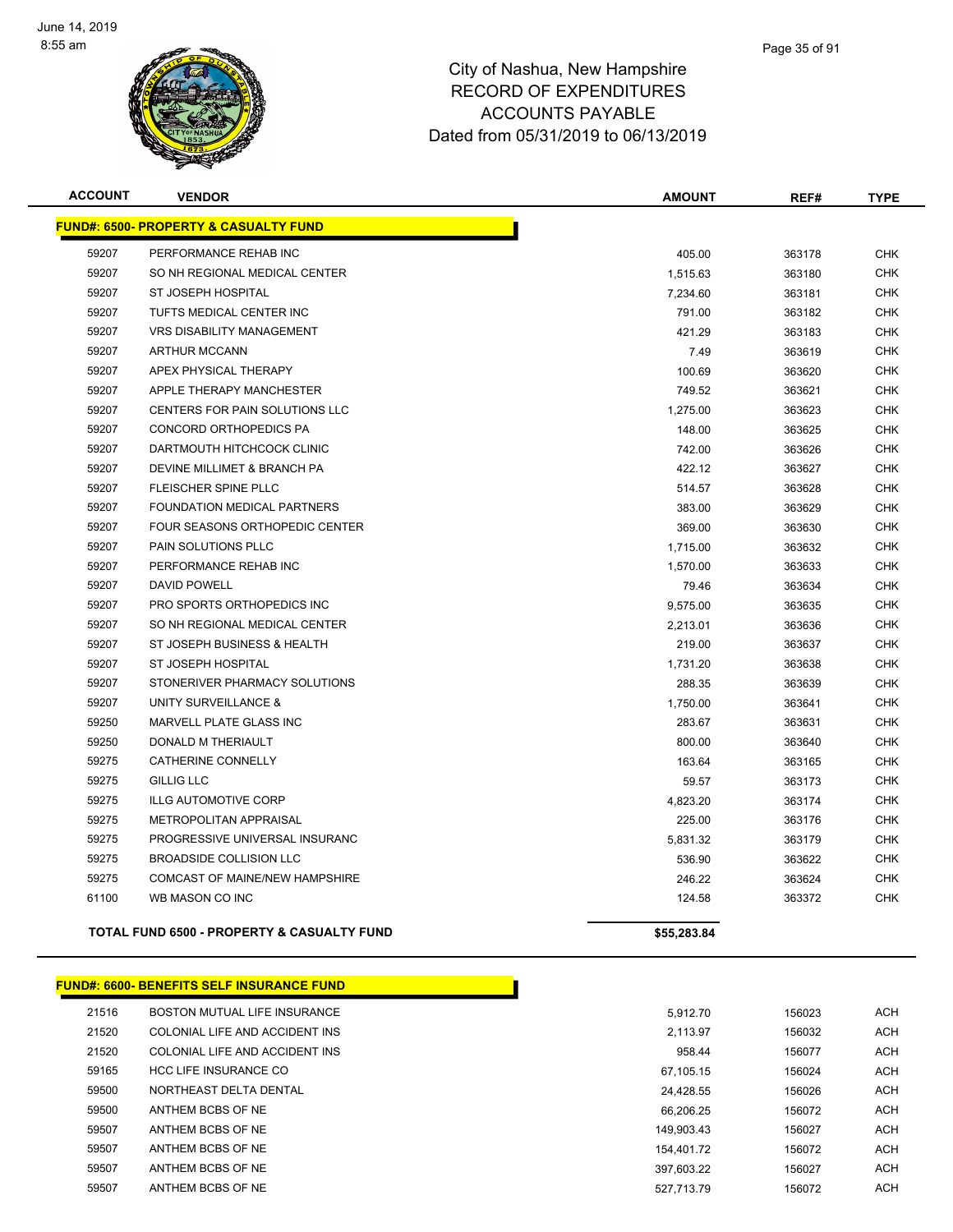

| <b>ACCOUNT</b> | <b>VENDOR</b>                                           | <b>AMOUNT</b>  | REF#   | <b>TYPE</b> |
|----------------|---------------------------------------------------------|----------------|--------|-------------|
|                | <b>FUND#: 6600- BENEFITS SELF INSURANCE FUND</b>        |                |        |             |
| 59507          | ANTHEM BCBS OF NE                                       | 19,576.55      | 156027 | <b>ACH</b>  |
| 59507          | ANTHEM BCBS OF NE                                       | 41,564.69      | 156072 | <b>ACH</b>  |
| 59507          | <b>HEALTH PLANS INC</b>                                 | 50,313.54      | 156025 | <b>ACH</b>  |
| 59507          | <b>HEALTH PLANS INC</b>                                 | 152,340.24     | 156070 | <b>ACH</b>  |
| 59525          | NORTHEAST DELTA DENTAL                                  | 51,355.93      | 156026 | <b>ACH</b>  |
| 59525          | NORTHEAST DELTA DENTAL                                  | 59,724.65      | 156073 | <b>ACH</b>  |
| 61100          | WB MASON CO INC                                         | 23.69          | 362976 | <b>CHK</b>  |
|                | <b>TOTAL FUND 6600 - BENEFITS SELF INSURANCE FUND</b>   | \$1,771,246.51 |        |             |
|                | <b>FUND#: 7050- HOLMAN STADIUM IMPROVEMNTS ETF</b>      |                |        |             |
| 54280          | F W WEBB COMPANY                                        | 196.03         | 362874 | <b>CHK</b>  |
| 54280          | SEVERANCE FAMILY FLOORING LLC                           | 2,900.07       | 362958 | <b>CHK</b>  |
|                |                                                         |                |        |             |
|                | <b>TOTAL FUND 7050 - HOLMAN STADIUM IMPROVEMNTS ETF</b> | \$3,096.10     |        |             |
|                |                                                         |                |        |             |
|                | <b>FUND#: 7052- MINE FALLS PARK ETF</b>                 |                |        |             |
| 61570          | <b>GATE CITY FENCE CO INC</b>                           | 3,925.00       | 362880 | <b>CHK</b>  |
| 71000          | FWM DOCKS/EZ DOCK NORTHEAST                             | 15,195.73      | 362879 | <b>CHK</b>  |
|                | <b>TOTAL FUND 7052 - MINE FALLS PARK ETF</b>            | \$19,120.73    |        |             |
|                | <b>FUND#: 7054- DAVID W. DEANE SKATEBOARD PARK</b>      |                |        |             |
|                |                                                         |                |        |             |
| 61299          | PHOENIX SCREEN PRINTING                                 | 1,528.50       | 362934 | <b>CHK</b>  |
|                | TOTAL FUND 7054 - DAVID W. DEANE SKATEBOARD PARK        | \$1,528.50     |        |             |
|                | <b>FUND#: 7064- HYDROPOWER RESERVE FUND</b>             |                |        |             |
| 81700          | <b>ESSEX POWER SERVICES INC</b>                         | 66,094.52      | 363272 | <b>CHK</b>  |
|                |                                                         |                |        |             |
|                | <b>TOTAL FUND 7064 - HYDROPOWER RESERVE FUND</b>        | \$66,094.52    |        |             |
|                | <b>FUND#: 7082- DOWNTOWN IMPROVEMENTS ETF</b>           |                |        |             |
| 53142          | <b>CITY ARTS NASHUA</b>                                 | 1,000.00       | 363259 | <b>CHK</b>  |
|                |                                                         |                |        |             |
|                | <b>TOTAL FUND 7082 - DOWNTOWN IMPROVEMENTS ETF</b>      | \$1,000.00     |        |             |
|                | <b>FUND#: 7504- ETF CONTRIB EDGEWOOD-DEED FUND</b>      |                |        |             |
| 61299          | <b>HARDY DORIC INC</b>                                  | 975.00         | 363289 | <b>CHK</b>  |
|                | TOTAL FUND 7504 - ETF CONTRIB EDGEWOOD-DEED FUND        | \$975.00       |        |             |
|                |                                                         |                |        |             |

**FUND#: 7551- P&R-SUMMERFUN**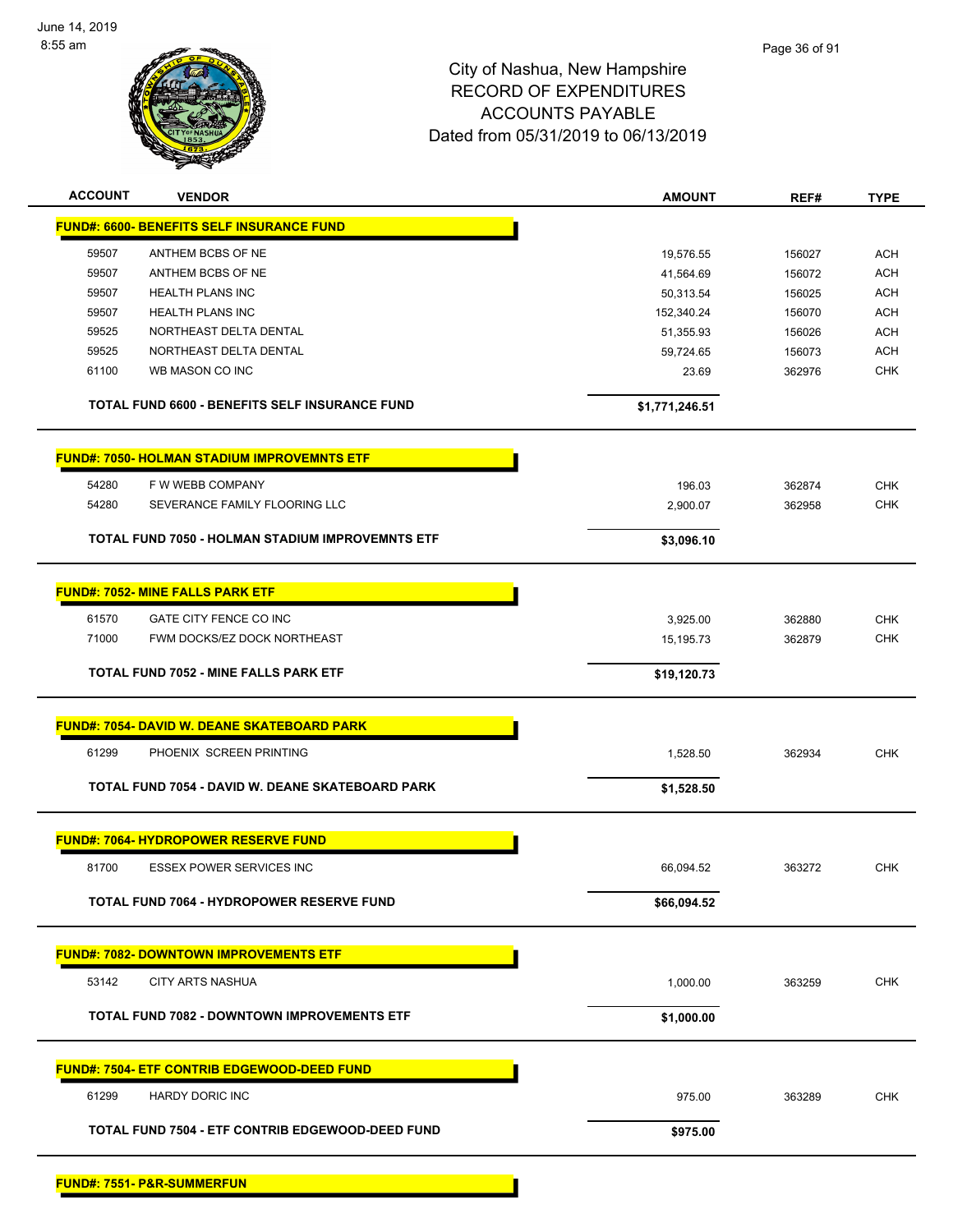

# City of Nashua, New Hampshire RECORD OF EXPENDITURES ACCOUNTS PAYABLE Dated from 05/31/2019 to 06/13/2019

| <b>ACCOUNT</b> | <b>VENDOR</b>                                        | <b>AMOUNT</b> | REF#   | <b>TYPE</b> |
|----------------|------------------------------------------------------|---------------|--------|-------------|
|                | <b>FUND#: 7551- P&amp;R-SUMMERFUN</b>                |               |        |             |
| 68322          | AMAZON.COM LLC                                       | 280.04        | 156053 | <b>ACH</b>  |
| 68322          | <b>ALPHAGRAPHICS</b>                                 | 281.96        | 362830 | <b>CHK</b>  |
| 68322          | <b>BJ HICKMAN MAGIC SHOWS</b>                        | 475.00        | 362849 | <b>CHK</b>  |
| 68322          | ANNA RIBAUDO                                         | 150.00        | 362944 | <b>CHK</b>  |
| 68322          | <b>CREATIVE PARTY EVENTS</b>                         | 325.00        | 363262 | <b>CHK</b>  |
| 68322          | UFO PARTY RENTALS, LLC                               | 750.00        | 363367 | <b>CHK</b>  |
|                | <b>TOTAL FUND 7551 - P&amp;R-SUMMERFUN</b>           | \$2,262.00    |        |             |
|                | <b>FUND#: 7563- SCHOOL ATHLETIC ETF</b>              |               |        |             |
| 71999          | ANCHOR AUDIO DEPOT                                   | 4,859.00      | 362995 | <b>CHK</b>  |
|                | <b>TOTAL FUND 7563 - SCHOOL ATHLETIC ETF</b>         | \$4,859.00    |        |             |
|                | <b>FUND#: 7565- SCHOOL RELATED PROGRAMS-ETF</b>      |               |        |             |
| 53628          | AKWAABA ENSEMBLE                                     | 4,953.55      | 363390 | <b>CHK</b>  |
| 61135          | ROLLING VIDEO GAMES OF NH LLC                        | 349.00        | 362978 | <b>CHK</b>  |
| 61299          | <b>REGENERATIVE ROOTS</b>                            | 1,882.02      | 363528 | <b>CHK</b>  |
| 71221          | COMPUTER HUT dba IT INSIDERS                         | 359.90        | 363472 | <b>CHK</b>  |
| 71228          | COMPUTER HUT dba IT INSIDERS                         | 48.00         | 363472 | <b>CHK</b>  |
|                | <b>TOTAL FUND 7565 - SCHOOL RELATED PROGRAMS-ETF</b> | \$7,592.47    |        |             |
|                | <b>FUND#: 8063- LIBRARY-HENRY STEARNS FUND</b>       |               |        |             |
| 61807          | <b>BAKER &amp; TAYLOR</b>                            | 346.44        | 362842 | <b>CHK</b>  |
| 61807          | <b>BAKER &amp; TAYLOR</b>                            | 134.42        | 363244 | <b>CHK</b>  |
| 61814          | RANDOM HOUSE LLC                                     | 101.25        | 362942 | <b>CHK</b>  |
| 61830          | <b>NEWSBANK</b>                                      | 8,000.00      | 363334 | <b>CHK</b>  |
|                | <b>TOTAL FUND 8063 - LIBRARY-HENRY STEARNS FUND</b>  | \$8,582.11    |        |             |
|                | <b>FUND#: 8400- AGENCY-DEVELOPER ESCROWS</b>         |               |        |             |
| 21730          | <b>GIMAK PROPERTIES LLC</b>                          | 14,218.00     | 363206 | <b>CHK</b>  |
| 21730          | <b>GILLES QUIRION</b>                                | 500.00        | 362939 | <b>CHK</b>  |
| 21730          | <b>GATEWAY HOMES LLC</b>                             | 1,500.00      | 362746 | <b>CHK</b>  |
|                | <b>TOTAL FUND 8400 - AGENCY-DEVELOPER ESCROWS</b>    | \$16,218.00   |        |             |
|                |                                                      |               |        |             |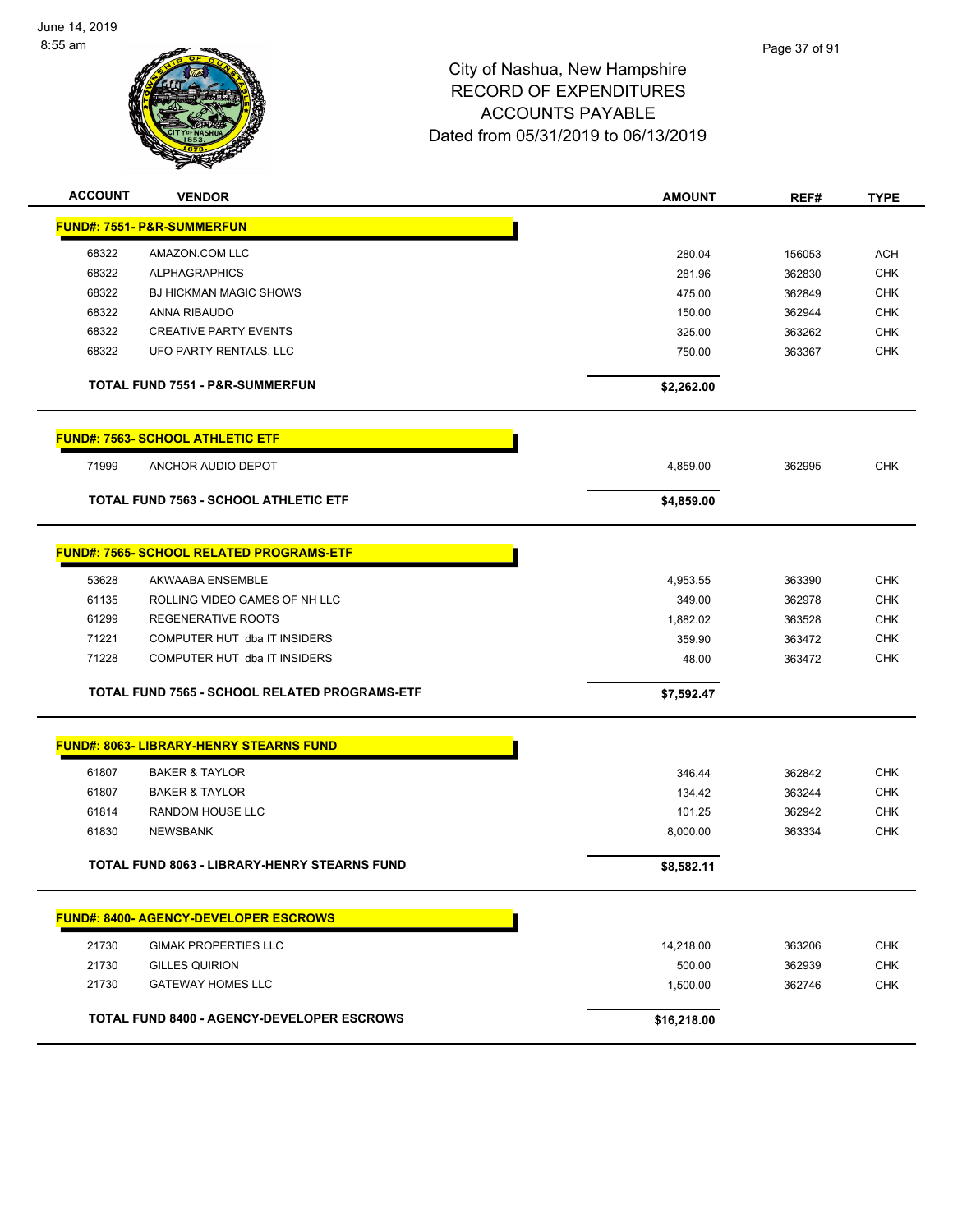

# City of Nashua, New Hampshire RECORD OF EXPENDITURES ACCOUNTS PAYABLE Dated from 05/31/2019 to 06/13/2019

| <b>ACCOUNT</b> | <b>VENDOR</b> |                                        | <b>AMOUNT</b><br>REF# | <b>TYPE</b> |
|----------------|---------------|----------------------------------------|-----------------------|-------------|
|                |               | <b>EXPENDITURE SUMMARY BY FUND</b>     | <b>AMOUNT</b>         |             |
|                | 1000          | <b>GENERAL FUND</b>                    | 3,296,835.41          |             |
|                | 1001          | <b>GF-CAPITAL IMPROVEMENTS</b>         | 5,028.76              |             |
|                | 1010          | <b>GF-PRIOR YEAR ENC &amp; ESCROWS</b> | 16,534.05             |             |
|                | 2100          | <b>FOOD SERVICES FUND</b>              | 15,724.18             |             |
|                | 2207          | ADULT ED/CONTINUING ED                 | 351.70                |             |
|                | 2212          | ATHLETICS REVENUE FUND                 | 1,067.00              |             |
|                | 2217          | SCHOOL FACILITIES RENTAL               | 445.00                |             |
|                | 2222          | AFTER SCHOOL PROGRAM                   | 4,475.97              |             |
|                | 2247          | <b>CULINARY ARTS</b>                   | 105.07                |             |
|                | 2503          | <b>PARKS &amp; REC PROGRAMS FUND</b>   | 5,930.09              |             |
|                | 2505          | PEG ACCESS CHANNELS FUND               | 5,119.87              |             |
|                | 2506          | HUNT BLDG FACILITY RENTAL FUND         | 1,911.21              |             |
|                | 2507          | FIRE TRAINING FACILITY RENTAL          | 88.97                 |             |
|                | 2511          | 201 MAIN STREET RENTAL FUND            | 1,156.47              |             |
|                | 3050          | POLICE GRANTS FUND                     | 6,216.14              |             |
|                | 3060          | FIRE GRANTS FUND                       | 5,364.00              |             |
|                | 3068          | COMMUNITY SERVICES GRANTS FUND         | 6,479.08              |             |
|                | 3070          | <b>COMMUNITY HEALTH GRANTS FUND</b>    | 2,808.91              |             |
|                | 3080          | <b>COMMUNITY DEVELOPMENT GRANTS</b>    | 4,168.21              |             |
|                | 3090          | URBAN PROGRAM GRANTS FUND              | 31,509.35             |             |
|                | 3120          | TRANSIT GRANTS FUND                    | 10,870.91             |             |
|                | 3800          | SCHOOL GRANTS FUND                     | 112,366.93            |             |
|                | 3810          | FOOD SERVICE GRANTS FUND               | 8,417.05              |             |
|                | 4005          | TRAFFIC VIOLATIONS FUND                | 274.32                |             |
|                | 4025          | DOJ DRUG FORFEITURE FUND               | 11,233.37             |             |
|                | 4053          | FIRE REGIONAL HAZMAT FUND              | 792.00                |             |
|                | 4090          | LIB-LOST/DAMAGED BOOK FINES            | 8,155.17              |             |
|                | 5050          | CAP PROJECTS-COMMUNICATIONS            | 5,060.19              |             |
|                | 5100          | CAP PROJECTS-ECONOMIC DEV              | 63,699.99             |             |
|                | 5200          | CAPITAL PROJECTS-PUBLIC WORKS          | 258,037.99            |             |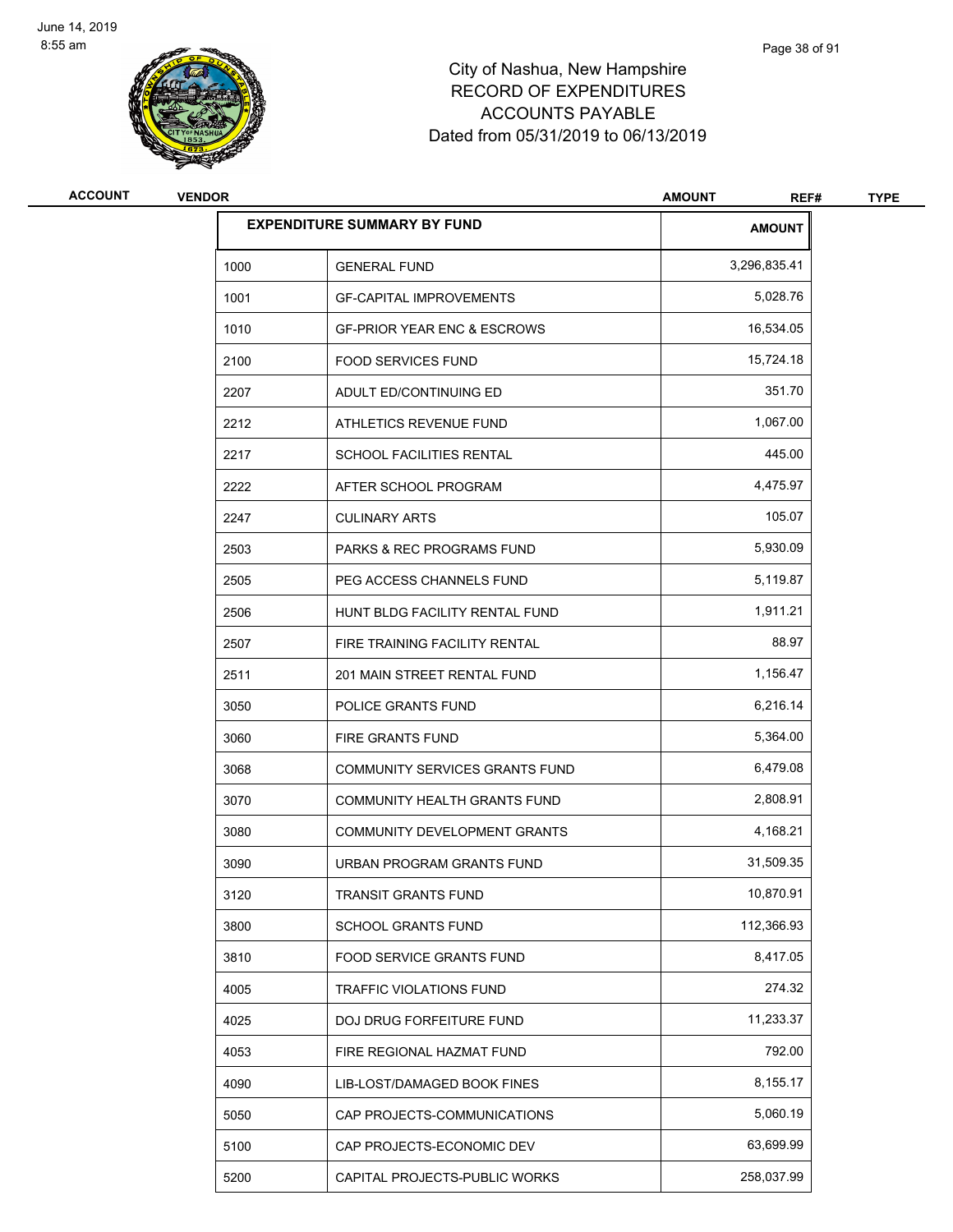

# City of Nashua, New Hampshire RECORD OF EXPENDITURES ACCOUNTS PAYABLE Dated from 05/31/2019 to 06/13/2019

| <b>VENDOR</b> |                                   |               | REF# |  |
|---------------|-----------------------------------|---------------|------|--|
|               |                                   | <b>AMOUNT</b> |      |  |
| 5700          | CAP PROJECTS-BROAD ST PARKWAY     | 93.01         |      |  |
| 5800          | SCHOOL CAPITAL PROJECTS FUND      | 14,916.13     |      |  |
| 6000          | <b>SOLID WASTE FUND</b>           | 615,449.98    |      |  |
| 6200          | <b>WASTEWATER FUND</b>            | 746,791.90    |      |  |
| 6500          | PROPERTY & CASUALTY FUND          | 55,283.84     |      |  |
| 6600          | BENEFITS SELF INSURANCE FUND      | 1,771,246.51  |      |  |
| 7050          | HOLMAN STADIUM IMPROVEMNTS ETF    | 3,096.10      |      |  |
| 7052          | MINE FALLS PARK ETF               | 19,120.73     |      |  |
| 7054          | DAVID W. DEANE SKATEBOARD PARK    | 1,528.50      |      |  |
| 7064          | HYDROPOWER RESERVE FUND           | 66,094.52     |      |  |
| 7082          | <b>DOWNTOWN IMPROVEMENTS ETF</b>  | 1,000.00      |      |  |
| 7504          | ETF CONTRIB EDGEWOOD-DEED FUND    | 975.00        |      |  |
| 7551          | P&R-SUMMERFUN                     | 2,262.00      |      |  |
| 7563          | <b>SCHOOL ATHLETIC ETF</b>        | 4,859.00      |      |  |
| 7565          | SCHOOL RELATED PROGRAMS-ETF       | 7,592.47      |      |  |
| 8063          | <b>LIBRARY-HENRY STEARNS FUND</b> | 8,582.11      |      |  |
| 8400          | AGENCY-DEVELOPER ESCROWS          | 16,218.00     |      |  |
| <b>TOTAL:</b> |                                   | 7,225,337.16  |      |  |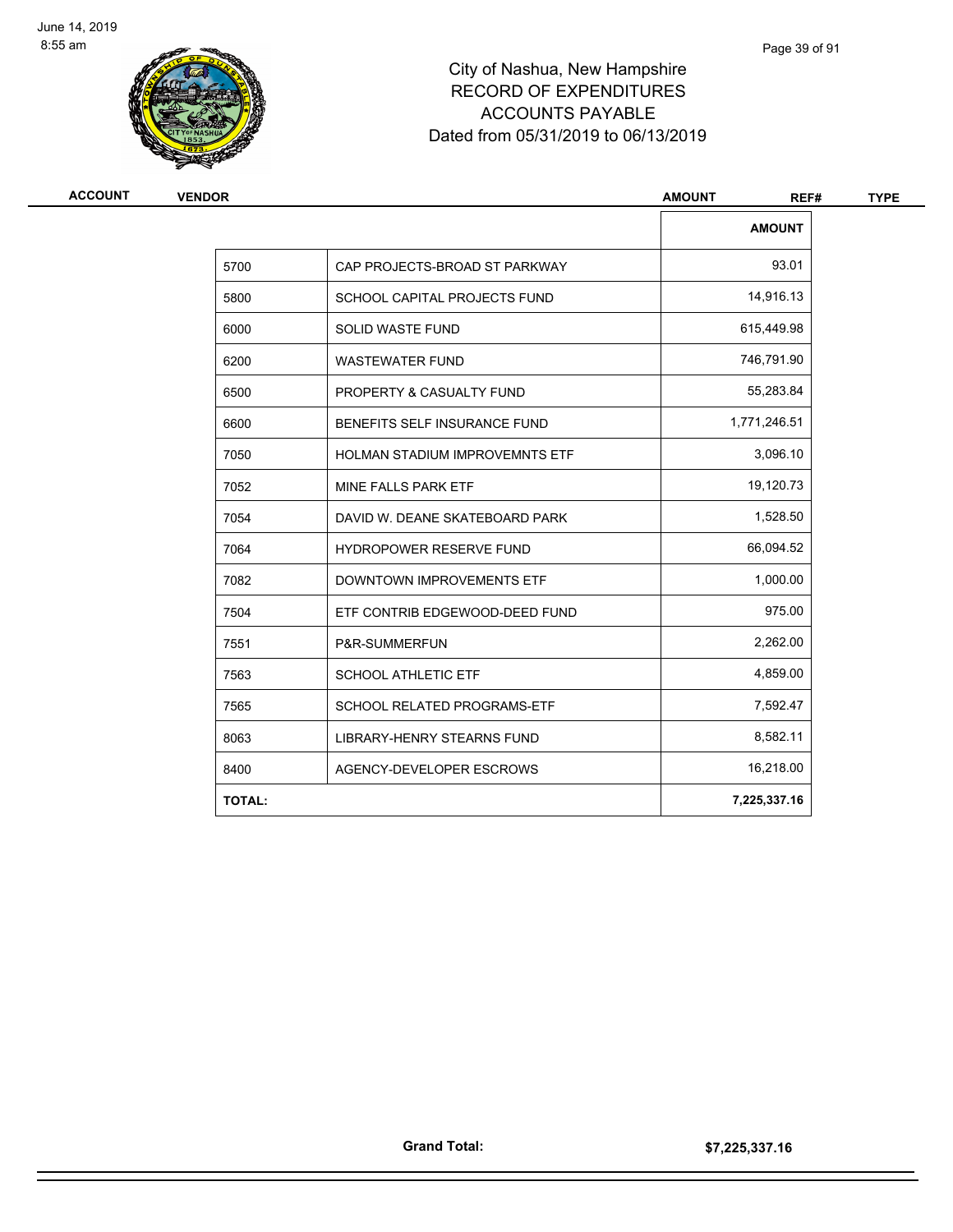

Page 40 of 91

| <b>PAY DATE</b>                   |                                            | <b>ACCOUNT</b> | <b>DESCRIPTION</b>                              | <b>AMOUNT</b>      |
|-----------------------------------|--------------------------------------------|----------------|-------------------------------------------------|--------------------|
| <b>FUND#: 1000 - GENERAL FUND</b> |                                            |                |                                                 |                    |
|                                   |                                            |                |                                                 |                    |
| 101                               | <b>MAYOR</b>                               |                |                                                 |                    |
|                                   | 6/6/19                                     | 51100          | ADMINISTRATIVE ASSISTANT II                     | 668.00             |
|                                   | 6/13/19                                    | 51100          | ADMINISTRATIVE ASSISTANT II                     | 668.00             |
|                                   | 6/6/19                                     | 51100          | COMMUNICATIONS & SPECIAL PRJ COORDINATOR        | 837.70             |
|                                   | 6/13/19                                    | 51100          | COMMUNICATIONS & SPECIAL PRJ COORDINATOR        | 837.70             |
|                                   | 6/6/19                                     | 51100          | CONSTITUENT SERVICES COORDINATOR                | 837.70             |
|                                   | 6/13/19                                    | 51100          | CONSTITUENT SERVICES COORDINATOR                | 837.70             |
|                                   | 6/6/19                                     | 51500          | <b>MAYOR</b>                                    | 2,252.50           |
|                                   | 6/13/19                                    | 51500          | <b>MAYOR</b>                                    | 2,252.50           |
|                                   | <b>TOTAL 101 - MAYOR</b>                   |                |                                                 | \$9,191.80         |
| 102                               | <b>BOARD OF ALDERMEN</b>                   |                |                                                 |                    |
|                                   | 6/6/19                                     | 51100          | LEGISLATIVE AFFAIRS MANAGER                     | 1,656.55           |
|                                   | 6/13/19                                    | 51100          | <b>LEGISLATIVE AFFAIRS MANAGER</b>              | 1,656.56           |
|                                   | 6/6/19                                     | 51200          | LEGISLATIVE TRANSCRIPTION SPEC                  | 330.37             |
|                                   | 6/13/19                                    | 51200          | LEGISLATIVE TRANSCRIPTION SPEC                  | 313.64             |
|                                   | <b>TOTAL 102 - BOARD OF ALDERMEN</b>       |                |                                                 | \$3,957.12         |
|                                   |                                            |                |                                                 |                    |
| 103                               | <b>LEGAL</b>                               |                |                                                 |                    |
|                                   | 6/6/19                                     | 51100          | <b>CORPORATION COUNSEL</b>                      | 2,421.70           |
|                                   | 6/13/19                                    | 51100          | <b>CORPORATION COUNSEL</b>                      | 2,421.70           |
|                                   | 6/6/19                                     | 51100          | DEPUTY CORPORATION COUNSEL                      | 4,203.30           |
|                                   | 6/13/19                                    | 51100          | DEPUTY CORPORATION COUNSEL                      | 4,203.29           |
|                                   | 6/6/19                                     | 51100          | <b>LEGAL ASSISTANT</b>                          | 1,994.25           |
|                                   | 6/13/19                                    | 51100          | <b>LEGAL ASSISTANT</b>                          | 1,994.25           |
|                                   | <b>TOTAL 103 - LEGAL</b>                   |                |                                                 | \$17,238.49        |
| 106                               | <b>ADMINISTRATIVE SERVICES</b>             |                |                                                 |                    |
|                                   | 6/6/19                                     | 51100          | ADMINISTRATIVE SERVICES DIRECTOR                | 2,023.90           |
|                                   | 6/13/19                                    | 51100          | ADMINISTRATIVE SERVICES DIRECTOR                | 2,023.90           |
|                                   | <b>TOTAL 106 - ADMINISTRATIVE SERVICES</b> |                |                                                 | \$4,047.80         |
| 107                               | <b>CITY CLERK</b>                          |                |                                                 |                    |
|                                   | 6/6/19                                     | 51100          | <b>CITY CLERK</b>                               | 1,804.30           |
|                                   | 6/13/19                                    | 51100          | <b>CITY CLERK</b>                               | 1,804.30           |
|                                   | 6/6/19                                     | 51100          | <b>CLERK VITAL RECORDS II</b>                   | 1,840.39           |
|                                   | 6/13/19                                    | 51100          | <b>CLERK VITAL RECORDS II</b>                   | 1,840.40           |
|                                   | 6/6/19                                     | 51100          | <b>COLLECTIONS SPEC II</b>                      | 730.24             |
|                                   |                                            |                |                                                 |                    |
|                                   |                                            |                |                                                 |                    |
|                                   | 6/13/19<br>6/6/19                          | 51100<br>51100 | <b>COLLECTIONS SPEC II</b><br>DEPUTY CITY CLERK | 744.20<br>1,279.50 |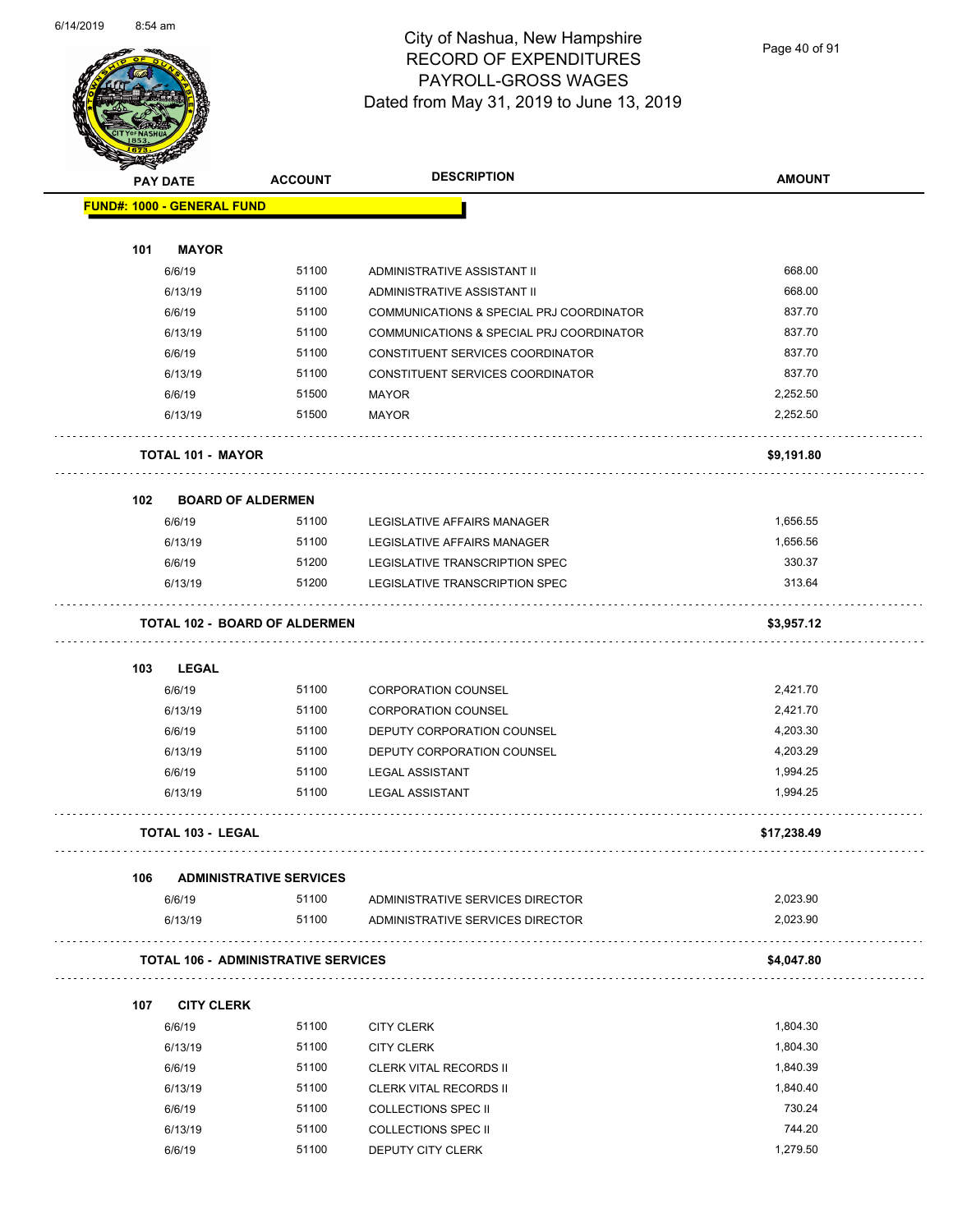Page 41 of 91

| <b>PAY DATE</b>                   | <b>ACCOUNT</b>                     | <b>DESCRIPTION</b>                       | <b>AMOUNT</b> |
|-----------------------------------|------------------------------------|------------------------------------------|---------------|
| <b>FUND#: 1000 - GENERAL FUND</b> |                                    |                                          |               |
| 107                               | <b>CITY CLERK</b>                  |                                          |               |
| 6/13/19                           | 51100                              | DEPUTY CITY CLERK                        | 1,279.50      |
|                                   | <b>TOTAL 107 - CITY CLERK</b>      |                                          | \$11,322.83   |
| 111                               | <b>HUMAN RESOURCES</b>             |                                          |               |
| 6/6/19                            | 51100                              | HR SPEC                                  | 927.06        |
| 6/13/19                           | 51100                              | HR SPEC                                  | 927.07        |
| 6/6/19                            | 51100                              | HRIS & PAYROLL ANALYST                   | 1,172.20      |
| 6/13/19                           | 51100                              | HRIS & PAYROLL ANALYST                   | 1,172.20      |
| 6/6/19                            | 51100                              | <b>HUMAN RESOURCES DIRECTOR</b>          | 1,803.30      |
| 6/13/19                           | 51100                              | <b>HUMAN RESOURCES DIRECTOR</b>          | 1,803.30      |
| 6/6/19                            | 51100                              | HUMAN RESOURCES MANAGER                  | 1,242.65      |
| 6/13/19                           | 51100                              | <b>HUMAN RESOURCES MANAGER</b>           | 1,242.65      |
| 6/6/19                            | 51100                              | PAYROLL ANALYST                          | 2,223.23      |
| 6/13/19                           | 51100                              | PAYROLL ANALYST                          | 2,223.27      |
| 6/6/19                            | 51100                              | PAYROLL MANAGER                          | 1,562.35      |
| 6/13/19                           | 51100                              | PAYROLL MANAGER                          | 1,562.35      |
| 6/6/19                            | 51200                              | ADMINISTRATIVE ASSISTANT I               | 383.53        |
| 6/13/19                           | 51200                              | ADMINISTRATIVE ASSISTANT I               | 383.53        |
| 6/13/19                           | 51300                              | <b>OVERTIME</b>                          | 10.27         |
|                                   | <b>TOTAL 111 - HUMAN RESOURCES</b> |                                          | \$18,638.96   |
|                                   |                                    |                                          |               |
| 122                               | <b>INFORMATION TECHNOLOGY</b>      |                                          |               |
| 6/6/19                            | 51100                              | ADMIN ASSISTANT III                      | 801.90        |
| 6/13/19                           | 51100                              | ADMIN ASSISTANT III                      | 801.90        |
| 6/6/19                            | 51100                              | ENTERPRISE SYS ADMINISTRATOR             | 1,562.35      |
| 6/13/19                           | 51100                              | ENTERPRISE SYS ADMINISTRATOR             | 1,562.35      |
| 6/6/19                            | 51100                              | ERP SYSTEM ADMIN DBA                     | 1,913.25      |
| 6/13/19                           | 51100                              | ERP SYSTEM ADMIN DBA                     | 1,913.25      |
| 6/6/19                            | 51100                              | IT APPLICATIONS ANALYST                  | 1,414.95      |
| 6/13/19                           | 51100                              | IT APPLICATIONS ANALYST                  | 1,414.95      |
| 6/6/19                            | 51100                              | IT DIVISION DIRECTOR                     | 2,294.80      |
| 6/13/19                           | 51100                              | IT DIVISION DIRECTOR                     | 2,294.80      |
| 6/6/19                            | 51100                              | IT INFRASTRUCTURE ANALYST                | 1,306.00      |
| 6/13/19                           | 51100                              | IT INFRASTRUCTURE ANALYST                | 1,306.00      |
|                                   | 51100                              | IT MANAGER, INFRASTRUCTURE               | 2,059.95      |
| 6/6/19                            | 51100                              | IT MANAGER, INFRASTRUCTURE               | 2,059.95      |
| 6/13/19                           |                                    |                                          | 1,593.40      |
| 6/6/19                            | 51100                              | IT MANAGER, PROJECT/DEVELOPMENT SERVICES |               |
| 6/13/19                           | 51100                              | IT MANAGER, PROJECT/DEVELOPMENT SERVICES | 1,593.40      |
| 6/6/19                            | 51100                              | IT MANAGER, TECHNICAL SERVICES           | 1,620.45      |
| 6/13/19                           | 51100                              | IT MANAGER, TECHNICAL SERVICES           | 1,620.45      |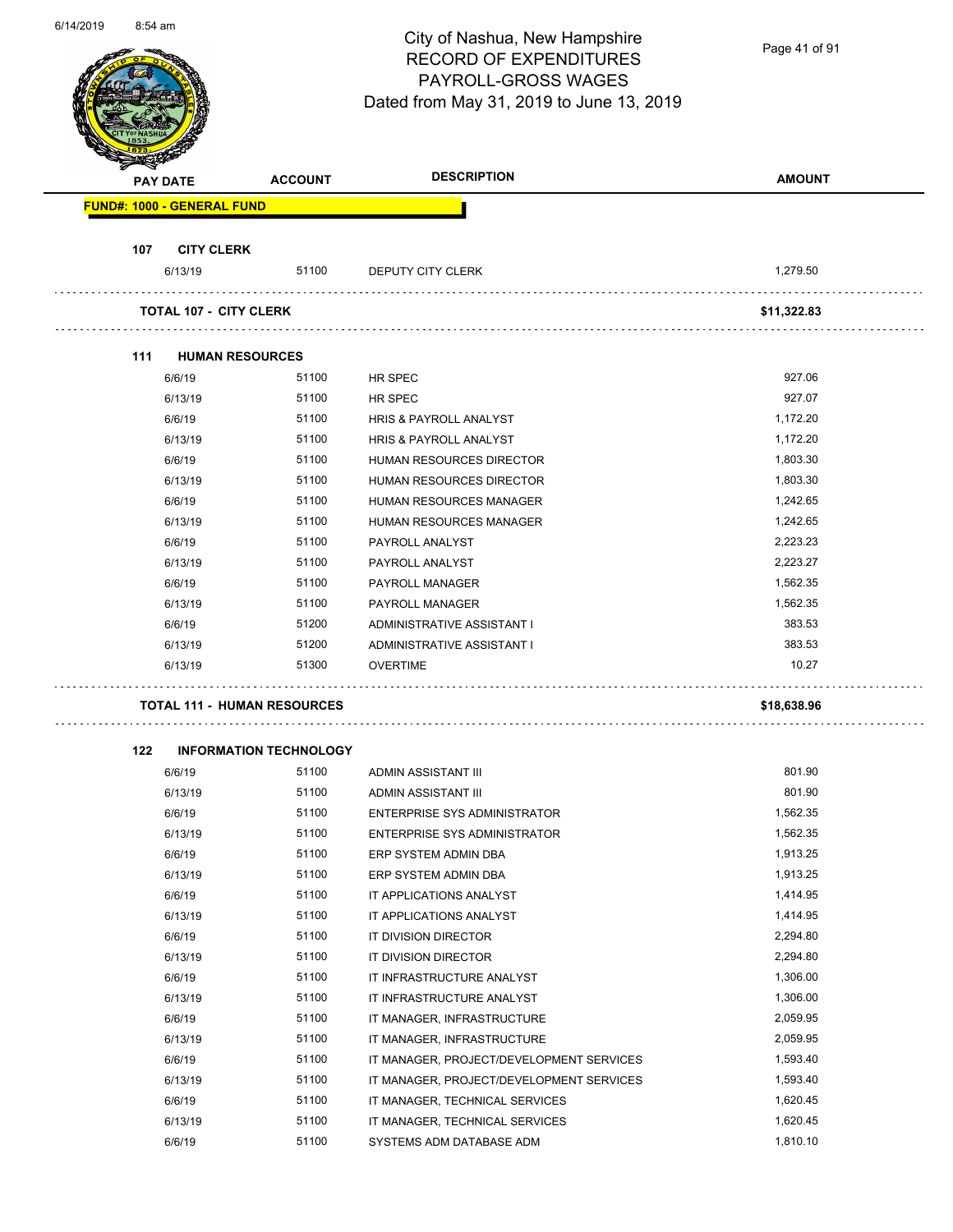

Page 42 of 91

| <b>PAY DATE</b>                   | <b>ACCOUNT</b>                            | <b>DESCRIPTION</b>                 | <b>AMOUNT</b> |
|-----------------------------------|-------------------------------------------|------------------------------------|---------------|
| <b>FUND#: 1000 - GENERAL FUND</b> |                                           |                                    |               |
| 122                               | <b>INFORMATION TECHNOLOGY</b>             |                                    |               |
| 6/13/19                           | 51100                                     | SYSTEMS ADM DATABASE ADM           | 1,810.10      |
| 6/6/19                            | 51100                                     | TECHNICAL SPEC II NET SUPPORT      | 1,246.35      |
| 6/13/19                           | 51100                                     | TECHNICAL SPEC II NET SUPPORT      | 1,246.35      |
| 6/6/19                            | 51100                                     | <b>TECHNICAL SPECIALIST I</b>      | 870.15        |
| 6/13/19                           | 51100                                     | <b>TECHNICAL SPECIALIST I</b>      | 870.15        |
| 6/6/19                            | 51100                                     | WEB ADMINISTRATOR/GRAPHIC DESINGER | 962.70        |
| 6/13/19                           | 51100                                     | WEB ADMINISTRATOR/GRAPHIC DESINGER | 962.70        |
|                                   | <b>TOTAL 122 - INFORMATION TECHNOLOGY</b> |                                    | \$38,912.70   |
|                                   |                                           |                                    |               |
| 126                               | <b>FINANCIAL SERVICES</b>                 |                                    |               |
| 6/6/19                            | 51100                                     | <b>ACCOUNTANT</b>                  | 1,060.70      |
| 6/13/19                           | 51100                                     | <b>ACCOUNTANT</b>                  | 1,060.70      |
| 6/6/19                            | 51100                                     | ACCOUNTS PAYABLE COORDINATOR       | 2,308.65      |
| 6/13/19                           | 51100                                     | ACCOUNTS PAYABLE COORDINATOR       | 2,308.65      |
| 6/6/19                            | 51100                                     | ACCOUNTS PAYABLE SUPV              | 1,095.90      |
| 6/13/19                           | 51100                                     | ACCOUNTS PAYABLE SUPV              | 1,095.90      |
| 6/6/19                            | 51100                                     | <b>ASSISTANT TREASURER</b>         | 1,466.05      |
| 6/13/19                           | 51100                                     | <b>ASSISTANT TREASURER</b>         | 1,466.06      |
| 6/6/19                            | 51100                                     | CFO COMPTROLLER                    | 2,518.65      |
| 6/13/19                           | 51100                                     | <b>CFO COMPTROLLER</b>             | 2,518.65      |
| 6/6/19                            | 51100                                     | DEP TREASURER TAX COLLECTOR        | 1,222.45      |
| 6/13/19                           | 51100                                     | DEP TREASURER TAX COLLECTOR        | 1,222.45      |
| 6/6/19                            | 51100                                     | FINANCE AND ADMIN MANAGER          | 873.15        |
| 6/13/19                           | 51100                                     | FINANCE AND ADMIN MANAGER          | 873.15        |
| 6/6/19                            | 51100                                     | <b>MVR CLERK I</b>                 | 585.75        |
| 6/13/19                           | 51100                                     | <b>MVR CLERK I</b>                 | 585.74        |
| 6/6/19                            | 51100                                     | <b>MVR CLERK II</b>                | 2,463.45      |
| 6/13/19                           | 51100                                     | MVR CLERK II                       | 2,463.44      |
| 6/6/19                            | 51100                                     | <b>MVR CLERK III</b>               | 1,529.90      |
| 6/13/19                           | 51100                                     | MVR CLERK III                      | 1,529.90      |
| 6/6/19                            | 51100                                     | ORDINANCE VIOLATIONS COORDINATOR   | 291.80        |
| 6/13/19                           | 51100                                     | ORDINANCE VIOLATIONS COORDINATOR   | 291.80        |
| 6/6/19                            | 51100                                     | REVENUE ACCOUNTS SPEC              | 896.70        |
| 6/13/19                           | 51100                                     | REVENUE ACCOUNTS SPEC              | 896.70        |
| 6/6/19                            | 51100                                     | REVENUE COORDINATOR                | 1,080.36      |
| 6/13/19                           | 51100                                     | REVENUE COORDINATOR                | 1,080.35      |
| 6/6/19                            | 51100                                     | SENIOR FINANCE MANAGER             | 1,705.80      |
| 6/13/19                           | 51100                                     | <b>SENIOR FINANCE MANAGER</b>      | 1,705.80      |
| 6/6/19                            | 51100                                     | SENIOR FINANCIAL ANALYST           | 1,240.50      |
| 6/13/19                           | 51100                                     | SENIOR FINANCIAL ANALYST           | 1,240.50      |
| 6/6/19                            | 51100                                     | SR MGR ACCT FIN REPORTING          | 1,339.30      |
| 6/13/19                           | 51100                                     | SR MGR ACCT FIN REPORTING          | 1,339.30      |
| 6/6/19                            | 51100                                     | SUPV VEHICLE REGISTRATION          | 1,214.70      |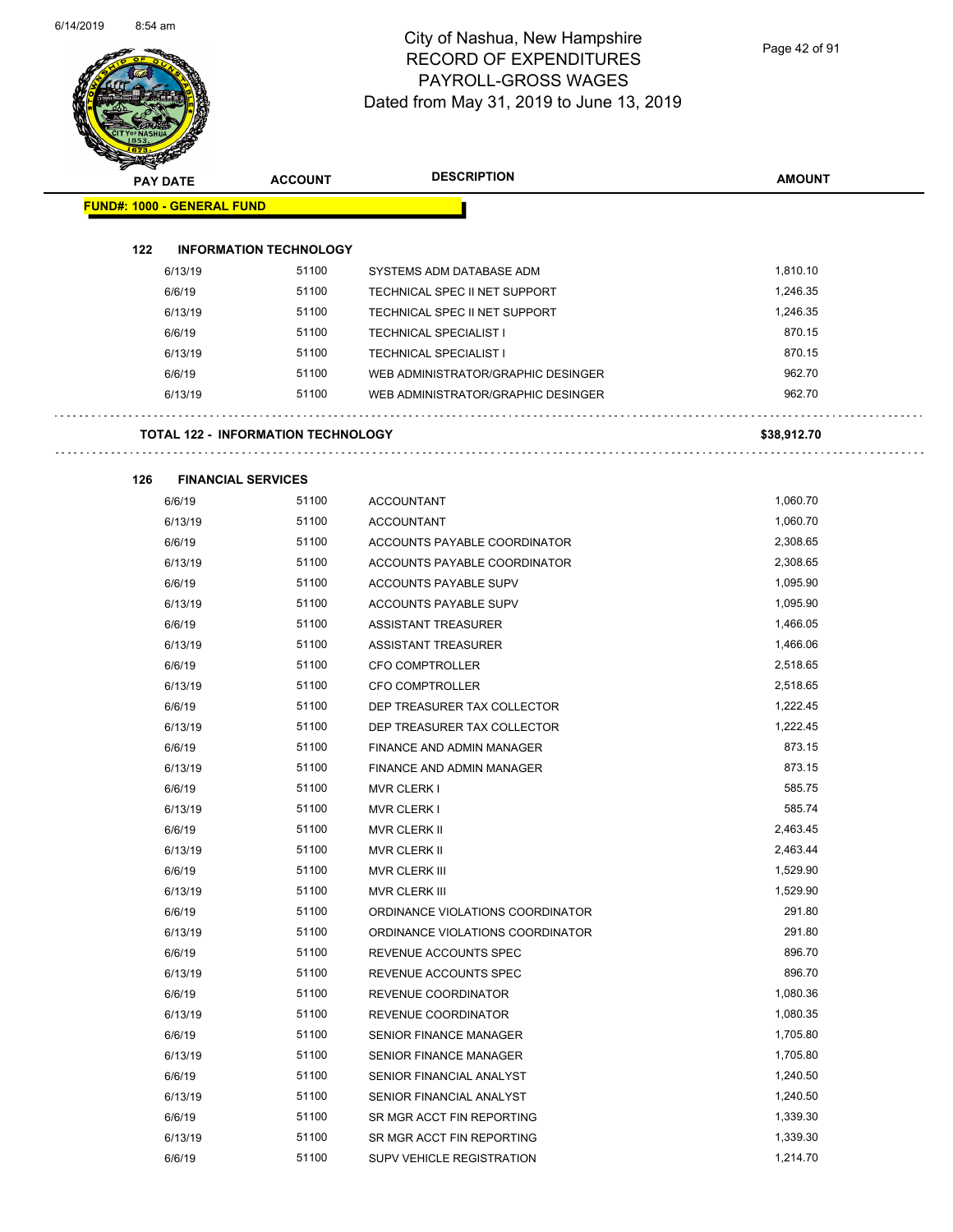

Page 43 of 91

|     | <b>PAY DATE</b>                       | <b>ACCOUNT</b> | <b>DESCRIPTION</b>             | <b>AMOUNT</b> |
|-----|---------------------------------------|----------------|--------------------------------|---------------|
|     | <b>FUND#: 1000 - GENERAL FUND</b>     |                |                                |               |
| 126 | <b>FINANCIAL SERVICES</b>             |                |                                |               |
|     | 6/13/19                               | 51100          | SUPV VEHICLE REGISTRATION      | 1,214.70      |
|     | 6/6/19                                | 51100          | TREASURER TAX COLLECTOR        | 2,059.95      |
|     | 6/13/19                               | 51100          | TREASURER TAX COLLECTOR        | 2,059.95      |
|     | 6/6/19                                | 51200          | TRUST ACCOUNTANT PT            | 756.20        |
|     | 6/13/19                               | 51200          | TRUST ACCOUNTANT PT            | 756.20        |
|     | 6/6/19                                | 51300          | <b>OVERTIME</b>                | 253.91        |
|     | 6/13/19                               | 51300          | <b>OVERTIME</b>                | 216.35        |
|     | <b>TOTAL 126 - FINANCIAL SERVICES</b> |                |                                | \$51,890.16   |
| 129 | <b>CITY BUILDINGS</b>                 |                |                                |               |
|     | 6/6/19                                | 51100          | <b>BUILDING MANAGER</b>        | 1,234.85      |
|     | 6/13/19                               | 51100          | <b>BUILDING MANAGER</b>        | 1,234.85      |
|     | 6/6/19                                | 51100          | <b>CUSTODIAN I</b>             | 1,240.62      |
|     | 6/13/19                               | 51100          | <b>CUSTODIAN I</b>             | 1,255.68      |
|     | 6/6/19                                | 51100          | <b>MAINTENANCE SPEC</b>        | 734.98        |
|     | 6/13/19                               | 51100          | <b>MAINTENANCE SPEC</b>        | 735.00        |
|     | 6/13/19                               | 51200          | <b>CUSTODIAN I</b>             | 415.48        |
|     | 6/6/19                                | 51300          | <b>OVERTIME</b>                | 436.04        |
|     | 6/13/19                               | 51300          | <b>OVERTIME</b>                | 55.12         |
|     | <b>TOTAL 129 - CITY BUILDINGS</b>     |                |                                | \$7,342.62    |
| 130 | <b>PURCHASING</b>                     |                |                                |               |
|     | 6/6/19                                | 51100          | PURCHASING AGENT I             | 756.10        |
|     | 6/13/19                               | 51100          | PURCHASING AGENT I             | 756.10        |
|     | 6/6/19                                | 51100          | PURCHASING AGENT II            | 941.90        |
|     | 6/13/19                               | 51100          | PURCHASING AGENT II            | 936.01        |
|     | 6/6/19                                | 51100          | PURCHASING MANAGER             | 1,746.35      |
|     | 6/13/19                               | 51100          | PURCHASING MANAGER             | 1,746.35      |
|     | 6/6/19                                | 51200          | MESSENGER MAIL DISTRIBUTION CL | 319.90        |
|     | 6/13/19                               | 51200          | MESSENGER MAIL DISTRIBUTION CL | 331.91        |
|     | <b>TOTAL 130 - PURCHASING</b>         |                |                                | \$7,534.62    |
| 131 | <b>HUNT BUILDING</b>                  |                |                                |               |
|     | 6/6/19                                | 51100          | HUNT MEMORIAL BLDG & ARTS ADM  | 372.90        |
|     | 6/13/19                               | 51100          | HUNT MEMORIAL BLDG & ARTS ADM  | 372.91        |
|     | <b>TOTAL 131 - HUNT BUILDING</b>      |                |                                | \$745.81      |
| 132 | <b>ASSESSING</b>                      |                |                                |               |
|     | 6/6/19                                | 51100          | <b>APPRAISER I</b>             | 796.30        |
|     |                                       |                |                                |               |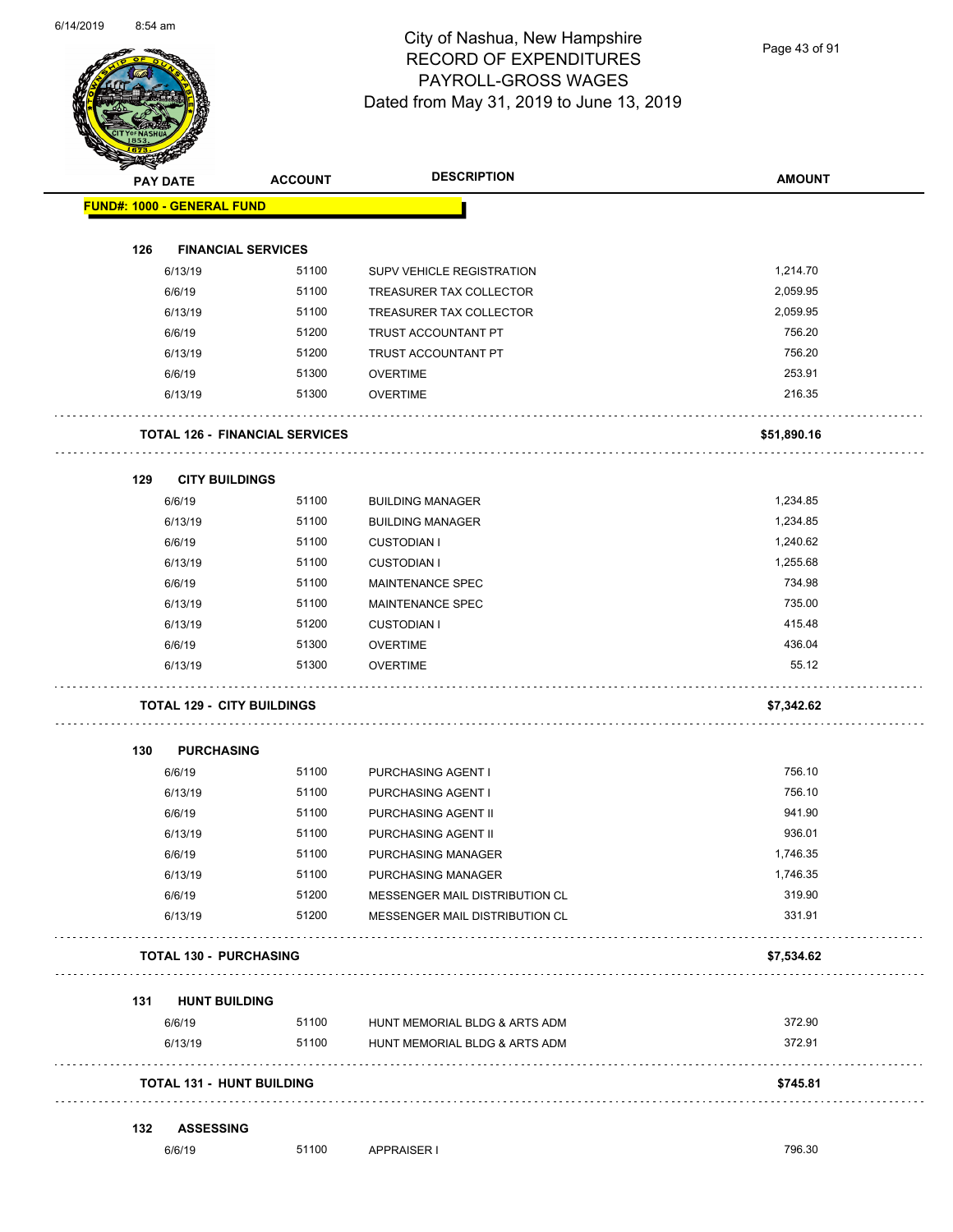

Page 44 of 91

|     | <b>PAY DATE</b>                   | <b>ACCOUNT</b>                       | <b>DESCRIPTION</b>               | <b>AMOUNT</b> |
|-----|-----------------------------------|--------------------------------------|----------------------------------|---------------|
|     | <b>FUND#: 1000 - GENERAL FUND</b> |                                      |                                  |               |
| 132 | <b>ASSESSING</b>                  |                                      |                                  |               |
|     | 6/13/19                           | 51100                                | APPRAISER I                      | 796.29        |
|     | 6/6/19                            | 51100                                | <b>APPRAISER II</b>              | 1,146.50      |
|     | 6/13/19                           | 51100                                | <b>APPRAISER II</b>              | 1,146.50      |
|     | 6/6/19                            | 51100                                | <b>APPRAISER III</b>             | 2,465.70      |
|     | 6/13/19                           | 51100                                | <b>APPRAISER III</b>             | 2,465.70      |
|     | 6/6/19                            | 51100                                | ASSESSING ADMIN SPEC I CSR       | 654.95        |
|     | 6/13/19                           | 51100                                | ASSESSING ADMIN SPEC I CSR       | 654.95        |
|     | 6/6/19                            | 51100                                | ASSESSING ADMIN SPEC II CSR      | 715.30        |
|     | 6/13/19                           | 51100                                | ASSESSING ADMIN SPEC II CSR      | 715.29        |
|     | 6/6/19                            | 51100                                | ASSESSING ADMIN SPEC III CSR     | 998.55        |
|     | 6/13/19                           | 51100                                | ASSESSING ADMIN SPEC III CSR     | 998.55        |
|     | 6/6/19                            | 51100                                | DEPARTMENT COORDINATOR           | 948.25        |
|     | 6/13/19                           | 51100                                | DEPARTMENT COORDINATOR           | 948.25        |
|     | 6/6/19                            | 51512                                | <b>WAGES APPOINTED OFFICIALS</b> | (125.00)      |
|     | <b>TOTAL 132 - ASSESSING</b>      |                                      |                                  | \$15,326.08   |
| 134 | GIS                               |                                      |                                  |               |
|     | 6/6/19                            | 51100                                | <b>GIS TECHNICIAN II</b>         | 1,174.40      |
|     | 6/13/19                           | 51100                                | <b>GIS TECHNICIAN II</b>         | 1,174.40      |
|     | <b>TOTAL 134 - GIS</b>            |                                      |                                  | \$2,348.80    |
| 140 |                                   | <b>PINEWOOD CEMETERY</b>             |                                  |               |
|     | 6/6/19                            | 51400                                | WAGES TEMPORARY/SEASONAL         | 331.50        |
|     | 6/13/19                           | 51400                                | <b>WAGES TEMPORARY/SEASONAL</b>  | 520.00        |
|     |                                   | <b>TOTAL 140 - PINEWOOD CEMETERY</b> |                                  | \$851.50      |
| 142 |                                   | <b>WOODLAWN CEMETERY</b>             |                                  |               |
|     | 6/6/19                            | 51100                                | <b>GROUNDSKEEPER CEMETERY</b>    | 1,455.30      |
|     | 6/13/19                           | 51100                                | <b>GROUNDSKEEPER CEMETERY</b>    | 1,455.29      |
|     | 6/6/19                            | 51100                                | SUBFOREMAN CEMETERY              | 852.10        |
|     | 6/13/19                           | 51100                                | SUBFOREMAN CEMETERY              | 852.10        |
|     | 6/6/19                            | 51100                                | SUPERINTENDENT CEMETERY I        | 1,195.60      |
|     | 6/13/19                           | 51100                                | SUPERINTENDENT CEMETERY I        | 1,195.60      |
|     | 6/6/19                            | 51300                                | <b>OVERTIME</b>                  | 27.29         |
|     | 6/13/19                           | 51300                                | <b>OVERTIME</b>                  | 88.68         |
|     | 6/13/19                           | 51400                                | <b>WAGES TEMPORARY/SEASONAL</b>  | 13.00         |
|     |                                   |                                      |                                  |               |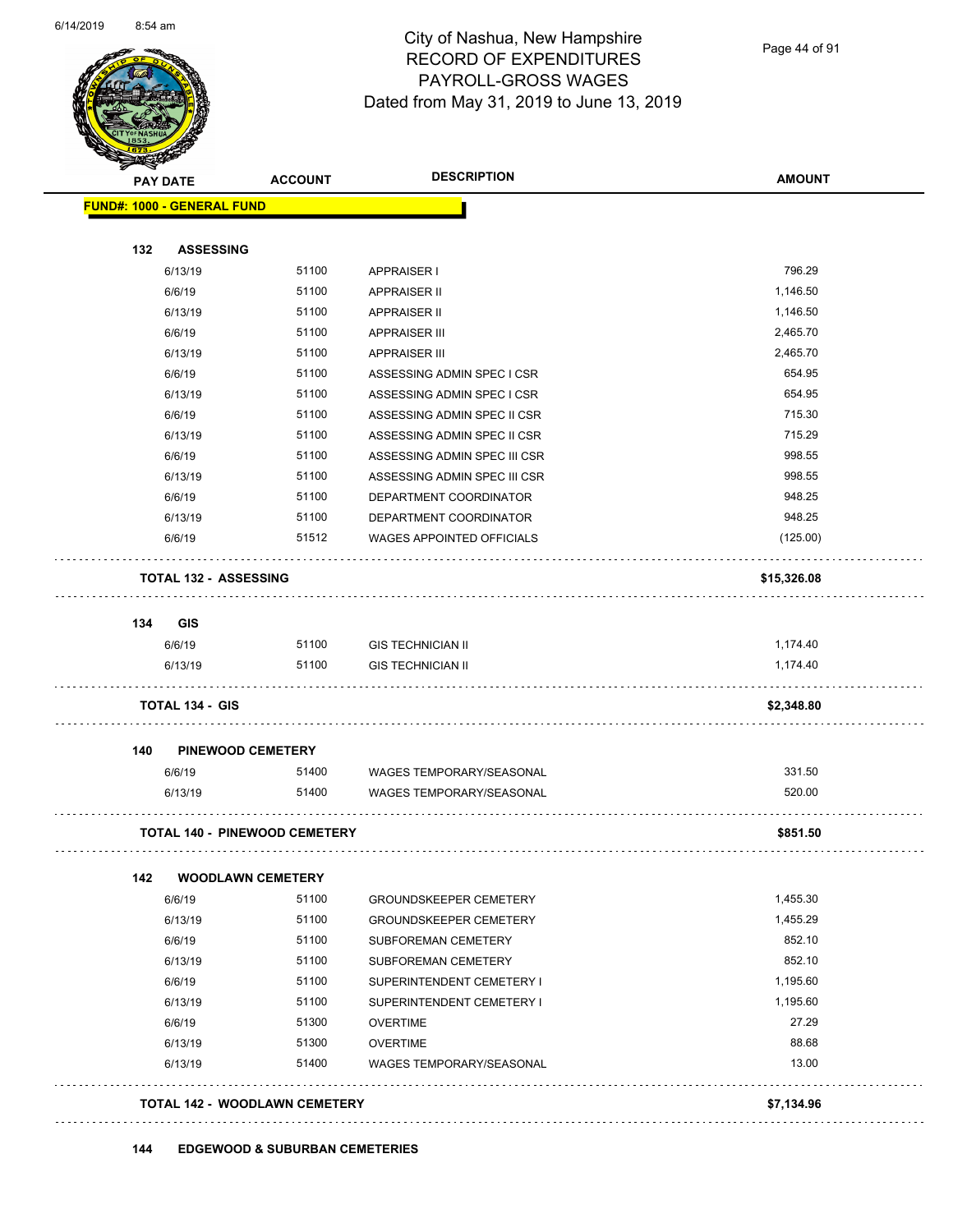÷.

### City of Nashua, New Hampshire RECORD OF EXPENDITURES PAYROLL-GROSS WAGES Dated from May 31, 2019 to June 13, 2019

Page 45 of 91

| <b>PAY DATE</b>                   | <b>ACCOUNT</b>                            | <b>DESCRIPTION</b>                                    | <b>AMOUNT</b> |
|-----------------------------------|-------------------------------------------|-------------------------------------------------------|---------------|
| <b>FUND#: 1000 - GENERAL FUND</b> |                                           |                                                       |               |
| 144                               | <b>EDGEWOOD &amp; SUBURBAN CEMETERIES</b> |                                                       |               |
| 6/6/19                            | 51100                                     | <b>GROUNDSKEEPER CEMETERY</b>                         | 1,216.90      |
| 6/13/19                           | 51100                                     | <b>GROUNDSKEEPER CEMETERY</b>                         | 1,216.90      |
| 6/6/19                            | 51100                                     | <b>SUBFOREMAN CEMETERY</b>                            | 736.69        |
| 6/13/19                           | 51100                                     | <b>SUBFOREMAN CEMETERY</b>                            | 736.70        |
| 6/6/19                            | 51100                                     | SUPERINTENDENT CEMETERY II                            | 1,261.25      |
| 6/13/19                           | 51100                                     | SUPERINTENDENT CEMETERY II                            | 1,261.25      |
| 6/6/19                            | 51400                                     | <b>WAGES TEMPORARY/SEASONAL</b>                       | 1,982.00      |
| 6/13/19                           | 51400                                     | <b>WAGES TEMPORARY/SEASONAL</b>                       | 2,607.50      |
|                                   |                                           |                                                       |               |
|                                   |                                           | <b>TOTAL 144 - EDGEWOOD &amp; SUBURBAN CEMETERIES</b> | \$11,019.19   |
|                                   |                                           |                                                       |               |
| 150<br><b>POLICE</b>              |                                           |                                                       |               |
| 6/6/19                            | 51100                                     | <b>1ST YEAR OFFICERS</b>                              | 3,065.25      |
| 6/13/19                           | 51100                                     | <b>1ST YEAR OFFICERS</b>                              | 3,065.25      |
| 6/6/19                            | 51100                                     | 1ST YR OFFICERS CERTIFIED SPEC                        | 2,135.70      |
| 6/13/19                           | 51100                                     | 1ST YR OFFICERS CERTIFIED SPEC                        | 2,135.70      |
| 6/6/19                            | 51100                                     | 1st YR SPECIAL OFFICER CERTIFIED II                   | 1,388.40      |
| 6/13/19                           | 51100                                     | 1st YR SPECIAL OFFICER CERTIFIED II                   | 1,388.40      |
| 6/6/19                            | 51100                                     | <b>ACCOUNT CLERK III</b>                              | 1,575.30      |
| 6/13/19                           | 51100                                     | <b>ACCOUNT CLERK III</b>                              | 1,575.31      |
| 6/6/19                            | 51100                                     | ADMINISTRATIVE PROJECT SPEC                           | 1,428.35      |
| 6/13/19                           | 51100                                     | ADMINISTRATIVE PROJECT SPEC                           | 1,428.35      |
| 6/6/19                            | 51100                                     | ANIMAL CONTROL OFFICER                                | 998.95        |
| 6/13/19                           | 51100                                     | ANIMAL CONTROL OFFICER                                | 998.95        |
| 6/6/19                            | 51100                                     | ASSISTANT RECORDS MANAGER                             | 1,028.25      |
| 6/13/19                           | 51100                                     | ASSISTANT RECORDS MANAGER                             | 1,028.25      |
| 6/6/19                            | 51100                                     | AUTO MECHANIC 1ST CLASS                               | 1,720.80      |
| 6/13/19                           | 51100                                     | AUTO MECHANIC 1ST CLASS                               | 1,720.80      |
| 6/6/19                            | 51100                                     | <b>BUILDING MAINTENANCE SUPV</b>                      | 1,028.25      |
| 6/13/19                           | 51100                                     | <b>BUILDING MAINTENANCE SUPV</b>                      | 1,028.25      |
| 6/6/19                            | 51100                                     | CAPTAIN                                               | 16,153.55     |
| 6/13/19                           | 51100                                     | CAPTAIN                                               | 16,153.55     |
| 6/6/19                            | 51100                                     | CHIEF OF POLICE                                       | 2,843.35      |
| 6/13/19                           | 51100                                     | CHIEF OF POLICE                                       | 2,843.35      |
| 6/6/19                            | 51100                                     | COMM TECH ALL DESIGNATIONS                            | 8,513.21      |
| 6/13/19                           | 51100                                     | COMM TECH ALL DESIGNATIONS                            | 8,489.93      |
| 6/6/19                            | 51100                                     | COMMUNITY POLICE COORD CEMD                           | 1,354.20      |
| 6/13/19                           | 51100                                     | COMMUNITY POLICE COORD CEMD                           | 1,354.20      |
| 6/6/19                            | 51100                                     | <b>CRIME ANALYST</b>                                  | 1,075.20      |
| 6/13/19                           | 51100                                     | <b>CRIME ANALYST</b>                                  | 1,075.20      |
| 6/6/19                            | 51100                                     | <b>CUSTODIAN III</b>                                  | 2,337.78      |
| 6/13/19                           | 51100                                     | <b>CUSTODIAN III</b>                                  | 2,337.78      |
| 6/6/19                            | 51100                                     | DEPUTY CHIEF OF POLICE                                | 5,153.20      |
| 6/13/19                           | 51100                                     | DEPUTY CHIEF OF POLICE                                | 5,153.20      |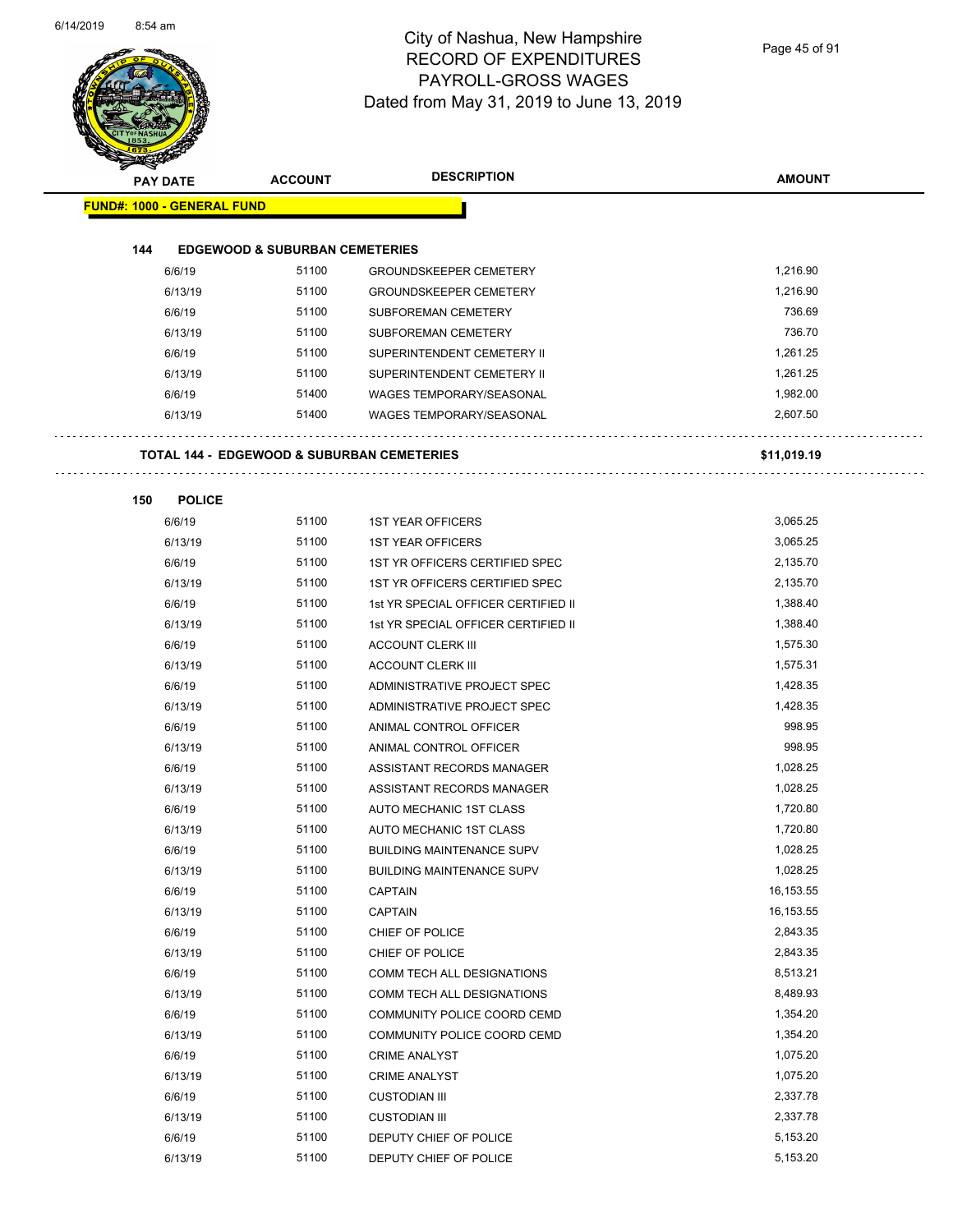

Page 46 of 91

| <b>PAY DATE</b>                   | <b>ACCOUNT</b> | <b>DESCRIPTION</b>                      | <b>AMOUNT</b>       |
|-----------------------------------|----------------|-----------------------------------------|---------------------|
| <b>FUND#: 1000 - GENERAL FUND</b> |                |                                         |                     |
|                                   |                |                                         |                     |
| 150<br><b>POLICE</b>              |                |                                         |                     |
| 6/6/19                            | 51100          | DETENTION SPEC                          | 2,665.95            |
| 6/13/19                           | 51100          | DETENTION SPEC                          | 2,665.95            |
| 6/6/19                            | 51100          | DISPATCHERS ALL DESIGNATIONS            | 4,313.27            |
| 6/13/19                           | 51100          | DISPATCHERS ALL DESIGNATIONS            | 4,599.90            |
| 6/6/19                            | 51100          | FLEET MAINTENANCE ASST SUPV             | 963.20              |
| 6/13/19                           | 51100          | FLEET MAINTENANCE ASST SUPV             | 963.20              |
| 6/6/19                            | 51100          | IT MANAGER/SOFTWARE SPECIALIST          | 1,728.00            |
| 6/13/19                           | 51100          | IT MANAGER/SOFTWARE SPECIALIST          | 1,728.00            |
| 6/6/19                            | 51100          | IT PROGRAMS ADMIN & INSTRUCTOR          | 1,081.50            |
| 6/13/19                           | 51100          | IT PROGRAMS ADMIN & INSTRUCTOR          | 1,081.50            |
| 6/6/19                            | 51100          | <b>LEGAL SECRETARY</b>                  | 768.85              |
| 6/13/19                           | 51100          | <b>LEGAL SECRETARY</b>                  | 768.85              |
| 6/6/19                            | 51100          | LIEUTENANT                              | 17,763.26           |
| 6/13/19                           | 51100          | LIEUTENANT                              | 17,763.26           |
| 6/6/19                            | 51100          | NPD BUSINESS COORDINATOR                | 1,080.60            |
| 6/13/19                           | 51100          | NPD BUSINESS COORDINATOR                | 1,080.60            |
| 6/6/19                            | 51100          | NPD BUSINESS MANAGER                    | 1,802.00            |
| 6/13/19                           | 51100          | NPD BUSINESS MANAGER                    | 1,802.00            |
| 6/6/19                            | 51100          | NPD NETWORK ADMINISTRATOR               | 1,377.50            |
| 6/13/19                           | 51100          | NPD NETWORK ADMINISTRATOR               | 1,377.50            |
| 6/6/19                            | 51100          | PARALEGAL                               | 854.00              |
| 6/13/19                           | 51100          | PARALEGAL                               | 854.00              |
| 6/6/19                            | 51100          | PATROLMAN ALL RANKS                     | 175,886.78          |
| 6/13/19                           | 51100          | PATROLMAN ALL RANKS                     | 175,918.48          |
| 6/6/19                            | 51100          | POLICE ATTORNEY                         | 2,942.33            |
| 6/13/19                           | 51100          | POLICE ATTORNEY                         | 2,942.33            |
| 6/6/19                            | 51100          | <b>RECORDS &amp; COMMUNICATIONS MGR</b> | 1,589.40            |
| 6/13/19                           | 51100          | <b>RECORDS &amp; COMMUNICATIONS MGR</b> | 1,589.40            |
| 6/6/19                            | 51100          | <b>RECORDS TECHNICIAN I</b>             | 1,371.35            |
| 6/13/19                           | 51100          | RECORDS TECHNICIAN I                    | 1,371.35            |
| 6/6/19                            | 51100          | RECORDS TECHNICIAN II                   | 1,676.30            |
| 6/13/19                           | 51100          | <b>RECORDS TECHNICIAN II</b>            | 1,676.30            |
| 6/6/19                            | 51100          | SEC DOMESTIC VIOLENCE UNIT              | 758.90              |
| 6/13/19                           | 51100          | SEC DOMESTIC VIOLENCE UNIT              | 758.89              |
| 6/6/19                            | 51100          | SECRETARIAL SUPV DET BUREAU             | 943.95              |
| 6/13/19                           | 51100          | SECRETARIAL SUPV DET BUREAU             | 943.95              |
| 6/6/19                            | 51100          | <b>SECRETARY III</b>                    | 2,799.86            |
| 6/13/19                           | 51100          | <b>SECRETARY III</b>                    | 2,799.85            |
| 6/6/19                            | 51100          | <b>SECRETARY V</b>                      | 1,758.70            |
| 6/13/19                           | 51100          | <b>SECRETARY V</b>                      | 1,758.70            |
| 6/6/19                            | 51100          | <b>SECRETARY VI</b>                     | 836.30              |
| 6/13/19                           | 51100          | <b>SECRETARY VI</b>                     | 836.30              |
| 5/31/19                           | 51100          | <b>SERGEANT</b>                         | 268.37<br>39,763.30 |
| 6/6/19                            | 51100          | <b>SERGEANT</b>                         |                     |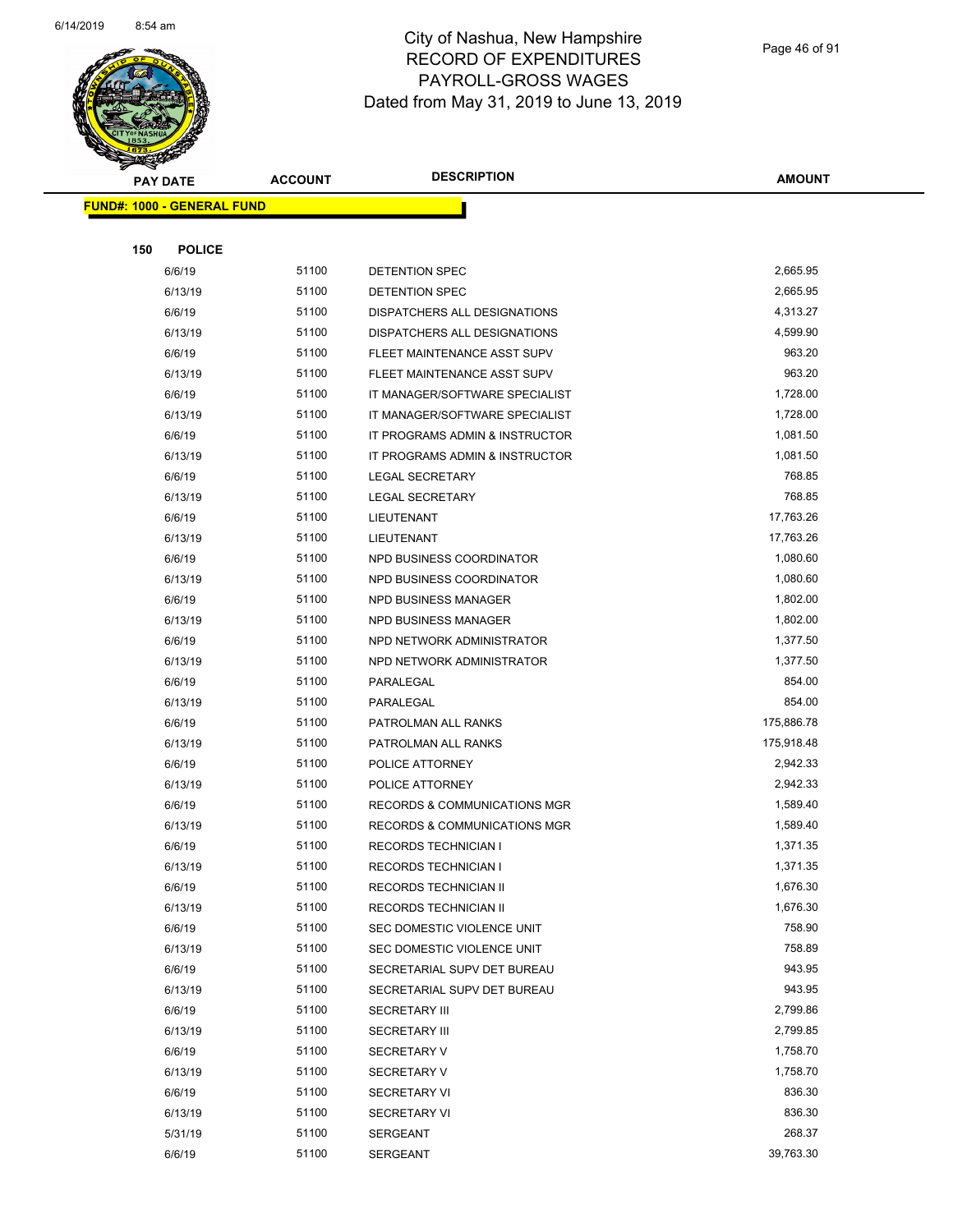

### City of Nashua, New Hampshire RECORD OF EXPENDITURES PAYROLL-GROSS WAGES Dated from May 31, 2019 to June 13, 2019

Page 47 of 91

| <b>Contract Section</b>    |                |                                        |               |
|----------------------------|----------------|----------------------------------------|---------------|
| <b>PAY DATE</b>            | <b>ACCOUNT</b> | <b>DESCRIPTION</b>                     | <b>AMOUNT</b> |
| FUND#: 1000 - GENERAL FUND |                |                                        |               |
|                            |                |                                        |               |
| <b>POLICE</b><br>150       |                |                                        |               |
| 6/13/19                    | 51100          | SERGEANT                               | 39,763.31     |
| 6/6/19                     | 51100          | <b>SHIFT LEADER</b>                    | 2,185.00      |
| 6/13/19                    | 51100          | <b>SHIFT LEADER</b>                    | 2,185.00      |
| 6/6/19                     | 51100          | <b>SUPV POLICE FLEET</b>               | 1,306.34      |
| 6/13/19                    | 51100          | <b>SUPV POLICE FLEET</b>               | 1,306.34      |
| 6/6/19                     | 51200          | <b>ACCREDITATION MANAGER</b>           | 1,129.28      |
| 6/13/19                    | 51200          | <b>ACCREDITATION MANAGER</b>           | 1,129.28      |
| 6/6/19                     | 51200          | SENIOR RELATIONS SPECIALIST            | 725.40        |
| 6/13/19                    | 51200          | SENIOR RELATIONS SPECIALIST            | 725.40        |
| 6/6/19                     | 51300          | <b>OVERTIME</b>                        | 7,811.28      |
| 6/13/19                    | 51300          | <b>OVERTIME</b>                        | 2,991.07      |
| 6/6/19                     | 51309          | <b>OVERTIME-TRAINING</b>               | 2,108.96      |
| 6/13/19                    | 51309          | <b>OVERTIME-TRAINING</b>               | 612.01        |
| 6/6/19                     | 51315          | <b>OVERTIME-WITNESS</b>                | 992.87        |
| 6/13/19                    | 51315          | <b>OVERTIME-WITNESS</b>                | 3,227.66      |
| 6/6/19                     | 51322          | OVERTIME-INVESTIGATIVE                 | 3,538.19      |
| 6/13/19                    | 51322          | OVERTIME-INVESTIGATIVE                 | 6,631.32      |
| 6/6/19                     | 51330          | OVERTIME-COVERAGE                      | 25,416.86     |
| 6/13/19                    | 51330          | OVERTIME-COVERAGE                      | 29,007.34     |
| 6/6/19                     | 51412          | <b>WAGES PER DIEM</b>                  | 299.61        |
| 6/13/19                    | 51412          | <b>WAGES PER DIEM</b>                  | 99.87         |
| 6/6/19                     | 51600          | <b>LONGEVITY</b>                       | 2,100.00      |
| 6/13/19                    | 51600          | LONGEVITY                              | 500.00        |
| 6/6/19                     | 51628          | <b>EXTRA HOLIDAY</b>                   | 56,734.95     |
| 5/31/19                    | 51750          | <b>RETIREMENT &amp; SEPARATION PAY</b> | 10,258.88     |
| 6/6/19                     | 52809          | <b>WELLNESS PROGRAM</b>                | 3,929.06      |
| 6/13/19                    | 52809          | <b>WELLNESS PROGRAM</b>                | 1,711.73      |
| 6/6/19                     | 61107          | <b>CLOTHING &amp; UNIFORMS</b>         | 2,838.92      |
| 6/13/19                    | 61107          | <b>CLOTHING &amp; UNIFORMS</b>         | 2,873.18      |
|                            |                |                                        |               |
| <b>TOTAL 150 - POLICE</b>  |                |                                        | \$807,989.30  |
|                            |                |                                        |               |
| 152<br><b>FIRE</b>         |                |                                        |               |
| 6/6/19                     | 51100          | ADMINISTRATIVE ASSISTANT II            | 2,383.95      |
| 6/13/19                    | 51100          | ADMINISTRATIVE ASSISTANT II            | 2,383.95      |
| 6/6/19                     | 51100          | <b>ASST FIRE CHIEF</b>                 | 2,409.56      |
| 6/13/19                    | 51100          | <b>ASST FIRE CHIEF</b>                 | 2,409.56      |
| 6/6/19                     | 51100          | ASST SUPERINTENDENT FIRE ALARM         | 1,645.88      |
| 6/6/19                     | 51100          | ASST SUPERINTENDENT FIRE FLEET         | 1,645.88      |
| 6/13/19                    | 51100          | ASST SUPERINTENDENT FIRE FLEET         | 1,645.88      |
| 6/6/19                     | 51100          | ASST SUPERINTENDENT PREVENTION         | 1,645.88      |
| 6/13/19                    | 51100          | ASST SUPERINTENDENT PREVENTION         | 1,645.88      |
| 6/6/19                     | 51100          | <b>CAPTAIN</b>                         | 11,623.21     |
| 6/13/19                    | 51100          | CAPTAIN                                | 11,623.22     |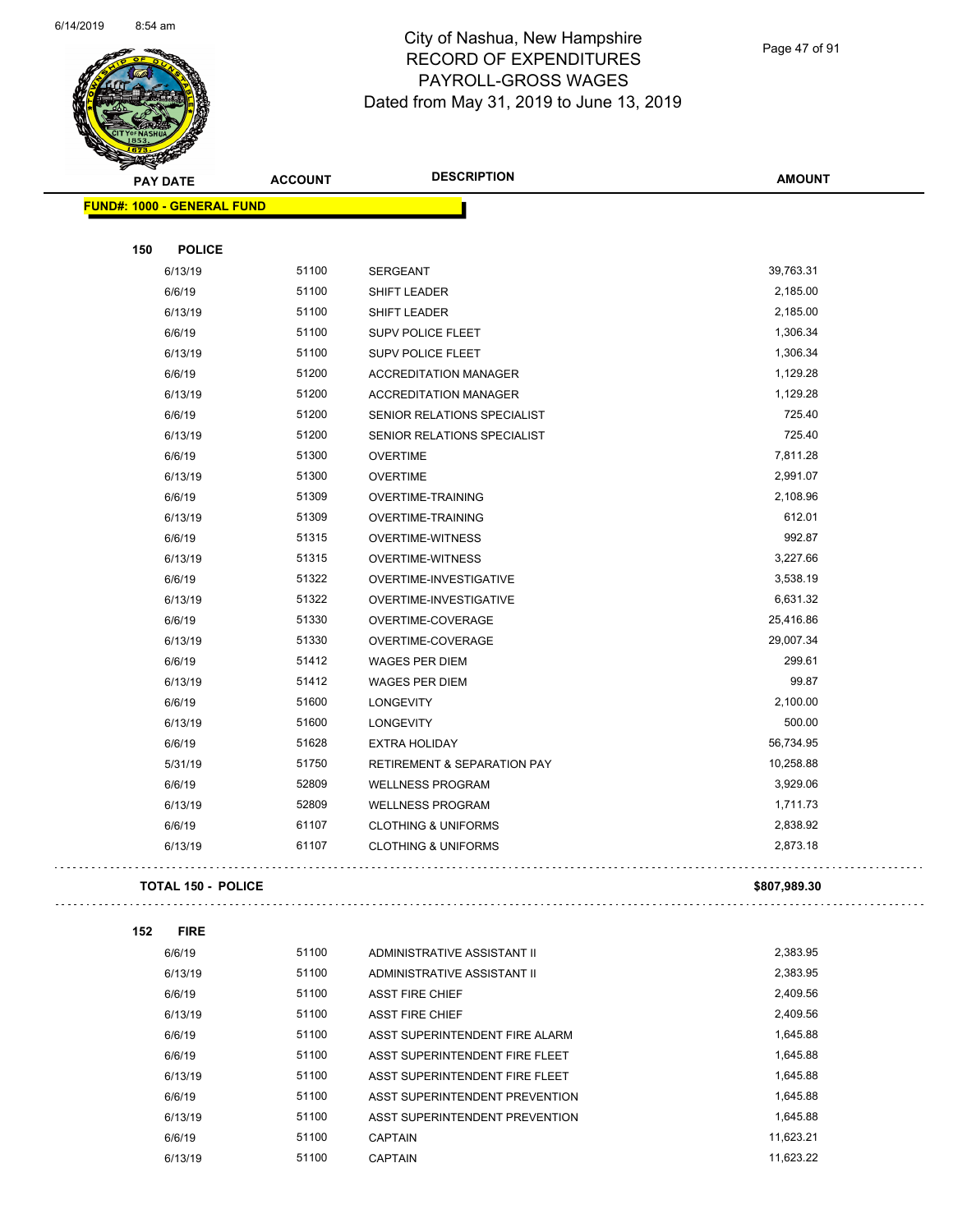

Page 48 of 91

| <b>REAL PROPERTY</b>              |                |                                        |               |
|-----------------------------------|----------------|----------------------------------------|---------------|
| <b>PAY DATE</b>                   | <b>ACCOUNT</b> | <b>DESCRIPTION</b>                     | <b>AMOUNT</b> |
| <b>FUND#: 1000 - GENERAL FUND</b> |                |                                        |               |
|                                   |                |                                        |               |
| 152<br><b>FIRE</b>                |                |                                        |               |
| 6/6/19                            | 51100          | CAPTAIN FIRE TRAINING SAFETY           | 1,799.56      |
| 6/13/19                           | 51100          | CAPTAIN FIRE TRAINING SAFETY           | 1,799.56      |
| 6/6/19                            | 51100          | <b>DEPUTY FIRE CHIEF</b>               | 8,596.21      |
| 6/13/19                           | 51100          | DEPUTY FIRE CHIEF                      | 8,596.22      |
| 6/6/19                            | 51100          | <b>EXEC ASST BUSINESS COORD</b>        | 868.70        |
| 6/13/19                           | 51100          | <b>EXEC ASST BUSINESS COORD</b>        | 868.70        |
| 6/6/19                            | 51100          | <b>FIRE CHIEF</b>                      | 2,635.48      |
| 6/13/19                           | 51100          | <b>FIRE CHIEF</b>                      | 2,635.48      |
| 6/6/19                            | 51100          | FIRE DISPATCH ALL RANKS                | 11,338.76     |
| 6/13/19                           | 51100          | FIRE DISPATCH ALL RANKS                | 11,388.69     |
| 6/6/19                            | 51100          | FIRE DISPATCHER CLERK TRAINER          | 1,682.42      |
| 6/13/19                           | 51100          | FIRE DISPATCHER CLERK TRAINER          | 1,682.42      |
| 6/6/19                            | 51100          | <b>FIRE LIEUTENANT</b>                 | 42,957.73     |
| 6/13/19                           | 51100          | FIRE LIEUTENANT                        | 43,051.66     |
| 6/6/19                            | 51100          | <b>FIRE MECHANIC</b>                   | 1,381.76      |
| 6/13/19                           | 51100          | <b>FIRE MECHANIC</b>                   | 1,381.76      |
| 6/6/19                            | 51100          | FIRE TRAINING OFFICER                  | 1,645.88      |
| 6/13/19                           | 51100          | FIRE TRAINING OFFICER                  | 1,645.88      |
| 6/6/19                            | 51100          | FIREFIGHTERS ALL RANKS                 | 132,299.40    |
| 6/13/19                           | 51100          | <b>FIREFIGHTERS ALL RANKS</b>          | 133,009.50    |
| 6/6/19                            | 51100          | SUPERINTENDENT FIRE ALARM              | 1,835.72      |
| 6/13/19                           | 51100          | SUPERINTENDENT FIRE ALARM              | 1,835.72      |
| 6/6/19                            | 51100          | SUPERINTENDENT FIRE FLEET              | 1,799.56      |
| 6/13/19                           | 51100          | SUPERINTENDENT FIRE FLEET              | 1,799.56      |
| 6/6/19                            | 51100          | SUPERINTENDENT FIRE PREVENTION         | 1,817.56      |
| 6/13/19                           | 51100          | SUPERINTENDENT FIRE PREVENTION         | 1,817.56      |
| 6/6/19                            | 51300          | <b>OVERTIME</b>                        | 341.57        |
| 6/13/19                           | 51300          | <b>OVERTIME</b>                        | 590.08        |
| 6/6/19                            | 51330          | OVERTIME-COVERAGE                      | 11,737.04     |
| 6/13/19                           | 51330          | OVERTIME-COVERAGE                      | 13,447.04     |
| 6/6/19                            | 51628          | <b>EXTRA HOLIDAY</b>                   | 54,516.57     |
| 6/6/19                            | 51650          | <b>ADDITIONAL HOURS</b>                | 27,936.48     |
| 6/13/19                           | 51650          | ADDITIONAL HOURS                       | 32,080.22     |
| 6/6/19                            | 51700          | <b>STIPENDS</b>                        | 4,894.98      |
| 6/13/19                           | 51700          | <b>STIPENDS</b>                        | 4,884.00      |
| 6/6/19                            | 51750          | <b>RETIREMENT &amp; SEPARATION PAY</b> | 48,361.83     |
| 6/6/19                            | 52800          | EDUCATIONAL ASSISTANCE                 | 1,546.00      |
| 6/13/19                           | 52800          | EDUCATIONAL ASSISTANCE                 | 675.00        |
| 6/13/19                           | 61107          | <b>CLOTHING &amp; UNIFORMS</b>         | 2,317.92      |
| <b>TOTAL 152 - FIRE</b>           |                |                                        | \$666,563.03  |

#### **153 BUILDING INSPECTION**

 $\bar{\mathbb{Z}}$  .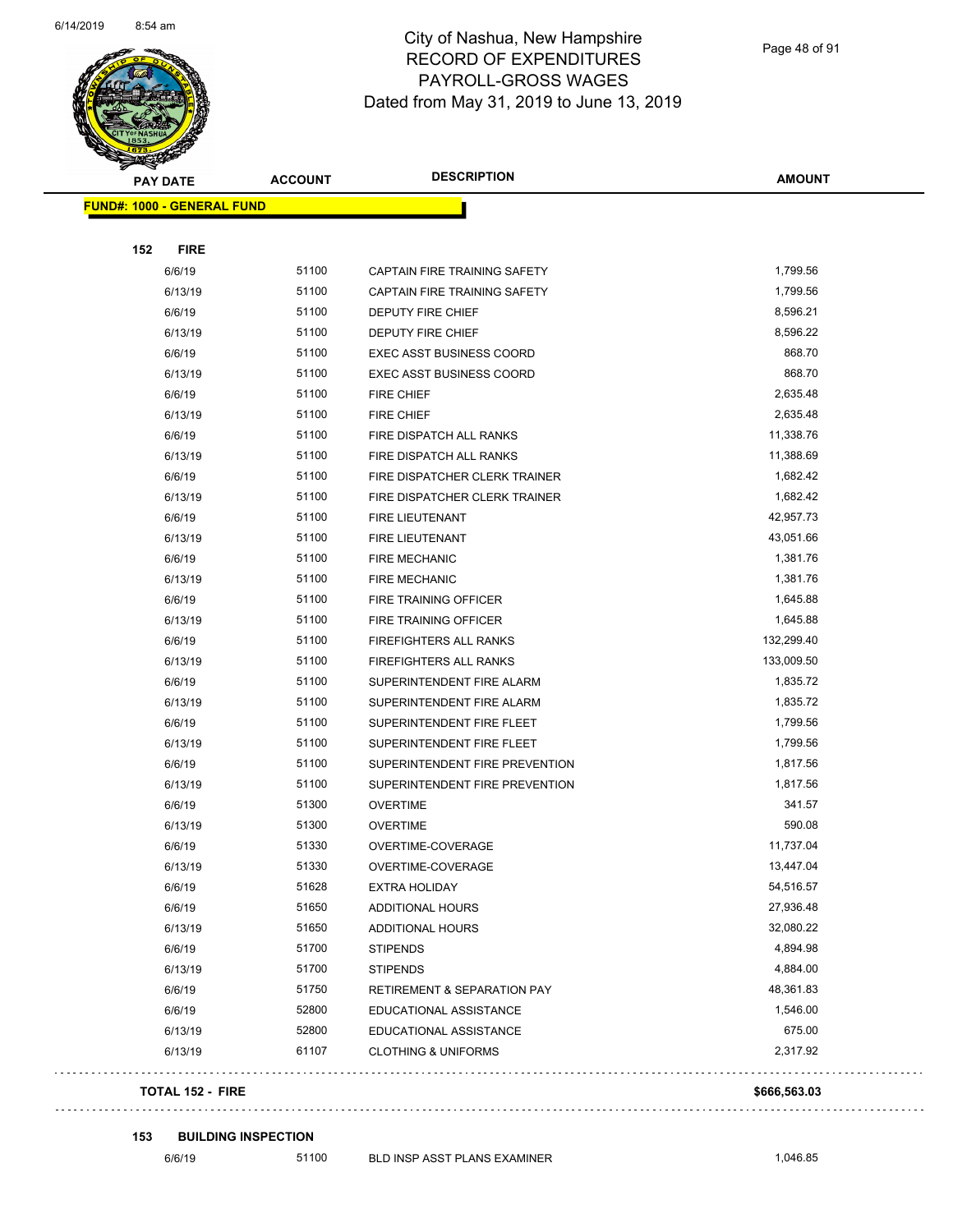Page 49 of 91

|     | <b>PAY DATE</b> | <b>ACCOUNT</b>                             | <b>DESCRIPTION</b>                    | <b>AMOUNT</b> |
|-----|-----------------|--------------------------------------------|---------------------------------------|---------------|
|     |                 | <b>FUND#: 1000 - GENERAL FUND</b>          |                                       |               |
| 153 |                 | <b>BUILDING INSPECTION</b>                 |                                       |               |
|     | 6/13/19         | 51100                                      | BLD INSP ASST PLANS EXAMINER          | 1,046.84      |
|     | 6/6/19          | 51100                                      | BUILDING AND UTILITIES INSPCTR        | 3,635.40      |
|     | 6/13/19         | 51100                                      | <b>BUILDING AND UTILITIES INSPCTR</b> | 3,635.39      |
|     | 6/6/19          | 51100                                      | <b>BUILDING DEPARTMENT MANAGER</b>    | 1,612.75      |
|     | 6/13/19         | 51100                                      | <b>BUILDING DEPARTMENT MANAGER</b>    | 1,612.75      |
|     | 6/6/19          | 51100                                      | PERMIT TECHNICIAN I                   | 1,287.45      |
|     | 6/13/19         | 51100                                      | PERMIT TECHNICIAN I                   | 1,287.45      |
|     | 6/6/19          | 51100                                      | <b>PLANS EXAMINER</b>                 | 1,271.24      |
|     | 6/13/19         | 51100                                      | <b>PLANS EXAMINER</b>                 | 1,271.26      |
|     |                 | <b>TOTAL 153 - BUILDING INSPECTION</b>     |                                       | \$17,707.38   |
|     |                 |                                            |                                       |               |
| 155 | 6/6/19          | <b>CODE ENFORCEMENT</b><br>51100           | CODE ENFORCEMENT OFFICER II           | 2,773.41      |
|     | 6/13/19         | 51100                                      | CODE ENFORCEMENT OFFICER II           | 2,773.39      |
|     | 6/6/19          | 51100                                      | MGR CODE ENFORCEMENT DEPT             | 1,521.05      |
|     | 6/13/19         | 51100                                      | MGR CODE ENFORCEMENT DEPT             | 1,521.05      |
|     |                 | <b>TOTAL 155 - CODE ENFORCEMENT</b>        |                                       | \$8,588.90    |
|     |                 |                                            |                                       |               |
| 156 | 6/6/19          | <b>EMERGENCY MANAGEMENT</b><br>51100       | <b>EMERGENCY MANAGEMENT DIRECTOR</b>  | 1,701.60      |
|     | 6/13/19         | 51100                                      | <b>EMERGENCY MANAGEMENT DIRECTOR</b>  | 1,701.60      |
|     | 6/6/19          | 51200                                      | EMERGENCY MANAGEMENT COORDINAT        | 337.96        |
|     | 6/13/19         | 51200                                      | EMERGENCY MANAGEMENT COORDINAT        | 670.64        |
|     |                 | <b>TOTAL 156 - EMERGENCY MANAGEMENT</b>    |                                       | \$4,411.80    |
| 157 |                 | <b>CITYWIDE COMMUNICATIONS</b>             |                                       |               |
|     | 6/6/19          | 51100                                      | <b>COMM SYS ENGR TECH</b>             | 1,616.80      |
|     | 6/13/19         | 51100                                      | <b>COMM SYS ENGR TECH</b>             | 1,616.80      |
|     | 6/6/19          | 51200                                      | RADIO SYSTEMS MANAGER                 | 1,371.96      |
|     | 6/13/19         | 51200                                      | RADIO SYSTEMS MANAGER<br>.            | 1,371.96      |
|     |                 | <b>TOTAL 157 - CITYWIDE COMMUNICATIONS</b> |                                       | \$5,977.52    |
| 160 |                 | <b>PW-ADMIN &amp; ENGINEERING</b>          |                                       |               |
|     | 6/6/19          | 51100                                      | ADMINISTRATIVE ASSISTANT II           | 766.50        |
|     | 6/13/19         | 51100                                      | ADMINISTRATIVE ASSISTANT II           | 766.50        |
|     | 6/6/19          | 51100                                      | ASSISTANT CONSTRUCTION ENGINEER       | 938.30        |
|     | 6/13/19         | 51100                                      | ASSISTANT CONSTRUCTION ENGINEER       | 938.30        |
|     |                 | 51100                                      | ASSISTANT DIRECTOR OF PUBLIC WORKS    | 1,619.05      |

6/13/19 51100 ASSISTANT DIRECTOR OF PUBLIC WORKS 1,619.05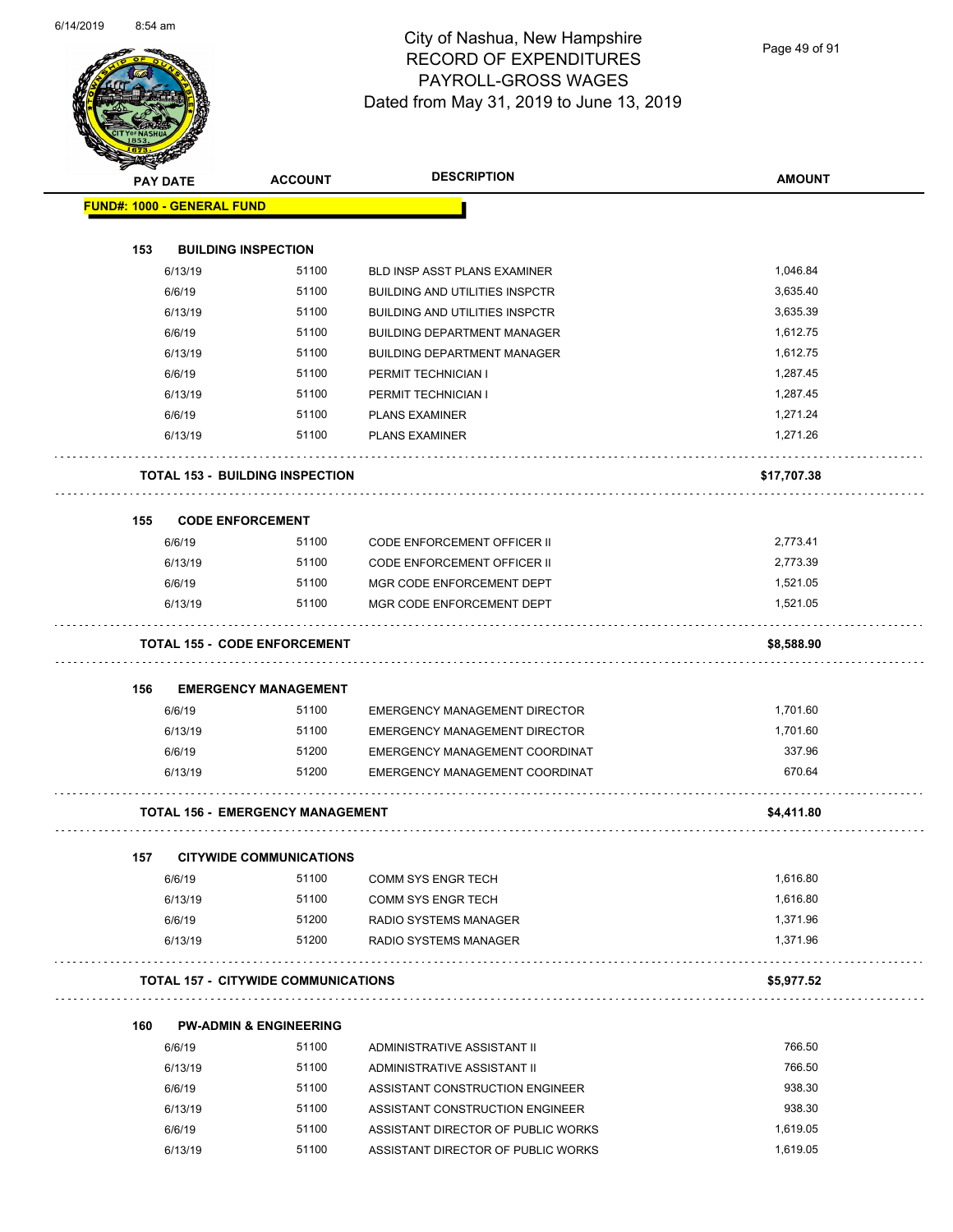

Page 50 of 91

| <b>PAY DATE</b>                   | <b>ACCOUNT</b>                                | <b>DESCRIPTION</b>             | <b>AMOUNT</b> |
|-----------------------------------|-----------------------------------------------|--------------------------------|---------------|
| <b>FUND#: 1000 - GENERAL FUND</b> |                                               |                                |               |
| 160                               | <b>PW-ADMIN &amp; ENGINEERING</b>             |                                |               |
| 6/6/19                            | 51100                                         | <b>CITY ENGINEER</b>           | 915.80        |
| 6/13/19                           | 51100                                         | <b>CITY ENGINEER</b>           | 1,144.75      |
| 6/6/19                            | 51100                                         | <b>CITY SURVEYOR</b>           | 1,230.70      |
| 6/13/19                           | 51100                                         | <b>CITY SURVEYOR</b>           | 1,230.70      |
| 6/6/19                            | 51100                                         | <b>DEPUTY CITY ENGINEER</b>    | 738.35        |
| 6/13/19                           | 51100                                         | <b>DEPUTY CITY ENGINEER</b>    | 738.35        |
| 6/6/19                            | 51100                                         | <b>DIRECTOR PUBLIC WORKS</b>   | 1,828.35      |
| 6/13/19                           | 51100                                         | <b>DIRECTOR PUBLIC WORKS</b>   | 1,828.35      |
| 6/6/19                            | 51100                                         | DIVISION OPERATIONS MANAGER    | 1,463.05      |
| 6/13/19                           | 51100                                         | DIVISION OPERATIONS MANAGER    | 1,463.04      |
| 6/6/19                            | 51100                                         | DPW CONTRACT ADMINISTRATOR     | 365.01        |
| 6/13/19                           | 51100                                         | DPW CONTRACT ADMINISTRATOR     | 365.00        |
| 6/6/19                            | 51100                                         | <b>ENGINEERING INSPECTOR</b>   | 2,049.65      |
| 6/13/19                           | 51100                                         | <b>ENGINEERING INSPECTOR</b>   | 2,049.65      |
| 6/6/19                            | 51100                                         | <b>EXECUTIVE ASSISTANT</b>     | 767.15        |
| 6/13/19                           | 51100                                         | <b>EXECUTIVE ASSISTANT</b>     | 767.15        |
| 6/6/19                            | 51100                                         | PUBLIC RELATIONS ADMINISTRATOR | 712.35        |
| 6/13/19                           | 51100                                         | PUBLIC RELATIONS ADMINISTRATOR | 712.35        |
| 6/6/19                            | 51100                                         | <b>SENIOR STAFF ENGINEER</b>   | 1,131.85      |
| 6/13/19                           | 51100                                         | <b>SENIOR STAFF ENGINEER</b>   | 1,131.86      |
| 6/6/19                            | 51100                                         | SENIOR TRAFFIC ENGINEER        | 1,746.35      |
| 6/13/19                           | 51100                                         | SENIOR TRAFFIC ENGINEER        | 1,746.35      |
| 6/6/19                            | 51100                                         | <b>STAFF ENGINEER</b>          | 1,064.00      |
| 6/13/19                           | 51100                                         | <b>STAFF ENGINEER</b>          | 1,064.00      |
| 6/6/19                            | 51100                                         | STREET CONSTRUCTION ENGINEER   | 1,455.30      |
| 6/13/19                           | 51100                                         | STREET CONSTRUCTION ENGINEER   | 1,455.30      |
| 6/6/19                            | 51300                                         | <b>OVERTIME</b>                | 406.24        |
| 6/13/19                           | 51300                                         | <b>OVERTIME</b>                | 9.70          |
|                                   | <b>TOTAL 160 - PW-ADMIN &amp; ENGINEERING</b> |                                | \$38,228.40   |

| 6/6/19  | 51100 | ADMINISTRATIVE ASSISTANT II    | 821.65   |
|---------|-------|--------------------------------|----------|
| 6/13/19 | 51100 | ADMINISTRATIVE ASSISTANT II    | 821.65   |
| 6/6/19  | 51100 | AUTO MECH 1ST CLASS NIGHTS     | 4.343.33 |
| 6/13/19 | 51100 | AUTO MECH 1ST CLASS NIGHTS     | 4,353.61 |
| 6/6/19  | 51100 | AUTO MECH 2ND CLASS            | 2,075.36 |
| 6/13/19 | 51100 | AUTO MECH 2ND CLASS            | 1.959.20 |
| 6/6/19  | 51100 | AUTO MECHANIC 1ST CLASS        | 3.229.20 |
| 6/13/19 | 51100 | AUTO MECHANIC 1ST CLASS        | 3.229.20 |
| 6/6/19  | 51100 | <b>EQUIP OPR STREET REPAIR</b> | 7.906.37 |
| 6/13/19 | 51100 | <b>EQUIP OPR STREET REPAIR</b> | 7,625.81 |
| 6/6/19  | 51100 | FLEET MAINTENANCE FOREMAN      | 1.296.65 |
| 6/13/19 | 51100 | FLEET MAINTENANCE FOREMAN      | 1.296.65 |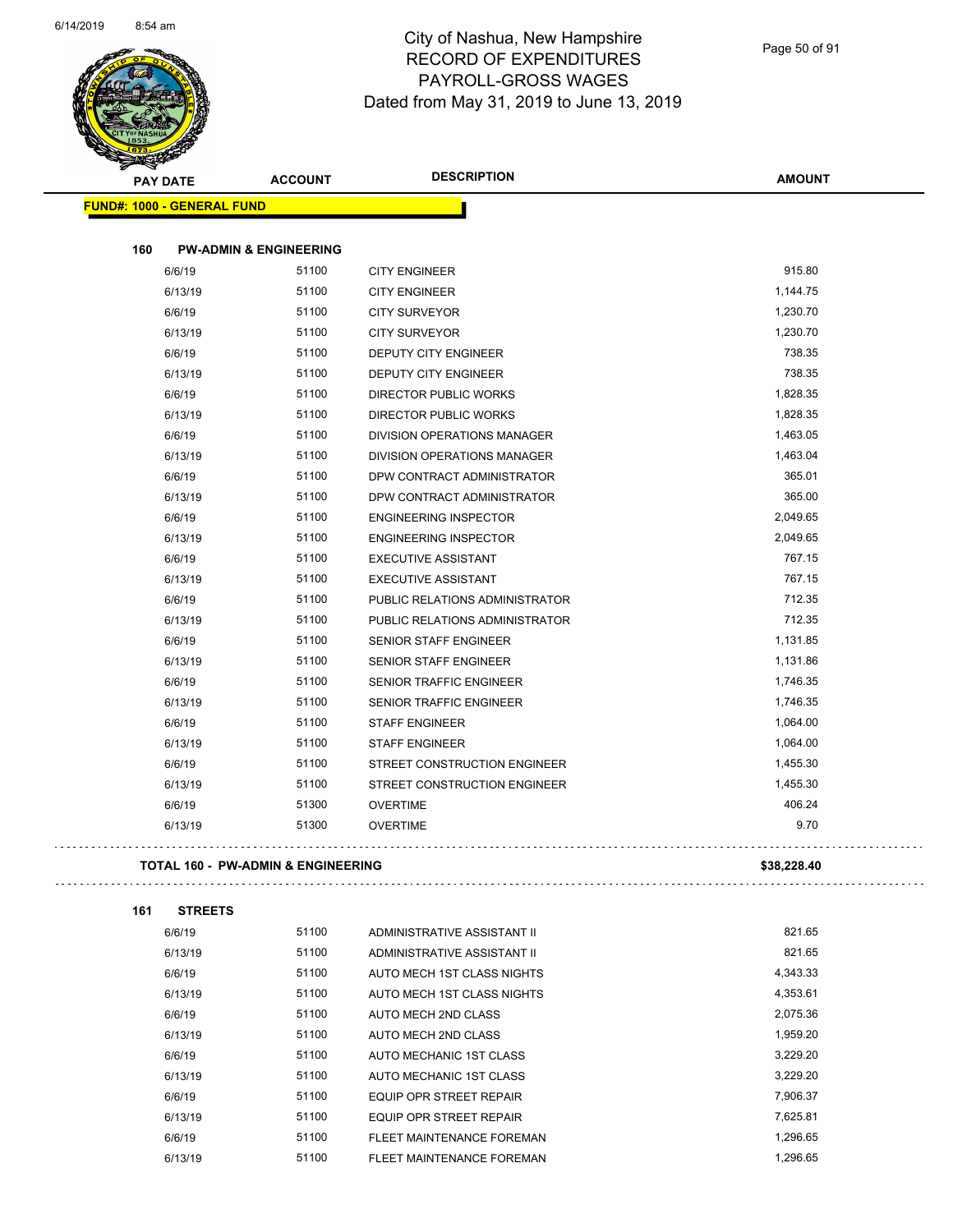$\overline{\phantom{0}}$ 



### City of Nashua, New Hampshire RECORD OF EXPENDITURES PAYROLL-GROSS WAGES Dated from May 31, 2019 to June 13, 2019

Page 51 of 91

| <b>PAY DATE</b>                   | <b>ACCOUNT</b> | <b>DESCRIPTION</b>              | <b>AMOUNT</b> |
|-----------------------------------|----------------|---------------------------------|---------------|
| <b>FUND#: 1000 - GENERAL FUND</b> |                |                                 |               |
| 161<br><b>STREETS</b>             |                |                                 |               |
| 6/6/19                            | 51100          | FLEET MANAGER STREET DEPT       | 1,187.55      |
| 6/13/19                           | 51100          | FLEET MANAGER STREET DEPT       | 1,187.55      |
| 6/6/19                            | 51100          | FOREMAN LABOR STREET            | 2,567.90      |
| 6/13/19                           | 51100          | FOREMAN LABOR STREET            | 2,567.91      |
| 6/6/19                            | 51100          | <b>MASON PIPELAYER</b>          | 3,759.20      |
| 6/13/19                           | 51100          | <b>MASON PIPELAYER</b>          | 3,759.22      |
| 6/6/19                            | 51100          | OPERATIONS SUPERVISOR           | 1,092.80      |
| 6/13/19                           | 51100          | OPERATIONS SUPERVISOR           | 1,092.80      |
| 6/6/19                            | 51100          | <b>SIGN MAINTENANCE</b>         | 1,878.14      |
| 6/13/19                           | 51100          | <b>SIGN MAINTENANCE</b>         | 1,864.82      |
| 6/6/19                            | 51100          | STOREKEEPER PWD                 | 1,006.31      |
| 6/13/19                           | 51100          | STOREKEEPER PWD                 | 1,006.30      |
| 6/6/19                            | 51100          | <b>STREET FOREMAN</b>           | 2,593.30      |
| 6/13/19                           | 51100          | <b>STREET FOREMAN</b>           | 2,593.31      |
| 6/6/19                            | 51100          | SUPERINTENDENT OF STREETS       | 1,940.40      |
| 6/13/19                           | 51100          | SUPERINTENDENT OF STREETS       | 1,940.40      |
| 6/6/19                            | 51100          | <b>TRAFFIC FOREMAN</b>          | 1,322.60      |
| 6/13/19                           | 51100          | <b>TRAFFIC FOREMAN</b>          | 1,322.60      |
| 6/6/19                            | 51100          | <b>TRAFFIC TECHNICIAN I</b>     | 2,231.20      |
| 6/13/19                           | 51100          | <b>TRAFFIC TECHNICIAN I</b>     | 2,231.20      |
| 6/6/19                            | 51100          | TRUCK DRIVER STREET REPAIR      | 15,409.65     |
| 6/13/19                           | 51100          | TRUCK DRIVER STREET REPAIR      | 15,069.95     |
| 6/6/19                            | 51100          | <b>WELDER FIRST CLASS</b>       | 1,060.80      |
| 6/13/19                           | 51100          | <b>WELDER FIRST CLASS</b>       | 1,060.80      |
| 6/6/19                            | 51300          | <b>OVERTIME</b>                 | 2,162.48      |
| 6/13/19                           | 51300          | <b>OVERTIME</b>                 | 3,984.22      |
| 6/6/19                            | 61107          | <b>CLOTHING &amp; UNIFORMS</b>  | 110.00        |
| <b>TOTAL 161 - STREETS</b>        |                |                                 | \$116,962.09  |
| <b>PARKING OPERATIONS</b><br>166  |                |                                 |               |
| 6/6/19                            | 51100          | MAINTENANCE SPEC                | 729.35        |
| 6/13/19                           | 51100          | <b>MAINTENANCE SPEC</b>         | 729.35        |
| 6/6/19                            | 51100          | PARKING MAINTENANCE             | 646.05        |
| 6/13/19                           | 51100          | PARKING MAINTENANCE             | 646.05        |
| 6/6/19                            | 51100          | <b>PARKING MANAGER</b>          | 896.44        |
| 6/13/19                           | 51100          | <b>PARKING MANAGER</b>          | 896.45        |
| 6/6/19                            | 51300          | <b>OVERTIME</b>                 | 121.14        |
| 6/13/19                           | 51300          | <b>OVERTIME</b>                 | 48.45         |
| 6/13/19                           | 51400          | <b>WAGES TEMPORARY/SEASONAL</b> | 255.50        |
|                                   |                |                                 |               |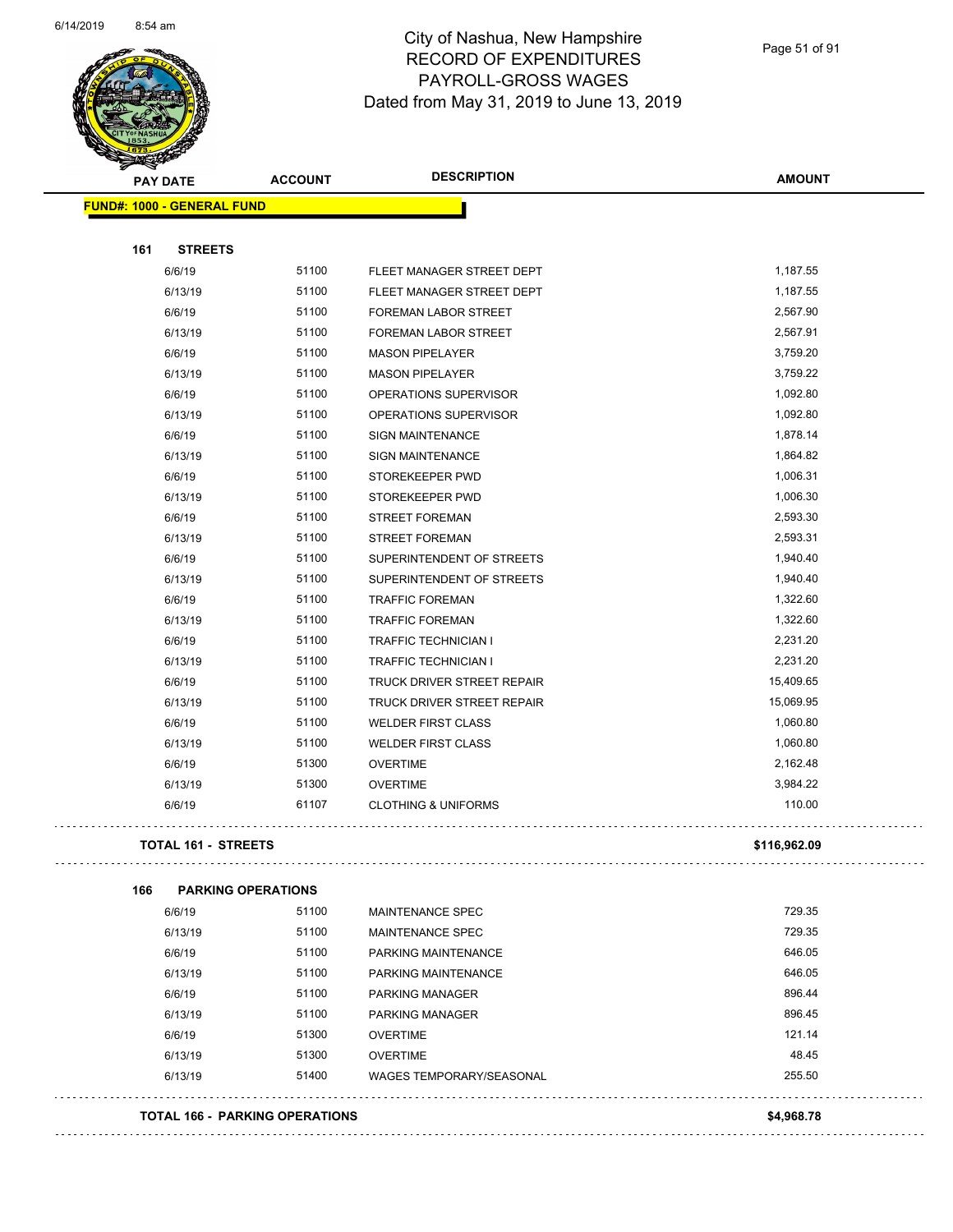

Page 52 of 91

| <b>SANGRA</b>   |         |                                         | <b>DESCRIPTION</b><br><b>ACCOUNT</b> | <b>AMOUNT</b> |
|-----------------|---------|-----------------------------------------|--------------------------------------|---------------|
| <b>PAY DATE</b> |         |                                         |                                      |               |
|                 |         | <b>FUND#: 1000 - GENERAL FUND</b>       |                                      |               |
| 171             |         | <b>COMMUNITY SERVICES</b>               |                                      |               |
|                 | 6/6/19  | 51100                                   | DIRECTOR HEALTH AND COMM SVS         | 1,920.95      |
|                 | 6/13/19 | 51100                                   | DIRECTOR HEALTH AND COMM SVS         | 1,920.95      |
|                 | 6/6/19  | 51100                                   | <b>EPIDEMIOLOGIST</b>                | 1,025.70      |
|                 | 6/13/19 | 51100                                   | <b>EPIDEMIOLOGIST</b>                | 1,025.70      |
|                 | 6/6/19  | 51100                                   | <b>HEALTH PROMOTION SPEC</b>         | 975.35        |
|                 | 6/13/19 | 51100                                   | <b>HEALTH PROMOTION SPEC</b>         | 975.35        |
|                 |         | <b>TOTAL 171 - COMMUNITY SERVICES</b>   |                                      | \$7,844.00    |
| 172             |         | <b>COMMUNITY HEALTH</b>                 |                                      |               |
|                 | 6/6/19  | 51100                                   | ADMINISTRATIVE ASSISTANT II          | 797.27        |
|                 | 6/13/19 | 51100                                   | ADMINISTRATIVE ASSISTANT II          | 797.26        |
|                 | 6/6/19  | 51100                                   | <b>BILINGUAL COMM HEALTH WORKER</b>  | 91.00         |
|                 | 6/13/19 | 51100                                   | BILINGUAL COMM HEALTH WORKER         | 90.98         |
|                 | 6/6/19  | 51100                                   | <b>BILINGUAL OUTREACH WORKER</b>     | 874.70        |
|                 | 6/13/19 | 51100                                   | <b>BILINGUAL OUTREACH WORKER</b>     | 874.70        |
|                 | 6/6/19  | 51100                                   | CHIEF PUBLIC HEALTH NURSE            | 501.27        |
|                 | 6/13/19 | 51100                                   | CHIEF PUBLIC HEALTH NURSE            | 505.08        |
|                 | 6/6/19  | 51100                                   | PUB HEALTH NURSE                     | 3,520.80      |
|                 | 6/13/19 | 51100                                   | PUB HEALTH NURSE                     | 3,520.80      |
|                 | 6/6/19  | 51300                                   | <b>OVERTIME</b>                      | 32.80         |
|                 | 6/13/19 | 51300                                   | <b>OVERTIME</b>                      | 40.27         |
|                 | 6/6/19  | 51412                                   | <b>WAGES PER DIEM</b>                | 171.90        |
|                 |         | <b>TOTAL 172 - COMMUNITY HEALTH</b>     |                                      | \$11,818.83   |
|                 |         |                                         |                                      |               |
| 173             | 6/6/19  | <b>ENVIRONMENTAL HEALTH</b><br>51100    | DEP HEALTH OFFICER/LAB DIRECTOR      | 1,172.20      |
|                 | 6/13/19 | 51100                                   | DEP HEALTH OFFICER/LAB DIRECTOR      | 1,172.20      |
|                 | 6/6/19  | 51100                                   | ENVIRONMENTAL HEALTH SPEC            | 1,807.96      |
|                 | 6/13/19 | 51100                                   | ENVIRONMENTAL HEALTH SPEC            | 2,618.72      |
|                 | 6/6/19  | 51100                                   | ENVIRONMENTAL TECH OFFICE MGR        | 1,067.20      |
|                 | 6/13/19 | 51100                                   | ENVIRONMENTAL TECH OFFICE MGR        | 1,067.20      |
|                 | 6/6/19  | 51100                                   | MANAGER ENVIRONMENTAL HEALTH         | 1,649.35      |
|                 | 6/13/19 | 51100                                   | MANAGER ENVIRONMENTAL HEALTH         | 1,649.35      |
|                 | 6/6/19  | 51300                                   | <b>OVERTIME</b>                      | 18.42         |
|                 | 6/13/19 | 51300                                   | <b>OVERTIME</b>                      | 138.18        |
|                 |         | <b>TOTAL 173 - ENVIRONMENTAL HEALTH</b> |                                      | \$12,360.78   |
|                 |         |                                         |                                      |               |
| 174             |         | <b>WELFARE ADMINISTRATION</b>           |                                      |               |
|                 | 6/6/19  | 51100                                   | CASE TECHNICIAN WELFARE              | 2,522.01      |
|                 | 6/13/19 | 51100                                   | CASE TECHNICIAN WELFARE              | 2,522.00      |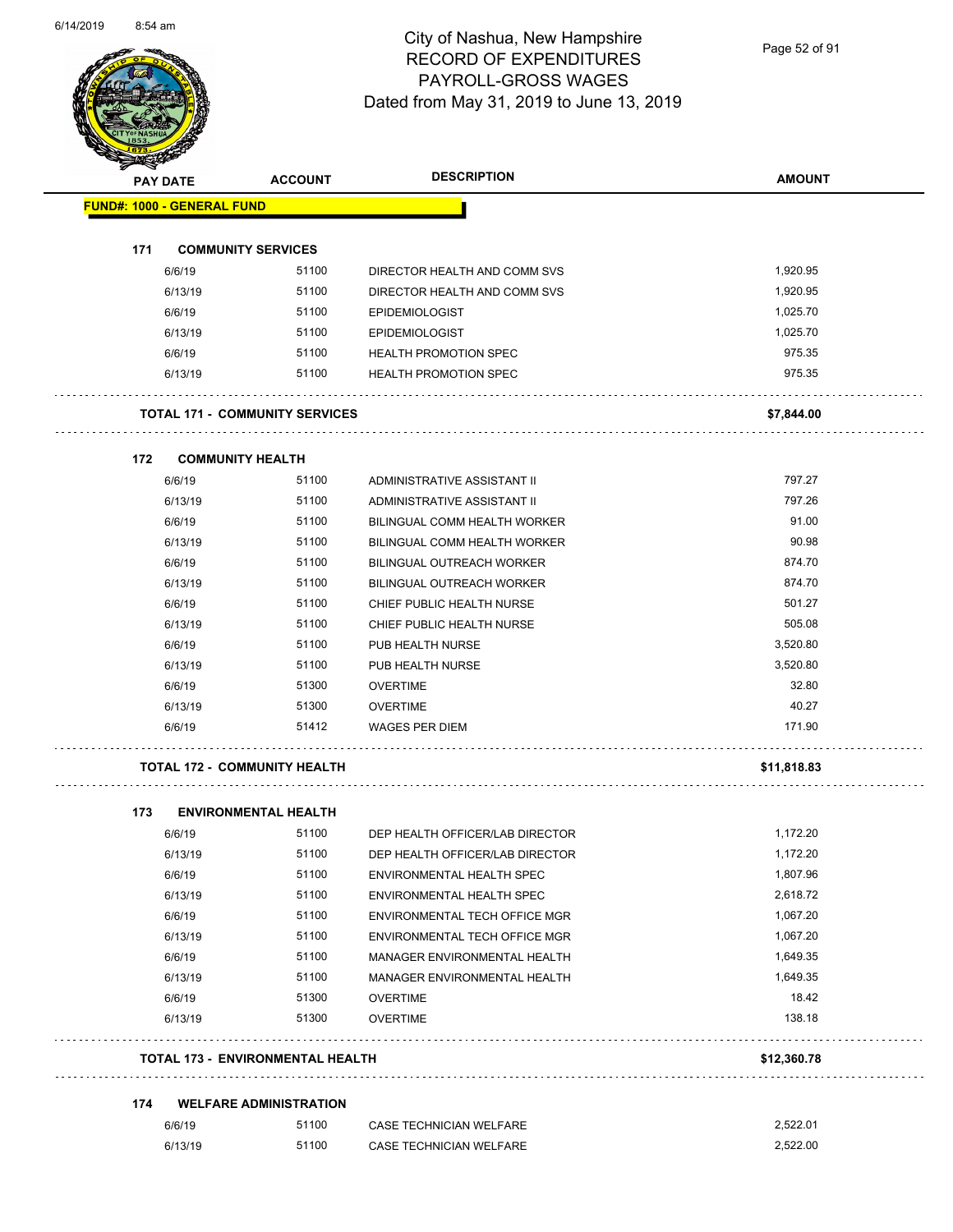

Page 53 of 91

|     | <b>PAY DATE</b>                   | <b>ACCOUNT</b>                            | <b>DESCRIPTION</b>                | <b>AMOUNT</b> |
|-----|-----------------------------------|-------------------------------------------|-----------------------------------|---------------|
|     | <b>FUND#: 1000 - GENERAL FUND</b> |                                           |                                   |               |
| 174 |                                   | <b>WELFARE ADMINISTRATION</b>             |                                   |               |
|     | 6/6/19                            | 51100                                     | <b>INTAKE WORKER</b>              | 803.60        |
|     | 6/13/19                           | 51100                                     | <b>INTAKE WORKER</b>              | 803.60        |
|     | 6/6/19                            | 51100                                     | SENIOR CASE TECHNICIAN            | 1,034.85      |
|     | 6/13/19                           | 51100                                     | SENIOR CASE TECHNICIAN            | 1,034.85      |
|     | 6/6/19                            | 51100                                     | <b>WELFARE OFFICER</b>            | 1,705.80      |
|     | 6/13/19                           | 51100                                     | <b>WELFARE OFFICER</b>            | 1,705.81      |
|     |                                   |                                           |                                   |               |
|     |                                   | <b>TOTAL 174 - WELFARE ADMINISTRATION</b> |                                   | \$12,132.52   |
| 177 |                                   | <b>PARKS &amp; RECREATION</b>             |                                   |               |
|     | 6/6/19                            | 51100                                     | ADMINISTRATIVE ASSISTANT II       | 842.05        |
|     | 6/13/19                           | 51100                                     | ADMINISTRATIVE ASSISTANT II       | 842.05        |
|     | 6/6/19                            | 51100                                     | <b>EQUIPMENT OPERATOR, PARKS</b>  | 979.60        |
|     | 6/13/19                           | 51100                                     | EQUIPMENT OPERATOR, PARKS         | 979.60        |
|     | 6/6/19                            | 51100                                     | <b>FOREMAN LABOR PARK</b>         | 3,889.97      |
|     | 6/13/19                           | 51100                                     | <b>FOREMAN LABOR PARK</b>         | 3,889.96      |
|     | 6/6/19                            | 51100                                     | <b>GROUNDSKEEPER MAINTENANCE</b>  | 7,170.85      |
|     | 6/13/19                           | 51100                                     | <b>GROUNDSKEEPER MAINTENANCE</b>  | 7,114.82      |
|     | 6/6/19                            | 51100                                     | <b>GROUNDSMAN I</b>               | 5,928.24      |
|     | 6/13/19                           | 51100                                     | <b>GROUNDSMAN I</b>               | 5,928.60      |
|     | 6/6/19                            | 51100                                     | <b>GROUNDSMAN II</b>              | 882.00        |
|     | 6/13/19                           | 51100                                     | <b>GROUNDSMAN II</b>              | 882.00        |
|     | 6/6/19                            | 51100                                     | <b>LEAD GROUNDSMAN</b>            | 1,981.60      |
|     | 6/13/19                           | 51100                                     | <b>LEAD GROUNDSMAN</b>            | 1,986.33      |
|     | 6/6/19                            | 51100                                     | PROGRAM COORDINATOR               | 382.70        |
|     | 6/13/19                           | 51100                                     | PROGRAM COORDINATOR               | 382.70        |
|     | 6/6/19                            | 51100                                     | <b>RECREATION PROGRAM MANAGER</b> | 1,033.85      |
|     | 6/13/19                           | 51100                                     | <b>RECREATION PROGRAM MANAGER</b> | 1,033.85      |
|     | 6/6/19                            | 51100                                     | STELLOS STADIUM ATTENDANT         | 979.60        |
|     | 6/13/19                           | 51100                                     | STELLOS STADIUM ATTENDANT         | 979.60        |
|     | 6/6/19                            | 51100                                     | SUPERINTENDENT OF PARKS RECR      | 1,940.40      |
|     | 6/13/19                           | 51100                                     | SUPERINTENDENT OF PARKS RECR      | 1,940.40      |
|     | 6/6/19                            | 51300                                     | <b>OVERTIME</b>                   | 6,653.24      |
|     | 6/13/19                           | 51300                                     | <b>OVERTIME</b>                   | 3,628.68      |
|     | 5/30/19                           | 51400                                     | WAGES TEMPORARY/SEASONAL          | 160.00        |
|     | 6/6/19                            | 51400                                     | <b>WAGES TEMPORARY/SEASONAL</b>   | 5,108.25      |
|     | 6/13/19                           | 51400                                     | WAGES TEMPORARY/SEASONAL          | 6,848.75      |
|     | 6/6/19                            | 51420                                     | <b>WAGES-GAME OFFICIALS</b>       | 287.50        |
|     | 6/13/19                           | 51420                                     | <b>WAGES-GAME OFFICIALS</b>       | 925.00        |
|     | 6/6/19                            | 51600                                     | LONGEVITY                         | 1,000.00      |

#### **TOTAL 177 - PARKS & RECREATION \$76,582.19**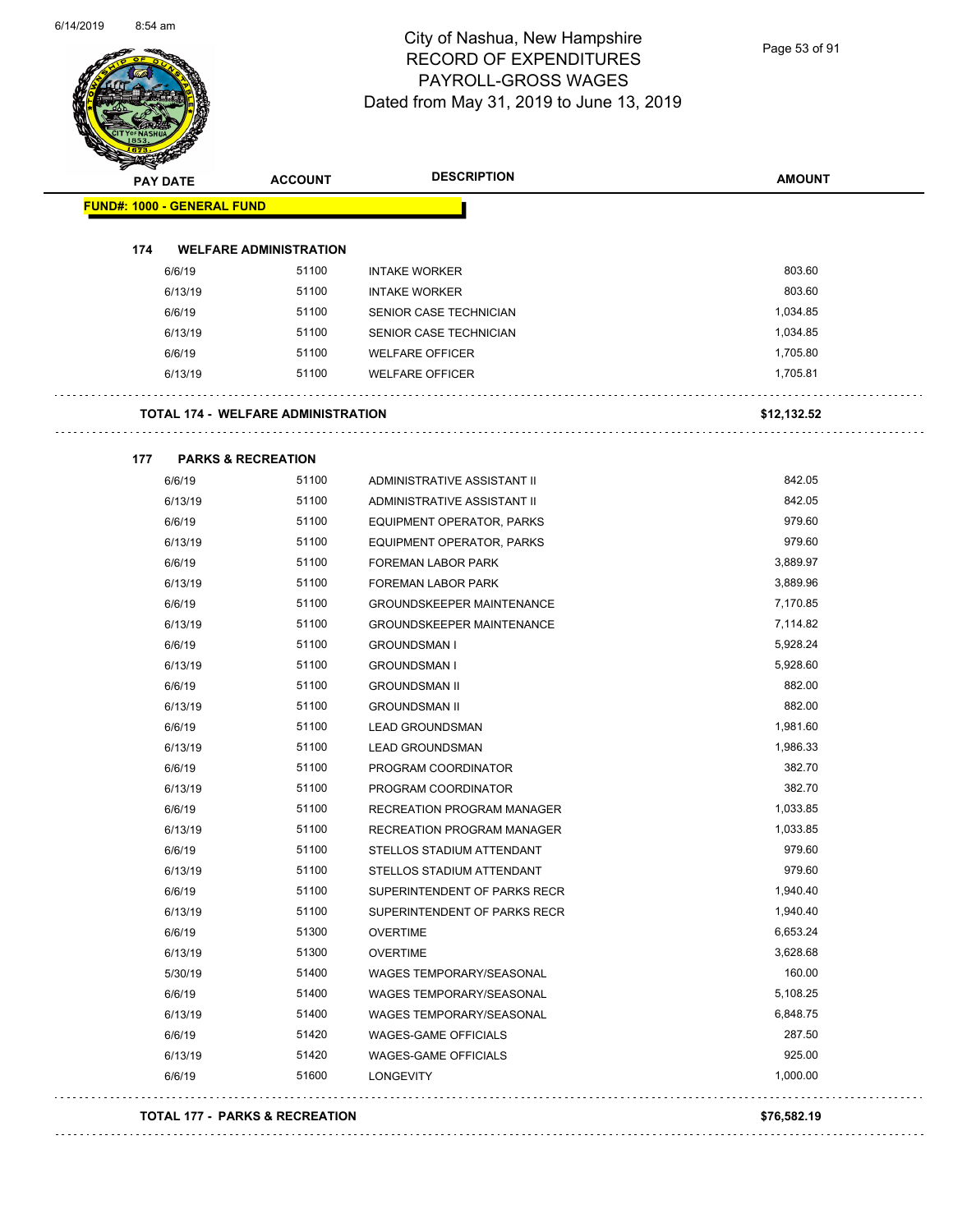

Page 54 of 91

| <b>STATER</b> |                                   |                |                                      |                    |
|---------------|-----------------------------------|----------------|--------------------------------------|--------------------|
|               | <b>PAY DATE</b>                   | <b>ACCOUNT</b> | <b>DESCRIPTION</b>                   | <b>AMOUNT</b>      |
|               | <b>FUND#: 1000 - GENERAL FUND</b> |                |                                      |                    |
|               |                                   |                |                                      |                    |
| 179           | <b>LIBRARY</b>                    |                |                                      |                    |
|               | 6/6/19                            | 51100          | ASSISTANT DIRECTOR LIBRARY           | 1,566.20           |
|               | 6/13/19                           | 51100          | ASSISTANT DIRECTOR LIBRARY           | 1,566.20           |
|               | 6/6/19                            | 51100          | ASSISTANT LIBRARIAN CIRCULATIO       | 1,061.30           |
|               | 6/13/19                           | 51100          | ASSISTANT LIBRARIAN CIRCULATIO       | 1,061.30           |
|               | 6/6/19                            | 51100          | ASSISTANT LIBRARIAN TECH SVS         | 802.25             |
|               | 6/13/19                           | 51100          | ASSISTANT LIBRARIAN TECH SVS         | 802.25             |
|               | 6/6/19                            | 51100          | ASSISTANT LIBRARIAN YOUTH SERV       | 850.65             |
|               | 6/13/19                           | 51100          | ASSISTANT LIBRARIAN YOUTH SERV       | 850.65             |
|               | 6/6/19                            | 51100          | <b>DIRECTOR LIBRARY</b>              | 2,160.15           |
|               | 6/13/19                           | 51100          | <b>DIRECTOR LIBRARY</b>              | 2,160.15           |
|               | 6/6/19                            | 51100          | <b>EXECUTIVE ASST OFFICE MANAGER</b> | 982.60             |
|               | 6/13/19                           | 51100          | EXECUTIVE ASST OFFICE MANAGER        | 982.60             |
|               | 6/6/19                            | 51100          | IT COORDINATOR                       | 942.66             |
|               | 6/13/19                           | 51100          | IT COORDINATOR                       | 942.65             |
|               | 6/6/19                            | 51100          | <b>JANITOR</b>                       | 552.00             |
|               | 6/13/19                           | 51100          | <b>JANITOR</b>                       | 472.65             |
|               | 6/6/19                            | 51100          | <b>LIBRARIAN ADULT SERVICES</b>      | 902.55             |
|               | 6/13/19                           | 51100          | LIBRARIAN ADULT SERVICES             | 902.55             |
|               | 6/6/19                            | 51100          | <b>LIBRARIAN CIRCULATION</b>         | 1,093.85           |
|               | 6/13/19                           | 51100          | <b>LIBRARIAN CIRCULATION</b>         | 1,093.85           |
|               | 6/6/19                            | 51100          | LIBRARIAN OUTREACH SVS               | 1,089.65           |
|               | 6/13/19                           | 51100          | LIBRARIAN OUTREACH SVS               | 1,089.65           |
|               | 6/6/19                            | 51100          | LIBRARIAN TECH SERVICES              | 1,130.99           |
|               | 6/13/19                           | 51100          | <b>LIBRARIAN TECH SERVICES</b>       | 1,130.98           |
|               | 6/6/19                            | 51100          | <b>LIBRARIAN YOUTH SERVICES</b>      | 2,444.39           |
|               | 6/13/19                           | 51100          | <b>LIBRARIAN YOUTH SERVICES</b>      | 2,444.40           |
|               | 6/6/19                            | 51100          | LIBRARY ASSISTANT CIRCULATION        | 6,573.55           |
|               | 6/13/19                           | 51100          | LIBRARY ASSISTANT CIRCULATION        | 6,428.55           |
|               | 6/6/19                            | 51100          | LIBRARY ASSISTANT MEDIA SERVIC       | 770.95             |
|               | 6/13/19                           | 51100          | LIBRARY ASSISTANT MEDIA SERVIC       | 770.95             |
|               | 6/6/19                            | 51100          | <b>LIBRARY ASSISTANT TECH SVS</b>    | 770.95             |
|               | 6/13/19                           | 51100          | LIBRARY ASSISTANT TECH SVS           | 770.95             |
|               | 6/6/19                            | 51100          | LIBRARY ASSISTANT YOUTH SERVIC       | 2,139.70           |
|               | 6/13/19                           | 51100          | LIBRARY ASSISTANT YOUTH SERVIC       | 2,139.71           |
|               | 6/6/19                            | 51100          | <b>MAINTENANCE SUPV</b>              | 929.50             |
|               | 6/13/19                           | 51100          | <b>MAINTENANCE SUPV</b>              | 929.50<br>916.14   |
|               | 6/6/19                            | 51100          | PAGE & COLLECTION COORDINATOR        |                    |
|               | 6/13/19<br>6/6/19                 | 51100<br>51100 | PAGE & COLLECTION COORDINATOR        | 916.13<br>3,275.05 |
|               |                                   | 51100          | REFERENCE LIBRARIAN ADULT SERV       | 3,223.05           |
|               | 6/13/19                           | 51100          | REFERENCE LIBRARIAN ADULT SERV       | 824.75             |
|               | 6/6/19                            | 51100          | REFERENCE LIBRARIAN TECH SVS         | 824.76             |
|               | 6/13/19                           | 51100          | REFERENCE LIBRARIAN TECH SVS         | 669.59             |
|               | 6/6/19                            | 51100          | <b>SECURITY LIBRARY</b>              | 665.41             |
|               | 6/13/19                           |                | <b>SECURITY LIBRARY</b>              |                    |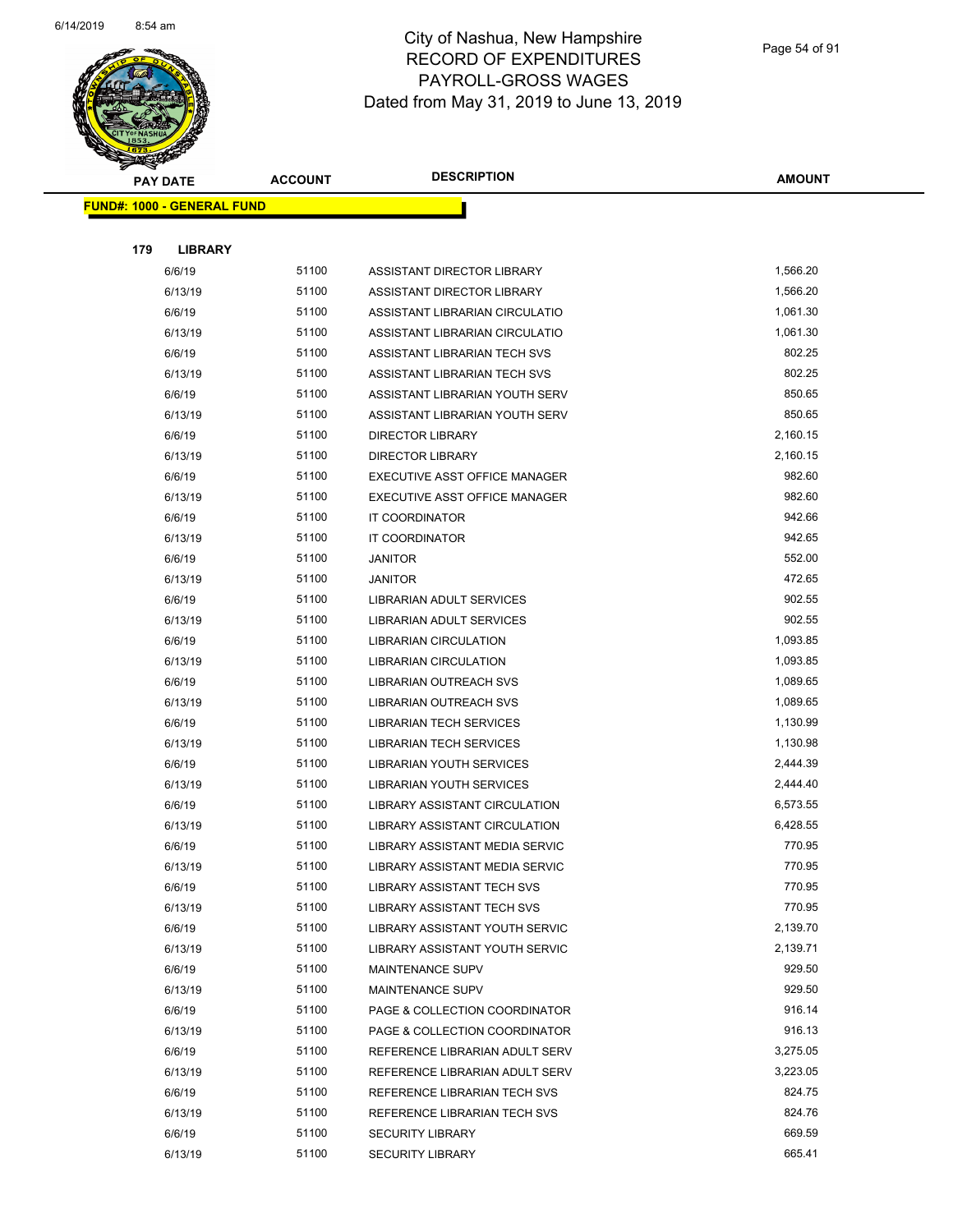

Page 55 of 91

| <b>PAY DATE</b>                   | <b>ACCOUNT</b>                           | <b>DESCRIPTION</b>                                   | <b>AMOUNT</b>        |
|-----------------------------------|------------------------------------------|------------------------------------------------------|----------------------|
| <b>FUND#: 1000 - GENERAL FUND</b> |                                          |                                                      |                      |
| 179<br><b>LIBRARY</b>             |                                          |                                                      |                      |
| 6/6/19                            | 51200                                    | <b>JANITOR</b>                                       | 250.02               |
| 6/13/19                           | 51200                                    | <b>JANITOR</b>                                       | 246.88               |
| 6/6/19                            | 51200                                    | LIBRARY ASSISTANT TECH SVS                           | 453.16               |
| 6/13/19                           | 51200                                    | <b>LIBRARY ASSISTANT TECH SVS</b>                    | 453.16               |
| 6/6/19                            | 51200                                    | <b>LIBRARY PAGE</b>                                  | 1,049.52             |
| 6/13/19                           | 51200                                    | <b>LIBRARY PAGE</b>                                  | 1,426.89             |
| 6/6/19                            | 51200                                    | RECEPTIONIST/DATA ENTRY SPECIALIST                   | 438.50               |
| 6/13/19                           | 51200                                    | RECEPTIONIST/DATA ENTRY SPECIALIST                   | 438.50               |
| 6/6/19                            | 51200                                    | REFERENCE LIBRARIAN ADULT SERV                       | 743.92               |
| 6/13/19                           | 51200                                    | REFERENCE LIBRARIAN ADULT SERV                       | 772.09               |
| 6/6/19                            | 51200                                    | <b>SECURITY LIBRARY</b>                              | 385.94               |
| 6/13/19                           | 51200                                    | <b>SECURITY LIBRARY</b>                              | 385.94               |
| 6/6/19                            | 51300                                    | <b>OVERTIME</b>                                      | 75.32                |
| 6/13/19                           | 51300                                    | <b>OVERTIME</b>                                      | 655.85               |
| <b>TOTAL 179 - LIBRARY</b>        |                                          |                                                      | \$72,394.00          |
|                                   |                                          |                                                      |                      |
| 181                               | <b>COMMUNITY DEVELOPMENT</b>             |                                                      |                      |
| 6/6/19                            | 51100                                    | ADMINISTRATIVE ASSISTANT II                          | 766.50               |
| 6/13/19                           | 51100                                    | ADMINISTRATIVE ASSISTANT II                          | 766.50               |
| 6/6/19                            | 51100                                    | DIRECTOR COMMUNITY DEVELOPMENT                       | 2,294.80             |
| 6/13/19                           | 51100                                    | DIRECTOR COMMUNITY DEVELOPMENT                       | 2,294.80             |
| 6/6/19                            | 51100                                    | <b>TRANSPORTATION PLANNER</b>                        | 1,285.65             |
| 6/13/19                           | 51100<br>51100                           | <b>TRANSPORTATION PLANNER</b>                        | 1,285.65<br>1,334.16 |
| 6/6/19<br>6/13/19                 | 51100                                    | <b>WATERWAYS MANAGER</b><br><b>WATERWAYS MANAGER</b> | 1,524.75             |
| 6/6/19                            | 51200                                    | ADMINISTRATIVE ASSISTANT I                           | 382.40               |
| 6/13/19                           | 51200                                    | ADMINISTRATIVE ASSISTANT I                           | 382.40               |
| 6/6/19                            | 51400                                    | WAGES TEMPORARY/SEASONAL                             | 100.00               |
| 6/13/19                           | 51400                                    | WAGES TEMPORARY/SEASONAL                             | 100.00               |
|                                   | <b>TOTAL 181 - COMMUNITY DEVELOPMENT</b> |                                                      | \$12,517.61          |
|                                   |                                          |                                                      |                      |
| 182<br>6/6/19                     | <b>PLANNING AND ZONING</b><br>51100      | DEPARTMENT COORDINATOR                               | 1,026.40             |
| 6/13/19                           | 51100                                    | DEPARTMENT COORDINATOR                               | 1,026.40             |
| 6/6/19                            | 51100                                    | DEPUTY PLANNING MANAGER                              | 2,800.80             |
| 6/13/19                           | 51100                                    | DEPUTY PLANNING MANAGER                              | 2,800.80             |
| 6/6/19                            | 51100                                    | MANAGER PLANNING DEPT                                | 2,151.45             |
| 6/13/19                           | 51100                                    | MANAGER PLANNING DEPT                                | 2,151.45             |
| 6/6/19                            | 51100                                    | PLANNER I                                            | 1,877.70             |
| 6/13/19                           | 51100                                    | PLANNER I                                            | 1,877.70             |

6/6/19 51100 ZONING COORDINATOR 821.65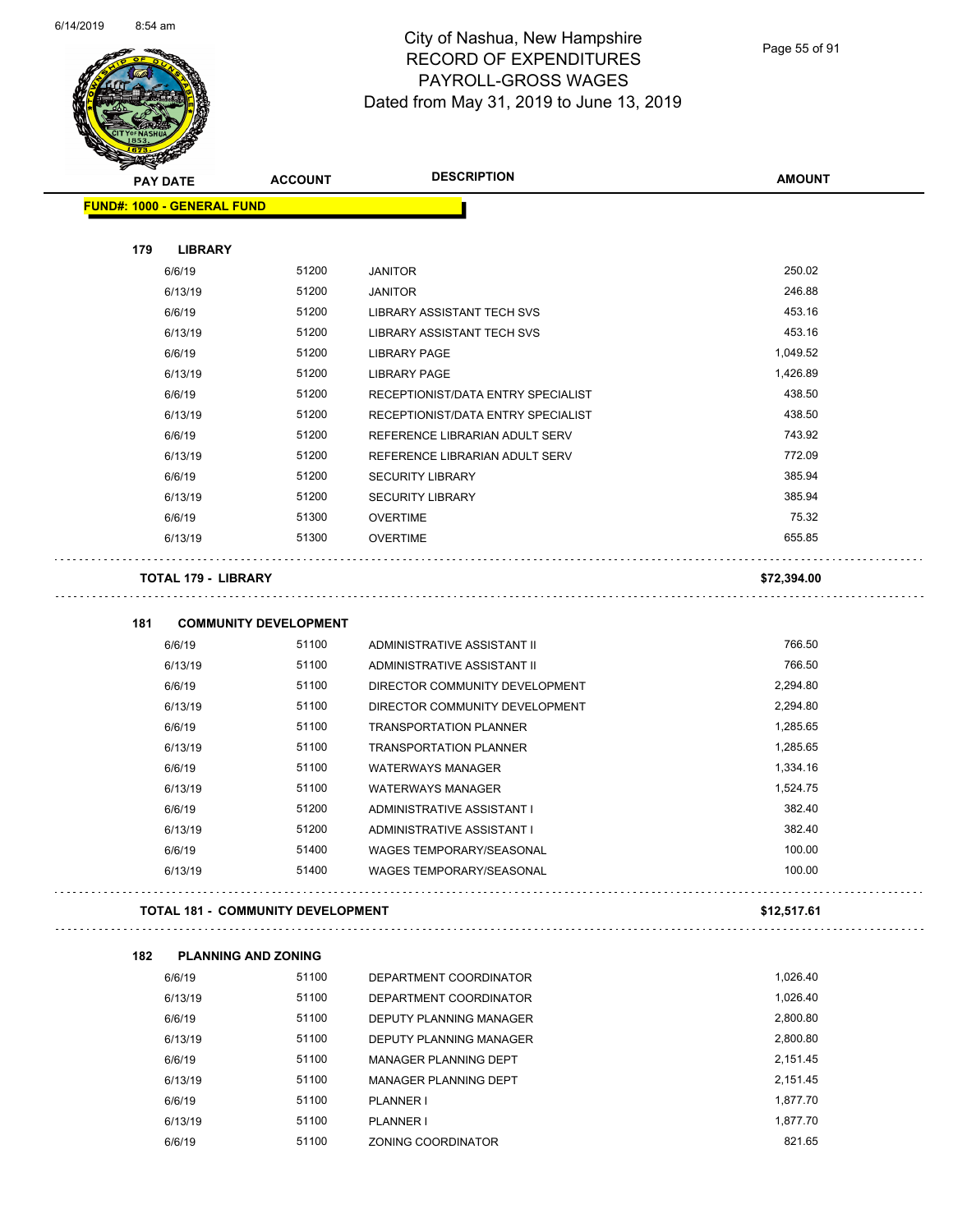

Page 56 of 91

|     | PAY DATE                          | <b>ACCOUNT</b>                          | <b>DESCRIPTION</b>             | <b>AMOUNT</b> |
|-----|-----------------------------------|-----------------------------------------|--------------------------------|---------------|
|     | <b>FUND#: 1000 - GENERAL FUND</b> |                                         |                                |               |
|     |                                   |                                         |                                |               |
| 182 |                                   | <b>PLANNING AND ZONING</b>              |                                |               |
|     | 6/13/19                           | 51100                                   | ZONING COORDINATOR             | 821.65        |
|     | 6/6/19                            | 53428                                   | <b>STENOGRAPHIC SERVICES</b>   | 500.00        |
|     | 6/13/19                           | 53428                                   | STENOGRAPHIC SERVICES          | 250.00        |
|     |                                   | <b>TOTAL 182 - PLANNING AND ZONING</b>  |                                | \$18,106.00   |
| 183 |                                   | <b>ECONOMIC DEVELOPMENT</b>             |                                |               |
|     | 6/6/19                            | 51100                                   | DWNTWN SPCLST & OED PGRM COOR  | 996.05        |
|     | 6/13/19                           | 51100                                   | DWNTWN SPCLST & OED PGRM COOR  | 996.05        |
|     | 6/6/19                            | 51100                                   | ECONOMIC DEV DIRECTOR          | 2,084.05      |
|     | 6/13/19                           | 51100                                   | <b>ECONOMIC DEV DIRECTOR</b>   | 2,084.05      |
|     | 6/6/19                            | 51100                                   | HUNT MEMORIAL BLDG & ARTS ADM  | 372.96        |
|     | 6/13/19                           | 51100                                   | HUNT MEMORIAL BLDG & ARTS ADM  | 372.95        |
|     |                                   | <b>TOTAL 183 - ECONOMIC DEVELOPMENT</b> |                                | \$6,906.11    |
| 191 | <b>SCHOOL</b>                     |                                         |                                |               |
|     | 6/6/19                            | 51100                                   | 21 CENTURY ELEM MFAM RES COORD | 1,477.30      |
|     | 6/6/19                            | 51100                                   | <b>7PAR CTE NHN</b>            | 633.75        |
|     | 6/13/19                           | 51100                                   | <b>7PAR CTE NHN</b>            | 633.75        |
|     | 6/6/19                            | 51100                                   | ASSESSMENT TEST PROCTOR        | 987.50        |
|     | 6/13/19                           | 51100                                   | ASSESSMENT TEST PROCTOR        | 1,306.25      |
|     | 6/6/19                            | 51100                                   | ASSISTANT PRINCIPAL AMH        | 1,469.60      |
|     | 6/6/19                            | 51100                                   | ASSISTANT PRINCIPAL BIC        | 3,350.20      |
|     | 6/6/19                            | 51100                                   | ASSISTANT PRINCIPAL BIR        | 1,655.50      |
|     | 6/6/19                            | 51100                                   | ASSISTANT PRINCIPAL BRO        | 1,659.60      |
|     | 6/6/19                            | 51100                                   | ASSISTANT PRINCIPAL CHARL      | 3,228.20      |
|     | 6/6/19                            | 51100                                   | ASSISTANT PRINCIPAL DR CRSP    | 1,614.10      |
|     | 6/6/19                            | 51100                                   | ASSISTANT PRINCIPAL ELM        | 6,109.18      |
|     | 6/6/19                            | 51100                                   | ASSISTANT PRINCIPAL FES        | 3,201.00      |
|     | 6/6/19                            | 51100                                   | ASSISTANT PRINCIPAL FMS        | 3,882.70      |
|     | 6/6/19                            | 51100                                   | ASSISTANT PRINCIPAL LEDGE      | 3,228.20      |
|     | 6/6/19                            | 51100                                   | ASSISTANT PRINCIPAL MDE        | 3,067.30      |
|     | 6/6/19                            | 51100                                   | ASSISTANT PRINCIPAL MTP        | 1,413.50      |
|     | 6/6/19                            | 51100                                   | ASSISTANT PRINCIPAL NHN        | 14,249.20     |
|     | 6/6/19                            | 51100                                   | ASSISTANT PRINCIPAL NHS        | 13,615.40     |
|     | 6/6/19                            | 51100                                   | ASSISTANT PRINCIPAL PMS        | 3,261.40      |
|     | 6/6/19                            | 51100                                   | ASSISTANT PRINCIPAL SHE        | 1,437.50      |
|     | 6/6/19                            | 51100                                   | ASSISTANT SUPERINTENDENT       | 8,830.90      |
|     | 6/6/19                            | 51100                                   | ASST DIRECTOR PLANT OPS        | 2,689.30      |
|     | 6/6/19                            | 51100                                   | <b>ASST DIRECTOR SPED</b>      | 6,448.10      |
|     | 6/6/19                            | 51100                                   | ASST SYSTEMS ADMIN FULL YEAR   | 15,302.10     |
|     | 6/6/19                            | 51100                                   | ASST SYSTEMS ADMIN SCH YEAR    | 639.24        |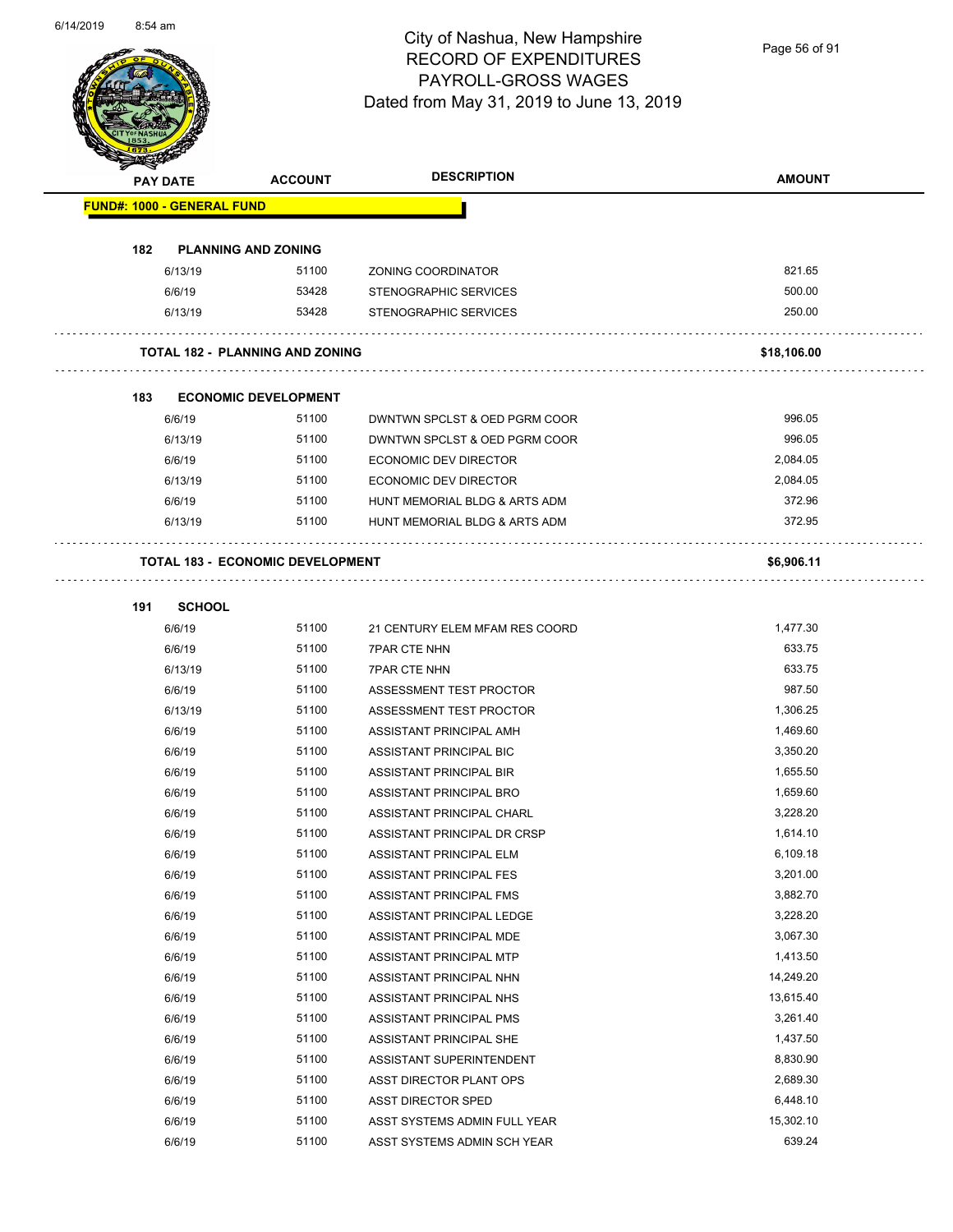

Page 57 of 91

| <b>Andri</b><br><b>PAY DATE</b>   | <b>ACCOUNT</b> | <b>DESCRIPTION</b>              | <b>AMOUNT</b> |
|-----------------------------------|----------------|---------------------------------|---------------|
| <b>FUND#: 1000 - GENERAL FUND</b> |                |                                 |               |
|                                   |                |                                 |               |
| 191<br><b>SCHOOL</b>              |                |                                 |               |
| 6/13/19                           | 51100          | ASST SYSTEMS ADMIN SCH YEAR     | 799.05        |
| 6/6/19                            | 51100          | ATTENDANCE OFFICER              | 2,481.80      |
| 6/6/19                            | 51100          | CAREER CENTER COORD NHN         | 1,348.90      |
| 6/6/19                            | 51100          | CHIEF OPERATING OFFICER         | 4,323.70      |
| 6/6/19                            | 51100          | CLERICAL ACADEMY NHN            | 3,070.20      |
| 6/13/19                           | 51100          | CLERICAL ACADEMY NHN            | 3,075.52      |
| 6/6/19                            | 51100          | CLERICAL ACADEMY NHS            | 2,981.41      |
| 6/13/19                           | 51100          | CLERICAL ACADEMY NHS            | 2,905.11      |
| 6/6/19                            | 51100          | CLERICAL ASST SUPER SUP         | 1,416.92      |
| 6/13/19                           | 51100          | CLERICAL ASST SUPER SUP         | 1,247.31      |
| 6/6/19                            | 51100          | CLERICAL ATHLETIC NHN           | 799.90        |
| 6/13/19                           | 51100          | CLERICAL ATHLETIC NHN           | 778.57        |
| 6/6/19                            | 51100          | CLERICAL ATHLETIC NHS           | 716.65        |
| 6/13/19                           | 51100          | <b>CLERICAL ATHLETIC NHS</b>    | 716.65        |
| 6/6/19                            | 51100          | <b>CLERICAL BUSINESS</b>        | 3,217.20      |
| 6/13/19                           | 51100          | <b>CLERICAL BUSINESS</b>        | 3,217.19      |
| 6/6/19                            | 51100          | CLERICAL CHIEF OP OFFICER SUP   | 738.25        |
| 6/13/19                           | 51100          | CLERICAL CHIEF OP OFFICER SUP   | 738.25        |
| 6/6/19                            | 51100          | CLERICAL CTE NHN                | 681.75        |
| 6/13/19                           | 51100          | CLERICAL CTE NHN                | 681.75        |
| 6/6/19                            | 51100          | <b>CLERICAL CTE NHS</b>         | 799.90        |
| 6/13/19                           | 51100          | <b>CLERICAL CTE NHS</b>         | 799.90        |
| 6/6/19                            | 51100          | <b>CLERICAL GUIDANCE ELM</b>    | 789.23        |
| 6/13/19                           | 51100          | CLERICAL GUIDANCE ELM           | 799.90        |
| 6/6/19                            | 51100          | CLERICAL GUIDANCE NHN           | 2,204.31      |
| 6/13/19                           | 51100          | CLERICAL GUIDANCE NHN           | 2,005.72      |
| 6/6/19                            | 51100          | <b>CLERICAL GUIDANCE NHS</b>    | 1,948.96      |
| 6/13/19                           | 51100          | <b>CLERICAL GUIDANCE NHS</b>    | 1,976.23      |
| 6/6/19                            | 51100          | <b>CLERICAL HUMAN RESOURCES</b> | 2,040.72      |
| 6/13/19                           | 51100          | <b>CLERICAL HUMAN RESOURCES</b> | 2,036.16      |
| 6/6/19                            | 51100          | <b>CLERICAL PAYROLL SUP</b>     | 1,502.30      |
| 6/13/19                           | 51100          | <b>CLERICAL PAYROLL SUP</b>     | 1,502.30      |
| 6/6/19                            | 51100          | <b>CLERICAL PLANT OPS</b>       | 751.15        |
| 6/13/19                           | 51100          | <b>CLERICAL PLANT OPS</b>       | 751.15        |
| 6/6/19                            | 51100          | CLERICAL PRINCIPAL AMH          | 1,428.51      |
| 6/13/19                           | 51100          | <b>CLERICAL PRINCIPAL AMH</b>   | 1,428.52      |
| 6/6/19                            | 51100          | <b>CLERICAL PRINCIPAL BIC</b>   | 1,516.55      |
| 6/13/19                           | 51100          | <b>CLERICAL PRINCIPAL BIC</b>   | 1,516.55      |
| 6/6/19                            | 51100          | <b>CLERICAL PRINCIPAL BIR</b>   | 1,599.80      |
| 6/13/19                           | 51100          | <b>CLERICAL PRINCIPAL BIR</b>   | 1,599.80      |
| 6/6/19                            | 51100          | <b>CLERICAL PRINCIPAL BRO</b>   | 1,373.22      |
| 6/13/19                           | 51100          | <b>CLERICAL PRINCIPAL BRO</b>   | 1,516.55      |
| 6/6/19                            | 51100          | CLERICAL PRINCIPAL CHA          | 1,502.30      |
| 6/13/19                           | 51100          | CLERICAL PRINCIPAL CHA          | 1,502.30      |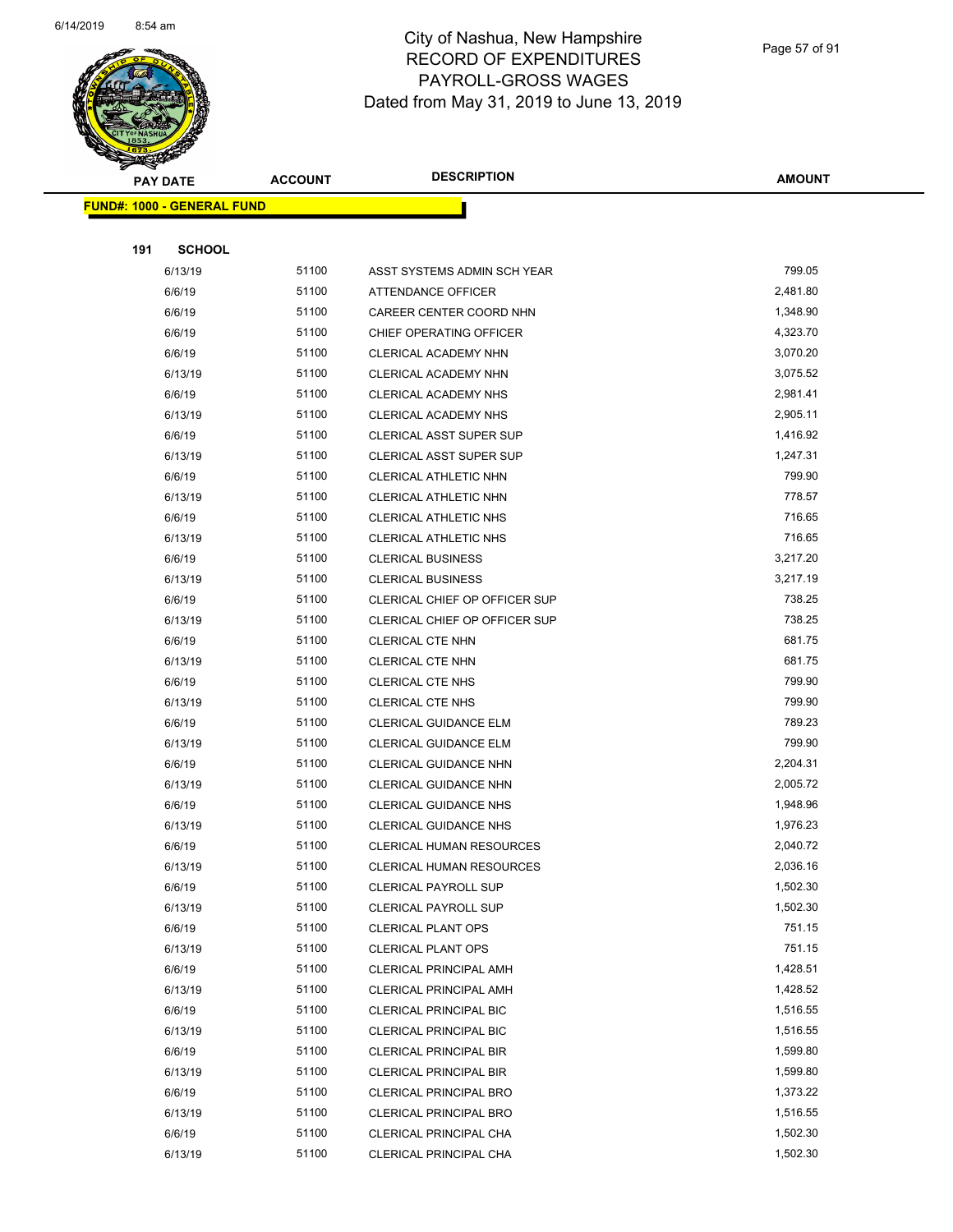

Page 58 of 91

| <b>PAY DATE</b> |                                   | <b>ACCOUNT</b> | <b>DESCRIPTION</b>                           | <b>AMOUNT</b>    |
|-----------------|-----------------------------------|----------------|----------------------------------------------|------------------|
|                 | <b>FUND#: 1000 - GENERAL FUND</b> |                |                                              |                  |
|                 |                                   |                |                                              |                  |
| 191             | <b>SCHOOL</b>                     |                |                                              |                  |
|                 | 6/6/19                            | 51100          | CLERICAL PRINCIPAL DRC                       | 1,470.41         |
|                 | 6/13/19                           | 51100          | CLERICAL PRINCIPAL DRC                       | 1,470.41         |
|                 | 6/6/19                            | 51100          | <b>CLERICAL PRINCIPAL ELM</b>                | 2,700.96         |
|                 | 6/13/19                           | 51100          | <b>CLERICAL PRINCIPAL ELM</b>                | 2,737.33         |
|                 | 6/6/19                            | 51100          | <b>CLERICAL PRINCIPAL FES</b>                | 1,112.88         |
|                 | 6/13/19                           | 51100          | <b>CLERICAL PRINCIPAL FES</b>                | 1,470.40         |
|                 | 6/6/19                            | 51100          | <b>CLERICAL PRINCIPAL FMS</b>                | 2,305.20         |
|                 | 6/13/19                           | 51100          | <b>CLERICAL PRINCIPAL FMS</b>                | 2,295.64         |
|                 | 6/6/19                            | 51100          | CLERICAL PRINCIPAL LDG                       | 1,428.36         |
|                 | 6/13/19                           | 51100          | CLERICAL PRINCIPAL LDG                       | 1,432.90         |
|                 | 6/6/19                            | 51100          | CLERICAL PRINCIPAL MDE                       | 1,539.80         |
|                 | 6/13/19                           | 51100          | CLERICAL PRINCIPAL MDE                       | 1,539.80         |
|                 | 6/6/19                            | 51100          | <b>CLERICAL PRINCIPAL MTP</b>                | 1,505.30         |
|                 | 6/13/19                           | 51100          | <b>CLERICAL PRINCIPAL MTP</b>                | 1,505.30         |
|                 | 6/6/19                            | 51100          | CLERICAL PRINCIPAL NHN                       | 1,428.52         |
|                 | 6/13/19                           | 51100          | CLERICAL PRINCIPAL NHN                       | 1,433.30         |
|                 | 6/6/19                            | 51100          | <b>CLERICAL PRINCIPAL NHS</b>                | 1,912.79         |
|                 | 6/13/19                           | 51100          | <b>CLERICAL PRINCIPAL NHS</b>                | 1,855.46         |
|                 | 6/6/19                            | 51100          | <b>CLERICAL PRINCIPAL NSE</b>                | 1,583.29         |
|                 | 6/13/19                           | 51100          | <b>CLERICAL PRINCIPAL NSE</b>                | 1,583.29         |
|                 | 6/6/19                            | 51100          | <b>CLERICAL PRINCIPAL PMS</b>                | 1,380.23         |
|                 | 6/13/19                           | 51100          | <b>CLERICAL PRINCIPAL PMS</b>                | 1,393.86         |
|                 | 6/6/19                            | 51100          | <b>CLERICAL PRINCIPAL SHE</b>                | 1,516.55         |
|                 | 6/13/19                           | 51100          | <b>CLERICAL PRINCIPAL SHE</b>                | 1,516.54         |
|                 | 6/6/19                            | 51100          | CLERICAL RECEPTIONIST NHN                    | 799.90           |
|                 | 6/13/19                           | 51100          | CLERICAL RECEPTIONIST NHN                    | 767.90           |
|                 | 6/6/19                            | 51100          | CLERICAL RECEPTIONIST NHS                    | 681.75           |
|                 | 6/13/19                           | 51100          | CLERICAL RECEPTIONIST NHS                    | 599.94           |
|                 | 6/6/19                            | 51100          | CLERICAL SPECIAL ED NHN                      | 681.75           |
|                 | 6/13/19                           | 51100          | CLERICAL SPECIAL ED NHN                      | 645.39           |
|                 | 6/6/19                            | 51100          | CLERICAL SPECIAL ED NHS                      | 711.87           |
|                 | 6/13/19                           | 51100          | CLERICAL SPECIAL ED NHS                      | 716.65           |
|                 | 6/6/19                            | 51100          | CLERICAL SPECIAL ED SUP                      | 1,363.50         |
|                 | 6/13/19                           | 51100          | CLERICAL SPECIAL ED SUP                      | 1,363.50         |
|                 | 6/6/19                            | 51100          | CLERICAL STUDENT SERV SUP                    | 822.75<br>822.76 |
|                 | 6/13/19                           | 51100          | CLERICAL STUDENT SERV SUP                    | 784.84           |
|                 | 6/6/19                            | 51100          | CLERICAL SUPERINTENDANT HRLY                 | 784.83           |
|                 | 6/13/19<br>6/6/19                 | 51100<br>51100 | CLERICAL SUPERINTENDANT HRLY                 | 1,848.30         |
|                 |                                   |                | CLERICAL SUPERINTENDANT SUP                  | 1,389.60         |
|                 | 6/6/19<br>6/13/19                 | 51100<br>51100 | <b>CUSTODIAN AMH</b><br><b>CUSTODIAN AMH</b> | 1,389.60         |
|                 | 6/6/19                            | 51100          | <b>CUSTODIAN ASST HEAD ELM</b>               | 791.20           |
|                 | 6/13/19                           | 51100          | <b>CUSTODIAN ASST HEAD ELM</b>               | 791.20           |
|                 | 6/6/19                            | 51100          | <b>CUSTODIAN ASST HEAD FMS</b>               | 791.20           |
|                 |                                   |                |                                              |                  |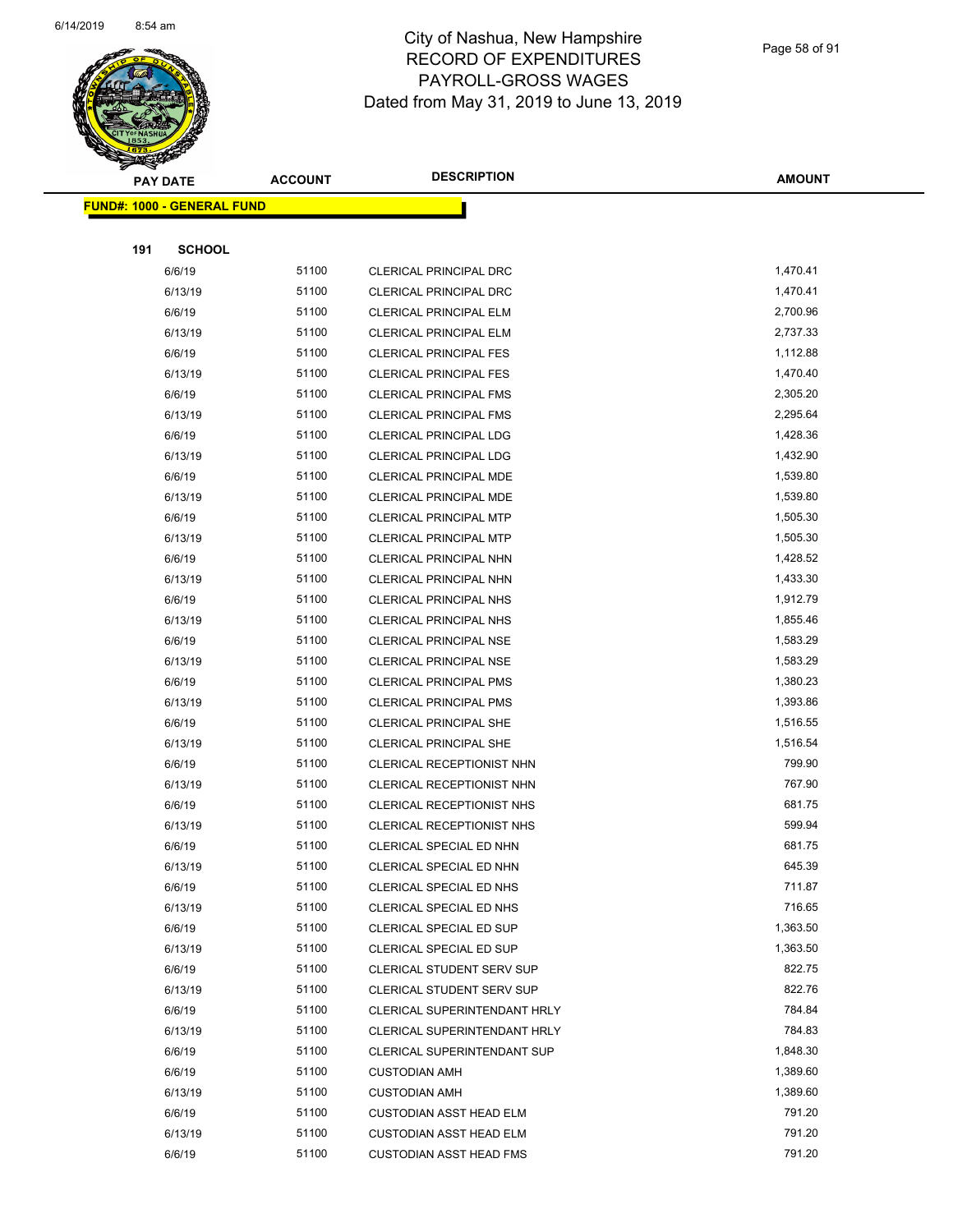

Page 59 of 91

|     | <b>PAY DATE</b>                   | <b>ACCOUNT</b> | <b>DESCRIPTION</b>             | <b>AMOUNT</b> |
|-----|-----------------------------------|----------------|--------------------------------|---------------|
|     | <b>FUND#: 1000 - GENERAL FUND</b> |                |                                |               |
|     |                                   |                |                                |               |
| 191 | <b>SCHOOL</b>                     |                |                                |               |
|     | 6/13/19                           | 51100          | <b>CUSTODIAN ASST HEAD FMS</b> | 791.20        |
|     | 6/6/19                            | 51100          | <b>CUSTODIAN ASST HEAD NHN</b> | 1,590.40      |
|     | 6/13/19                           | 51100          | <b>CUSTODIAN ASST HEAD NHN</b> | 1,590.40      |
|     | 6/6/19                            | 51100          | <b>CUSTODIAN ASST HEAD NHS</b> | 1,582.40      |
|     | 6/13/19                           | 51100          | <b>CUSTODIAN ASST HEAD NHS</b> | 1,582.40      |
|     | 6/6/19                            | 51100          | <b>CUSTODIAN ASST HEAD PMS</b> | 791.20        |
|     | 6/13/19                           | 51100          | CUSTODIAN ASST HEAD PMS        | 791.20        |
|     | 6/6/19                            | 51100          | <b>CUSTODIAN BIC</b>           | 1,486.00      |
|     | 6/13/19                           | 51100          | <b>CUSTODIAN BIC</b>           | 1,389.60      |
|     | 6/6/19                            | 51100          | <b>CUSTODIAN BIR</b>           | 1,493.82      |
|     | 6/13/19                           | 51100          | <b>CUSTODIAN BIR</b>           | 1,389.60      |
|     | 6/6/19                            | 51100          | <b>CUSTODIAN BRO</b>           | 1,389.60      |
|     | 6/13/19                           | 51100          | <b>CUSTODIAN BRO</b>           | 1,406.97      |
|     | 6/6/19                            | 51100          | <b>CUSTODIAN CHA</b>           | 1,428.16      |
|     | 6/13/19                           | 51100          | <b>CUSTODIAN CHA</b>           | 1,389.60      |
|     | 6/6/19                            | 51100          | <b>CUSTODIAN DRC</b>           | 1,389.60      |
|     | 6/13/19                           | 51100          | <b>CUSTODIAN DRC</b>           | 1,389.60      |
|     | 6/6/19                            | 51100          | <b>CUSTODIAN ELM</b>           | 5,118.22      |
|     | 6/13/19                           | 51100          | <b>CUSTODIAN ELM</b>           | 4,540.65      |
|     | 6/6/19                            | 51100          | <b>CUSTODIAN FES</b>           | 1,389.61      |
|     | 6/13/19                           | 51100          | <b>CUSTODIAN FES</b>           | 1,389.64      |
|     | 6/6/19                            | 51100          | <b>CUSTODIAN FMS</b>           | 2,779.21      |
|     | 6/13/19                           | 51100          | <b>CUSTODIAN FMS</b>           | 2,779.20      |
|     | 6/6/19                            | 51100          | <b>CUSTODIAN HEAD AMH</b>      | 791.20        |
|     | 6/13/19                           | 51100          | <b>CUSTODIAN HEAD AMH</b>      | 791.20        |
|     | 6/6/19                            | 51100          | <b>CUSTODIAN HEAD BIC</b>      | 791.20        |
|     | 6/13/19                           | 51100          | <b>CUSTODIAN HEAD BIC</b>      | 791.20        |
|     | 6/6/19                            | 51100          | <b>CUSTODIAN HEAD BIR</b>      | 791.20        |
|     | 6/13/19                           | 51100          | <b>CUSTODIAN HEAD BIR</b>      | 791.20        |
|     | 6/6/19                            | 51100          | <b>CUSTODIAN HEAD BRO</b>      | 791.20        |
|     | 6/13/19                           | 51100          | <b>CUSTODIAN HEAD BRO</b>      | 791.20        |
|     | 6/6/19                            | 51100          | <b>CUSTODIAN HEAD CHA</b>      | 791.20        |
|     | 6/13/19                           | 51100          | <b>CUSTODIAN HEAD CHA</b>      | 791.20        |
|     | 6/6/19                            | 51100          | <b>CUSTODIAN HEAD DRC</b>      | 791.20        |
|     | 6/13/19                           | 51100          | <b>CUSTODIAN HEAD DRC</b>      | 791.20        |
|     | 6/6/19                            | 51100          | <b>CUSTODIAN HEAD ELM</b>      | 937.60        |
|     | 6/13/19                           | 51100          | <b>CUSTODIAN HEAD ELM</b>      | 937.60        |
|     | 6/6/19                            | 51100          | <b>CUSTODIAN HEAD FES</b>      | 791.20        |
|     | 6/13/19                           | 51100          | <b>CUSTODIAN HEAD FES</b>      | 791.20        |
|     | 6/6/19                            | 51100          | <b>CUSTODIAN HEAD FMS</b>      | 937.60        |
|     | 6/13/19                           | 51100          | <b>CUSTODIAN HEAD FMS</b>      | 937.60        |
|     | 6/6/19                            | 51100          | <b>CUSTODIAN HEAD LDG</b>      | 791.20        |
|     | 6/13/19                           | 51100          | <b>CUSTODIAN HEAD LDG</b>      | 791.20        |
|     | 6/6/19                            | 51100          | <b>CUSTODIAN HEAD MDE</b>      | 791.20        |
|     |                                   |                |                                |               |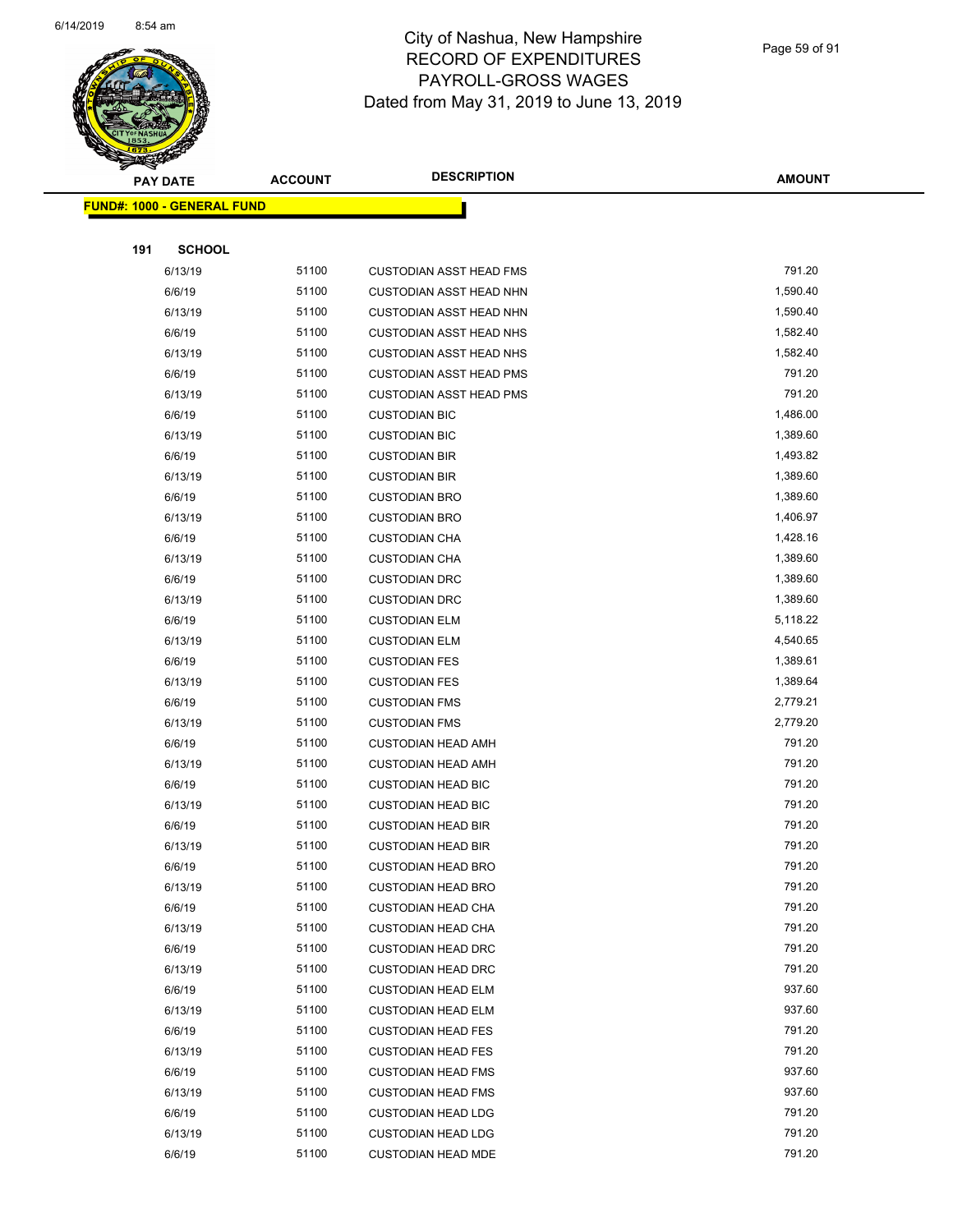

Page 60 of 91

| <b>STATERS</b>                    |                |                                 |               |
|-----------------------------------|----------------|---------------------------------|---------------|
| <b>PAY DATE</b>                   | <b>ACCOUNT</b> | <b>DESCRIPTION</b>              | <b>AMOUNT</b> |
| <b>FUND#: 1000 - GENERAL FUND</b> |                |                                 |               |
|                                   |                |                                 |               |
| 191<br><b>SCHOOL</b>              |                |                                 |               |
| 6/13/19                           | 51100          | <b>CUSTODIAN HEAD MDE</b>       | 791.20        |
| 6/6/19                            | 51100          | <b>CUSTODIAN HEAD MTP</b>       | 791.20        |
| 6/13/19                           | 51100          | <b>CUSTODIAN HEAD MTP</b>       | 791.20        |
| 6/6/19                            | 51100          | <b>CUSTODIAN HEAD NHN</b>       | 943.20        |
| 6/13/19                           | 51100          | <b>CUSTODIAN HEAD NHN</b>       | 943.20        |
| 6/6/19                            | 51100          | <b>CUSTODIAN HEAD NHS</b>       | 943.20        |
| 6/13/19                           | 51100          | <b>CUSTODIAN HEAD NHS</b>       | 943.20        |
| 6/6/19                            | 51100          | <b>CUSTODIAN HEAD NSE</b>       | 791.20        |
| 6/13/19                           | 51100          | <b>CUSTODIAN HEAD NSE</b>       | 791.20        |
| 6/6/19                            | 51100          | <b>CUSTODIAN HEAD PMS</b>       | 937.60        |
| 6/13/19                           | 51100          | <b>CUSTODIAN HEAD PMS</b>       | 937.60        |
| 6/6/19                            | 51100          | <b>CUSTODIAN HEAD SHE</b>       | 791.20        |
| 6/13/19                           | 51100          | <b>CUSTODIAN HEAD SHE</b>       | 791.20        |
| 6/6/19                            | 51100          | <b>CUSTODIAN LDG</b>            | 1,354.80      |
| 6/13/19                           | 51100          | <b>CUSTODIAN LDG</b>            | 1,354.81      |
| 6/6/19                            | 51100          | <b>CUSTODIAN MDE</b>            | 1,389.60      |
| 6/13/19                           | 51100          | <b>CUSTODIAN MDE</b>            | 1,389.60      |
| 6/6/19                            | 51100          | <b>CUSTODIAN MTP</b>            | 1,389.60      |
| 6/13/19                           | 51100          | <b>CUSTODIAN MTP</b>            | 1,405.19      |
| 6/6/19                            | 51100          | <b>CUSTODIAN NHN</b>            | 8,501.49      |
| 6/13/19                           | 51100          | <b>CUSTODIAN NHN</b>            | 8,334.85      |
| 6/6/19                            | 51100          | <b>CUSTODIAN NHS</b>            | 9,096.51      |
| 6/13/19                           | 51100          | <b>CUSTODIAN NHS</b>            | 9,096.51      |
| 6/6/19                            | 51100          | <b>CUSTODIAN NSE</b>            | 1,389.60      |
| 6/13/19                           | 51100          | <b>CUSTODIAN NSE</b>            | 1,389.60      |
| 6/6/19                            | 51100          | <b>CUSTODIAN PMS</b>            | 2,181.52      |
| 6/13/19                           | 51100          | <b>CUSTODIAN PMS</b>            | 2,027.95      |
| 6/6/19                            | 51100          | <b>CUSTODIAN SHE</b>            | 1,486.00      |
| 6/13/19                           | 51100          | <b>CUSTODIAN SHE</b>            | 1,389.60      |
| 6/6/19                            | 51100          | <b>CUSTODIAN SUPERVISOR WPO</b> | 6,116.60      |
| 6/6/19                            | 51100          | <b>CUSTODIAN WID</b>            | 660.00        |
| 6/13/19                           | 51100          | <b>CUSTODIAN WID</b>            | 660.00        |
| 6/6/19                            | 51100          | DATA ANALYST                    | 3,226.80      |
| 6/6/19                            | 51100          | <b>DIRECTOR ATHLETICS</b>       | 3,761.50      |
| 6/6/19                            | 51100          | DIRECTOR COM GRANTS             | 1,644.69      |
| 6/6/19                            | 51100          | <b>DIRECTOR GUIDANCE</b>        | 6,639.99      |
| 6/6/19                            | 51100          | <b>DIRECTOR HUMAN RESOURCES</b> | 3,422.50      |
| 6/6/19                            | 51100          | <b>DIRECTOR PLANT OPS</b>       | 3,904.60      |
| 6/6/19                            | 51100          | DIRECTOR SPECIAL ED             | 3,670.60      |
| 6/6/19                            | 51100          | DIRECTOR STUDENT SERVICES       | 3,429.60      |
| 6/6/19                            | 51100          | DIRECTOR TECHNOLOGY             | 4,319.89      |
| 6/6/19                            | 51100          | DIRECTOR TRANSPORTATION         | 3,264.80      |
| 6/6/19                            | 51100          | DIRECTOR VOCATIONAL             | 6,774.70      |
| 6/6/19                            | 51100          | DW TECHNOLOGY PEER COACH        | 1,785.80      |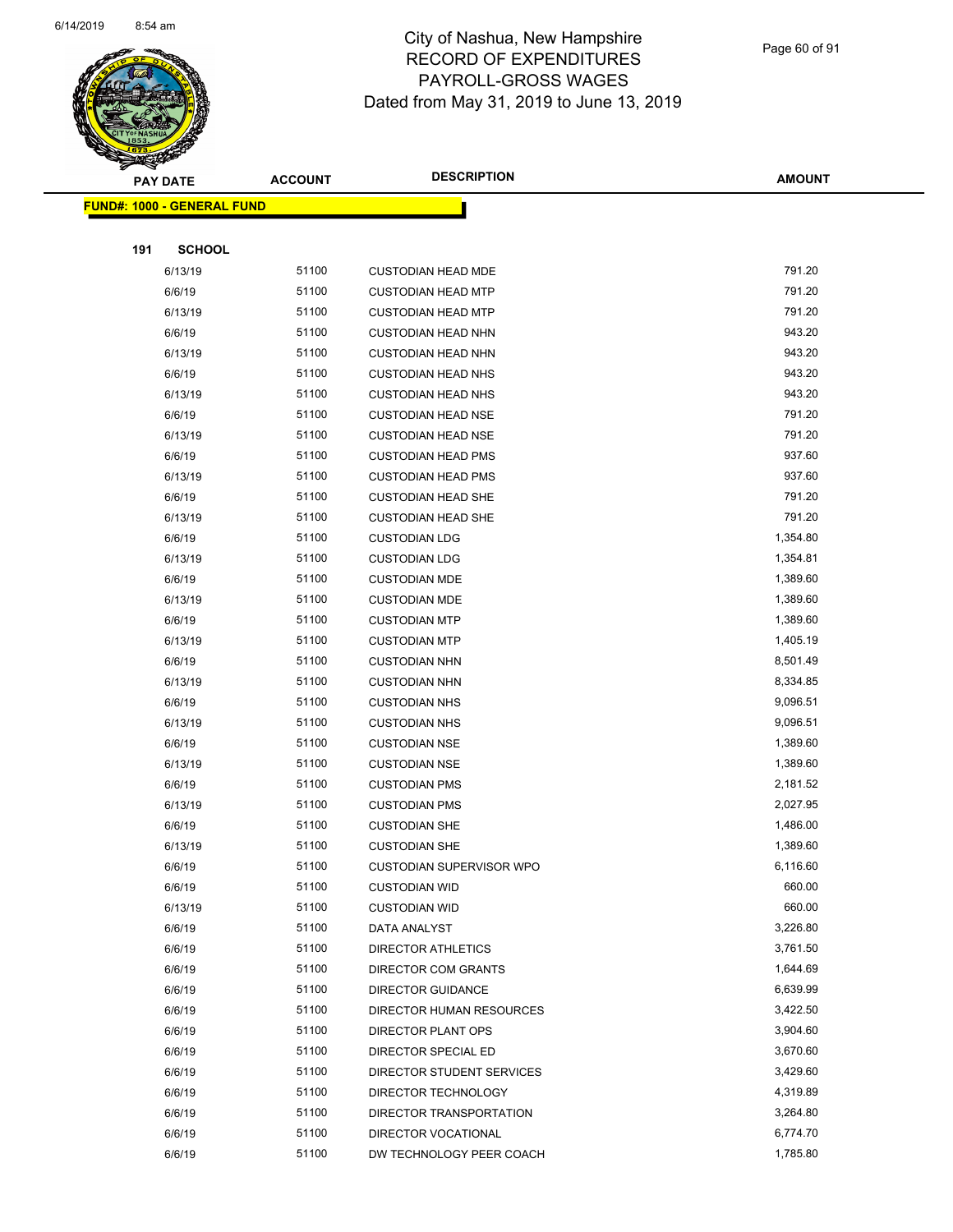

Page 61 of 91

| <b>RANGARA</b> |                                   |                |                               |               |
|----------------|-----------------------------------|----------------|-------------------------------|---------------|
|                | <b>PAY DATE</b>                   | <b>ACCOUNT</b> | <b>DESCRIPTION</b>            | <b>AMOUNT</b> |
|                | <b>FUND#: 1000 - GENERAL FUND</b> |                |                               |               |
|                |                                   |                |                               |               |
| 191            | <b>SCHOOL</b>                     |                |                               |               |
|                | 6/6/19                            | 51100          | E-BLOCK TECHNICAL PARA        | 664.34        |
|                | 6/13/19                           | 51100          | E-BLOCK TECHNICAL PARA        | 674.33        |
|                | 6/6/19                            | 51100          | ELL OUTREACH WORKER           | 1,723.00      |
|                | 6/6/19                            | 51100          | GUIDANCE COUNSELOR AMH        | 2,358.10      |
|                | 6/6/19                            | 51100          | <b>GUIDANCE COUNSELOR BIC</b> | 2,026.29      |
|                | 6/6/19                            | 51100          | <b>GUIDANCE COUNSELOR BIR</b> | 2,977.30      |
|                | 6/6/19                            | 51100          | <b>GUIDANCE COUNSELOR BRO</b> | 1,942.00      |
|                | 6/13/19                           | 51100          | <b>GUIDANCE COUNSELOR CHA</b> | 2,977.34      |
|                | 6/6/19                            | 51100          | GUIDANCE COUNSELOR DRC        | 2,885.20      |
|                | 6/6/19                            | 51100          | GUIDANCE COUNSELOR ELM        | 13,364.00     |
|                | 6/6/19                            | 51100          | <b>GUIDANCE COUNSELOR FES</b> | 2,885.20      |
|                | 6/6/19                            | 51100          | <b>GUIDANCE COUNSELOR FMS</b> | 5,545.30      |
|                | 6/6/19                            | 51100          | <b>GUIDANCE COUNSELOR LDG</b> | 2,977.30      |
|                | 6/6/19                            | 51100          | <b>GUIDANCE COUNSELOR MDE</b> | 2,856.70      |
|                | 6/6/19                            | 51100          | <b>GUIDANCE COUNSELOR MTP</b> | 2,885.20      |
|                | 6/6/19                            | 51100          | GUIDANCE COUNSELOR NHN        | 17,498.80     |
|                | 6/6/19                            | 51100          | <b>GUIDANCE COUNSELOR NHS</b> | 18,800.19     |
|                | 6/6/19                            | 51100          | <b>GUIDANCE COUNSELOR NSE</b> | 2,885.20      |
|                | 6/6/19                            | 51100          | <b>GUIDANCE COUNSELOR PMS</b> | 8,876.71      |
|                | 6/6/19                            | 51100          | GUIDANCE COUNSELOR SHE        | 2,885.20      |
|                | 6/6/19                            | 51100          | JOB DEVELOPER SPED NHN        | 2,977.31      |
|                | 6/6/19                            | 51100          | <b>LIBRARIAN AMH</b>          | 1,951.10      |
|                | 6/6/19                            | 51100          | <b>LIBRARIAN BIC</b>          | 1,792.40      |
|                | 6/6/19                            | 51100          | <b>LIBRARIAN BIR</b>          | 2,110.20      |
|                | 6/6/19                            | 51100          | LIBRARIAN BRO                 | 2,048.10      |
|                | 6/6/19                            | 51100          | <b>LIBRARIAN CHA</b>          | 2,977.30      |
|                | 6/6/19                            | 51100          | <b>LIBRARIAN DRC</b>          | 2,205.00      |
|                | 6/6/19                            | 51100          | <b>LIBRARIAN ELM</b>          | 2,001.60      |
|                | 6/6/19                            | 51100          | <b>LIBRARIAN FES</b>          | 2,885.20      |
|                | 6/6/19                            | 51100          | <b>LIBRARIAN FMS</b>          | 2,885.20      |
|                | 6/6/19                            | 51100          | <b>LIBRARIAN LDG</b>          | 2,257.00      |
|                | 6/6/19                            | 51100          | <b>LIBRARIAN MDE</b>          | 2,856.70      |
|                | 6/6/19                            | 51100          | <b>LIBRARIAN MTP</b>          | 1,629.00      |
|                | 6/6/19                            | 51100          | <b>LIBRARIAN NHN</b>          | 4,811.40      |
|                | 6/6/19                            | 51100          | <b>LIBRARIAN NHS</b>          | 5,900.80      |
|                | 6/6/19                            | 51100          | LIBRARIAN NSE                 | 2,856.70      |
|                | 6/6/19                            | 51100          | <b>LIBRARIAN PMS</b>          | 2,001.60      |
|                | 6/6/19                            | 51100          | <b>LIBRARIAN SHE</b>          | 2,885.20      |
|                | 6/6/19                            | 51100          | LICENSED PRACTICAL NURSE ELM  | 1,414.60      |
|                | 6/6/19                            | 51100          | LICENSED PRACTICAL NURSE FMS  | 1,545.50      |
|                | 6/6/19                            | 51100          | MAINTENANCE ALARM WPO         | 998.80        |
|                | 6/13/19                           | 51100          | MAINTENANCE ALARM WPO         | 998.80        |
|                | 6/6/19                            | 51100          | MAINTENANCE CARPENTER WPO     | 975.60        |
|                | 6/13/19                           | 51100          | MAINTENANCE CARPENTER WPO     | 975.60        |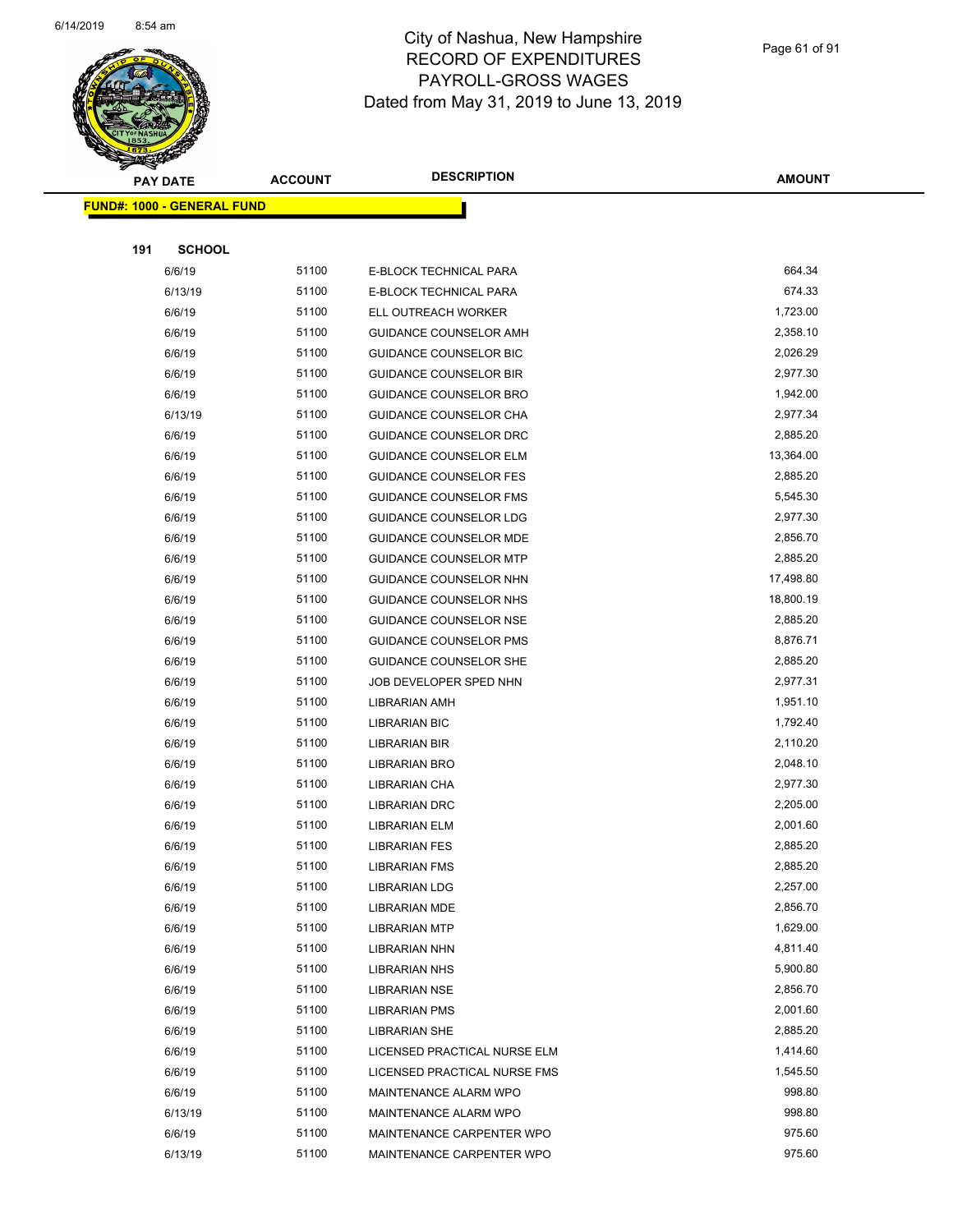

| <b>Andrew</b> | <b>PAY DATE</b>                   | <b>ACCOUNT</b> | <b>DESCRIPTION</b>             | <b>AMOUNT</b> |  |
|---------------|-----------------------------------|----------------|--------------------------------|---------------|--|
|               | <b>FUND#: 1000 - GENERAL FUND</b> |                |                                |               |  |
|               |                                   |                |                                |               |  |
| 191           | <b>SCHOOL</b>                     |                |                                |               |  |
|               | 6/6/19                            | 51100          | MAINTENANCE ELECTRICIAN WPO    | 1,997.60      |  |
|               | 6/13/19                           | 51100          | MAINTENANCE ELECTRICIAN WPO    | 1,997.60      |  |
|               | 6/6/19                            | 51100          | MAINTENANCE GRDS FORMEN WPO    | 975.60        |  |
|               | 6/13/19                           | 51100          | MAINTENANCE GRDS FORMEN WPO    | 975.60        |  |
|               | 6/6/19                            | 51100          | MAINTENANCE GROUNDS WPO        | 4,100.40      |  |
|               | 6/13/19                           | 51100          | MAINTENANCE GROUNDS WPO        | 4,100.40      |  |
|               | 6/6/19                            | 51100          | MAINTENANCE HVAC WPO           | 5,869.60      |  |
|               | 6/13/19                           | 51100          | MAINTENANCE HVAC WPO           | 5,869.61      |  |
|               | 6/6/19                            | 51100          | MAINTENANCE MESSENGER WPO      | 937.60        |  |
|               | 6/13/19                           | 51100          | MAINTENANCE MESSENGER WPO      | 937.60        |  |
|               | 6/6/19                            | 51100          | MAINTENANCE PLUMBER WPO        | 1,002.80      |  |
|               | 6/13/19                           | 51100          | MAINTENANCE PLUMBER WPO        | 1,002.80      |  |
|               | 6/6/19                            | 51100          | MAINTENANCE TRADES WPO         | 2,946.00      |  |
|               | 6/13/19                           | 51100          | MAINTENANCE TRADES WPO         | 2,946.00      |  |
|               | 6/6/19                            | 51100          | <b>MARKETING TEACHER NHS</b>   | 2,799.90      |  |
|               | 6/6/19                            | 51100          | <b>NURSE AMH</b>               | 2,701.20      |  |
|               | 6/6/19                            | 51100          | <b>NURSE BIC</b>               | 2,701.20      |  |
|               | 6/6/19                            | 51100          | <b>NURSE BIR</b>               | 2,674.40      |  |
|               | 6/6/19                            | 51100          | <b>NURSE BRO</b>               | 2,701.20      |  |
|               | 6/6/19                            | 51100          | <b>NURSE CHA</b>               | 2,701.20      |  |
|               | 6/6/19                            | 51100          | <b>NURSE DRC</b>               | 2,701.20      |  |
|               | 6/6/19                            | 51100          | <b>NURSE ELM</b>               | 3,192.30      |  |
|               | 6/6/19                            | 51100          | <b>NURSE FES</b>               | 709.94        |  |
|               | 6/6/19                            | 51100          | <b>NURSE FMS</b>               | 3,942.57      |  |
|               | 6/6/19                            | 51100          | <b>NURSE LDG</b>               | 2,555.80      |  |
|               | 6/6/19                            | 51100          | <b>NURSE MDE</b>               | 2,208.00      |  |
|               | 6/6/19                            | 51100          | <b>NURSE MTP</b>               | 1,819.70      |  |
|               | 6/6/19                            | 51100          | <b>NURSE NHN</b>               | 3,460.80      |  |
|               | 6/6/19                            | 51100          | <b>NURSE NHS</b>               | 3,400.70      |  |
|               | 6/6/19                            | 51100          | <b>NURSE NSE</b>               | 2,701.20      |  |
|               | 6/6/19                            | 51100          | <b>NURSE PMS</b>               | 1,561.40      |  |
|               | 6/6/19                            | 51100          | <b>NURSE SHE</b>               | 1,794.50      |  |
|               | 6/6/19                            | 51100          | OFFICE MANAGER BUSINESS        | 2,655.20      |  |
|               | 6/6/19                            | 51100          | OFFICE MANAGER HUMAN RESOURCES | 1,900.50      |  |
|               | 6/6/19                            | 51100          | OFFICE MANAGER SPED            | 2,002.10      |  |
|               | 6/6/19                            | 51100          | OUT DISTRICT COORDINATOR       | 3,059.80      |  |
|               | 6/6/19                            | 51100          | PARA PRE SCHOOL BIR            | 619.20        |  |
|               | 6/13/19                           | 51100          | PARA PRE SCHOOL BIR            | 735.39        |  |
|               | 6/6/19                            | 51100          | PARA ALT AMH                   | 669.24        |  |
|               | 6/13/19                           | 51100          | PARA ALT AMH                   | 643.89        |  |
|               | 6/6/19                            | 51100          | PARA ALT FMS                   | 634.39        |  |
|               | 6/13/19                           | 51100          | PARA ALT FMS                   | 634.39        |  |
|               | 6/6/19                            | 51100          | PARA ALT LDG                   | 530.77        |  |
|               | 6/13/19                           | 51100          | PARA ALT LDG                   | 200.36        |  |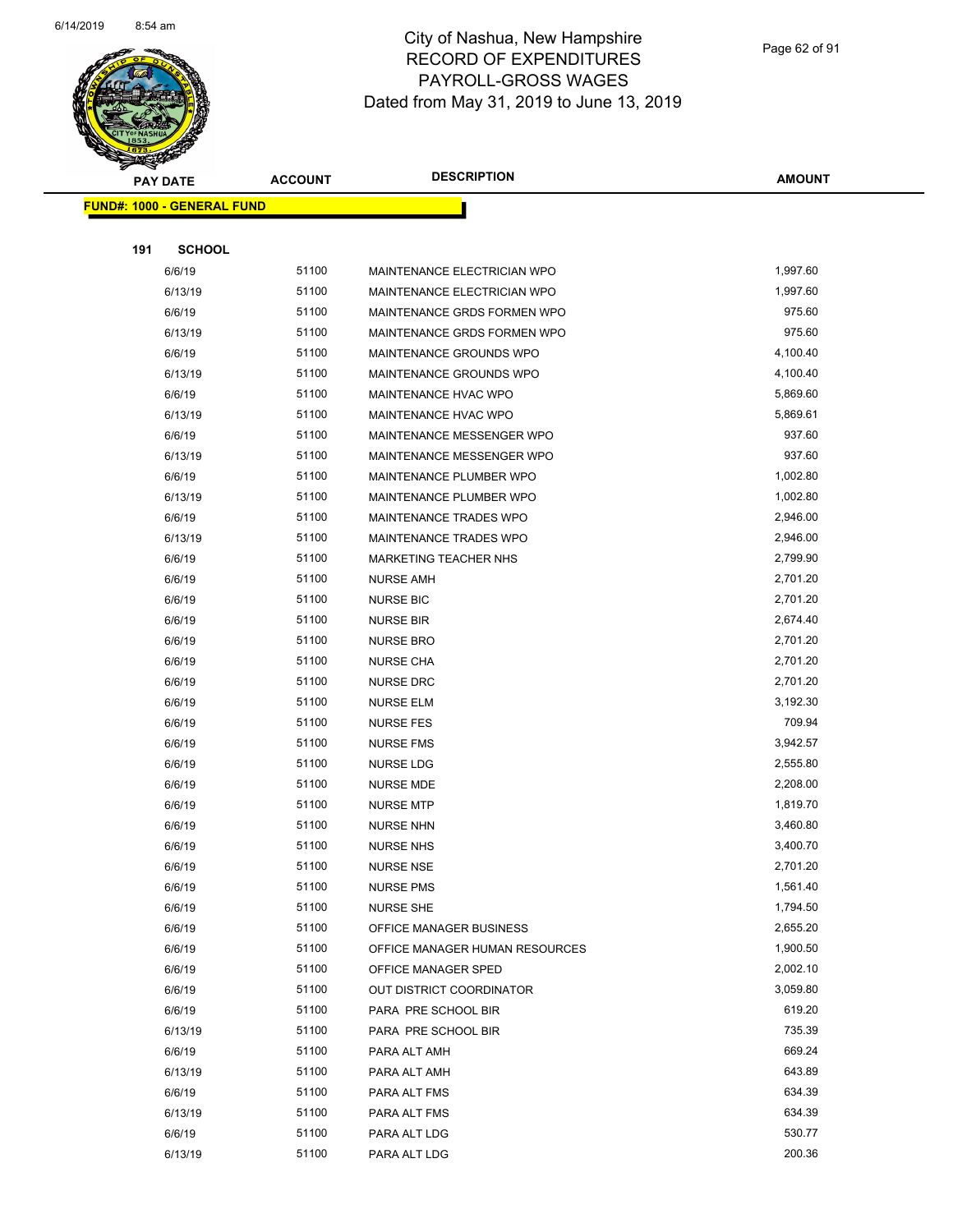

Page 63 of 91

|     | <b>PAY DATE</b>                   | <b>ACCOUNT</b> | <b>DESCRIPTION</b>  | <b>AMOUNT</b> |
|-----|-----------------------------------|----------------|---------------------|---------------|
|     | <b>FUND#: 1000 - GENERAL FUND</b> |                |                     |               |
|     |                                   |                |                     |               |
| 191 | <b>SCHOOL</b>                     |                |                     |               |
|     | 6/6/19                            | 51100          | PARA ALT MTP        | 432.36        |
|     | 6/13/19                           | 51100          | PARA ALT MTP        | 435.88        |
|     | 6/6/19                            | 51100          | PARA ALT PMS        | 439.40        |
|     | 6/13/19                           | 51100          | PARA ALT PMS        | 439.40        |
|     | 6/6/19                            | 51100          | PARA DW SPEC ED AMH | 12,573.98     |
|     | 6/13/19                           | 51100          | PARA DW SPEC ED AMH | 11,620.72     |
|     | 6/6/19                            | 51100          | PARA DW SPEC ED BIC | 433.20        |
|     | 6/13/19                           | 51100          | PARA DW SPEC ED BIC | 433.20        |
|     | 6/6/19                            | 51100          | PARA DW SPEC ED BIR | 2,875.12      |
|     | 6/13/19                           | 51100          | PARA DW SPEC ED BIR | 2,832.03      |
|     | 6/6/19                            | 51100          | PARA DW SPEC ED BRO | 5,218.89      |
|     | 6/13/19                           | 51100          | PARA DW SPEC ED BRO | 5,195.90      |
|     | 6/6/19                            | 51100          | PARA DW SPEC ED CHA | 10,935.03     |
|     | 6/13/19                           | 51100          | PARA DW SPEC ED CHA | 10,643.26     |
|     | 6/6/19                            | 51100          | PARA DW SPEC ED DRC | 510.75        |
|     | 6/13/19                           | 51100          | PARA DW SPEC ED DRC | 510.76        |
|     | 5/31/19                           | 51100          | PARA DW SPEC ED FMS | 112.69        |
|     | 6/6/19                            | 51100          | PARA DW SPEC ED FMS | 9,152.95      |
|     | 6/13/19                           | 51100          | PARA DW SPEC ED FMS | 8,777.97      |
|     | 6/6/19                            | 51100          | PARA DW SPEC ED MDE | 9,429.45      |
|     | 6/13/19                           | 51100          | PARA DW SPEC ED MDE | 9,733.37      |
|     | 6/6/19                            | 51100          | PARA DW SPEC ED MTP | 473.85        |
|     | 6/13/19                           | 51100          | PARA DW SPEC ED MTP | 473.85        |
|     | 6/6/19                            | 51100          | PARA DW SPEC ED NHN | 4,511.40      |
|     | 6/13/19                           | 51100          | PARA DW SPEC ED NHN | 4,530.89      |
|     | 6/6/19                            | 51100          | PARA DW SPEC ED NHS | 7,089.09      |
|     | 6/13/19                           | 51100          | PARA DW SPEC ED NHS | 6,575.85      |
|     | 6/6/19                            | 51100          | PARA DW SPEC ED NSE | 3,694.70      |
|     | 6/13/19                           | 51100          | PARA DW SPEC ED NSE | 4,082.26      |
|     | 6/6/19                            | 51100          | PARA DW SPEC ED PMS | 1,696.48      |
|     | 6/13/19                           | 51100          | PARA DW SPEC ED PMS | 1,293.80      |
|     | 6/6/19                            | 51100          | PARA DW SPEC ED SHE | 13,589.24     |
|     | 6/13/19                           | 51100          | PARA DW SPEC ED SHE | 12,372.67     |
|     | 6/6/19                            | 51100          | PARA DW SPEC ED WID | 1,052.72      |
|     | 6/13/19                           | 51100          | PARA DW SPEC ED WID | 1,010.14      |
|     | 6/6/19                            | 51100          | PARA DW SPEC ELM    | 8,892.04      |
|     | 6/13/19                           | 51100          | PARA DW SPEC ELM    | 8,904.59      |
|     | 6/6/19                            | 51100          | PARA ELL BIR        | 581.32        |
|     | 6/13/19                           | 51100          | PARA ELL BIR        | 586.20        |
|     | 6/6/19                            | 51100          | PARA ELL DRC        | 577.37        |
|     | 6/13/19                           | 51100          | PARA ELL DRC        | 577.37        |
|     | 6/6/19                            | 51100          | PARA ELL ELM        | 799.87        |
|     | 6/13/19                           | 51100          | PARA ELL ELM        | 857.90        |
|     | 6/6/19                            | 51100          | PARA ELL FES        | 517.20        |
|     |                                   |                |                     |               |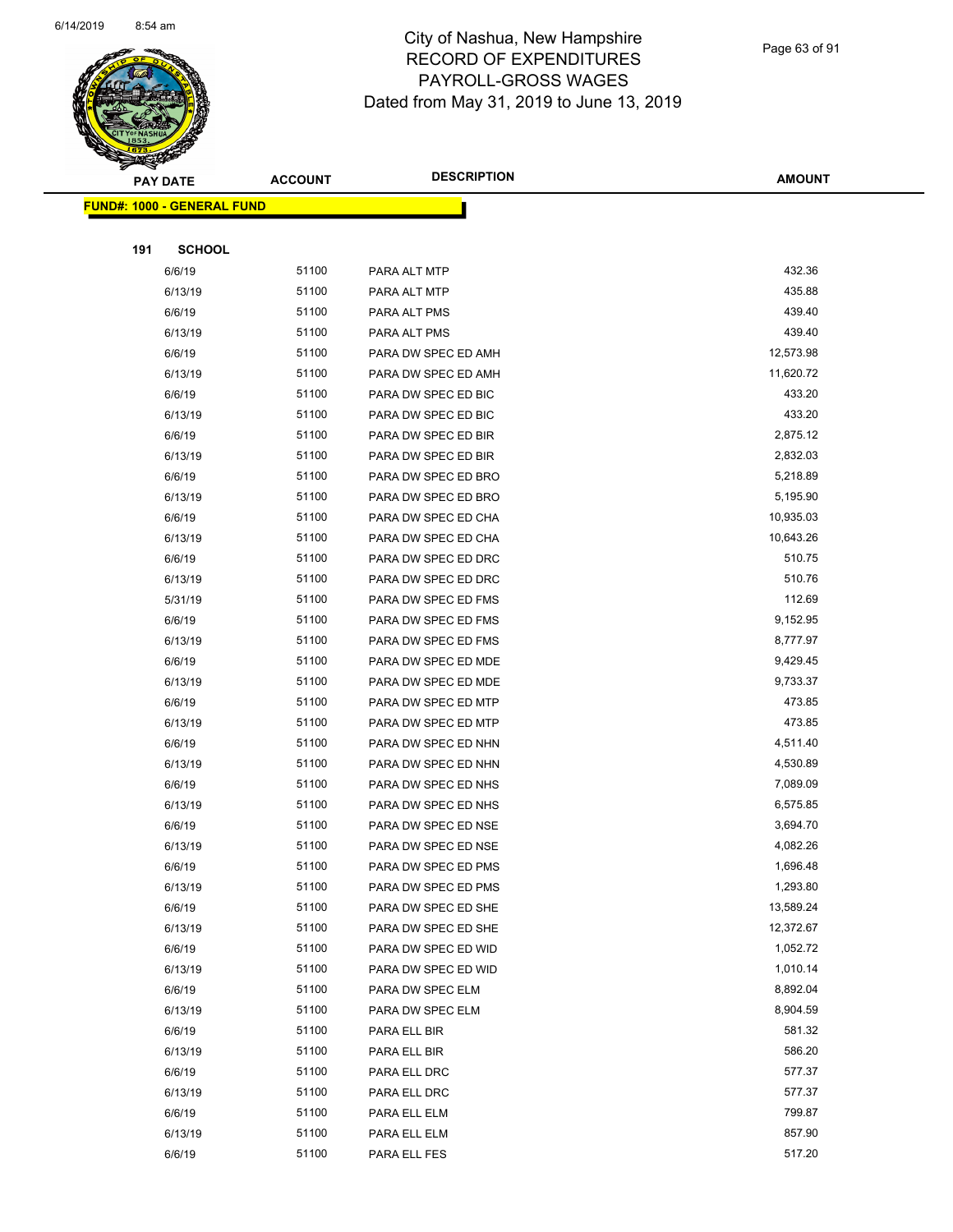

Page 64 of 91

| Sean Change | <b>PAY DATE</b>                   | <b>ACCOUNT</b> | <b>DESCRIPTION</b> | <b>AMOUNT</b> |
|-------------|-----------------------------------|----------------|--------------------|---------------|
|             | <b>FUND#: 1000 - GENERAL FUND</b> |                |                    |               |
|             |                                   |                |                    |               |
| 191         | <b>SCHOOL</b>                     |                |                    |               |
|             | 6/13/19                           | 51100          | PARA ELL FES       | 511.41        |
|             | 6/6/19                            | 51100          | PARA ELL FMS       | 429.97        |
|             | 6/13/19                           | 51100          | PARA ELL FMS       | 443.65        |
|             | 6/6/19                            | 51100          | PARA ELL LDG       | 1,167.52      |
|             | 6/13/19                           | 51100          | PARA ELL LDG       | 1,172.40      |
|             | 6/6/19                            | 51100          | PARA ELL MTP       | 440.44        |
|             | 6/13/19                           | 51100          | PARA ELL MTP       | 436.80        |
|             | 6/6/19                            | 51100          | PARA ELL PMS       | 433.38        |
|             | 6/13/19                           | 51100          | PARA ELL PMS       | 429.97        |
|             | 6/6/19                            | 51100          | PARA ELL SHE       | 635.05        |
|             | 6/13/19                           | 51100          | PARA ELL SHE       | 635.07        |
|             | 6/6/19                            | 51100          | PARA INST AMH      | 2,682.26      |
|             | 6/13/19                           | 51100          | PARA INST AMH      | 2,639.48      |
|             | 6/6/19                            | 51100          | PARA INST BIC      | 6,757.94      |
|             | 6/13/19                           | 51100          | PARA INST BIC      | 6,826.17      |
|             | 6/6/19                            | 51100          | PARA INST BIR      | 4,001.45      |
|             | 6/13/19                           | 51100          | PARA INST BIR      | 3,991.34      |
|             | 6/6/19                            | 51100          | PARA INST BRO      | 3,343.04      |
|             | 6/13/19                           | 51100          | PARA INST BRO      | 3,477.65      |
|             | 6/6/19                            | 51100          | PARA INST CHA      | 4,060.69      |
|             | 6/13/19                           | 51100          | PARA INST CHA      | 4,268.38      |
|             | 6/6/19                            | 51100          | PARA INST DRC      | 2,699.55      |
|             | 6/13/19                           | 51100          | PARA INST DRC      | 3,894.13      |
|             | 6/6/19                            | 51100          | PARA INST ELM      | 5,136.10      |
|             | 6/13/19                           | 51100          | PARA INST ELM      | 5,173.93      |
|             | 6/6/19                            | 51100          | PARA INST FES      | 6,353.53      |
|             | 6/13/19                           | 51100          | PARA INST FES      | 6,554.49      |
|             | 6/6/19                            | 51100          | PARA INST FMS      | 4,855.42      |
|             | 6/13/19                           | 51100          | PARA INST FMS      | 4,948.86      |
|             | 6/6/19                            | 51100          | PARA INST LDG      | 5,668.45      |
|             | 6/13/19                           | 51100          | PARA INST LDG      | 5,795.75      |
|             | 6/6/19                            | 51100          | PARA INST MDE      | 3,776.84      |
|             | 6/13/19                           | 51100          | PARA INST MDE      | 3,786.58      |
|             | 6/6/19                            | 51100          | PARA INST MTP      | 2,745.96      |
|             | 6/13/19                           | 51100          | PARA INST MTP      | 2,219.97      |
|             | 6/6/19                            | 51100          | PARA INST NHN      | 3,749.84      |
|             | 6/13/19                           | 51100          | PARA INST NHN      | 1,732.89      |
|             | 6/6/19                            | 51100          | PARA INST NHS      | 2,222.71      |
|             | 6/13/19                           | 51100          | PARA INST NHS      | 2,007.84      |
|             | 6/6/19                            | 51100          | PARA INST NSE      | 4,533.41      |
|             | 6/13/19                           | 51100          | PARA INST NSE      | 4,521.79      |
|             | 6/6/19                            | 51100          | PARA INST PMS      | 5,400.59      |
|             | 6/13/19                           | 51100          | PARA INST PMS      | 5,403.27      |
|             | 6/6/19                            | 51100          | PARA INST SHE      | 3,264.45      |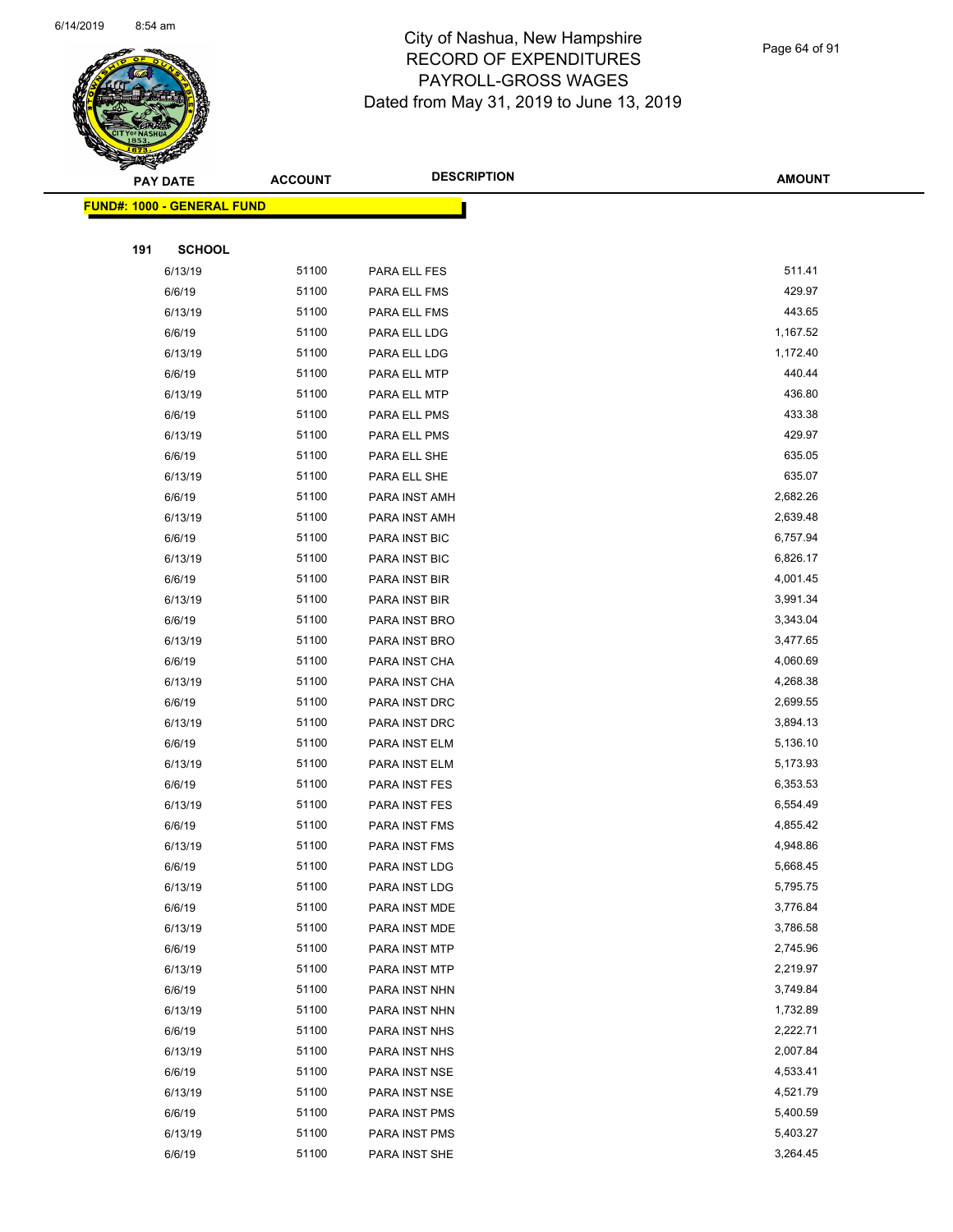

Page 65 of 91

| $\tilde{\phantom{a}}$ | <b>PAY DATE</b>                   | <b>ACCOUNT</b> | <b>DESCRIPTION</b> | <b>AMOUNT</b> |
|-----------------------|-----------------------------------|----------------|--------------------|---------------|
|                       | <b>FUND#: 1000 - GENERAL FUND</b> |                |                    |               |
|                       |                                   |                |                    |               |
| 191                   | <b>SCHOOL</b>                     |                |                    |               |
|                       | 6/13/19                           | 51100          | PARA INST SHE      | 3,233.32      |
|                       | 6/6/19                            | 51100          | PARA KIND AMH      | 1,088.28      |
|                       | 6/13/19                           | 51100          | PARA KIND AMH      | 1,108.42      |
|                       | 6/6/19                            | 51100          | PARA KIND BIC      | 416.32        |
|                       | 6/13/19                           | 51100          | PARA KIND BIC      | 416.32        |
|                       | 6/6/19                            | 51100          | PARA KIND BIR      | 586.20        |
|                       | 6/13/19                           | 51100          | PARA KIND BIR      | 581.33        |
|                       | 6/6/19                            | 51100          | PARA KIND BRO      | 605.76        |
|                       | 6/13/19                           | 51100          | PARA KIND BRO      | 600.87        |
|                       | 6/6/19                            | 51100          | PARA KIND CHA      | 412.91        |
|                       | 6/13/19                           | 51100          | PARA KIND CHA      | 477.75        |
|                       | 6/6/19                            | 51100          | PARA KIND DRC      | 582.00        |
|                       | 6/13/19                           | 51100          | PARA KIND DRC      | 582.00        |
|                       | 6/6/19                            | 51100          | PARA KIND FES      | 974.64        |
|                       | 6/13/19                           | 51100          | PARA KIND FES      | 954.56        |
|                       | 6/6/19                            | 51100          | PARA KIND LDG      | 843.70        |
|                       | 6/13/19                           | 51100          | PARA KIND LDG      | 1,011.70      |
|                       | 6/6/19                            | 51100          | PARA KIND MDE      | 581.32        |
|                       | 6/13/19                           | 51100          | PARA KIND MDE      | 591.09        |
|                       | 6/6/19                            | 51100          | PARA KIND MTP      | 825.19        |
|                       | 6/13/19                           | 51100          | PARA KIND MTP      | 839.70        |
|                       | 6/6/19                            | 51100          | PARA KIND NSE      | 620.40        |
|                       | 6/13/19                           | 51100          | PARA KIND NSE      | 630.18        |
|                       | 6/6/19                            | 51100          | PARA KIND SHE      | 664.38        |
|                       | 6/13/19                           | 51100          | PARA KIND SHE      | 659.50        |
|                       | 6/6/19                            | 51100          | PARA LIB NHN       | 297.45        |
|                       | 6/13/19                           | 51100          | PARA LIB NHN       | 297.45        |
|                       | 6/6/19                            | 51100          | PARA LIB NHS       | 204.77        |
|                       | 6/13/19                           | 51100          | PARA LIB NHS       | 208.18        |
|                       | 6/6/19                            | 51100          | PARA MEDIA NHN     | 674.35        |
|                       | 6/13/19                           | 51100          | PARA MEDIA NHN     | 674.35        |
|                       | 6/6/19                            | 51100          | PARA MEDIA NHS     | 1,077.20      |
|                       | 6/13/19                           | 51100          | PARA MEDIA NHS     | 1,072.95      |
|                       | 6/6/19                            | 51100          | PARA PRE SCH BIC   | 648.48        |
|                       | 6/13/19                           | 51100          | PARA PRE SCH BIC   | 793.68        |
|                       | 6/6/19                            | 51100          | PARA PRE SCH BRO   | 5,354.41      |
|                       | 6/13/19                           | 51100          | PARA PRE SCH BRO   | 5,786.94      |
|                       | 6/6/19                            | 51100          | PARA PRE SCH MTP   | 259.92        |
|                       | 6/13/19                           | 51100          | PARA PRE SCH MTP   | 108.30        |
|                       | 6/6/19                            | 51100          | PARA PRE SCH NSE   | 1,291.33      |
|                       | 6/13/19                           | 51100          | PARA PRE SCH NSE   | 1,528.28      |
|                       | 6/6/19                            | 51100          | PARA READ ELM      | 610.65        |
|                       | 6/13/19                           | 51100          | PARA READ ELM      | 610.65        |
|                       | 6/6/19                            | 51100          | PARA SCI NHN       | 659.36        |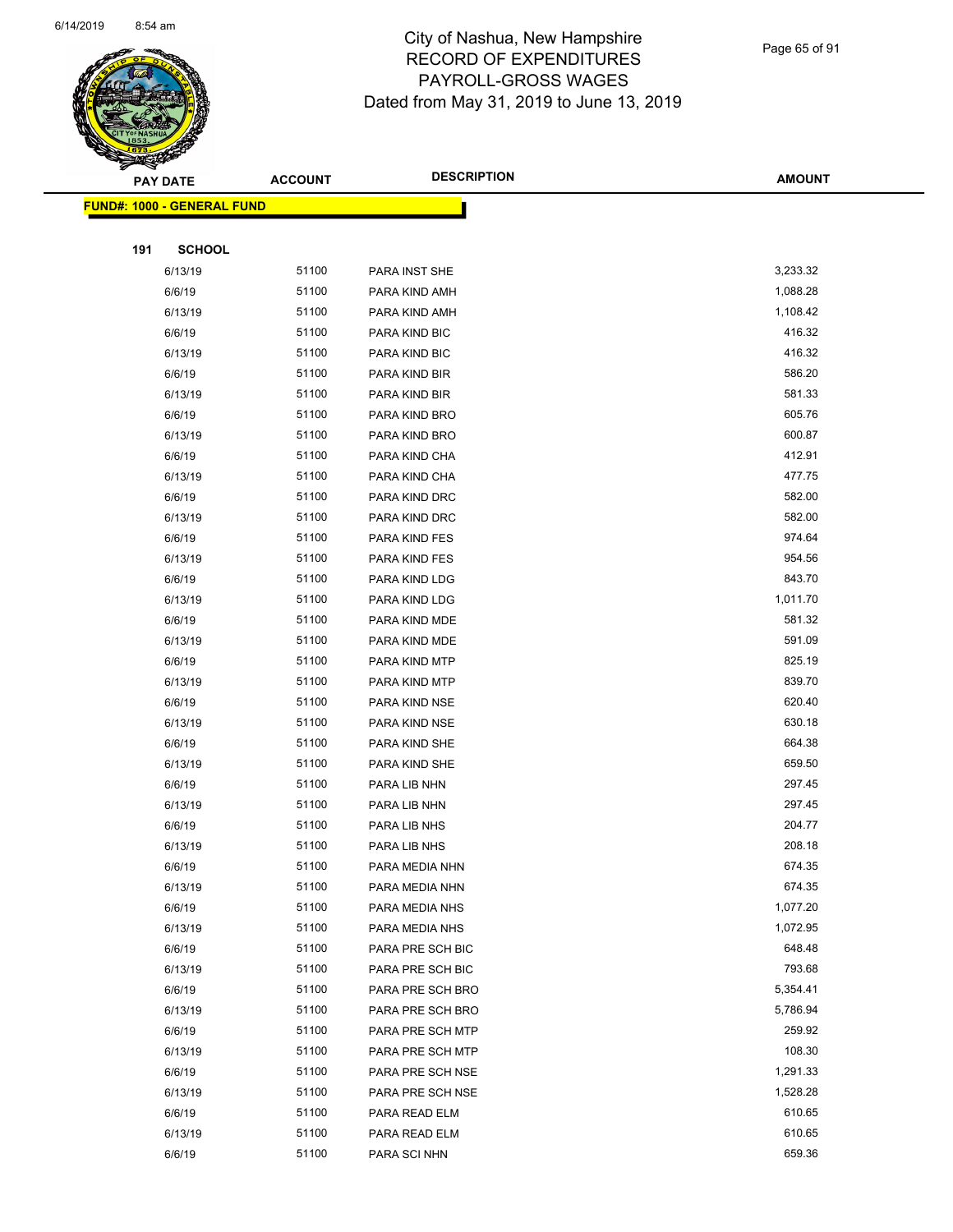

Page 66 of 91

| <b>PAY DATE</b> |                                   | <b>ACCOUNT</b> | <b>DESCRIPTION</b>                                 | <b>AMOUNT</b>       |
|-----------------|-----------------------------------|----------------|----------------------------------------------------|---------------------|
|                 | <b>FUND#: 1000 - GENERAL FUND</b> |                |                                                    |                     |
|                 |                                   |                |                                                    |                     |
| 191             | <b>SCHOOL</b>                     |                |                                                    |                     |
|                 | 6/13/19                           | 51100          | PARA SCI NHN                                       | 624.40              |
|                 | 6/6/19                            | 51100          | PARA SCI NHS                                       | 619.70              |
|                 | 6/13/19                           | 51100          | PARA SCI NHS                                       | 619.70              |
|                 | 6/13/19                           | 51100          | PARA TTI LDG                                       | 223.10              |
|                 | 6/6/19                            | 51100          | PARA VOC NHS                                       | 389.07              |
|                 | 6/13/19                           | 51100          | PARA VOC NHS                                       | 453.91              |
|                 | 6/6/19                            | 51100          | PEER COACH                                         | 5,862.50            |
|                 | 6/6/19                            | 51100          | PRINCIPAL AMH                                      | 3,767.30            |
|                 | 6/6/19                            | 51100          | PRINCIPAL BIC                                      | 3,727.50            |
|                 | 6/6/19                            | 51100          | PRINCIPAL BIR                                      | 3,855.80            |
|                 | 6/6/19                            | 51100          | PRINCIPAL BRO                                      | 3,621.80            |
|                 | 6/6/19                            | 51100          | PRINCIPAL CHA                                      | 3,802.60            |
|                 | 6/6/19                            | 51100          | PRINCIPAL DRC                                      | 3,745.20            |
|                 | 6/6/19                            | 51100          | PRINCIPAL ELM                                      | 3,785.30            |
|                 | 6/6/19                            | 51100          | <b>PRINCIPAL FES</b>                               | 3,740.40            |
|                 | 6/6/19                            | 51100          | PRINCIPAL FMS                                      | 3,902.50            |
|                 | 6/6/19                            | 51100          | PRINCIPAL LDG                                      | 3,973.10            |
|                 | 6/6/19                            | 51100          | PRINCIPAL MDE                                      | 3,775.60            |
|                 | 6/6/19                            | 51100          | PRINCIPAL MTP                                      | 3,851.00            |
|                 | 6/6/19                            | 51100          | PRINCIPAL NHN                                      | 4,000.00            |
|                 | 6/6/19                            | 51100          | PRINCIPAL NHS                                      | 4,245.20            |
|                 | 6/6/19                            | 51100          | PRINCIPAL NSE                                      | 3,933.30            |
|                 | 6/6/19                            | 51100          | PRINCIPAL PMS                                      | 3,838.30            |
|                 | 6/6/19                            | 51100          | PRINCIPAL SHE                                      | 3,639.40            |
|                 | 6/6/19                            | 51100          | SCHOOL PSYCHOLOGIST WID                            | 35,192.95           |
|                 | 6/6/19                            | 51100          | SCHOOL PSYCHOLOGY INTERN                           | 590.90              |
|                 | 6/6/19                            | 51100          | SECURITY MONITOR NHN                               | 2,084.40            |
|                 | 6/13/19                           | 51100          | SECURITY MONITOR NHN                               | 2,084.40            |
|                 | 6/6/19                            | 51100          | SECURITY MONITOR NHS                               | 2,779.20            |
|                 | 6/13/19                           | 51100          | SECURITY MONITOR NHS                               | 2,779.20            |
|                 | 6/6/19                            | 51100          | SIGN LANGUAGE INTERPRETER                          | 5,583.90            |
|                 | 6/13/19                           | 51100          | SIGN LANGUAGE INTERPRETER                          | 6,667.24            |
|                 | 6/6/19                            | 51100          | SOCIAL WORKER                                      | 1,927.80            |
|                 | 6/6/19                            | 51100          | SOCIAL WORKER FMS                                  | 2,026.30            |
|                 | 6/6/19                            | 51100          | SPECIAL SERVICES ADMINISTRATOR                     | 5,154.70            |
|                 | 6/6/19                            | 51100          | SPEECH LANG PATHOLOGIST WID                        | 61,530.82<br>435.20 |
|                 | 6/6/19                            | 51100          | SPEECH LANGUAGE ASST                               | 859.38              |
|                 | 6/13/19<br>6/6/19                 | 51100<br>51100 | SPEECH LANGUAGE ASST<br>STUDENT ACTIVITY COORD NHN | 1,093.00            |
|                 |                                   | 51100          |                                                    | 6,166.80            |
|                 | 6/6/19                            | 51100          | <b>SUPERINTENDENT</b>                              | 10,377.10           |
|                 | 6/6/19<br>6/6/19                  | 51100          | SYSTEMS ADMIN FULL YEAR                            | 2,701.20            |
|                 | 6/6/19                            | 51100          | <b>TEACHER ART AMH</b><br>TEACHER ART BIC          | 2,110.20            |
|                 | 6/6/19                            | 51100          | <b>TEACHER ART BIR</b>                             | 2,701.20            |
|                 |                                   |                |                                                    |                     |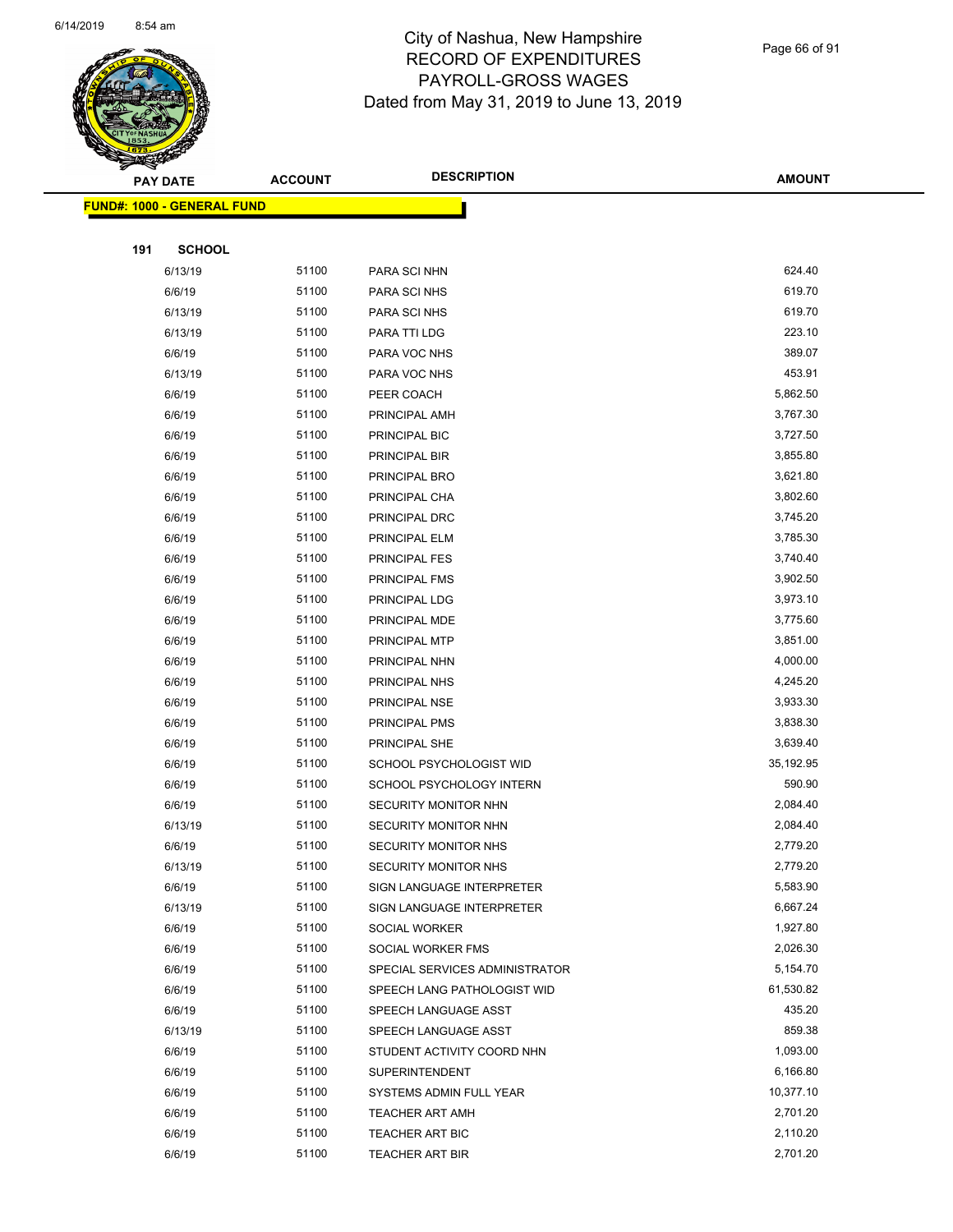

Page 67 of 91

|     | <b>PAY DATE</b>                    | <b>ACCOUNT</b> | <b>DESCRIPTION</b>          | <b>AMOUNT</b> |
|-----|------------------------------------|----------------|-----------------------------|---------------|
|     | <u> FUND#: 1000 - GENERAL FUND</u> |                |                             |               |
|     |                                    |                |                             |               |
| 191 | <b>SCHOOL</b>                      |                |                             |               |
|     | 6/6/19                             | 51100          | <b>TEACHER ART BRO</b>      | 3,518.70      |
|     | 6/6/19                             | 51100          | TEACHER ART CHA             | 2,085.00      |
|     | 6/6/19                             | 51100          | TEACHER ART DRC             | 2,026.30      |
|     | 6/6/19                             | 51100          | TEACHER ART ELM             | 4,827.20      |
|     | 6/6/19                             | 51100          | <b>TEACHER ART FES</b>      | 1,670.29      |
|     | 6/6/19                             | 51100          | <b>TEACHER ART LDG</b>      | 2,701.20      |
|     | 6/6/19                             | 51100          | <b>TEACHER ART MDE</b>      | 2,026.30      |
|     | 6/6/19                             | 51100          | TEACHER ART NHN             | 10,627.90     |
|     | 6/6/19                             | 51100          | TEACHER ART NHS             | 10,418.00     |
|     | 6/6/19                             | 51100          | <b>TEACHER ART NSE</b>      | 2,977.31      |
|     | 6/6/19                             | 51100          | <b>TEACHER ART PMS</b>      | 3,985.50      |
|     | 6/6/19                             | 51100          | <b>TEACHER ART SHE</b>      | 2,194.65      |
|     | 6/6/19                             | 51100          | <b>TEACHER AUTO NHN</b>     | 2,701.20      |
|     | 6/6/19                             | 51100          | TEACHER BEHAVIOR SPEC WID   | 5,770.40      |
|     | 6/6/19                             | 51100          | <b>TEACHER BIO TEC NHN</b>  | 2,453.30      |
|     | 6/6/19                             | 51100          | TEACHER BUILD CONST NHS     | 2,701.20      |
|     | 6/6/19                             | 51100          | <b>TEACHER BUSINESS NHN</b> | 9,301.31      |
|     | 6/6/19                             | 51100          | <b>TEACHER BUSINESS NHS</b> | 8,754.50      |
|     | 6/6/19                             | 51100          | TEACHER COMPUTER ELM        | 3,587.70      |
|     | 6/6/19                             | 51100          | TEACHER COMPUTER FMS        | 5,322.70      |
|     | 6/6/19                             | 51100          | TEACHER COMPUTER NHN        | 5,293.79      |
|     | 6/6/19                             | 51100          | <b>TEACHER COMPUTER NHS</b> | 1,561.40      |
|     | 6/6/19                             | 51100          | <b>TEACHER COMPUTER PMS</b> | 6,077.50      |
|     | 6/6/19                             | 51100          | TEACHER COSMETOLOGY NHN     | 4,495.71      |
|     | 6/6/19                             | 51100          | <b>TEACHER CULINARY NHN</b> | 5,466.71      |
|     | 6/6/19                             | 51100          | <b>TEACHER DEAF NSE</b>     | 2,885.20      |
|     | 6/6/19                             | 51100          | TEACHER DEAF WID            | 5,770.40      |
|     | 6/6/19                             | 51100          | <b>TEACHER DWSE AMH</b>     | 5,093.80      |
|     | 6/6/19                             | 51100          | <b>TEACHER DWSE BIR</b>     | 4,727.50      |
|     | 6/6/19                             | 51100          | <b>TEACHER DWSE BRO</b>     | 2,977.30      |
|     | 6/6/19                             | 51100          | <b>TEACHER DWSE CHA</b>     | 1,737.00      |
|     | 6/6/19                             | 51100          | <b>TEACHER DWSE ELM</b>     | 14,770.90     |
|     | 6/6/19                             | 51100          | <b>TEACHER DWSE FMS</b>     | 4,974.10      |
|     | 6/6/19                             | 51100          | <b>TEACHER DWSE MDE</b>     | 4,836.30      |
|     | 6/6/19                             | 51100          | TEACHER DWSE NHS            | 2,777.40      |
|     | 6/6/19                             | 51100          | <b>TEACHER DWSE SHE</b>     | 5,871.60      |
|     | 6/6/19                             | 51100          | TEACHER ECE NHS             | 5,770.40      |
|     | 6/6/19                             | 51100          | TEACHER ELECTRICAL NHS      | 2,701.20      |
|     | 6/6/19                             | 51100          | TEACHER ELL AMH             | 2,178.30      |
|     | 6/6/19                             | 51100          | TEACHER ELL BIC             | 1,927.80      |
|     | 6/6/19                             | 51100          | TEACHER ELL BIR             | 2,885.20      |
|     | 6/6/19                             | 51100          | TEACHER ELL DRC             | 5,678.40      |
|     | 6/6/19                             | 51100          | TEACHER ELL ELM             | 4,778.10      |
|     | 6/6/19                             | 51100          | TEACHER ELL FES             | 7,567.60      |
|     |                                    |                |                             |               |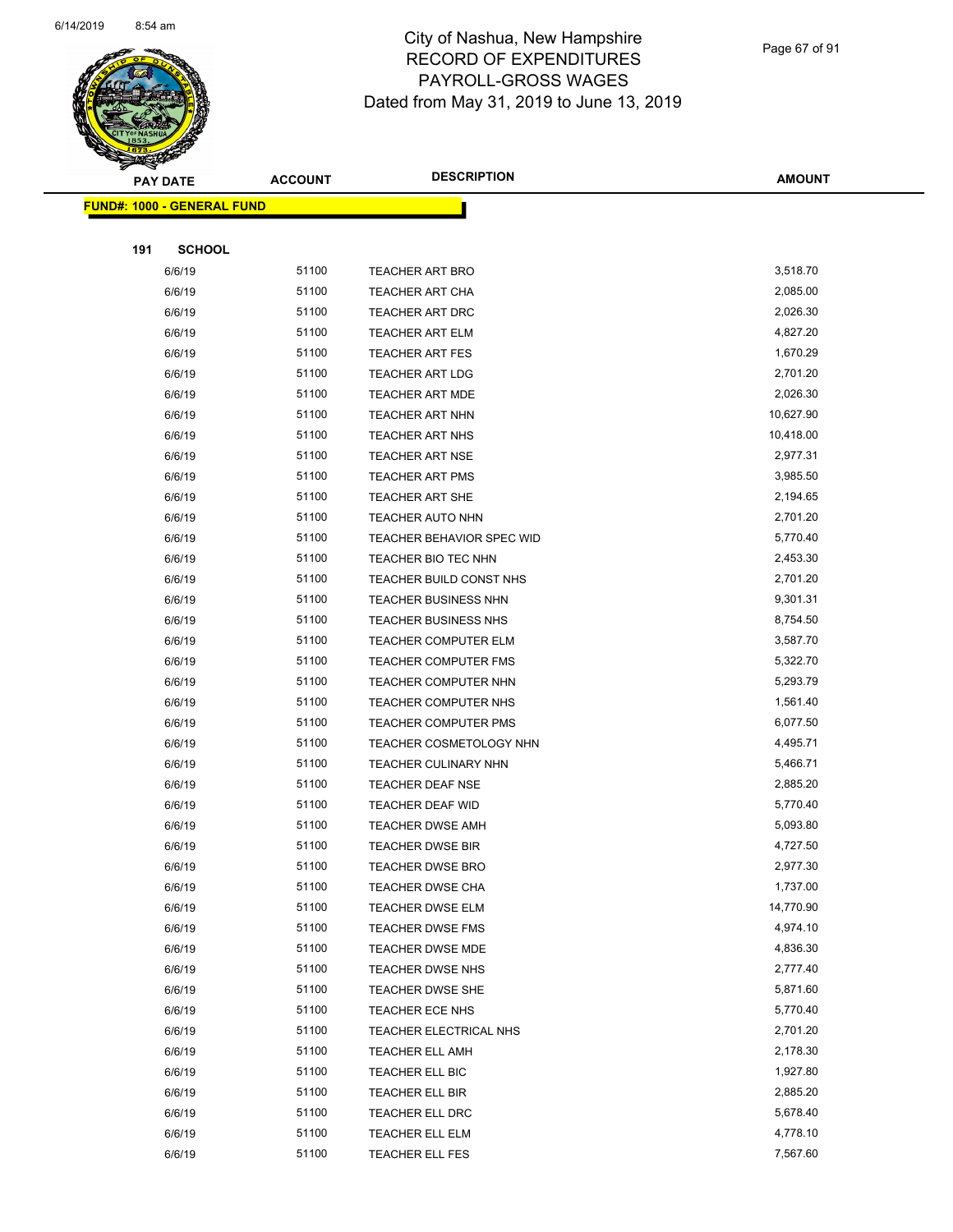

Page 68 of 91

|     | <b>PAY DATE</b>                   | <b>ACCOUNT</b> | <b>DESCRIPTION</b>                        | <b>AMOUNT</b>         |
|-----|-----------------------------------|----------------|-------------------------------------------|-----------------------|
|     | <b>FUND#: 1000 - GENERAL FUND</b> |                |                                           |                       |
|     |                                   |                |                                           |                       |
| 191 | <b>SCHOOL</b>                     |                |                                           |                       |
|     | 6/6/19                            | 51100          | <b>TEACHER ELL FMS</b>                    | 1,865.80              |
|     | 6/6/19                            | 51100          | TEACHER ELL LDG                           | 6,069.20              |
|     | 6/6/19                            | 51100          | <b>TEACHER ELL MTP</b>                    | 2,885.20              |
|     | 6/6/19                            | 51100          | TEACHER ELL NHN                           | 5,665.60              |
|     | 6/6/19                            | 51100          | <b>TEACHER ELL NHS</b>                    | 11,188.90             |
|     | 6/6/19                            | 51100          | <b>TEACHER ELL PMS</b>                    | 2,110.20              |
|     | 6/6/19                            | 51100          | <b>TEACHER ELL SHE</b>                    | 2,016.90              |
|     | 6/6/19                            | 51100          | <b>TEACHER ENGLISH ELM</b>                | 25,409.01             |
|     | 6/6/19                            | 51100          | <b>TEACHER ENGLISH FMS</b>                | 16,511.70             |
|     | 6/6/19                            | 51100          | <b>TEACHER ENGLISH NHN</b>                | 44,137.12             |
|     | 6/6/19                            | 51100          | TEACHER ENGLISH NHS                       | 48,068.20             |
|     | 6/6/19                            | 51100          | <b>TEACHER ENGLISH PMS</b>                | 17,109.40             |
|     | 6/6/19                            | 51100          | <b>TEACHER FACS ELM</b>                   | 2,048.10              |
|     | 6/6/19                            | 51100          | <b>TEACHER FACS FMS</b>                   | 4,679.71              |
|     | 6/6/19                            | 51100          | <b>TEACHER FACS NHN</b>                   | 6,610.70              |
|     | 6/6/19                            | 51100          | <b>TEACHER FACS NHS</b>                   | 8,689.70              |
|     | 6/6/19                            | 51100          | <b>TEACHER FACS PMS</b>                   | 3,190.40              |
|     | 6/6/19                            | 51100          | TEACHER FOREIGN LANG ELM                  | 5,954.61              |
|     | 6/6/19                            | 51100          | TEACHER FOREIGN LANG FMS                  | 2,885.20              |
|     | 6/6/19                            | 51100          | TEACHER FOREIGN LANG NHN                  | 13,632.40             |
|     | 6/6/19                            | 51100          | TEACHER FOREIGN LANG NHS                  | 17,527.83             |
|     | 6/6/19                            | 51100          | TEACHER FOREIGN LANG PMS                  | 5,305.10              |
|     | 6/6/19                            | 51100          | <b>TEACHER GR1 AMH</b>                    | 8,886.20              |
|     | 6/6/19                            | 51100          | TEACHER GR1 BIC                           | 9,509.90              |
|     | 6/6/19                            | 51100          | <b>TEACHER GR1 BIR</b>                    | 10,270.30             |
|     | 6/6/19                            | 51100          | <b>TEACHER GR1 BRO</b>                    | 7,816.60              |
|     | 6/6/19                            | 51100          | <b>TEACHER GR1 CHA</b>                    | 8,103.60              |
|     | 6/6/19                            | 51100          | <b>TEACHER GR1 DRC</b>                    | 5,317.24              |
|     | 6/6/19                            | 51100          | <b>TEACHER GR1 FES</b>                    | 8,889.90              |
|     | 6/6/19                            | 51100          | <b>TEACHER GR1 LDG</b>                    | 7,101.90              |
|     | 6/6/19                            | 51100          | <b>TEACHER GR1 MDE</b>                    | 8,842.20              |
|     | 6/6/19                            | 51100          | <b>TEACHER GR1 MTP</b>                    | 6,543.40              |
|     | 6/6/19                            | 51100          | <b>TEACHER GR1 NSE</b>                    | 7,536.40              |
|     | 6/6/19                            | 51100          | <b>TEACHER GR1 SHE</b>                    | 8,561.80<br>5,812.00  |
|     | 6/6/19                            | 51100<br>51100 | <b>TEACHER GR2 AMH</b>                    |                       |
|     | 6/6/19                            | 51100          | TEACHER GR2 BIC                           | 11,015.20<br>7,721.50 |
|     | 6/6/19                            | 51100          | TEACHER GR2 BIR<br><b>TEACHER GR2 BRO</b> | 5,586.40              |
|     | 6/6/19<br>6/6/19                  | 51100          | TEACHER GR2 CHA                           | 5,980.09              |
|     | 6/13/19                           | 51100          | TEACHER GR2 CHA                           | 3,460.85              |
|     | 6/6/19                            | 51100          | TEACHER GR2 DRC                           | 4,807.79              |
|     | 6/6/19                            | 51100          | <b>TEACHER GR2 FES</b>                    | 10,898.90             |
|     | 6/6/19                            | 51100          | <b>TEACHER GR2 LDG</b>                    | 9,789.40              |
|     | 6/6/19                            | 51100          | <b>TEACHER GR2 MDE</b>                    | 9,945.80              |
|     |                                   |                |                                           |                       |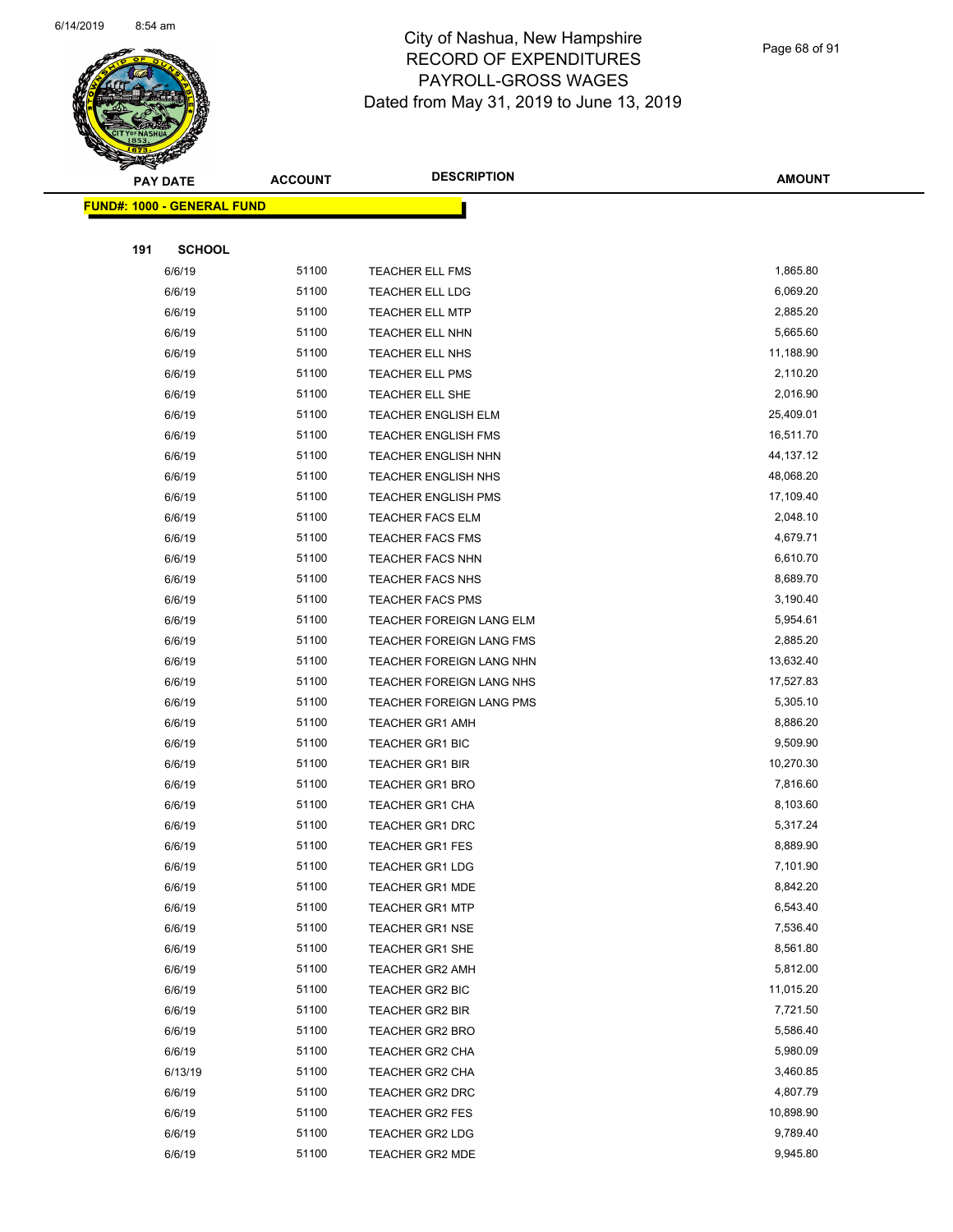

Page 69 of 91

|     | <b>PAY DATE</b>                    | <b>ACCOUNT</b> | <b>DESCRIPTION</b>          | <b>AMOUNT</b> |
|-----|------------------------------------|----------------|-----------------------------|---------------|
|     | <u> FUND#: 1000 - GENERAL FUND</u> |                |                             |               |
|     |                                    |                |                             |               |
| 191 | <b>SCHOOL</b>                      |                |                             |               |
|     | 6/6/19                             | 51100          | <b>TEACHER GR2 MTP</b>      | 7,021.70      |
|     | 6/6/19                             | 51100          | <b>TEACHER GR2 NSE</b>      | 6,951.80      |
|     | 6/6/19                             | 51100          | <b>TEACHER GR2 SHE</b>      | 6,669.50      |
|     | 6/6/19                             | 51100          | <b>TEACHER GR3 AMH</b>      | 5,678.50      |
|     | 6/6/19                             | 51100          | <b>TEACHER GR3 BIC</b>      | 5,266.10      |
|     | 6/6/19                             | 51100          | <b>TEACHER GR3 BIR</b>      | 8,803.70      |
|     | 6/6/19                             | 51100          | <b>TEACHER GR3 BRO</b>      | 5,586.40      |
|     | 6/6/19                             | 51100          | <b>TEACHER GR3 CHA</b>      | 9,153.70      |
|     | 6/6/19                             | 51100          | <b>TEACHER GR3 DRC</b>      | 8,663.09      |
|     | 6/6/19                             | 51100          | <b>TEACHER GR3 FES</b>      | 9,365.80      |
|     | 6/6/19                             | 51100          | <b>TEACHER GR3 LDG</b>      | 9,962.29      |
|     | 6/6/19                             | 51100          | <b>TEACHER GR3 MDE</b>      | 10,005.20     |
|     | 6/6/19                             | 51100          | <b>TEACHER GR3 MTP</b>      | 6,195.39      |
|     | 6/6/19                             | 51100          | <b>TEACHER GR3 NSE</b>      | 7,576.90      |
|     | 6/6/19                             | 51100          | <b>TEACHER GR3 SHE</b>      | 7,000.11      |
|     | 6/6/19                             | 51100          | <b>TEACHER GR4 AMH</b>      | 4,052.20      |
|     | 6/6/19                             | 51100          | <b>TEACHER GR4 BIC</b>      | 11,154.20     |
|     | 6/6/19                             | 51100          | <b>TEACHER GR4 BIR</b>      | 7,832.11      |
|     | 6/6/19                             | 51100          | <b>TEACHER GR4 BRO</b>      | 5,192.20      |
|     | 6/6/19                             | 51100          | <b>TEACHER GR4 CHA</b>      | 10,653.50     |
|     | 6/6/19                             | 51100          | TEACHER GR4 DRC             | 5,372.10      |
|     | 6/6/19                             | 51100          | <b>TEACHER GR4 FES</b>      | 8,239.70      |
|     | 6/6/19                             | 51100          | <b>TEACHER GR4 LDG</b>      | 8,387.80      |
|     | 6/6/19                             | 51100          | <b>TEACHER GR4 MDE</b>      | 9,998.90      |
|     | 6/6/19                             | 51100          | <b>TEACHER GR4 MTP</b>      | 6,846.90      |
|     | 6/6/19                             | 51100          | <b>TEACHER GR4 NSE</b>      | 6,863.10      |
|     | 6/6/19                             | 51100          | <b>TEACHER GR4 SHE</b>      | 4,754.00      |
|     | 6/6/19                             | 51100          | <b>TEACHER GR5 AMH</b>      | 7,535.60      |
|     | 6/6/19                             | 51100          | <b>TEACHER GR5 BIC</b>      | 12,730.00     |
|     | 6/6/19                             | 51100          | <b>TEACHER GR5 BIR</b>      | 7,904.60      |
|     | 6/6/19                             | 51100          | <b>TEACHER GR5 BRO</b>      | 5,770.40      |
|     | 6/6/19                             | 51100          | <b>TEACHER GR5 CHA</b>      | 9,034.46      |
|     | 6/6/19                             | 51100          | <b>TEACHER GR5 DRC</b>      | 7,078.31      |
|     | 6/6/19                             | 51100          | <b>TEACHER GR5 FES</b>      | 9,874.50      |
|     | 6/6/19                             | 51100          | <b>TEACHER GR5 LDG</b>      | 10,548.50     |
|     | 6/6/19                             | 51100          | <b>TEACHER GR5 MDE</b>      | 11,538.50     |
|     | 6/6/19                             | 51100          | <b>TEACHER GR5 MTP</b>      | 6,845.40      |
|     | 6/6/19                             | 51100          | <b>TEACHER GR5 NSE</b>      | 8,563.60      |
|     | 6/6/19                             | 51100          | TEACHER GR5 SHE             | 8,506.00      |
|     | 6/6/19                             | 51100          | <b>TEACHER GR6 ELM</b>      | 37,840.59     |
|     | 6/6/19                             | 51100          | <b>TEACHER GR6 FMS</b>      | 23,668.40     |
|     | 6/6/19                             | 51100          | <b>TEACHER GR6 PMS</b>      | 19,384.70     |
|     | 6/6/19                             | 51100          | <b>TEACHER GRAPH NHS</b>    | 3,475.80      |
|     | 6/6/19                             | 51100          | <b>TEACHER GRAPHICS NHN</b> | 5,893.50      |
|     |                                    |                |                             |               |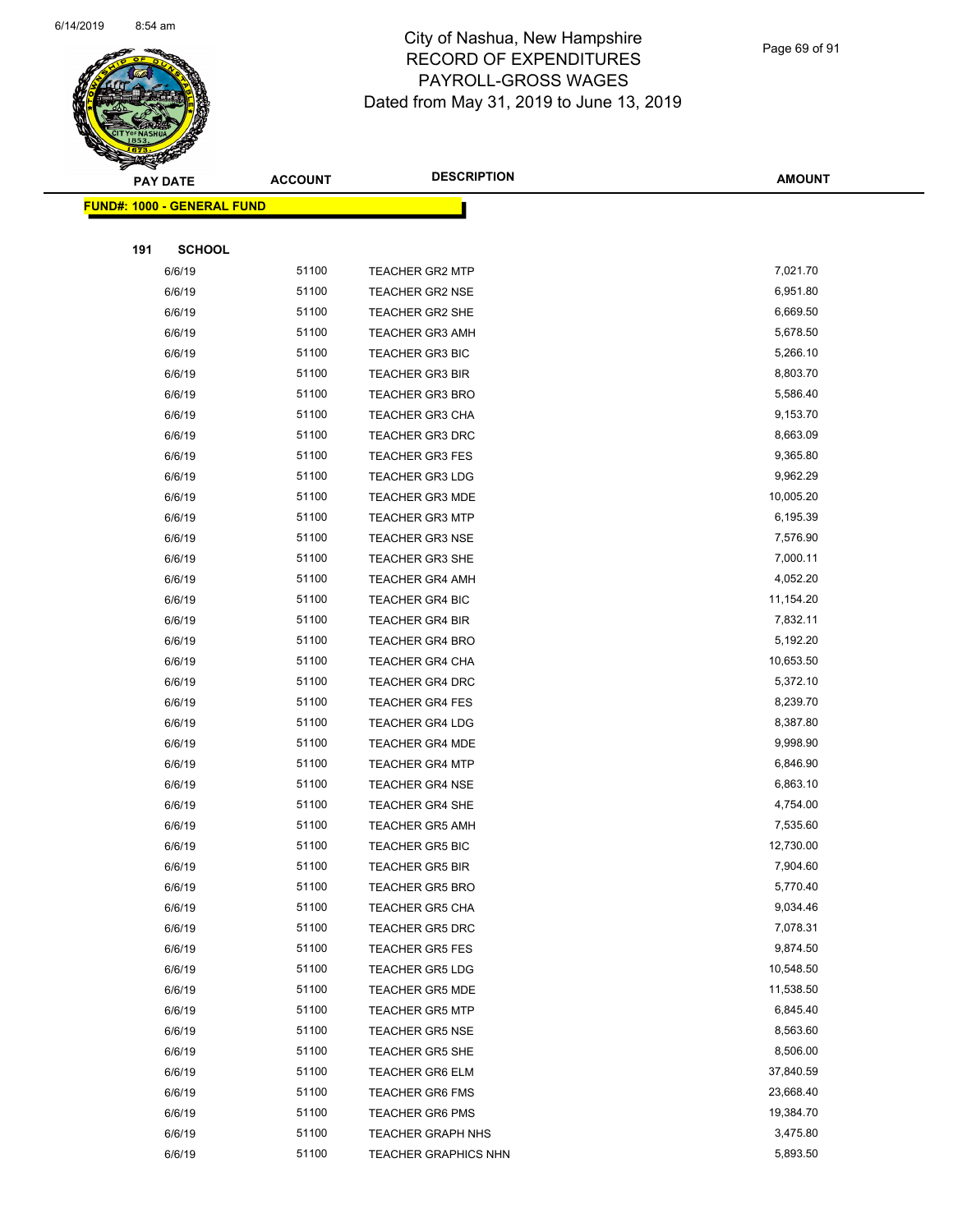

Page 70 of 91

|     | <b>PAY DATE</b>                   | <b>ACCOUNT</b> | <b>DESCRIPTION</b>            | <b>AMOUNT</b> |
|-----|-----------------------------------|----------------|-------------------------------|---------------|
|     | <b>FUND#: 1000 - GENERAL FUND</b> |                |                               |               |
|     |                                   |                |                               |               |
| 191 | <b>SCHOOL</b>                     |                |                               |               |
|     | 6/6/19                            | 51100          | TEACHER HEALTH NHN            | 3,518.70      |
|     | 6/6/19                            | 51100          | TEACHER HEALTH NHS            | 2,701.20      |
|     | 6/6/19                            | 51100          | TEACHER HEALTHOC NHS          | 5,058.40      |
|     | 6/6/19                            | 51100          | TEACHER HVAC NHS              | 1,951.09      |
|     | 6/6/19                            | 51100          | TEACHER IN SCH SUSPENSION ELM | 1,805.70      |
|     | 6/6/19                            | 51100          | TEACHER IN SCH SUSPENSION NHN | 2,885.20      |
|     | 6/6/19                            | 51100          | TEACHER IN SCH SUSPENSION NHS | 1,582.70      |
|     | 6/6/19                            | 51100          | TEACHER INST SPED WID         | 2,885.20      |
|     | 6/6/19                            | 51100          | <b>TEACHER KIND AMH</b>       | 5,770.40      |
|     | 6/6/19                            | 51100          | TEACHER KIND BIC              | 10,337.40     |
|     | 6/6/19                            | 51100          | <b>TEACHER KIND BIR</b>       | 7,070.00      |
|     | 6/6/19                            | 51100          | <b>TEACHER KIND BRO</b>       | 5,678.50      |
|     | 6/6/19                            | 51100          | <b>TEACHER KIND CHA</b>       | 8,691.90      |
|     | 6/6/19                            | 51100          | TEACHER KIND DRC              | 9,615.80      |
|     | 6/6/19                            | 51100          | <b>TEACHER KIND FES</b>       | 10,360.09     |
|     | 6/6/19                            | 51100          | <b>TEACHER KIND LDG</b>       | 10,682.70     |
|     | 6/6/19                            | 51100          | <b>TEACHER KIND MDE</b>       | 8,719.20      |
|     | 6/6/19                            | 51100          | <b>TEACHER KIND MTP</b>       | 6,034.40      |
|     | 6/6/19                            | 51100          | <b>TEACHER KIND NSE</b>       | 5,064.60      |
|     | 6/6/19                            | 51100          | TEACHER KIND SHE              | 6,897.01      |
|     | 6/6/19                            | 51100          | <b>TEACHER MATH ELM</b>       | 21,342.41     |
|     | 6/6/19                            | 51100          | <b>TEACHER MATH FMS</b>       | 14,605.60     |
|     | 6/6/19                            | 51100          | <b>TEACHER MATH NHN</b>       | 38,271.99     |
|     | 6/6/19                            | 51100          | <b>TEACHER MATH NHS</b>       | 48,687.80     |
|     | 6/6/19                            | 51100          | TEACHER MATH PMS              | 13,915.60     |
|     | 6/6/19                            | 51100          | <b>TEACHER MUSIC AMH</b>      | 1,819.69      |
|     | 6/6/19                            | 51100          | <b>TEACHER MUSIC BIC</b>      | 2,701.20      |
|     | 6/6/19                            | 51100          | <b>TEACHER MUSIC BIR</b>      | 1,730.40      |
|     | 6/6/19                            | 51100          | <b>TEACHER MUSIC BRO</b>      | 1,602.80      |
|     | 6/6/19                            | 51100          | TEACHER MUSIC CHA             | 2,885.20      |
|     | 6/6/19                            | 51100          | <b>TEACHER MUSIC DRC</b>      | 2,793.20      |
|     | 6/6/19                            | 51100          | TEACHER MUSIC ELM             | 4,371.08      |
|     | 6/6/19                            | 51100          | <b>TEACHER MUSIC FES</b>      | 1,670.29      |
|     | 6/6/19                            | 51100          | <b>TEACHER MUSIC FMS</b>      | 5,770.40      |
|     | 6/6/19                            | 51100          | <b>TEACHER MUSIC MDE</b>      | 2,110.20      |
|     | 6/6/19                            | 51100          | TEACHER MUSIC NHN             | 4,690.89      |
|     | 6/6/19                            | 51100          | <b>TEACHER MUSIC NHS</b>      | 5,020.71      |
|     | 6/6/19                            | 51100          | <b>TEACHER MUSIC NSE</b>      | 2,626.80      |
|     | 6/6/19                            | 51100          | <b>TEACHER MUSIC PMS</b>      | 4,250.60      |
|     | 6/6/19                            | 51100          | TEACHER MUSIC SHE             | 2,701.20      |
|     | 6/6/19                            | 51100          | TEACHER PE BIC                | 2,491.00      |
|     | 6/6/19                            | 51100          | TEACHER PE BIR                | 2,977.30      |
|     | 6/6/19                            | 51100          | TEACHER PE BRO                | 2,793.20      |
|     | 6/6/19                            | 51100          | TEACHER PE CHA                | 2,674.40      |
|     |                                   |                |                               |               |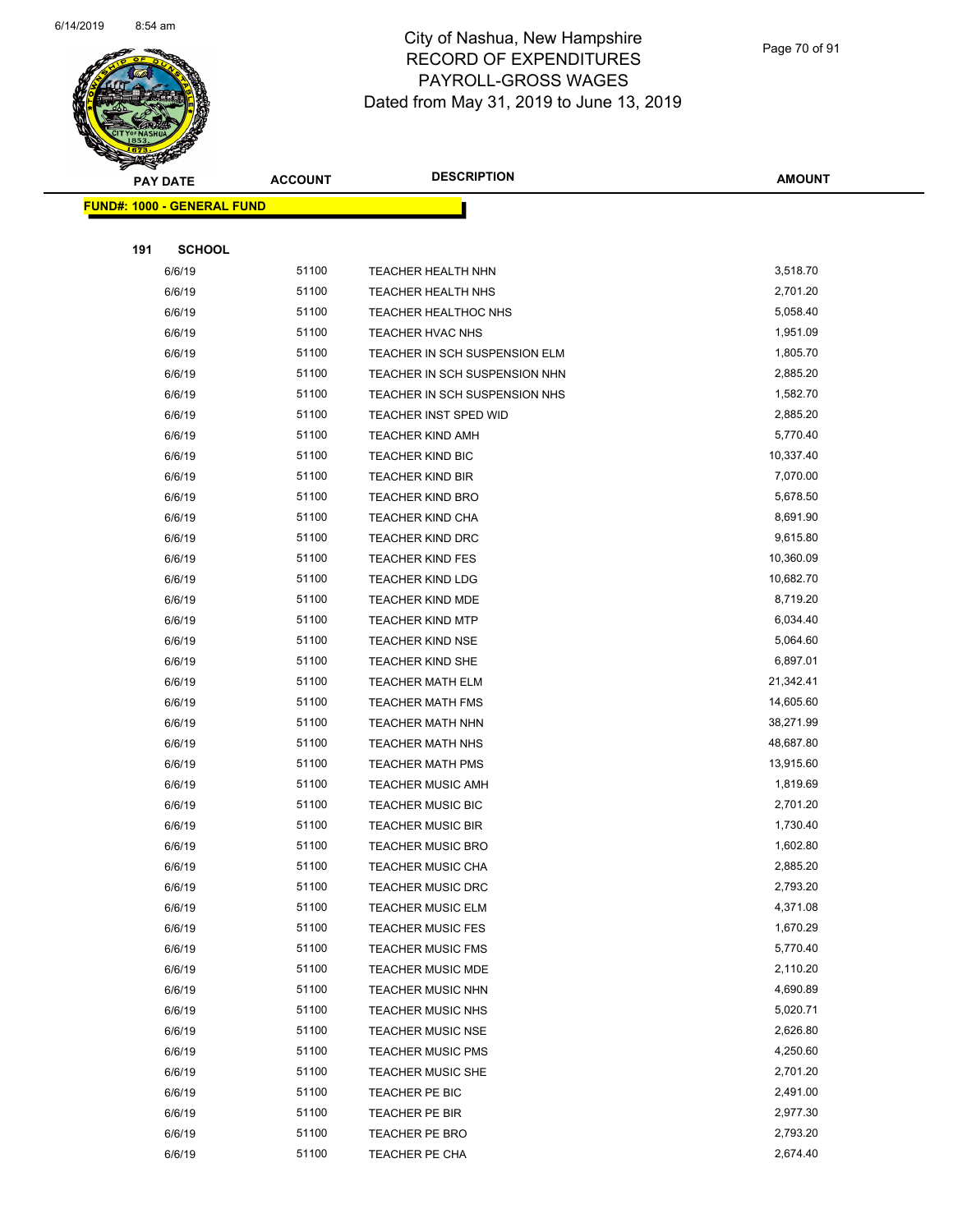

Page 71 of 91

|     | <b>PAY DATE</b>                    | <b>ACCOUNT</b> | <b>DESCRIPTION</b>           | <b>AMOUNT</b> |  |
|-----|------------------------------------|----------------|------------------------------|---------------|--|
|     | <u> FUND#: 1000 - GENERAL FUND</u> |                |                              |               |  |
|     |                                    |                |                              |               |  |
| 191 | <b>SCHOOL</b>                      |                |                              |               |  |
|     | 6/6/19                             | 51100          | TEACHER PE DRC               | 2,885.20      |  |
|     | 6/6/19                             | 51100          | <b>TEACHER PE ELM</b>        | 9,290.20      |  |
|     | 6/6/19                             | 51100          | TEACHER PE FES               | 1,730.40      |  |
|     | 6/6/19                             | 51100          | <b>TEACHER PE FMS</b>        | 5,402.40      |  |
|     | 6/6/19                             | 51100          | TEACHER PE LDG               | 1,974.30      |  |
|     | 6/6/19                             | 51100          | TEACHER PE MDE               | 2,977.30      |  |
|     | 6/6/19                             | 51100          | <b>TEACHER PE MTP</b>        | 1,607.10      |  |
|     | 6/6/19                             | 51100          | TEACHER PE NHN               | 10,585.70     |  |
|     | 6/6/19                             | 51100          | TEACHER PE NHS               | 9,542.20      |  |
|     | 6/6/19                             | 51100          | <b>TEACHER PE NSE</b>        | 2,943.90      |  |
|     | 6/6/19                             | 51100          | TEACHER PE PMS               | 3,597.49      |  |
|     | 6/6/19                             | 51100          | TEACHER PE SHE               | 2,735.60      |  |
|     | 6/6/19                             | 51100          | TEACHER PRE SCHOOL BIR       | 4,570.00      |  |
|     | 6/6/19                             | 51100          | <b>TEACHER PRESCHOOL BIC</b> | 5,678.40      |  |
|     | 6/6/19                             | 51100          | <b>TEACHER PRESCHOOL BRO</b> | 11,635.80     |  |
|     | 6/6/19                             | 51100          | <b>TEACHER PRESCHOOL MTP</b> | 1,730.40      |  |
|     | 6/6/19                             | 51100          | <b>TEACHER PRESCHOOL NHS</b> | 802.31        |  |
|     | 6/6/19                             | 51100          | TEACHER PRESCHOOL NSE        | 9,028.00      |  |
|     | 6/6/19                             | 51100          | <b>TEACHER READ AMH</b>      | 2,977.30      |  |
|     | 6/6/19                             | 51100          | TEACHER READ BIC             | 2,885.20      |  |
|     | 6/6/19                             | 51100          | TEACHER READ BIR             | 2,885.20      |  |
|     | 6/6/19                             | 51100          | <b>TEACHER READ BRO</b>      | 2,885.20      |  |
|     | 6/6/19                             | 51100          | <b>TEACHER READ CHA</b>      | 2,085.00      |  |
|     | 6/6/19                             | 51100          | <b>TEACHER READ DRC</b>      | 2,977.30      |  |
|     | 6/6/19                             | 51100          | <b>TEACHER READ ELM</b>      | 5,862.50      |  |
|     | 6/6/19                             | 51100          | <b>TEACHER READ FES</b>      | 2,885.20      |  |
|     | 6/6/19                             | 51100          | <b>TEACHER READ FMS</b>      | 2,885.20      |  |
|     | 6/6/19                             | 51100          | <b>TEACHER READ LDG</b>      | 3,518.69      |  |
|     | 6/6/19                             | 51100          | <b>TEACHER READ MDE</b>      | 2,885.20      |  |
|     | 6/6/19                             | 51100          | <b>TEACHER READ MTP</b>      | 2,257.00      |  |
|     | 6/6/19                             | 51100          | TEACHER READ NHN             | 1,951.10      |  |
|     | 6/6/19                             | 51100          | <b>TEACHER READ NHS</b>      | 2,885.20      |  |
|     | 6/6/19                             | 51100          | <b>TEACHER READ NSE</b>      | 2,885.20      |  |
|     | 6/6/19                             | 51100          | <b>TEACHER READ PMS</b>      | 2,885.20      |  |
|     | 6/6/19                             | 51100          | <b>TEACHER READ SHE</b>      | 1,254.46      |  |
|     | 6/6/19                             | 51100          | TEACHER ROTC NHN             | 4,904.79      |  |
|     | 6/6/19                             | 51100          | <b>TEACHER SCIENCE ELM</b>   | 20,056.00     |  |
|     | 6/6/19                             | 51100          | <b>TEACHER SCIENCE FMS</b>   | 12,144.40     |  |
|     | 6/6/19                             | 51100          | <b>TEACHER SCIENCE NHN</b>   | 30,772.70     |  |
|     | 6/6/19                             | 51100          | <b>TEACHER SCIENCE NHS</b>   | 36,096.12     |  |
|     | 6/6/19                             | 51100          | TEACHER SCIENCE PMS          | 12,260.10     |  |
|     | 6/6/19                             | 51100          | TEACHER SOCIAL STUDIES ELM   | 16,957.30     |  |
|     | 6/6/19                             | 51100          | TEACHER SOCIAL STUDIES FMS   | 12,469.90     |  |
|     | 6/6/19                             | 51100          | TEACHER SOCIAL STUDIES NHN   | 32,950.80     |  |
|     |                                    |                |                              |               |  |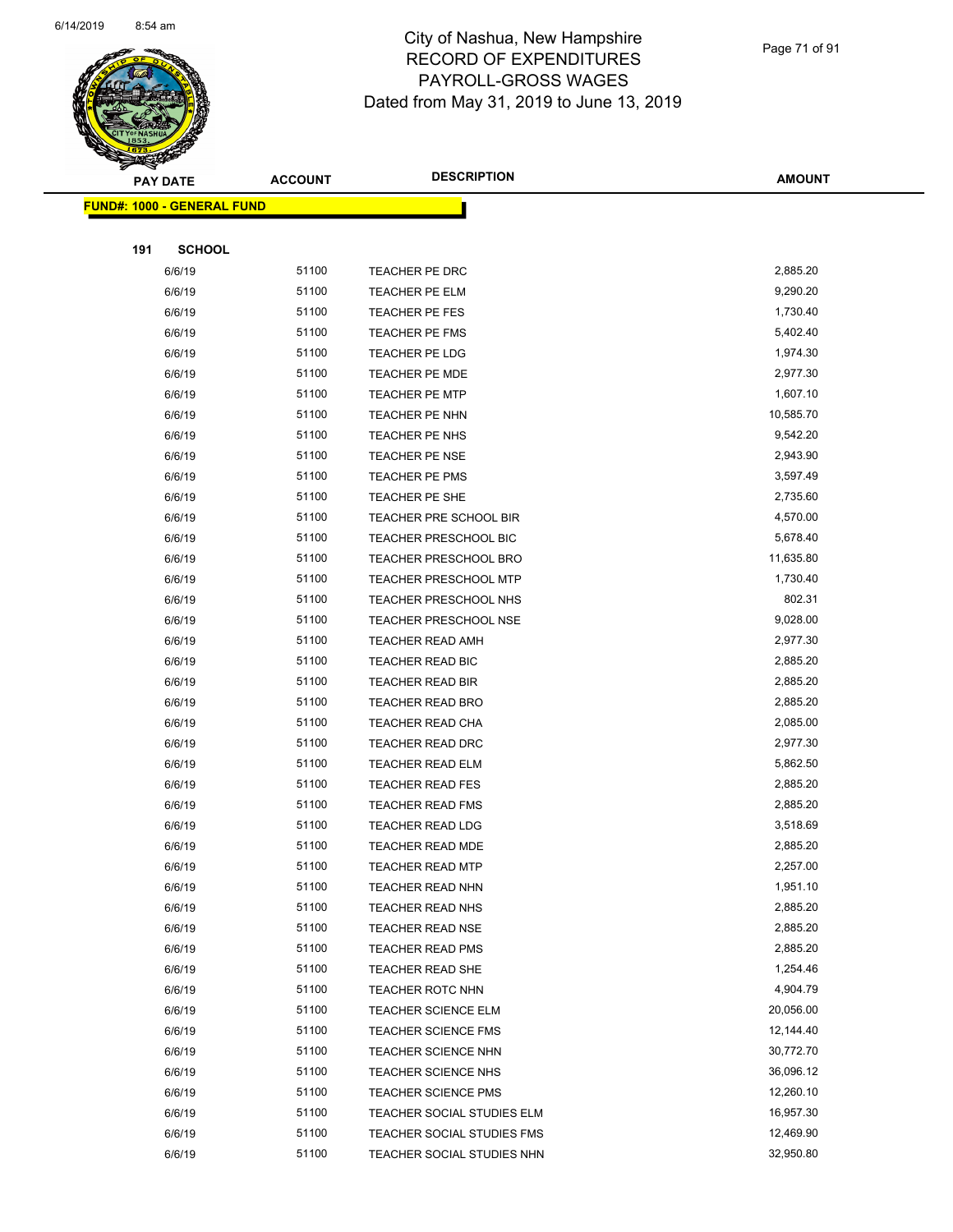

Page 72 of 91

|     | <b>PAY DATE</b>                   | <b>ACCOUNT</b> | <b>DESCRIPTION</b>         | <b>AMOUNT</b> |
|-----|-----------------------------------|----------------|----------------------------|---------------|
|     | <b>FUND#: 1000 - GENERAL FUND</b> |                |                            |               |
|     |                                   |                |                            |               |
| 191 | <b>SCHOOL</b>                     |                |                            |               |
|     | 6/6/19                            | 51100          | TEACHER SOCIAL STUDIES NHS | 41,341.10     |
|     | 6/6/19                            | 51100          | TEACHER SOCIAL STUDIES PMS | 13,227.80     |
|     | 6/6/19                            | 51100          | <b>TEACHER SPED AMH</b>    | 6,310.70      |
|     | 6/6/19                            | 51100          | TEACHER SPED BIC           | 5,483.50      |
|     | 6/6/19                            | 51100          | <b>TEACHER SPED BIR</b>    | 5,586.40      |
|     | 6/6/19                            | 51100          | <b>TEACHER SPED BRO</b>    | 6,445.20      |
|     | 6/6/19                            | 51100          | <b>TEACHER SPED CHA</b>    | 7,958.20      |
|     | 6/6/19                            | 51100          | <b>TEACHER SPED DRC</b>    | 5,483.40      |
|     | 6/6/19                            | 51100          | <b>TEACHER SPED ELM</b>    | 15,709.59     |
|     | 6/6/19                            | 51100          | <b>TEACHER SPED FES</b>    | 5,247.09      |
|     | 6/6/19                            | 51100          | TEACHER SPED FMS           | 12,831.50     |
|     | 6/6/19                            | 51100          | <b>TEACHER SPED LDG</b>    | 6,428.60      |
|     | 6/6/19                            | 51100          | <b>TEACHER SPED MDE</b>    | 4,727.70      |
|     | 6/6/19                            | 51100          | TEACHER SPED MTP           | 3,870.40      |
|     | 6/6/19                            | 51100          | <b>TEACHER SPED NHN</b>    | 23,809.50     |
|     | 6/6/19                            | 51100          | TEACHER SPED NHS           | 36,707.75     |
|     | 6/6/19                            | 51100          | TEACHER SPED PMS           | 12,668.10     |
|     | 6/6/19                            | 51100          | TEACHER SPED SHE           | 7,020.51      |
|     | 6/6/19                            | 51100          | <b>TEACHER TECHED ELM</b>  | 8,536.91      |
|     | 6/6/19                            | 51100          | <b>TEACHER TECHED FMS</b>  | 3,532.20      |
|     | 6/6/19                            | 51100          | TEACHER TECHED NHN         | 6,844.00      |
|     | 6/6/19                            | 51100          | <b>TEACHER TECHED NHS</b>  | 11,264.91     |
|     | 6/6/19                            | 51100          | <b>TEACHER TECHED PMS</b>  | 5,770.40      |
|     | 6/6/19                            | 51100          | TEACHER TV PROD NHS        | 2,885.20      |
|     | 6/6/19                            | 51100          | <b>TEACHER VISION WID</b>  | 5,324.40      |
|     | 6/6/19                            | 51100          | TECH INTERGRATION ASST AMH | 541.88        |
|     | 6/13/19                           | 51100          | TECH INTERGRATION ASST AMH | 671.93        |
|     | 6/6/19                            | 51100          | TECH INTERGRATION ASST BIC | 405.10        |
|     | 6/13/19                           | 51100          | TECH INTERGRATION ASST BIC | 568.07        |
|     | 6/6/19                            | 51100          | TECH INTERGRATION ASST CHA | 432.00        |
|     | 6/13/19                           | 51100          | TECH INTERGRATION ASST CHA | 540.00        |
|     | 6/6/19                            | 51100          | TECH INTERGRATION ASST FES | 486.86        |
|     | 6/13/19                           | 51100          | TECH INTERGRATION ASST FES | 602.55        |
|     | 6/6/19                            | 51100          | TECH INTERGRATION ASST LDG | 442.81        |
|     | 6/13/19                           | 51100          | TECH INTERGRATION ASST LDG | 547.80        |
|     | 6/6/19                            | 51100          | TECH INTERGRATION ASST MDE | 432.00        |
|     | 6/13/19                           | 51100          | TECH INTERGRATION ASST MDE | 540.00        |
|     | 6/6/19                            | 51100          | TECH INTERGRATION ASST MTP | 481.20        |
|     | 6/13/19                           | 51100          | TECH INTERGRATION ASST MTP | 600.26        |
|     | 6/6/19                            | 51100          | TECH INTERGRATION ASST SHE | 483.81        |
|     | 6/13/19                           | 51100          | TECH INTERGRATION ASST SHE | 599.40        |
|     | 6/6/19                            | 51100          | TITLE ONE PARA FES         | 447.60        |
|     | 6/13/19                           | 51100          | TITLE ONE PARA FES         | 436.41        |
|     | 6/6/19                            | 51200          | CLERICAL ACADEMY NHS       | 351.00        |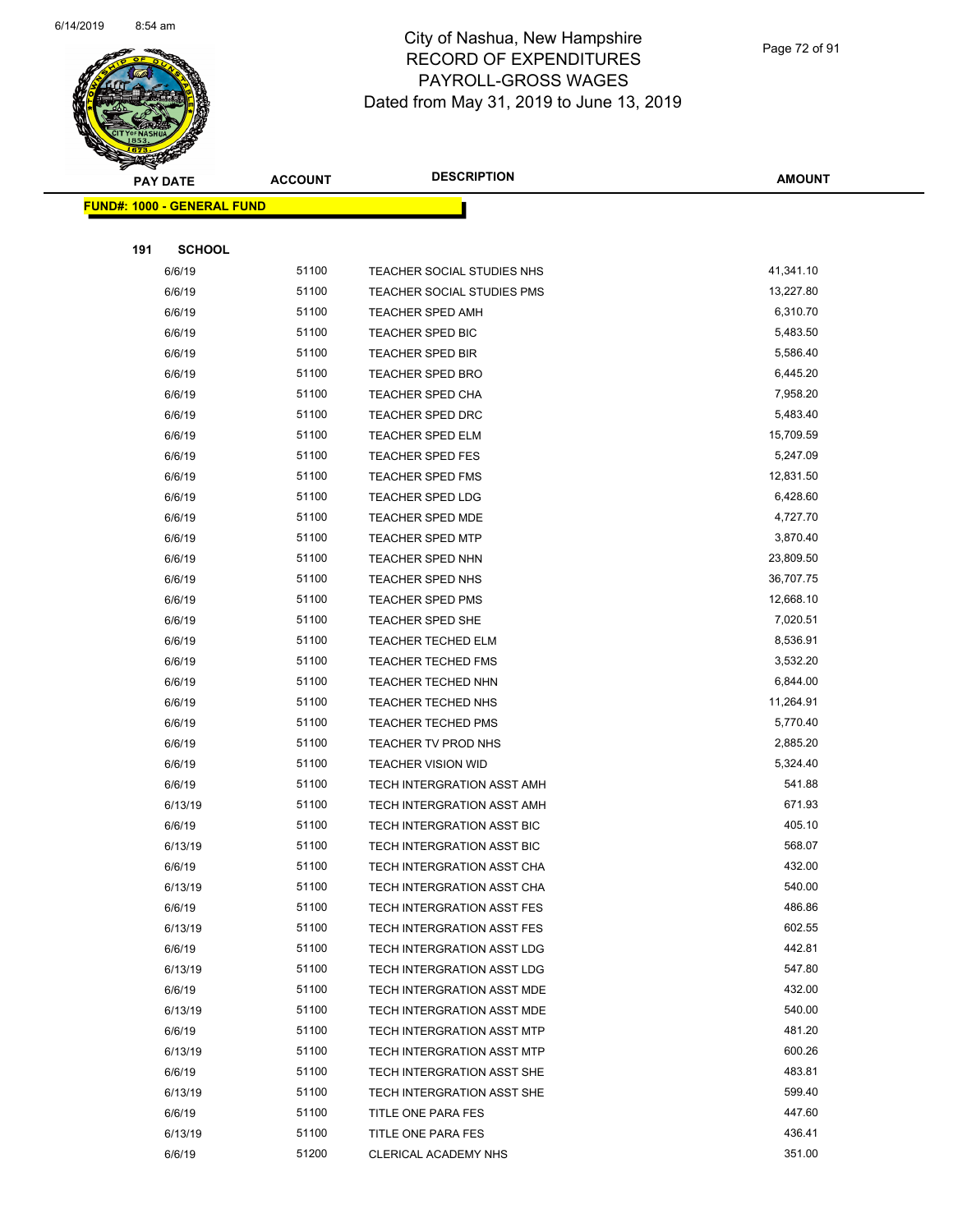

Page 73 of 91

| <b>STAR SERRE</b>                 |                |                                |               |
|-----------------------------------|----------------|--------------------------------|---------------|
| <b>PAY DATE</b>                   | <b>ACCOUNT</b> | <b>DESCRIPTION</b>             | <b>AMOUNT</b> |
| <b>FUND#: 1000 - GENERAL FUND</b> |                |                                |               |
|                                   |                |                                |               |
| 191<br><b>SCHOOL</b>              |                |                                |               |
| 6/6/19                            | 51200          | CLERICAL BOARD OF ED SUP       | 742.94        |
| 6/13/19                           | 51200          | CLERICAL BOARD OF ED SUP       | 725.92        |
| 6/6/19                            | 51200          | CLERICAL PRINCIPAL NHN         | 351.00        |
| 6/6/19                            | 51200          | <b>CROSSING GUARD WPO</b>      | 1,906.82      |
| 6/13/19                           | 51200          | <b>CROSSING GUARD WPO</b>      | 2,370.45      |
| 6/13/19                           | 51200          | <b>CUSTODIAN AMH</b>           | 15.59         |
| 6/13/19                           | 51200          | <b>CUSTODIAN ASST HEAD NHN</b> | 269.73        |
| 6/13/19                           | 51200          | <b>CUSTODIAN BRO</b>           | 15.59         |
| 6/6/19                            | 51200          | <b>CUSTODIAN CHA</b>           | 312.66        |
| 6/13/19                           | 51200          | <b>CUSTODIAN CHA</b>           | 156.33        |
| 6/6/19                            | 51200          | <b>CUSTODIAN HEAD AMH</b>      | 15.59         |
| 6/6/19                            | 51200          | <b>CUSTODIAN HEAD BRO</b>      | 62.36         |
| 6/13/19                           | 51200          | <b>CUSTODIAN HEAD BRO</b>      | 62.36         |
| 6/6/19                            | 51200          | <b>CUSTODIAN MTP</b>           | 62.36         |
| 6/13/19                           | 51200          | <b>CUSTODIAN MTP</b>           | 77.95         |
| 6/6/19                            | 51200          | DIRECTOR ADULT ED              | 2,658.30      |
| 6/6/19                            | 51200          | ELL OUTREACH WORKER HOURLY     | 437.50        |
| 6/13/19                           | 51200          | ELL OUTREACH WORKER HOURLY     | 375.00        |
| 6/6/19                            | 51200          | FOOD SERVICE ASST PT AMH       | 40.00         |
| 6/13/19                           | 51200          | FOOD SERVICE ASST PT AMH       | 40.00         |
| 6/6/19                            | 51200          | FOOD SERVICE ASST PT CHA       | 40.00         |
| 6/13/19                           | 51200          | FOOD SERVICE ASST PT CHA       | 50.00         |
| 6/6/19                            | 51200          | FOOD SERVICE ASST PT MDE       | 10.00         |
| 6/13/19                           | 51200          | FOOD SERVICE ASST PT MDE       | 12.50         |
| 6/6/19                            | 51200          | FOOD SERVICE ASST PT NHS       | 27.13         |
| 6/13/19                           | 51200          | FOOD SERVICE ASST PT NHS       | 45.21         |
| 6/6/19                            | 51200          | <b>GAME OFFICIALS</b>          | 302.00        |
| 6/6/19                            | 51200          | <b>GUIDANCE COUNSELOR ELM</b>  | 351.00        |
| 6/6/19                            | 51200          | GUIDANCE COUNSELOR NHS         | 1,704.90      |
| 6/6/19                            | 51200          | <b>LIBRARIAN ELM</b>           | 748.50        |
| 6/6/19                            | 51200          | <b>LIBRARIAN FMS</b>           | 538.25        |
| 6/6/19                            | 51200          | <b>LIBRARIAN PMS</b>           | 374.50        |
| 6/6/19                            | 51200          | LUNCH MONITOR AMH              | 389.79        |
| 6/13/19                           | 51200          | LUNCH MONITOR AMH              | 496.63        |
| 6/6/19                            | 51200          | LUNCH MONITOR BIC              | 603.44        |
| 6/13/19                           | 51200          | LUNCH MONITOR BIC              | 727.60        |
| 6/6/19                            | 51200          | LUNCH MONITOR BIR              | 446.89        |
| 6/13/19                           | 51200          | LUNCH MONITOR BIR              | 516.19        |
| 6/6/19                            | 51200          | LUNCH MONITOR BRO              | 423.20        |
| 6/13/19                           | 51200          | LUNCH MONITOR BRO              | 375.03        |
| 6/6/19                            | 51200          | LUNCH MONITOR CHA              | 675.68        |
| 6/13/19                           | 51200          | LUNCH MONITOR CHA              | 698.80        |
| 6/6/19                            | 51200          | LUNCH MONITOR DRC              | 319.26        |
| 6/13/19                           | 51200          | LUNCH MONITOR DRC              | 360.62        |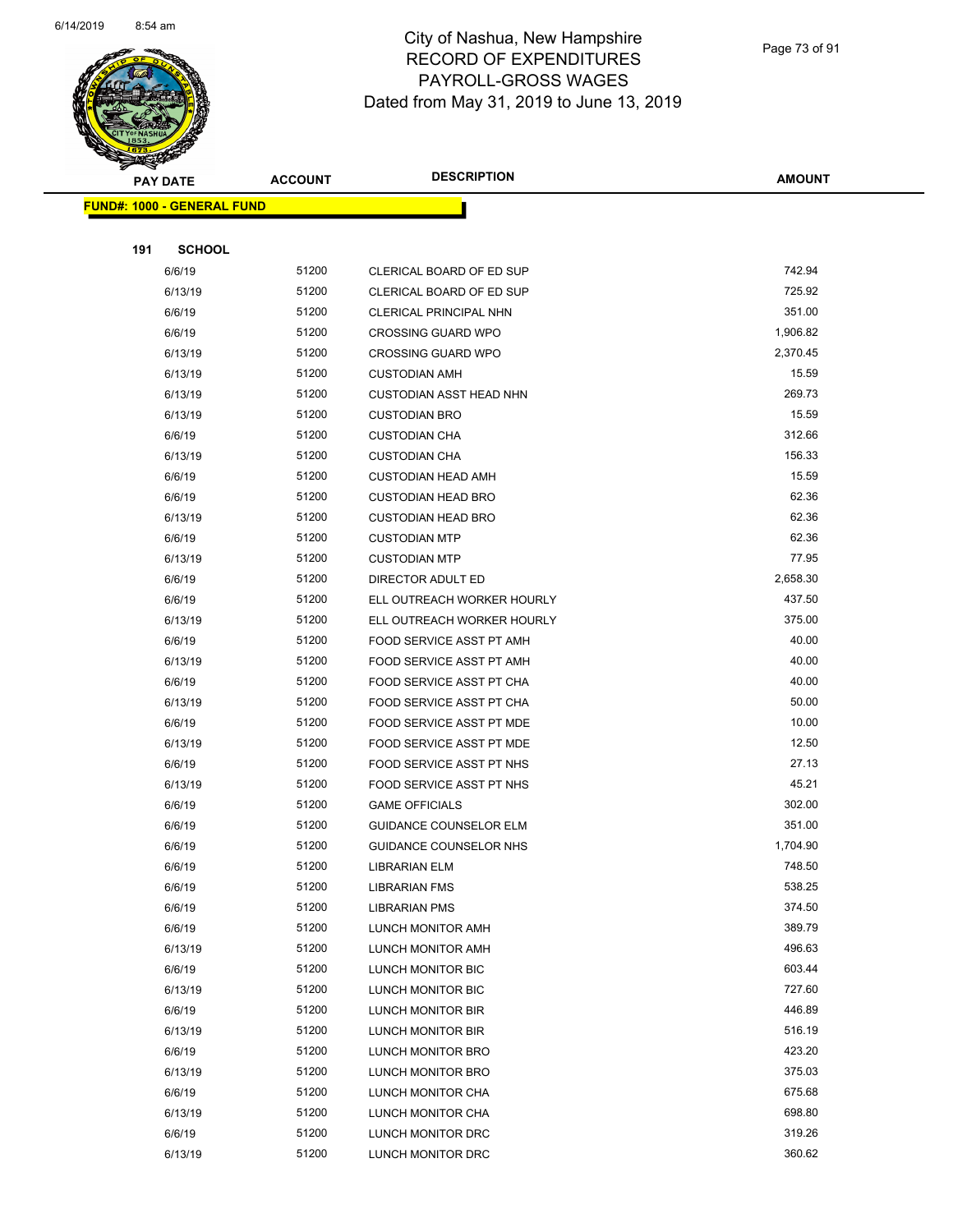

Page 74 of 91

|     | <b>PAY DATE</b>                   | <b>ACCOUNT</b> | <b>DESCRIPTION</b>             | <b>AMOUNT</b>    |
|-----|-----------------------------------|----------------|--------------------------------|------------------|
|     | <b>FUND#: 1000 - GENERAL FUND</b> |                |                                |                  |
|     |                                   |                |                                |                  |
| 191 | <b>SCHOOL</b>                     |                |                                |                  |
|     | 6/6/19                            | 51200          | LUNCH MONITOR ELM              | 112.61           |
|     | 6/13/19                           | 51200          | LUNCH MONITOR ELM              | 155.92           |
|     | 6/6/19                            | 51200          | LUNCH MONITOR FES              | 349.36           |
|     | 6/13/19                           | 51200          | LUNCH MONITOR FES              | 444.65           |
|     | 6/6/19                            | 51200          | LUNCH MONITOR FMS              | 197.61           |
|     | 6/13/19                           | 51200          | <b>LUNCH MONITOR FMS</b>       | 231.33           |
|     | 6/6/19                            | 51200          | LUNCH MONITOR LDG              | 750.69           |
|     | 6/13/19                           | 51200          | LUNCH MONITOR LDG              | 863.86           |
|     | 6/6/19                            | 51200          | LUNCH MONITOR MDE              | 603.44           |
|     | 6/13/19                           | 51200          | LUNCH MONITOR MDE              | 698.72           |
|     | 6/6/19                            | 51200          | <b>LUNCH MONITOR MTP</b>       | 277.20           |
|     | 6/13/19                           | 51200          | LUNCH MONITOR MTP              | 349.39           |
|     | 6/6/19                            | 51200          | LUNCH MONITOR NHN              | 317.68           |
|     | 6/13/19                           | 51200          | LUNCH MONITOR NHN              | 433.20           |
|     | 6/6/19                            | 51200          | LUNCH MONITOR NHS              | 207.90           |
|     | 6/13/19                           | 51200          | LUNCH MONITOR NHS              | 127.06           |
|     | 6/6/19                            | 51200          | LUNCH MONITOR NSE              | 325.02           |
|     | 6/13/19                           | 51200          | LUNCH MONITOR NSE              | 489.63           |
|     | 6/6/19                            | 51200          | LUNCH MONITOR PMS              | 255.26           |
|     | 6/13/19                           | 51200          | LUNCH MONITOR PMS              | 326.30           |
|     | 6/6/19                            | 51200          | LUNCH MONITOR SHE              | 446.32           |
|     | 6/13/19                           | 51200          | LUNCH MONITOR SHE              | 530.99           |
|     | 6/6/19                            | 51200          | PARA PRE SCHOOL BIR            | 521.60           |
|     | 6/13/19                           | 51200          | PARA PRE SCHOOL BIR            | 627.79           |
|     | 6/6/19                            | 51200          | PARA ALT FMS                   | 351.00           |
|     | 6/6/19                            | 51200          | PARA DW SPEC ED BIR            | 835.89           |
|     | 6/13/19                           | 51200          | PARA DW SPEC ED BIR            | 888.04           |
|     | 6/6/19                            | 51200          | PARA DW SPEC ED MDE            | 176.89           |
|     | 6/13/19                           | 51200          | PARA DW SPEC ED MDE            | 119.13           |
|     | 6/6/19                            | 51200          | PARA ELL FES                   | 30.00            |
|     | 6/6/19                            | 51200          | PARA INST AMH                  | 425.69           |
|     | 6/13/19                           | 51200          | PARA INST AMH                  | 933.75           |
|     | 6/6/19                            | 51200          | PARA INST BIC                  | 663.99<br>809.94 |
|     | 6/13/19                           | 51200<br>51200 | PARA INST BIC<br>PARA INST BIR | 20.00            |
|     | 6/6/19<br>6/13/19                 | 51200          | PARA INST BIR                  | 20.00            |
|     | 6/6/19                            | 51200          | PARA INST DRC                  | 56.00            |
|     | 6/13/19                           | 51200          | PARA INST DRC                  | 63.00            |
|     | 6/6/19                            | 51200          | PARA INST FES                  | 30.00            |
|     | 6/13/19                           | 51200          | PARA INST FES                  | 37.50            |
|     | 6/6/19                            | 51200          | PARA INST FMS                  | 20.00            |
|     | 6/13/19                           | 51200          | PARA INST FMS                  | 25.00            |
|     | 6/6/19                            | 51200          | PARA INST LDG                  | 10.00            |
|     | 6/13/19                           | 51200          | PARA INST LDG                  | 12.50            |
|     |                                   |                |                                |                  |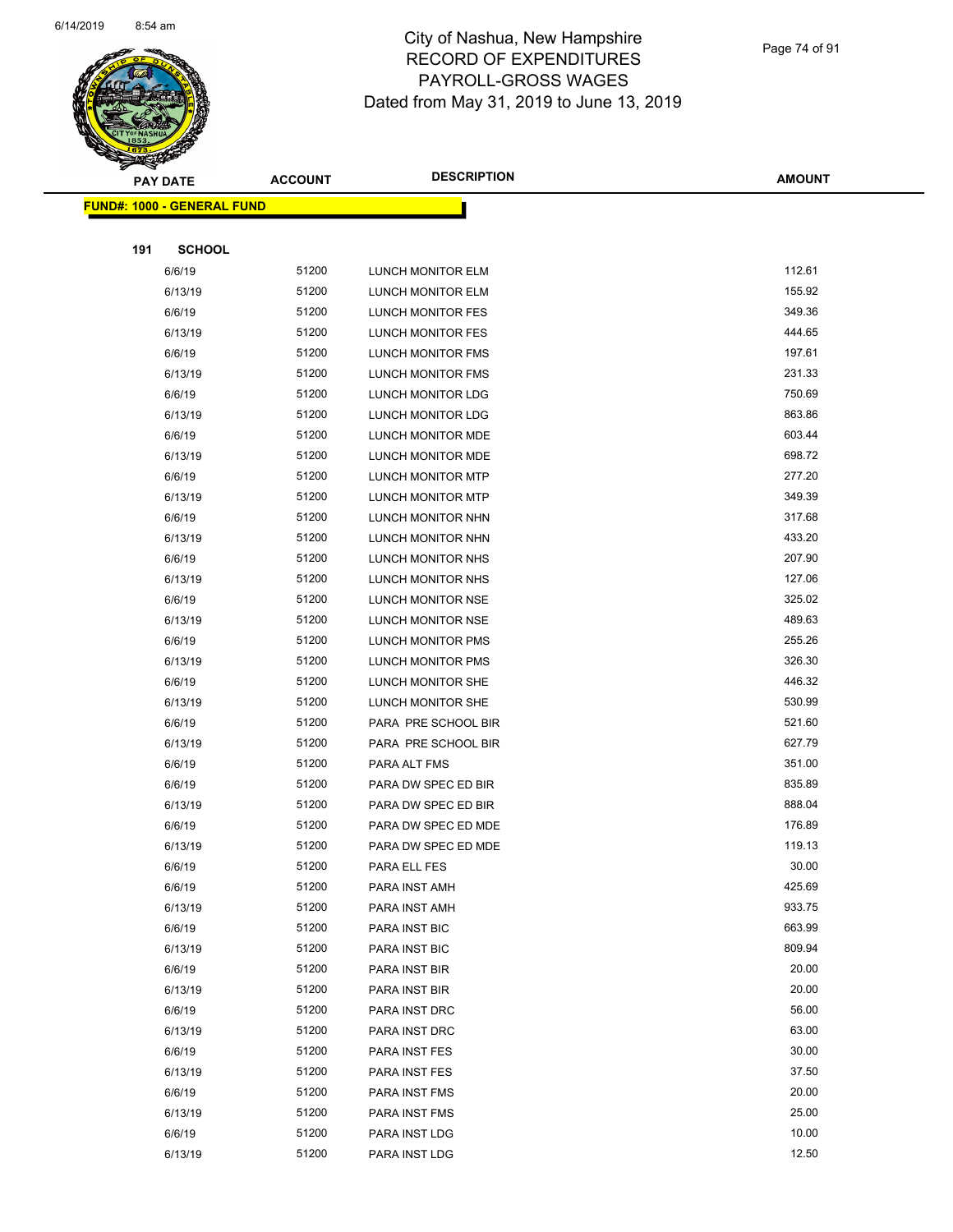

Page 75 of 91

|     | <b>PAY DATE</b>                   | <b>ACCOUNT</b> | <b>DESCRIPTION</b>          | <b>AMOUNT</b> |  |
|-----|-----------------------------------|----------------|-----------------------------|---------------|--|
|     | <b>FUND#: 1000 - GENERAL FUND</b> |                |                             |               |  |
|     |                                   |                |                             |               |  |
| 191 | <b>SCHOOL</b>                     |                |                             |               |  |
|     | 6/6/19                            | 51200          | PARA INST MTP               | 286.15        |  |
|     | 6/13/19                           | 51200          | PARA INST MTP               | 363.89        |  |
|     | 6/6/19                            | 51200          | PARA INST NHN               | 310.40        |  |
|     | 6/13/19                           | 51200          | PARA INST NHN               | 310.40        |  |
|     | 6/6/19                            | 51200          | PARA INST NSE               | 20.00         |  |
|     | 6/13/19                           | 51200          | PARA INST NSE               | 25.00         |  |
|     | 6/6/19                            | 51200          | PARA INST PMS               | 48.51         |  |
|     | 6/13/19                           | 51200          | PARA INST PMS               | 80.85         |  |
|     | 6/6/19                            | 51200          | PARA INST SHE               | 373.87        |  |
|     | 6/13/19                           | 51200          | PARA INST SHE               | 477.98        |  |
|     | 6/6/19                            | 51200          | PARA LIB PMS                | 308.00        |  |
|     | 6/13/19                           | 51200          | PARA LIB PMS                | 312.05        |  |
|     | 6/6/19                            | 51200          | PARA PRE SCH BIC            | 1,228.54      |  |
|     | 6/13/19                           | 51200          | PARA PRE SCH BIC            | 1,638.22      |  |
|     | 6/6/19                            | 51200          | PARA PRE SCH BRO            | 2,140.38      |  |
|     | 6/13/19                           | 51200          | PARA PRE SCH BRO            | 2,672.55      |  |
|     | 6/6/19                            | 51200          | PARA PRE SCH MTP            | 546.86        |  |
|     | 6/13/19                           | 51200          | PARA PRE SCH MTP            | 718.91        |  |
|     | 6/6/19                            | 51200          | PARA PRE SCH NSE            | 3,847.06      |  |
|     | 6/13/19                           | 51200          | PARA PRE SCH NSE            | 5,376.06      |  |
|     | 6/6/19                            | 51200          | PARA TTI LDG                | 62.36         |  |
|     | 6/13/19                           | 51200          | PARA TTI LDG                | 77.95         |  |
|     | 6/6/19                            | 51200          | PARA TTI NURSERY            | 109.13        |  |
|     | 6/6/19                            | 51200          | PARA VOC NHS                | 180.00        |  |
|     | 6/6/19                            | 51200          | SCHOOL PSYCHOLOGIST WID     | 3,880.01      |  |
|     | 6/6/19                            | 51200          | SENIOR TRAFFIC ENGINEER     | 68.00         |  |
|     | 6/6/19                            | 51200          | SPEECH LANG PATHOLOGIST WID | 7,110.02      |  |
|     | 6/6/19                            | 51200          | STUDENT ACTIVITY COORD NHN  | 469.50        |  |
|     | 6/6/19                            | 51200          | STUDENT ACTIVITY COORD NHS  | 1,066.40      |  |
|     | 6/6/19                            | 51200          | SUB CLERICAL                | 323.46        |  |
|     | 6/13/19                           | 51200          | <b>SUB CLERICAL</b>         | 443.26        |  |
|     | 6/6/19                            | 51200          | <b>SUB CROSSING GUARD</b>   | 38.98         |  |
|     | 6/13/19                           | 51200          | <b>SUB CROSSING GUARD</b>   | 77.95         |  |
|     | 6/6/19                            | 51200          | <b>TEACHER ART FMS</b>      | 2,846.09      |  |
|     | 6/6/19                            | 51200          | TEACHER ART NHS             | 1,445.02      |  |
|     | 6/6/19                            | 51200          | TEACHER BIO TEC NHN         | 551.30        |  |
|     | 6/6/19                            | 51200          | <b>TEACHER BUSINESS NHS</b> | 748.50        |  |
|     | 6/6/19                            | 51200          | TEACHER COMPUTER ELM        | 351.00        |  |
|     | 6/6/19                            | 51200          | <b>TEACHER COMPUTER FMS</b> | 187.25        |  |
|     | 6/6/19                            | 51200          | TEACHER DWSE FMS            | 337.50        |  |
|     | 6/6/19                            | 51200          | <b>TEACHER ENGLISH ELM</b>  | 351.00        |  |
|     | 6/6/19                            | 51200          | <b>TEACHER ENGLISH FMS</b>  | 351.00        |  |
|     | 6/6/19                            | 51200          | <b>TEACHER ENGLISH NHN</b>  | 3,230.50      |  |
|     | 6/6/19                            | 51200          | <b>TEACHER ENGLISH NHS</b>  | 1,184.50      |  |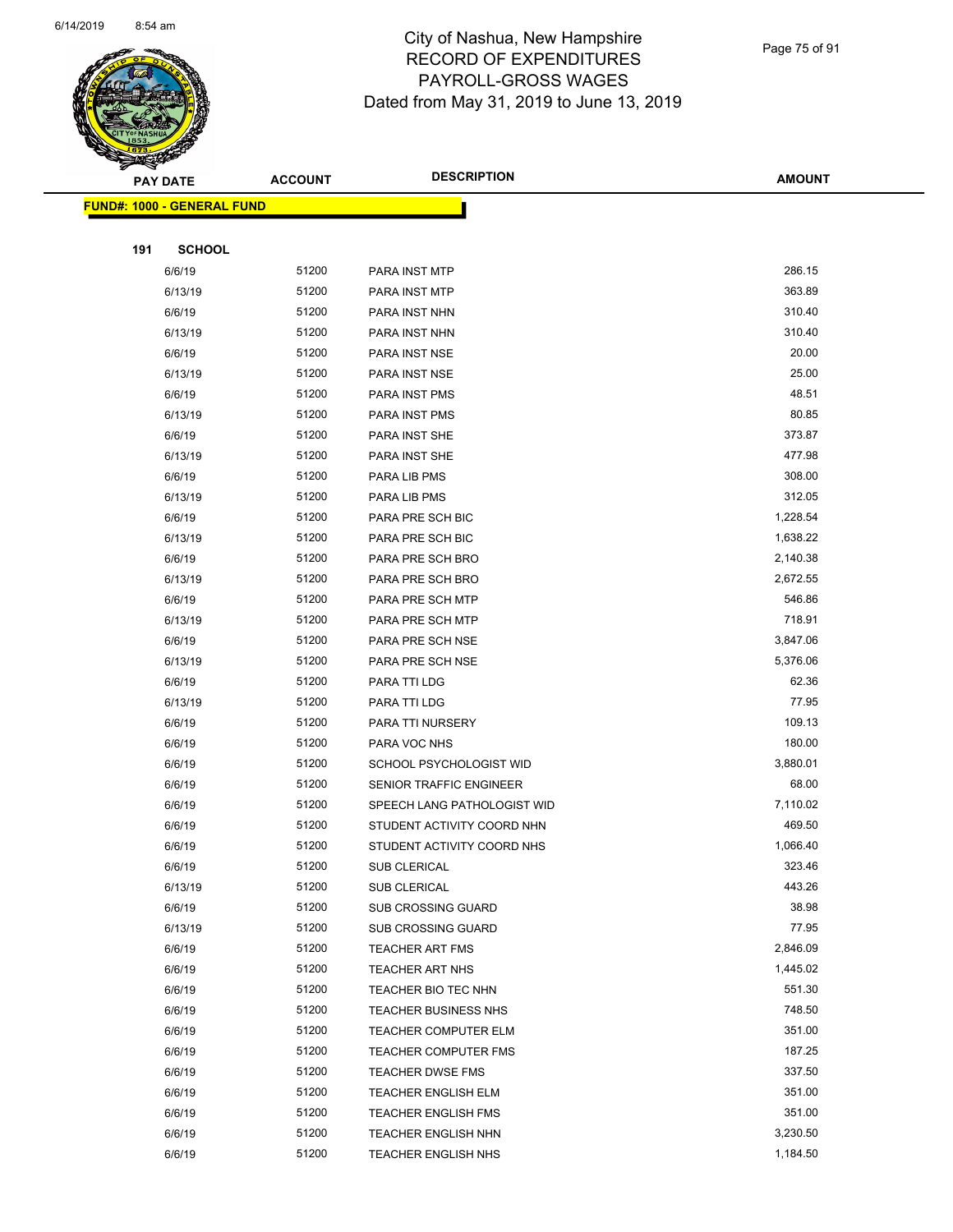

Page 76 of 91

| $\tilde{\phantom{a}}$<br><b>PAY DATE</b> |                                   | <b>ACCOUNT</b> | <b>DESCRIPTION</b>         | <b>AMOUNT</b> |
|------------------------------------------|-----------------------------------|----------------|----------------------------|---------------|
|                                          | <b>FUND#: 1000 - GENERAL FUND</b> |                |                            |               |
|                                          |                                   |                |                            |               |
| 191                                      | <b>SCHOOL</b>                     |                |                            |               |
|                                          | 6/6/19                            | 51200          | <b>TEACHER ENGLISH PMS</b> | 351.00        |
|                                          | 6/6/19                            | 51200          | <b>TEACHER FACS FMS</b>    | 175.50        |
|                                          | 6/6/19                            | 51200          | <b>TEACHER FACS NHN</b>    | 175.00        |
|                                          | 6/6/19                            | 51200          | <b>TEACHER FACS NHS</b>    | 469.50        |
|                                          | 6/6/19                            | 51200          | TEACHER FOREIGN LANG FMS   | 1,165.20      |
|                                          | 6/6/19                            | 51200          | TEACHER FOREIGN LANG PMS   | 351.00        |
|                                          | 6/6/19                            | 51200          | TEACHER MATH FMS           | 250.50        |
|                                          | 6/6/19                            | 51200          | TEACHER MATH NHN           | 939.00        |
|                                          | 6/6/19                            | 51200          | TEACHER MATH NHS           | 1,452.75      |
|                                          | 6/6/19                            | 51200          | <b>TEACHER MATH PMS</b>    | 175.50        |
|                                          | 6/6/19                            | 51200          | <b>TEACHER MUSIC ELM</b>   | 2,434.40      |
|                                          | 6/6/19                            | 51200          | <b>TEACHER MUSIC FMS</b>   | 500.00        |
|                                          | 6/6/19                            | 51200          | <b>TEACHER MUSIC MTP</b>   | 1,620.69      |
|                                          | 6/6/19                            | 51200          | <b>TEACHER MUSIC NHN</b>   | 2,136.00      |
|                                          | 6/6/19                            | 51200          | <b>TEACHER MUSIC NHS</b>   | 2,884.50      |
|                                          | 6/6/19                            | 51200          | <b>TEACHER MUSIC PMS</b>   | 500.00        |
|                                          | 6/6/19                            | 51200          | TEACHER PE NHS             | 1,008.00      |
|                                          | 6/6/19                            | 51200          | <b>TEACHER READ ELM</b>    | 1,704.90      |
|                                          | 6/6/19                            | 51200          | <b>TEACHER SCIENCE ELM</b> | 206.25        |
|                                          | 6/6/19                            | 51200          | TEACHER SCIENCE NHS        | 774.69        |
|                                          | 6/6/19                            | 51200          | TEACHER SCIENCE PMS        | 175.50        |
|                                          | 6/6/19                            | 51200          | TEACHER SOCIAL STUDIES ELM | 351.00        |
|                                          | 6/6/19                            | 51200          | TEACHER SOCIAL STUDIES NHN | 2,608.50      |
|                                          | 6/6/19                            | 51200          | TEACHER SOCIAL STUDIES NHS | 807.25        |
|                                          | 6/6/19                            | 51200          | TEACHER SPED FMS           | 93.75         |
|                                          | 6/6/19                            | 51200          | TEACHER SPED NHN           | 2,950.40      |
|                                          | 6/6/19                            | 51200          | TEACHER SPED NHS           | 1,442.61      |
|                                          | 6/6/19                            | 51200          | <b>TEACHER VISION WID</b>  | 1,139.79      |
|                                          | 6/6/19                            | 51200          | <b>TICKETSELLER</b>        | 68.00         |
|                                          | 6/6/19                            | 51300          | <b>OVERTIME</b>            | 8,333.86      |
|                                          | 6/13/19                           | 51300          | <b>OVERTIME</b>            | 6,731.72      |
|                                          | 6/6/19                            | 51400          | WAGES TEMPORARY/SEASONAL   | 2,840.00      |
|                                          | 6/13/19                           | 51400          | WAGES TEMPORARY/SEASONAL   | 4,293.00      |
|                                          | 5/29/19                           | 51412          | <b>WAGES PER DIEM</b>      | (38.50)       |
|                                          | 6/6/19                            | 51412          | WAGES PER DIEM             | 30,503.80     |
|                                          | 6/13/19                           | 51412          | <b>WAGES PER DIEM</b>      | 35,718.05     |
|                                          | 6/6/19                            | 51650          | <b>ADDITIONAL HOURS</b>    | 10,094.34     |
|                                          | 6/13/19                           | 51650          | <b>ADDITIONAL HOURS</b>    | 757.71        |
|                                          | 6/6/19                            | 51700          | <b>STIPENDS</b>            | 97,072.37     |
|                                          | 6/6/19                            | 52800          | EDUCATIONAL ASSISTANCE     | 6,624.80      |
|                                          | 6/13/19                           | 52800          | EDUCATIONAL ASSISTANCE     | 540.00        |
|                                          |                                   |                |                            |               |

#### **TOTAL 191 - SCHOOL \$3,511,634.63**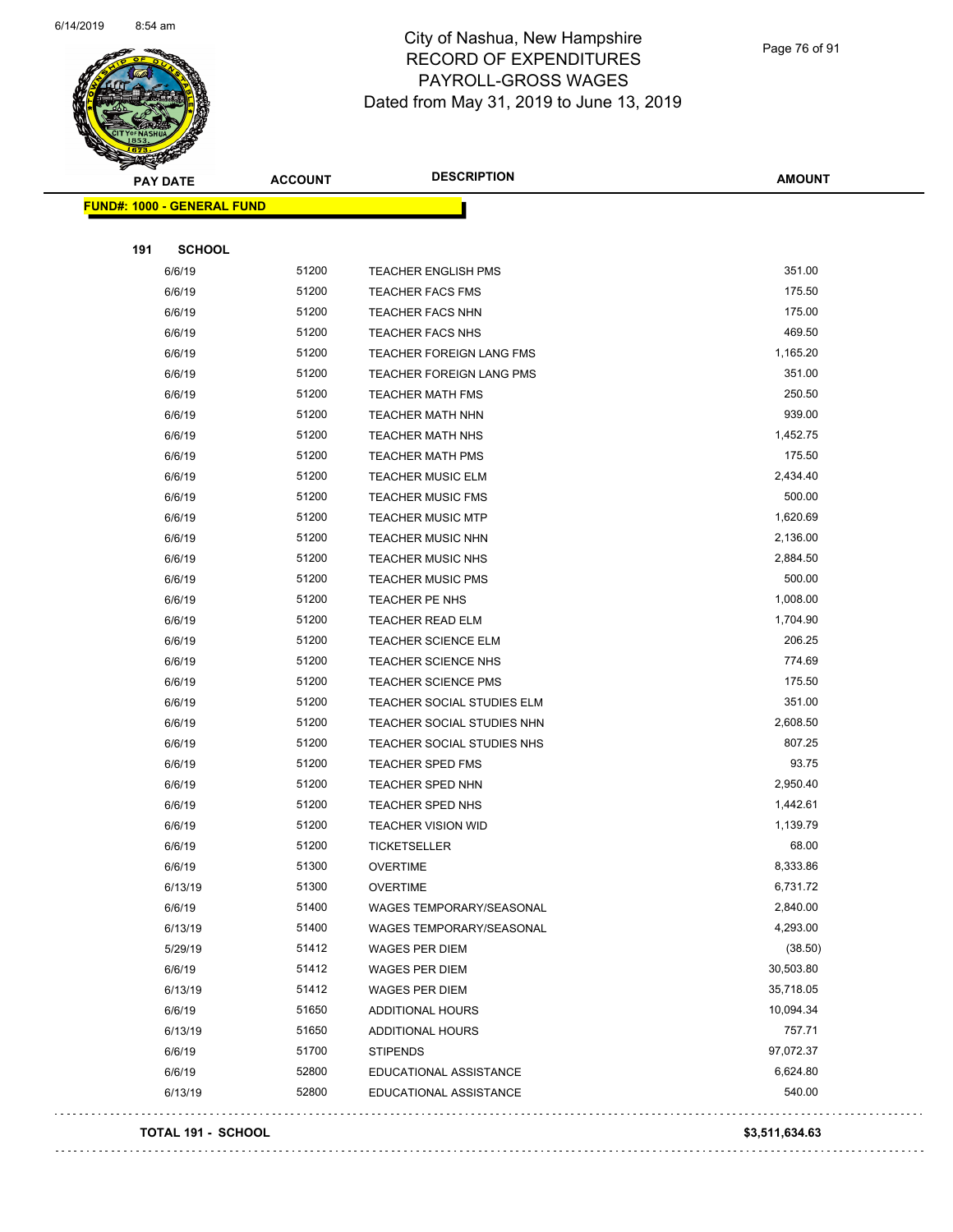

Page 77 of 91

| <b>PAY DATE</b>                         | <b>ACCOUNT</b> | <b>DESCRIPTION</b>                   | <b>AMOUNT</b>  |  |
|-----------------------------------------|----------------|--------------------------------------|----------------|--|
| <b>TOTAL FUND 1000 - GENERAL FUND</b>   |                |                                      | \$5,621,197.31 |  |
|                                         |                |                                      |                |  |
|                                         |                |                                      |                |  |
|                                         |                |                                      |                |  |
| <b>FUND#: 2100 - FOOD SERVICES FUND</b> |                |                                      |                |  |
| 6/6/19                                  | 51100          | CLERICAL FOOD SERVICE NHS            | 788.65         |  |
| 6/13/19                                 | 51100          | CLERICAL FOOD SERVICE NHS            | 788.65         |  |
| 6/6/19                                  | 51100          | DELIVERY DRIVER FOOD SERVICE         | 596.70         |  |
| 6/13/19                                 | 51100          | DELIVERY DRIVER FOOD SERVICE         | 734.40         |  |
| 6/6/19                                  | 51100          | DIRECTOR FOOD SERVICE                | 2,925.80       |  |
| 6/6/19                                  | 51100          | <b>FOOD SERVICE BUSINESS MANAGER</b> | 2,219.70       |  |
| 6/6/19                                  | 51100          | FOOD SERVICE COOK AMH                | 505.75         |  |
| 6/13/19                                 | 51100          | FOOD SERVICE COOK AMH                | 505.75         |  |
| 6/6/19                                  | 51100          | FOOD SERVICE COOK BIC                | 518.35         |  |
| 6/13/19                                 | 51100          | FOOD SERVICE COOK BIC                | 518.35         |  |
| 6/6/19                                  | 51100          | FOOD SERVICE COOK BIR                | 523.25         |  |
| 6/13/19                                 | 51100          | FOOD SERVICE COOK BIR                | 523.25         |  |
| 6/6/19                                  | 51100          | FOOD SERVICE COOK BRO                | 518.35         |  |
| 6/13/19                                 | 51100          | FOOD SERVICE COOK BRO                | 518.35         |  |
| 6/6/19                                  | 51100          | FOOD SERVICE COOK CHA                | 523.26         |  |
| 6/13/19                                 | 51100          | FOOD SERVICE COOK CHA                | 523.25         |  |
| 6/6/19                                  | 51100          | FOOD SERVICE COOK DRC                | 523.25         |  |
| 6/13/19                                 | 51100          | FOOD SERVICE COOK DRC                | 523.25         |  |
| 6/6/19                                  | 51100          | FOOD SERVICE COOK ELM                | 973.91         |  |
| 6/13/19                                 | 51100          | FOOD SERVICE COOK ELM                | 1,002.05       |  |
| 6/6/19                                  | 51100          | FOOD SERVICE COOK FES                | 523.25         |  |
| 6/13/19                                 | 51100          | <b>FOOD SERVICE COOK FES</b>         | 523.25         |  |
| 6/6/19                                  | 51100          | FOOD SERVICE COOK FMS                | 511.70         |  |
| 6/13/19                                 | 51100          | FOOD SERVICE COOK FMS                | 511.70         |  |
| 6/6/19                                  | 51100          | FOOD SERVICE COOK LDG                | 497.27         |  |
| 6/13/19                                 | 51100          | FOOD SERVICE COOK LDG                | 490.12         |  |
| 6/6/19                                  | 51100          | <b>FOOD SERVICE COOK MDE</b>         | 505.75         |  |
| 6/13/19                                 | 51100          | FOOD SERVICE COOK MDE                | 505.75         |  |
| 6/6/19                                  | 51100          | FOOD SERVICE COOK NHN                | 1,119.30       |  |
| 6/13/19                                 | 51100          | FOOD SERVICE COOK NHN                | 1,119.30       |  |
| 6/6/19                                  | 51100          | FOOD SERVICE COOK NHS                | 1,048.25       |  |
| 6/13/19                                 | 51100          | FOOD SERVICE COOK NHS                | 1,048.25       |  |
| 6/6/19                                  | 51100          | FOOD SERVICE COOK NSE                | 518.35         |  |
| 6/13/19                                 | 51100          | FOOD SERVICE COOK NSE                | 74.05          |  |
| 6/6/19                                  | 51100          | FOOD SERVICE COOK PMS                | 534.10         |  |
| 6/13/19                                 | 51100          | FOOD SERVICE COOK PMS                | 534.10         |  |
| 6/6/19                                  | 51100          | FOOD SERVICE COOK SHE                | 505.75         |  |
| 6/13/19                                 | 51100          | FOOD SERVICE COOK SHE                | 505.75         |  |
| 6/6/19                                  | 51100          | <b>FOOD SERVICE SITE CORD</b>        | 12,176.50      |  |
| 6/6/19                                  | 51100          | <b>FOOD SERVICECOOK MTP</b>          | 500.85         |  |
| 6/13/19                                 | 51100          | FOOD SERVICECOOK MTP                 | 500.85         |  |
|                                         |                |                                      |                |  |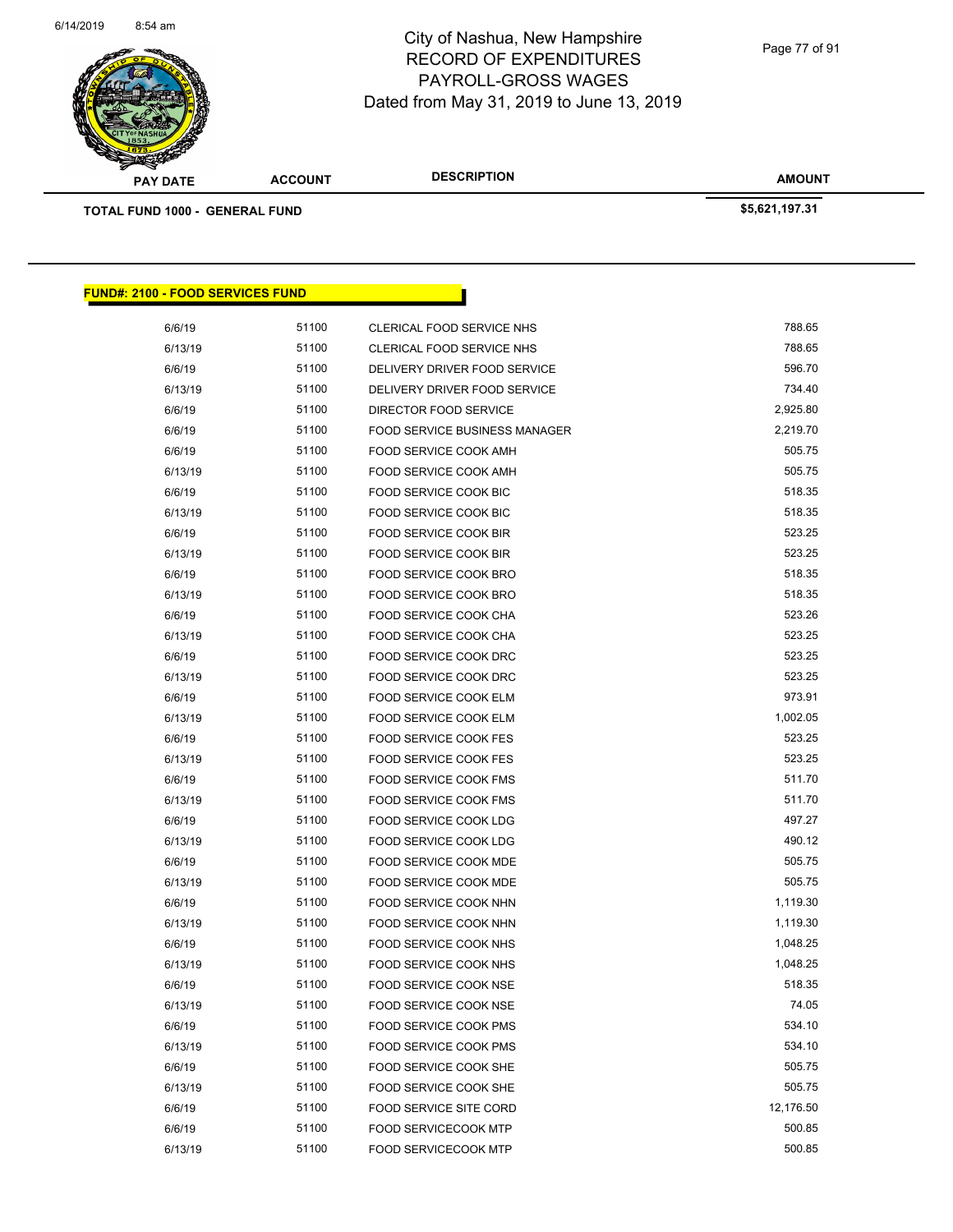

| <b>PAY DATE</b>                         | <b>ACCOUNT</b> | <b>DESCRIPTION</b>              | <b>AMOUNT</b> |
|-----------------------------------------|----------------|---------------------------------|---------------|
| <b>FUND#: 2100 - FOOD SERVICES FUND</b> |                |                                 |               |
| 6/6/19                                  | 51200          | FOOD SERVICE ASST PT AMH        | 632.53        |
| 6/13/19                                 | 51200          | FOOD SERVICE ASST PT AMH        | 626.29        |
| 6/6/19                                  | 51200          | <b>FOOD SERVICE ASST PT BIC</b> | 548.35        |
| 6/13/19                                 | 51200          | FOOD SERVICE ASST PT BIC        | 504.63        |
| 6/6/19                                  | 51200          | <b>FOOD SERVICE ASST PT BIR</b> | 594.64        |
| 6/13/19                                 | 51200          | <b>FOOD SERVICE ASST PT BIR</b> | 546.45        |
| 6/6/19                                  | 51200          | FOOD SERVICE ASST PT BRO        | 374.70        |
| 6/13/19                                 | 51200          | FOOD SERVICE ASST PT BRO        | 374.70        |
| 6/6/19                                  | 51200          | FOOD SERVICE ASST PT CHA        | 321.50        |
| 6/13/19                                 | 51200          | FOOD SERVICE ASST PT CHA        | 457.90        |
| 6/6/19                                  | 51200          | FOOD SERVICE ASST PT DRC        | 890.29        |
| 6/13/19                                 | 51200          | FOOD SERVICE ASST PT DRC        | 956.24        |
| 6/6/19                                  | 51200          | FOOD SERVICE ASST PT ELM        | 2,166.56      |
| 6/13/19                                 | 51200          | FOOD SERVICE ASST PT ELM        | 2,109.67      |
| 6/6/19                                  | 51200          | FOOD SERVICE ASST PT FES        | 924.38        |
| 6/13/19                                 | 51200          | <b>FOOD SERVICE ASST PT FES</b> | 971.17        |
| 6/6/19                                  | 51200          | FOOD SERVICE ASST PT FMS        | 2,925.34      |
| 6/13/19                                 | 51200          | FOOD SERVICE ASST PT FMS        | 3,082.26      |
| 6/6/19                                  | 51200          | FOOD SERVICE ASST PT LDG        | 991.20        |
| 6/13/19                                 | 51200          | FOOD SERVICE ASST PT LDG        | 1,009.52      |
| 6/6/19                                  | 51200          | FOOD SERVICE ASST PT MDE        | 610.27        |
| 6/13/19                                 | 51200          | FOOD SERVICE ASST PT MDE        | 576.55        |
| 6/6/19                                  | 51200          | FOOD SERVICE ASST PT MTP        | 494.60        |
| 6/13/19                                 | 51200          | FOOD SERVICE ASST PT MTP        | 545.56        |
| 6/6/19                                  | 51200          | FOOD SERVICE ASST PT NHN        | 4,217.71      |
| 6/13/19                                 | 51200          | FOOD SERVICE ASST PT NHN        | 4,444.25      |
| 6/6/19                                  | 51200          | FOOD SERVICE ASST PT NHS        | 4,879.34      |
| 6/13/19                                 | 51200          | FOOD SERVICE ASST PT NHS        | 5,143.41      |
| 6/6/19                                  | 51200          | FOOD SERVICE ASST PT NSE        | 348.27        |
| 6/13/19                                 | 51200          | FOOD SERVICE ASST PT NSE        | 320.79        |
| 6/6/19                                  | 51200          | FOOD SERVICE ASST PT PMS        | 2,590.80      |
| 6/13/19                                 | 51200          | FOOD SERVICE ASST PT PMS        | 2,525.90      |
| 6/6/19                                  | 51200          | FOOD SERVICE ASST PT SHE        | 630.77        |
| 6/13/19                                 | 51200          | FOOD SERVICE ASST PT SHE        | 583.93        |
| 6/6/19                                  | 51300          | <b>OVERTIME</b>                 | 423.29        |
| 6/13/19                                 | 51300          | <b>OVERTIME</b>                 | 163.34        |
| 6/6/19                                  | 51412          | <b>WAGES PER DIEM</b>           | 924.31        |
| 6/13/19                                 | 51412          | <b>WAGES PER DIEM</b>           | 1,234.36      |
| TOTAL FUND 2100 - FOOD SERVICES FUND    |                |                                 | \$92,174.23   |

#### **FUND#: 2201 - DRIVERS EDUCATION FUND**

6/6/19 51200 DRIVER INSTRUCTOR 970.00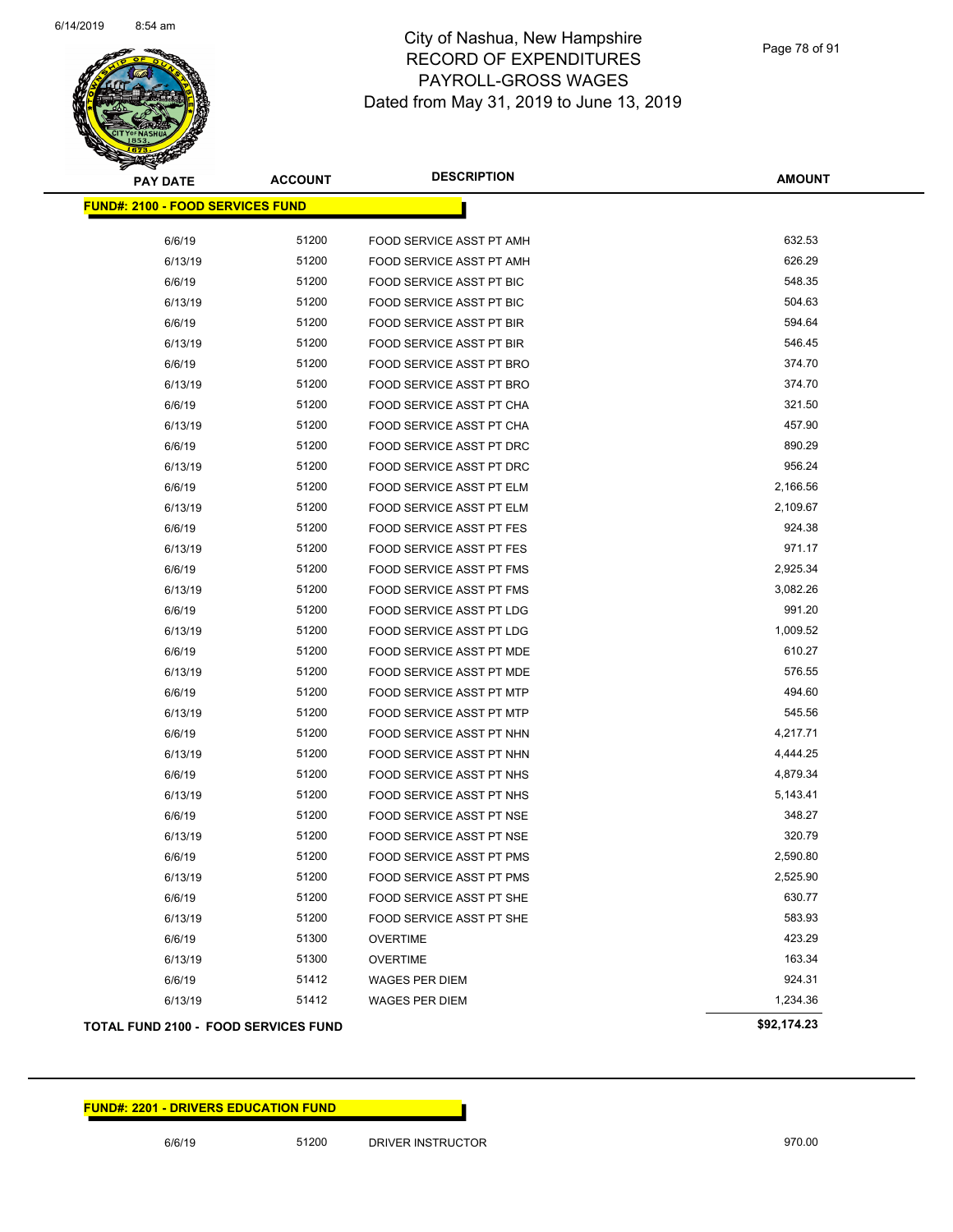

Page 79 of 91

| z<br>$\tilde{\phantom{a}}$<br><b>PAY DATE</b>   | <b>ACCOUNT</b> | <b>DESCRIPTION</b>        | <b>AMOUNT</b> |
|-------------------------------------------------|----------------|---------------------------|---------------|
| <b>FUND#: 2201 - DRIVERS EDUCATION FUND</b>     |                |                           |               |
| 6/13/19                                         | 51200          | <b>DRIVER INSTRUCTOR</b>  | 770.00        |
| 6/13/19                                         | 51200          | <b>ELL TUTOR</b>          | 150.00        |
| 6/6/19                                          | 51200          | <b>TEACHER ELL FES</b>    | 420.00        |
| 6/6/19                                          | 51200          | <b>TEACHER TECHED ELM</b> | 595.00        |
| 6/6/19                                          | 51200          | <b>TEACHER TECHED PMS</b> | 350.00        |
| <b>TOTAL FUND 2201 - DRIVERS EDUCATION FUND</b> |                |                           | \$3,255.00    |

#### **FUND#: 2207 - ADULT ED/CONTINUING ED**

|         |       |                             | .      |
|---------|-------|-----------------------------|--------|
| 6/6/19  | 51200 | TEACHER ELL NHS             | 50.00  |
| 6/6/19  | 51200 | <b>TEACHER BUSINESS NHS</b> | 100.00 |
| 6/6/19  | 51200 | TEACHER ART NHN             | 300.00 |
| 6/13/19 | 51200 | <b>SUB TEACHER</b>          | 150.00 |
| 6/6/19  | 51200 | <b>SUB TEACHER</b>          | 125.00 |
| 6/13/19 | 51200 | ADULT ED INSTRUCTOR         | 100.00 |
| 6/6/19  | 51200 | ADULT ED ENRICHMENT TEACHER | 50.00  |
| 6/13/19 | 51200 | ADULT ED ENRICHMENT INST    | 75.00  |
| 6/6/19  | 51200 | ADULT ED ENRICHMENT INST    | 200.00 |
| 6/13/19 | 51200 | ADULT ED DIPOLMA TEACHER    | 500.00 |
| 6/13/19 | 51100 | CLERICAL ADULT ED NHN       | 722.29 |
| 6/6/19  | 51100 | CLERICAL ADULT ED NHN       | 719.04 |
|         |       |                             |        |

**TOTAL FUND 2207 - ADULT ED/CONTINUING ED \$3,091.33** 

**FUND#: 2222 - AFTER SCHOOL PROGRAM** 6/6/19 51100 21 CENTURY COORDINATOR 2,322.00 6/13/19 51200 21 CENTURY PROGRAM ASSISTANT 6/13/19 1,876.60 6/13/19 51200 21ST CENTURY INSTRUCTOR 630.00 6/13/19 51200 HOME SCHOOL CORD TTI 35.00 6/13/19 51200 LUNCH MONITOR DRC 175.00 6/13/19 51200 PARA INST PMS 17.50 **TOTAL FUND 2222 - AFTER SCHOOL PROGRAM \$5,056.10** 

**FUND#: 2252 - DAY CARE**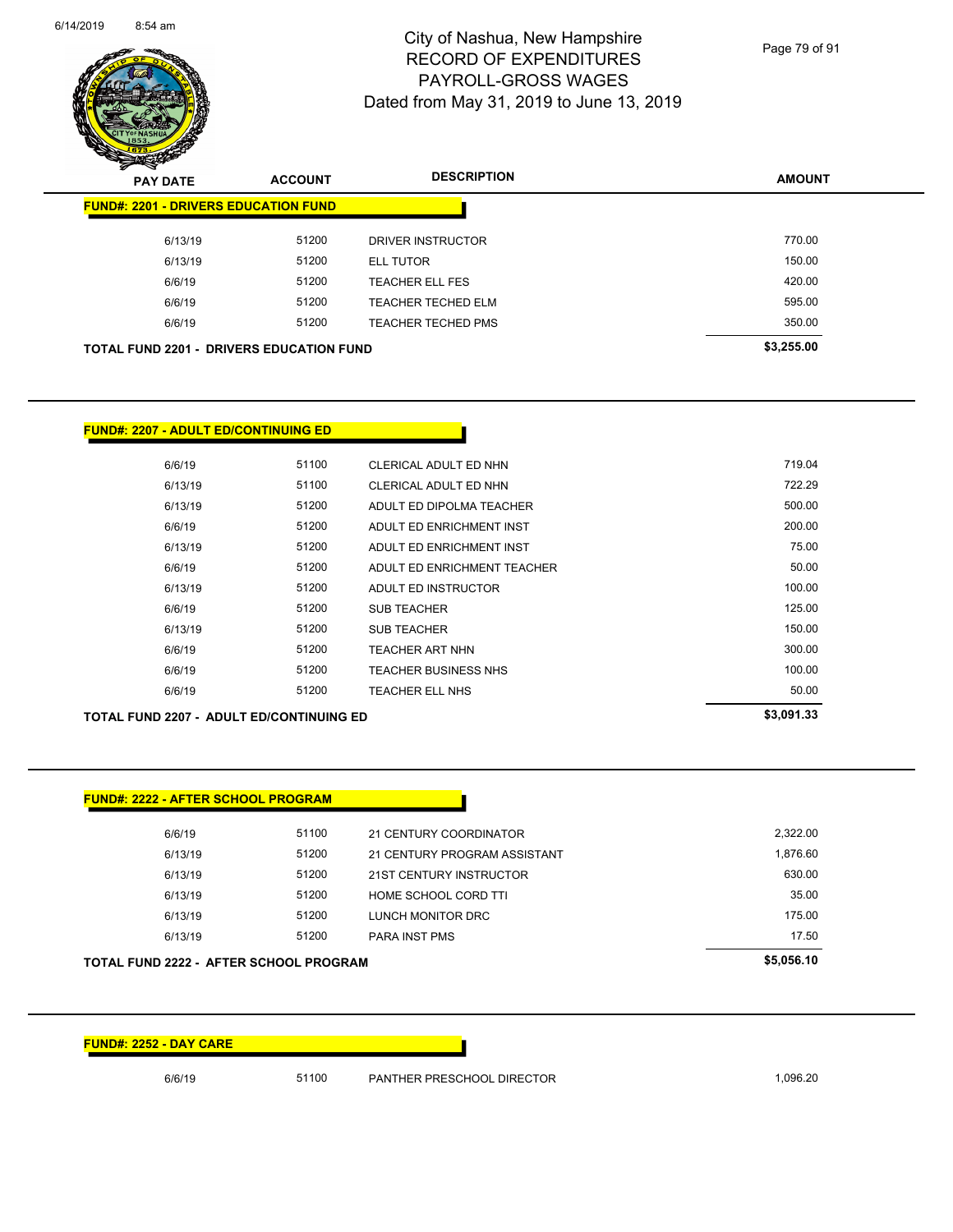6/14/2019 8:54 am

## City of Nashua, New Hampshire RECORD OF EXPENDITURES PAYROLL-GROSS WAGES Dated from May 31, 2019 to June 13, 2019

Page 80 of 91

| <b>PAY DATE</b>                                                                                      | <b>ACCOUNT</b> | <b>DESCRIPTION</b>             | <b>AMOUNT</b> |
|------------------------------------------------------------------------------------------------------|----------------|--------------------------------|---------------|
| <b>TOTAL FUND 2252 - DAY CARE</b>                                                                    |                |                                | \$1,096.20    |
|                                                                                                      |                |                                |               |
| <b>FUND#: 2257 - SPECIAL ED LOCAL</b>                                                                |                |                                |               |
| 6/6/19                                                                                               | 51100          | PARA DW SPEC ED NHS            | 447.64        |
| 6/13/19                                                                                              | 51100          | PARA DW SPEC ED NHS            | 440.42        |
| 6/6/19                                                                                               | 51100          | PARA DW SPEC ED WID            | 469.30        |
| 6/13/19                                                                                              | 51100          | PARA DW SPEC ED WID            | 469.30        |
| 6/6/19                                                                                               | 51100          | PARA INST SHE                  | 635.06        |
| 6/13/19                                                                                              | 51100          | PARA INST SHE                  | 639.95        |
| TOTAL FUND 2257 - SPECIAL ED LOCAL                                                                   |                |                                | \$3,101.67    |
| <b>FUND#: 2503 - PARKS &amp; REC PROGRAMS FUND</b><br>6/6/19                                         | 51100          | PROGRAM COORDINATOR            | 382.70        |
| 6/13/19                                                                                              |                |                                |               |
|                                                                                                      | 51100          | PROGRAM COORDINATOR            | 382.70        |
| 6/6/19                                                                                               | 51300          | <b>OVERTIME</b>                | 78.93         |
| 6/13/19                                                                                              | 51300          | <b>OVERTIME</b>                | 261.91        |
| <b>TOTAL FUND 2503 - PARKS &amp; REC PROGRAMS FUND</b>                                               |                |                                | \$1,106.24    |
| <b>FUND#: 2505 - PEG ACCESS CHANNELS FUND</b>                                                        |                |                                |               |
| 6/6/19                                                                                               | 51100          | ECHANNEL ACCESS ADMINISTRATOR  | 1,164.25      |
| 6/13/19                                                                                              | 51100          | ECHANNEL ACCESS ADMINISTRATOR  | 1,164.25      |
| 6/6/19                                                                                               | 51100          | PEG PROGRAM MANAGER            | 1,261.24      |
| 6/13/19                                                                                              | 51100          | PEG PROGRAM MANAGER            | 1,261.25      |
| 6/6/19                                                                                               | 51200          | <b>VIDEOGRAPHER</b>            | 1,098.75      |
| 6/13/19                                                                                              | 51200          | <b>VIDEOGRAPHER</b>            | 1,346.25      |
|                                                                                                      |                |                                | \$7,295.99    |
| <b>TOTAL FUND 2505 - PEG ACCESS CHANNELS FUND</b><br><b>FUND#: 3030 - EMERGENCY MGMT GRANTS FUND</b> |                |                                |               |
| 6/6/19                                                                                               | 51200          | EMERGENCY MANAGEMENT COORDINAT | 380.20        |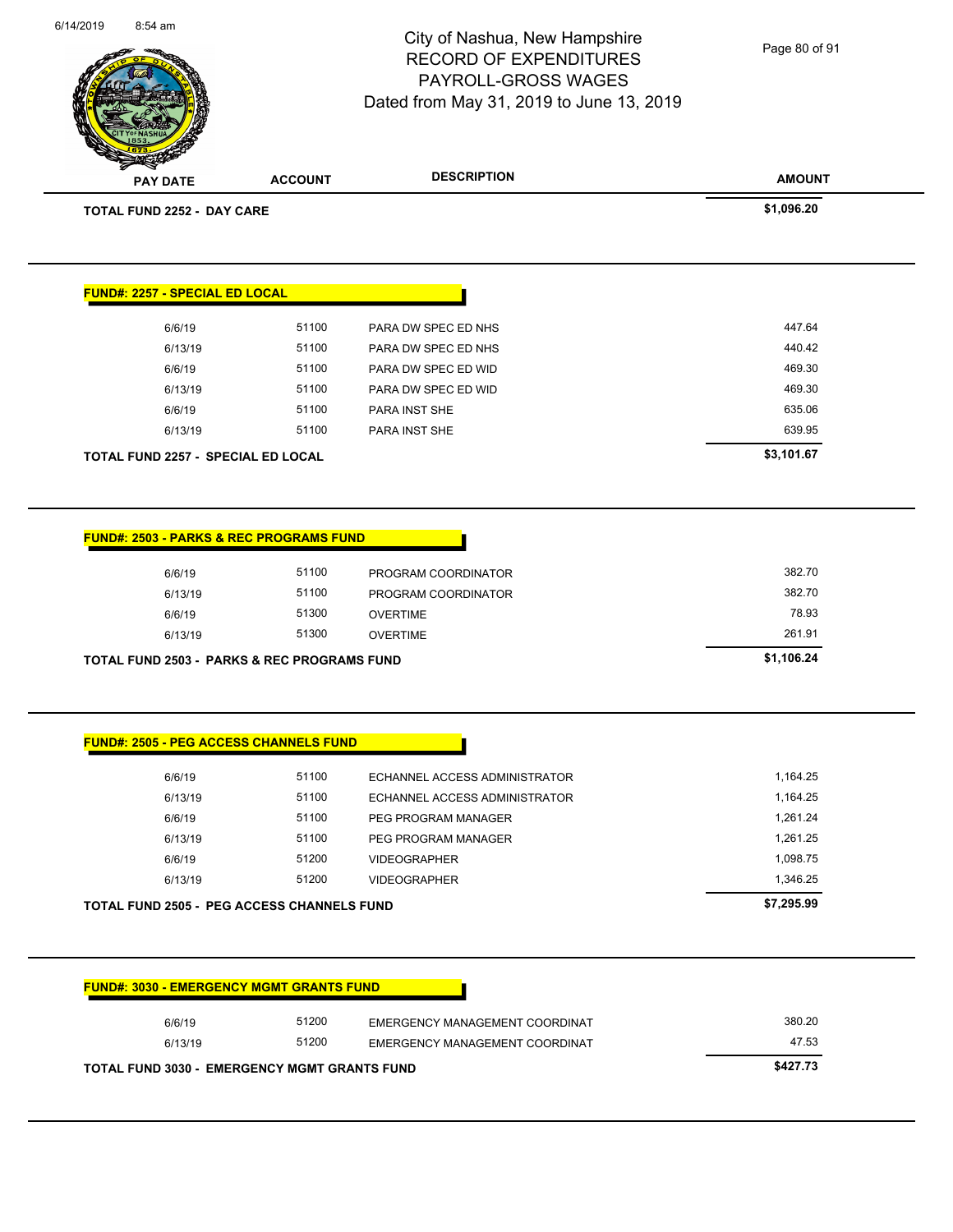

| ~<br><b>PAY DATE</b>                        | <b>ACCOUNT</b> | <b>DESCRIPTION</b>         | <b>AMOUNT</b> |
|---------------------------------------------|----------------|----------------------------|---------------|
| <b>FUND#: 3050 - POLICE GRANTS FUND</b>     |                |                            |               |
| 6/6/19                                      | 51100          | DOMESTIC VIOLENCE ADVOCATE | 882.25        |
| 6/13/19                                     | 51100          | DOMESTIC VIOLENCE ADVOCATE | 882.25        |
| 6/6/19                                      | 51100          | PATROLMAN ALL RANKS        | 1,399.00      |
| 6/13/19                                     | 51100          | PATROLMAN ALL RANKS        | 1,399.00      |
| 6/6/19                                      | 51300          | <b>OVERTIME</b>            | 878.54        |
| 6/13/19                                     | 51300          | <b>OVERTIME</b>            | 450.65        |
| 6/6/19                                      | 51628          | <b>EXTRA HOLIDAY</b>       | 279.80        |
| <b>TOTAL FUND 3050 - POLICE GRANTS FUND</b> |                |                            | \$6,171.49    |

#### **FUND#: 3068 - COMMUNITY SERVICES GRANTS FUND**

| <b>TOTAL FUND 3068 - COMMUNITY SERVICES GRANTS FUND</b> |       |                                    | \$9,806.97 |
|---------------------------------------------------------|-------|------------------------------------|------------|
| 6/13/19                                                 | 51700 | <b>STIPENDS</b>                    | 188.50     |
| 6/6/19                                                  | 51700 | <b>STIPENDS</b>                    | 188.50     |
| 6/13/19                                                 | 51100 | SMP PROGRAM COORDINATOR            | 975.35     |
| 6/6/19                                                  | 51100 | SMP PROGRAM COORDINATOR            | 975.35     |
| 6/13/19                                                 | 51100 | PUB HEALTH PREPAREDNESS COORD      | 1,033.40   |
| 6/6/19                                                  | 51100 | PUB HEALTH PREPAREDNESS COORD      | 1,033.40   |
| 6/13/19                                                 | 51100 | PUB HEALTH NURSE                   | 224.20     |
| 6/6/19                                                  | 51100 | PUB HEALTH NURSE                   | 224.20     |
| 6/13/19                                                 | 51100 | PUB HEALTH NET SVS COORD           | 1,317.40   |
| 6/6/19                                                  | 51100 | PUB HEALTH NET SVS COORD           | 1,317.40   |
| 6/13/19                                                 | 51100 | PROGRAM ASSISTANT COMMUNITY HEALTH | 209.16     |
| 6/6/19                                                  | 51100 | PROGRAM ASSISTANT COMMUNITY HEALTH | 211.80     |
| 6/13/19                                                 | 51100 | PHNS PROGRAM ASSISTANT             | 807.66     |
| 6/6/19                                                  | 51100 | PHNS PROGRAM ASSISTANT             | 807.65     |
| 6/13/19                                                 | 51100 | <b>EPIDEMIOLOGIST</b>              | 146.50     |
| 6/6/19                                                  | 51100 | <b>EPIDEMIOLOGIST</b>              | 146.50     |

#### **FUND#: 3070 - COMMUNITY HEALTH GRANTS FUND**

| 6/6/19  | 51100 | BILINGUAL COMM HEALTH WORKER       | 636.84 |
|---------|-------|------------------------------------|--------|
| 6/13/19 | 51100 | BILINGUAL COMM HEALTH WORKER       | 636.88 |
| 6/6/19  | 51100 | PROGRAM ASSISTANT COMMUNITY HEALTH | 635.40 |
| 6/13/19 | 51100 | PROGRAM ASSISTANT COMMUNITY HEALTH | 627.45 |
| 6/6/19  | 51100 | PUB HEALTH NURSE                   | 896.90 |
| 6/13/19 | 51100 | PUB HEALTH NURSE                   | 896.90 |
| 6/6/19  | 51412 | WAGES PER DIEM                     | 287.00 |
|         |       |                                    |        |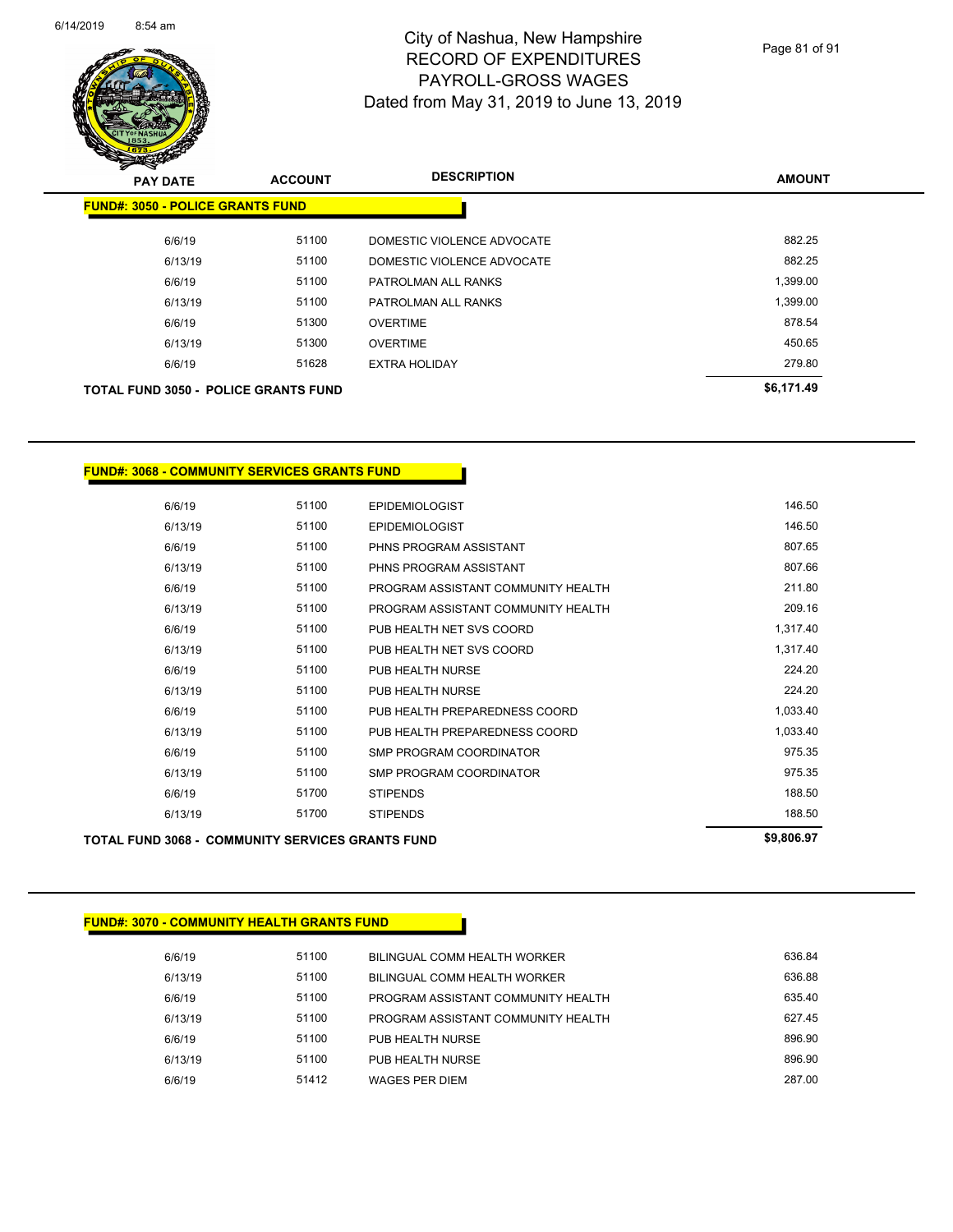

Page 82 of 91

| <b>TOTAL FUND 3070 - COMMUNITY HEALTH GRANTS FUND</b> |       |                                        | \$4,617.37 |
|-------------------------------------------------------|-------|----------------------------------------|------------|
|                                                       |       |                                        |            |
| <b>FUND#: 3090 - URBAN PROGRAM GRANTS FUND</b>        |       |                                        |            |
| 6/6/19                                                | 51100 | ARLINGTON ST COMMUNITY CENTER DIRECTOR | 986.60     |
| 6/13/19                                               | 51100 | ARLINGTON ST COMMUNITY CENTER DIRECTOR | 986.60     |
| 6/6/19                                                | 51100 | <b>CODE ENFORCEMENT OFFICER II</b>     | 488.50     |
| 6/13/19                                               | 51100 | <b>CODE ENFORCEMENT OFFICER II</b>     | 488.50     |
| 6/6/19                                                | 51100 | <b>GRANT MGMT SPECIALIST</b>           | 1,080.35   |
| 6/13/19                                               | 51100 | <b>GRANT MGMT SPECIALIST</b>           | 1,080.35   |
| 6/6/19                                                | 51100 | <b>MANAGER URBAN PROGRAMS</b>          | 1,649.35   |
| 6/13/19                                               | 51100 | <b>MANAGER URBAN PROGRAMS</b>          | 1,649.35   |
| 6/6/19                                                | 51100 | PROGRAM COORDINATOR LP&HH              | 1,255.30   |
| 6/13/19                                               | 51100 | PROGRAM COORDINATOR LP&HH              | 1,255.30   |
| 6/6/19                                                | 51100 | PROJECT ADMINISTRATOR                  | 1,306.00   |
| 6/13/19                                               | 51100 | PROJECT ADMINISTRATOR                  | 1,306.00   |
| 6/6/19                                                | 51100 | PROJECT ADMINISTRATOR LP&HH            | 1,230.70   |
| 6/13/19                                               | 51100 | PROJECT ADMINISTRATOR LP&HH            | 1,230.70   |
| 6/6/19                                                | 51100 | PROJECT SPECIALIST URBAN PROGR         | 1,171.10   |
| 6/13/19                                               | 51100 | PROJECT SPECIALIST URBAN PROGR         | 1,171.10   |
|                                                       |       |                                        |            |

| 6/6/19  | 51100 | COMMUNICATION SPEC                    | 996.55   |
|---------|-------|---------------------------------------|----------|
| 6/13/19 | 51100 | <b>COMMUNICATION SPEC</b>             | 996.55   |
| 6/6/19  | 51100 | TRANSIT FINANCE COORDINATOR           | 1,280.41 |
| 6/13/19 | 51100 | TRANSIT FINANCE COORDINATOR           | 1,280.40 |
| 6/6/19  | 51100 | TRANSIT FLEET FACILITIES SUPV         | 1,080.35 |
| 6/13/19 | 51100 | <b>TRANSIT FLEET FACILITIES SUPV</b>  | 1,080.35 |
| 6/6/19  | 51100 | <b>TRANSIT MECHANICS</b>              | 1,959.40 |
| 6/13/19 | 51100 | <b>TRANSIT MECHANICS</b>              | 1,959.40 |
| 6/6/19  | 51100 | TRANSIT OPERATIONS COORDINATOR        | 970.00   |
| 6/13/19 | 51100 | TRANSIT OPERATIONS COORDINATOR        | 970.00   |
| 6/6/19  | 51100 | <b>TRANSIT OPERATIONS SUPERVISOR</b>  | 1,161.20 |
| 6/13/19 | 51100 | <b>TRANSIT OPERATIONS SUPERVISOR</b>  | 1,161.20 |
| 6/6/19  | 51100 | <b>TRANSIT UTILITY SERVICE WORKER</b> | 1,442.64 |
| 6/13/19 | 51100 | TRANSIT UTILITY SERVICE WORKER        | 1,442.65 |
| 6/6/19  | 51100 | <b>TRANSPORTATION DEPT MANAGER</b>    | 1,746.35 |
| 6/13/19 | 51100 | <b>TRANSPORTATION DEPT MANAGER</b>    | 1,746.35 |
| 6/6/19  | 51300 | <b>OVERTIME</b>                       | 34.19    |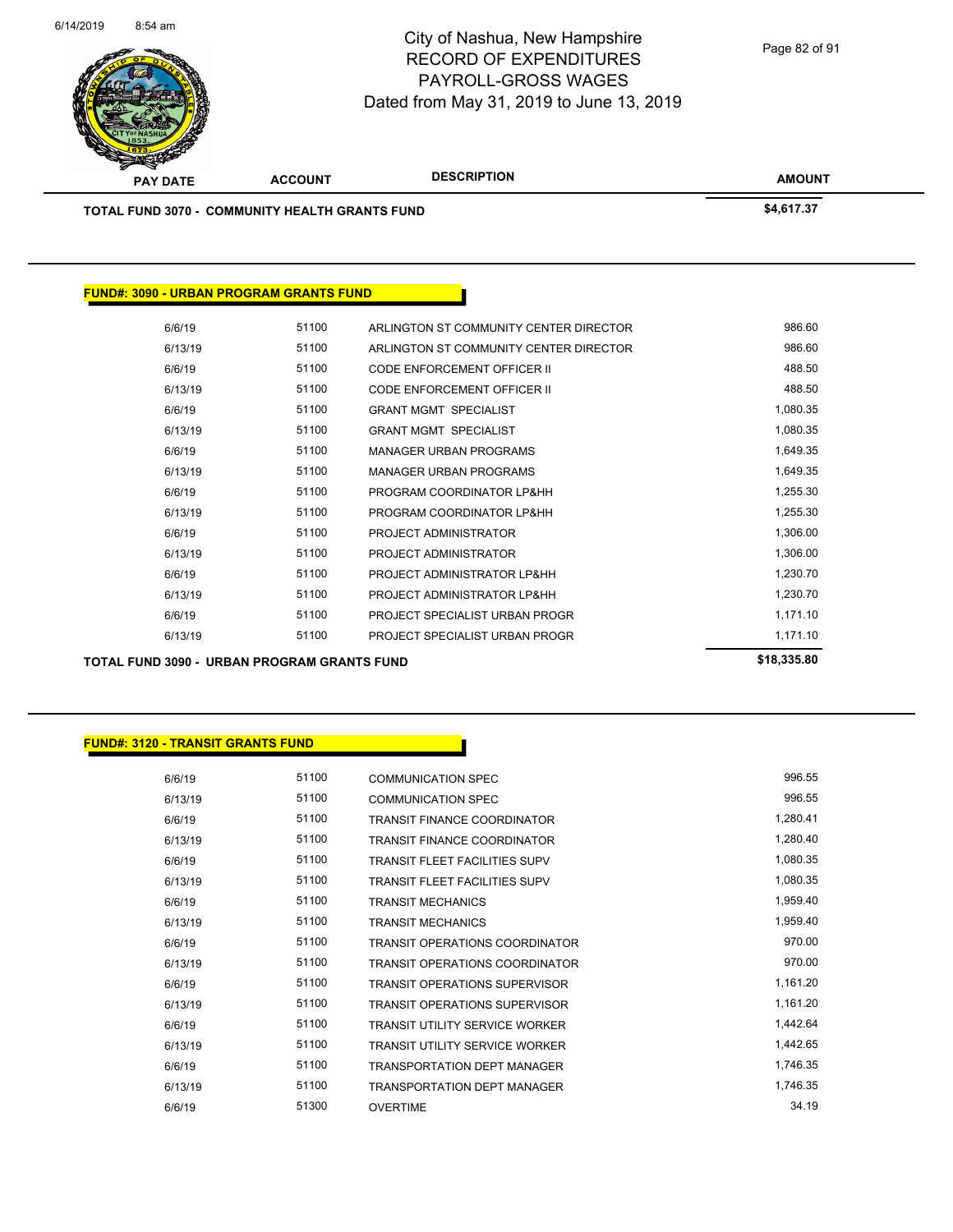

Page 83 of 91

**AMOUNT**

| <b>TOTAL FUND 3120 - TRANSIT GRANTS FUND</b> |       |                                | \$21,307.99 |
|----------------------------------------------|-------|--------------------------------|-------------|
|                                              |       |                                |             |
| <b>FUND#: 3800 - SCHOOL GRANTS FUND</b>      |       |                                |             |
| 6/6/19                                       | 51100 | 21 CENTURY ELEM MFAM RES COORD | 5,417.10    |
| 6/6/19                                       | 51100 | ASSISTANT PRINCIPAL AMH        | 1,469.50    |
| 6/6/19                                       | 51100 | ASSISTANT PRINCIPAL BIR        | 1,655.50    |
| 6/6/19                                       | 51100 | ASSISTANT PRINCIPAL BRO        | 1,659.60    |
| 6/6/19                                       | 51100 | ASSISTANT PRINCIPAL DR CRSP    | 1,614.10    |
| 6/6/19                                       | 51100 | ASSISTANT PRINCIPAL MTP        | 1,413.40    |
| 6/6/19                                       | 51100 | ASSISTANT PRINCIPAL SHE        | 1,437.50    |
| 6/6/19                                       | 51100 | <b>CLERICAL 21 CENTURY</b>     | 783.39      |
| 6/13/19                                      | 51100 | <b>CLERICAL 21 CENTURY</b>     | 762.36      |
| 6/6/19                                       | 51100 | <b>DIRECTOR TITLE 1</b>        | 3,248.20    |
| 6/6/19                                       | 51100 | DW TECHNOLOGY PEER COACH       | 3,068.81    |
| 6/6/19                                       | 51100 | ELL OUTREACH WORKER HOURLY     | 850.00      |
| 6/13/19                                      | 51100 | ELL OUTREACH WORKER HOURLY     | 768.75      |
| 6/6/19                                       | 51100 | <b>HOMELESS LIASION</b>        | 1,157.12    |
| 6/13/19                                      | 51100 | <b>HOMELESS LIASION</b>        | 1,446.40    |
| 6/6/19                                       | 51100 | INTRUCTIONAL LEADER FES        | 2,999.40    |
| 6/6/19                                       | 51100 | OFFICE MANAGER TITLE 1         | 1,619.30    |
| 6/6/19                                       | 51100 | PARA INST MTP                  | 419.74      |
| 6/13/19                                      | 51100 | PARA INST MTP                  | 419.74      |
| 6/6/19                                       | 51100 | PARA TTI AMH                   | 1,186.04    |
| 6/13/19                                      | 51100 | PARA TTI AMH                   | 1,153.44    |
| 6/6/19                                       | 51100 | PARA TTI DRC                   | 1,963.96    |
| 6/13/19                                      | 51100 | PARA TTI DRC                   | 1,927.73    |
| 6/6/19                                       | 51100 | PARA TTI LDG                   | 2,551.44    |
| 6/13/19                                      | 51100 | PARA TTI LDG                   | 2,338.43    |
| 6/6/19                                       | 51100 | PARA TTI MTP                   | 2,000.60    |
| 6/13/19                                      | 51100 | PARA TTI MTP                   | 2,068.50    |
| 6/6/19                                       | 51100 | PARA TTI NURSERY               | 608.26      |
| 6/13/19                                      | 51100 | PARA TTI NURSERY               | 748.06      |
| 6/6/19                                       | 51100 | PEER COACH                     | 4,956.90    |
| 6/6/19                                       | 51100 | SIGN LANGUAGE INTERPRETER      | 713.95      |
| 6/13/19                                      | 51100 | SIGN LANGUAGE INTERPRETER      | 1,098.39    |
| 6/6/19                                       | 51100 | SOCIAL WORKER                  | 4,564.60    |
| 6/6/19                                       | 51100 | TEACHER DWSE BRO               | 1,794.50    |
| 6/6/19                                       | 51100 | <b>TEACHER DWSE CHA</b>        | 3,976.00    |
| 6/6/19                                       | 51100 | <b>TEACHER DWSE ELM</b>        | 1,877.39    |
| 6/6/19                                       | 51100 | <b>TEACHER DWSE NHS</b>        | 2,674.40    |
| 6/6/19                                       | 51100 | TEACHER PRESCHOOL NHS          | 1,872.09    |
| 6/6/19                                       | 51100 | <b>TEACHER SPED AMH</b>        | 2,085.00    |
| 6/6/19                                       | 51100 | TEACHER SPED BIC               | 1,949.20    |
| 6/6/19                                       | 51100 | <b>TEACHER SPED BRO</b>        | 1,698.30    |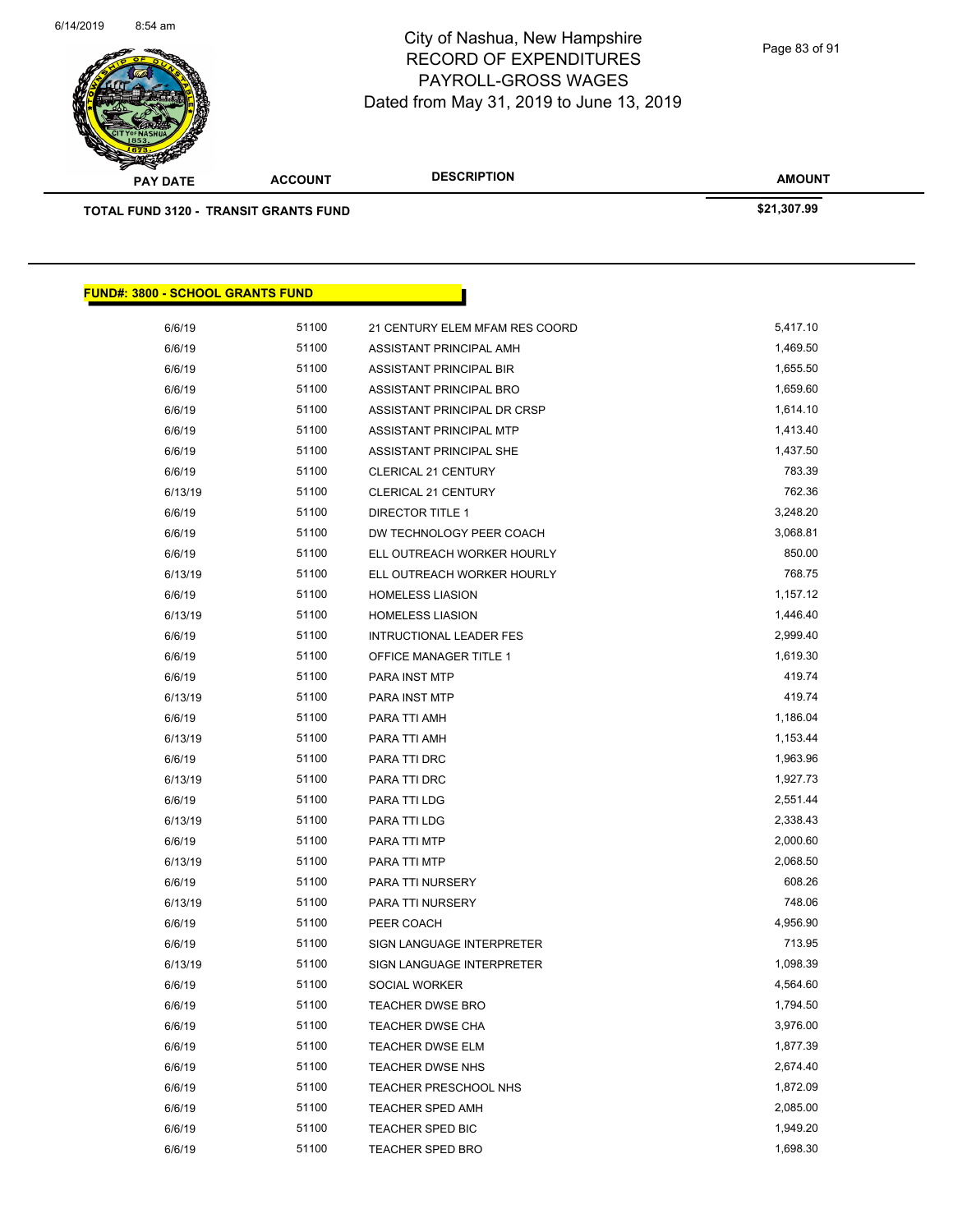

Page 84 of 91

| <b>PAY DATE</b>                         | <b>ACCOUNT</b> | <b>DESCRIPTION</b>            | <b>AMOUNT</b> |
|-----------------------------------------|----------------|-------------------------------|---------------|
| <b>FUND#: 3800 - SCHOOL GRANTS FUND</b> |                |                               |               |
| 6/6/19                                  | 51100          | <b>TEACHER SPED DRC</b>       | 1,805.70      |
| 6/6/19                                  | 51100          | <b>TEACHER SPED ELM</b>       | 1,737.50      |
| 6/6/19                                  | 51100          | <b>TEACHER SPED FES</b>       | 1,561.40      |
| 6/6/19                                  | 51100          | <b>TEACHER SPED FMS</b>       | 2,007.10      |
| 6/6/19                                  | 51100          | TEACHER SPED LDG              | 1,797.20      |
| 6/6/19                                  | 51100          | <b>TEACHER SPED MDE</b>       | 3,954.10      |
| 6/6/19                                  | 51100          | <b>TEACHER SPED NHN</b>       | 9,724.50      |
| 6/6/19                                  | 51100          | <b>TEACHER SPED NHS</b>       | 4,684.80      |
| 6/6/19                                  | 51100          | <b>TEACHER SPED NSE</b>       | 6,712.99      |
| 6/6/19                                  | 51100          | <b>TEACHER SPED PMS</b>       | 3,537.20      |
| 6/6/19                                  | 51100          | TITLE ONE PARA FES            | 2,033.30      |
| 6/13/19                                 | 51100          | TITLE ONE PARA FES            | 2,024.95      |
| 6/6/19                                  | 51200          | 21 CENTURY PROGRAM ASSISTANT  | 1,350.20      |
| 5/31/19                                 | 51200          | 21ST CENTURY INSTRUCTOR       | 25.00         |
| 6/6/19                                  | 51200          | 21ST CENTURY INSTRUCTOR       | 540.00        |
| 6/13/19                                 | 51200          | ADULT ED INSTRUCTOR           | 250.00        |
| 6/6/19                                  | 51200          | ELL OUTREACH WORKER HOURLY    | 100.00        |
| 6/6/19                                  | 51200          | <b>FAMILY LIAISON</b>         | 375.00        |
| 6/13/19                                 | 51200          | <b>FAMILY LIAISON</b>         | 393.75        |
| 6/6/19                                  | 51200          | <b>GUIDANCE COUNSELOR FES</b> | 150.00        |
| 6/6/19                                  | 51200          | HOME SCHOOL CORD TTI          | 3,576.46      |
| 6/13/19                                 | 51200          | HOME SCHOOL CORD TTI          | 4,137.64      |
| 6/6/19                                  | 51200          | <b>INTERPRETER</b>            | 325.00        |
| 6/13/19                                 | 51200          | <b>INTERPRETER</b>            | 25.00         |
| 6/6/19                                  | 51200          | LUNCH MONITOR DRC             | 142.50        |
| 6/6/19                                  | 51200          | PARA ELL PMS                  | 81.90         |
| 6/6/19                                  | 51200          | PARA INST CHA                 | 43.97         |
| 6/13/19                                 | 51200          | PARA INST CHA                 | 87.93         |
| 6/6/19                                  | 51200          | PARA INST PMS                 | 35.00         |
| 6/6/19                                  | 51200          | <b>SUB LUNCH MONITOR</b>      | 100.00        |
| 6/6/19                                  | 51200          | <b>TEACHER ELL DRC</b>        | 50.00         |
| 6/6/19                                  | 51200          | TEACHER ELL ELM               | 193.75        |
| 6/6/19                                  | 51200          | <b>TEACHER ELL FMS</b>        | 175.00        |
| 6/6/19                                  | 51200          | TEACHER ELL NHN               | 62.50         |
| 6/6/19                                  | 51200          | TEACHER ELL PMS               | 125.00        |
| 6/6/19                                  | 51200          | <b>TEACHER GR1 DRC</b>        | 150.00        |
| 6/6/19                                  | 51200          | <b>TEACHER GR1 LDG</b>        | 50.00         |
| 6/6/19                                  | 51200          | <b>TEACHER GR2 AMH</b>        | 350.00        |
| 6/6/19                                  | 51200          | TEACHER GR2 DRC               | 75.00         |
| 6/6/19                                  | 51200          | TEACHER GR2 FES               | 75.00         |
| 6/6/19                                  | 51200          | <b>TEACHER GR3 AMH</b>        | 125.00        |
| 6/6/19                                  | 51200          | <b>TEACHER GR3 CHA</b>        | 168.75        |
| 6/6/19                                  | 51200          | <b>TEACHER GR3 DRC</b>        | 400.00        |
| 6/6/19                                  | 51200          | <b>TEACHER GR3 LDG</b>        | 50.00         |
| 6/6/19                                  | 51200          | <b>TEACHER GR4 AMH</b>        | 250.00        |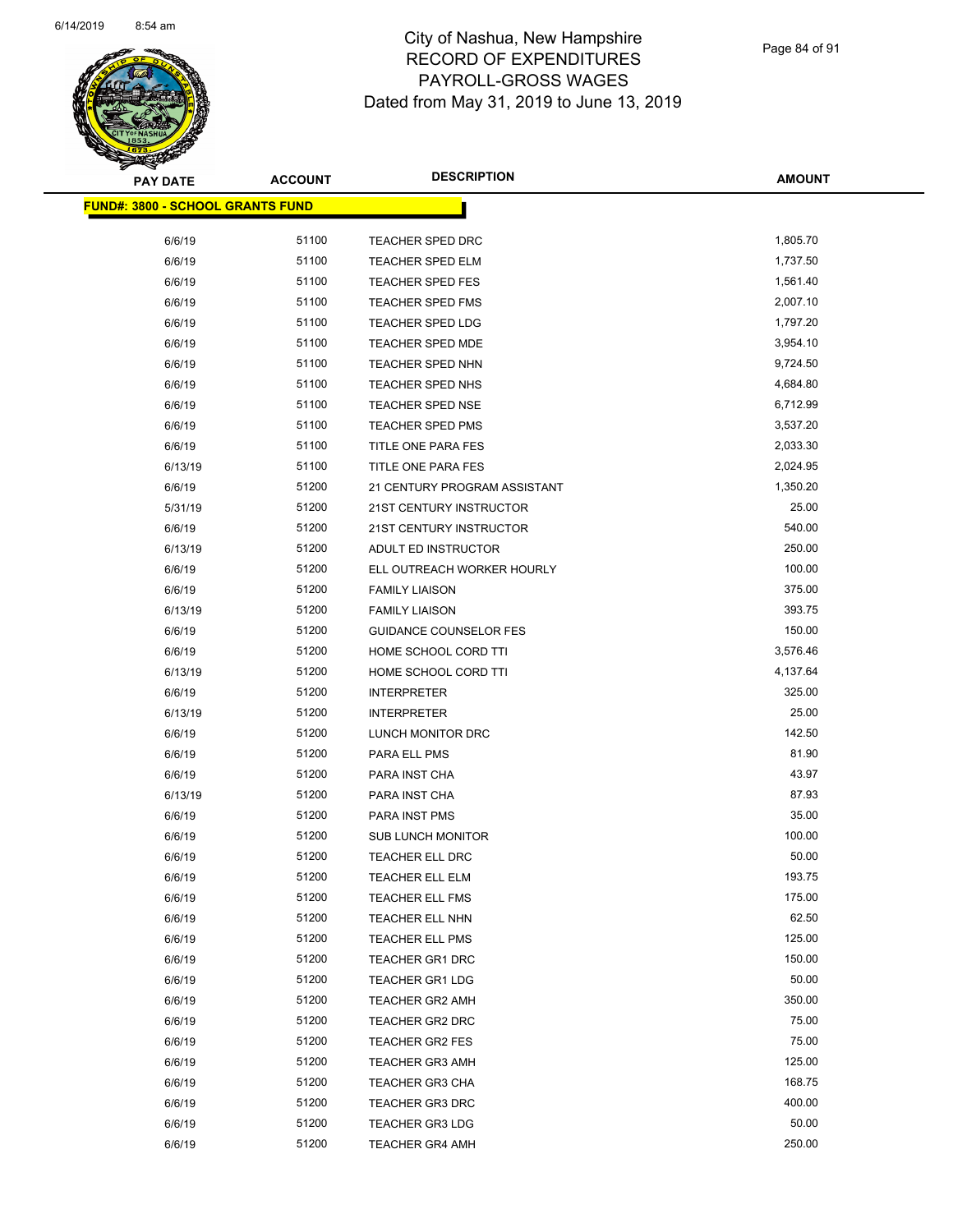

Page 85 of 91

| <b>PAY DATE</b>                         | <b>ACCOUNT</b> | <b>DESCRIPTION</b>         | <b>AMOUNT</b> |
|-----------------------------------------|----------------|----------------------------|---------------|
| <b>FUND#: 3800 - SCHOOL GRANTS FUND</b> |                |                            |               |
|                                         |                |                            |               |
| 6/6/19                                  | 51200          | <b>TEACHER GR4 DRC</b>     | 200.00        |
| 6/6/19                                  | 51200          | <b>TEACHER GR5 AMH</b>     | 300.00        |
| 6/6/19                                  | 51200          | <b>TEACHER GR5 DRC</b>     | 575.00        |
| 6/6/19                                  | 51200          | <b>TEACHER KIND AMH</b>    | 100.00        |
| 6/6/19                                  | 51200          | <b>TEACHER KIND LDG</b>    | 75.00         |
| 6/6/19                                  | 51200          | <b>TEACHER MATH FMS</b>    | 150.00        |
| 6/6/19                                  | 51200          | <b>TEACHER SPED AMH</b>    | 225.00        |
| 6/6/19                                  | 51200          | <b>TEACHER SPED NHS</b>    | 343.75        |
| 6/6/19                                  | 51200          | <b>TEACHER TECHED NHN</b>  | 717.10        |
| 6/6/19                                  | 51200          | <b>TEACHER TTI AMH</b>     | 12,654.69     |
| 6/6/19                                  | 51200          | <b>TEACHER TTI FES</b>     | 2,308.20      |
| 6/6/19                                  | 51200          | <b>TEACHER TTI LDG</b>     | 8,744.40      |
| 6/6/19                                  | 51200          | <b>TEACHER TTI MTP</b>     | 7,254.90      |
| 6/6/19                                  | 51200          | <b>TEACHER TTI NURSERY</b> | 4,887.16      |
| 6/6/19                                  | 51200          | <b>TEACHER TTIDRC</b>      | 6,107.59      |
| 6/6/19                                  | 51200          | TITLE ONE TUTOR            | 1,356.25      |
| 6/13/19                                 | 51200          | TITLE ONE TUTOR            | 1,175.00      |
| 6/6/19                                  | 51412          | <b>WAGES PER DIEM</b>      | 220.20        |
| 6/13/19                                 | 51412          | <b>WAGES PER DIEM</b>      | 215.33        |
| 6/6/19                                  | 51650          | ADDITIONAL HOURS           | 15,254.51     |
| 6/13/19                                 | 51650          | ADDITIONAL HOURS           | 282.31        |
| TOTAL FUND 3800 - SCHOOL GRANTS FUND    |                |                            | \$196,783.57  |

# **FUND#: 3810 - FOOD SERVICE GRANTS FUND** 6/6/19 51300 OVERTIME 480.53 6/13/19 51300 OVERTIME 626.39 **TOTAL FUND 3810 - FOOD SERVICE GRANTS FUND \$1,106.92**

|         | <b>FUND#: 4005 - TRAFFIC VIOLATIONS FUND</b> |                                  |
|---------|----------------------------------------------|----------------------------------|
|         |                                              |                                  |
| 6/6/19  | 51100                                        | <b>MVR CLERK II</b>              |
| 6/13/19 | 51100                                        | <b>MVR CLERK II</b>              |
| 6/6/19  | 51100                                        | ORDINANCE VIOLATIONS COORDINATOR |
| 6/13/19 | 51100                                        | ORDINANCE VIOLATIONS COORDINATOR |
| 6/6/19  | 51100                                        | <b>PARKING MANAGER</b>           |
| 6/13/19 | 51100                                        | <b>PARKING MANAGER</b>           |
| 6/6/19  | 51200                                        | <b>MVR CLERK I</b>               |
| 6/13/19 | 51200                                        | <b>MVR CLERK I</b>               |
| 6/6/19  | 51200                                        | PARKING ENFORCEMENT SPECIALIST   |
| 6/13/19 | 51200                                        | PARKING ENFORCEMENT SPECIALIST   |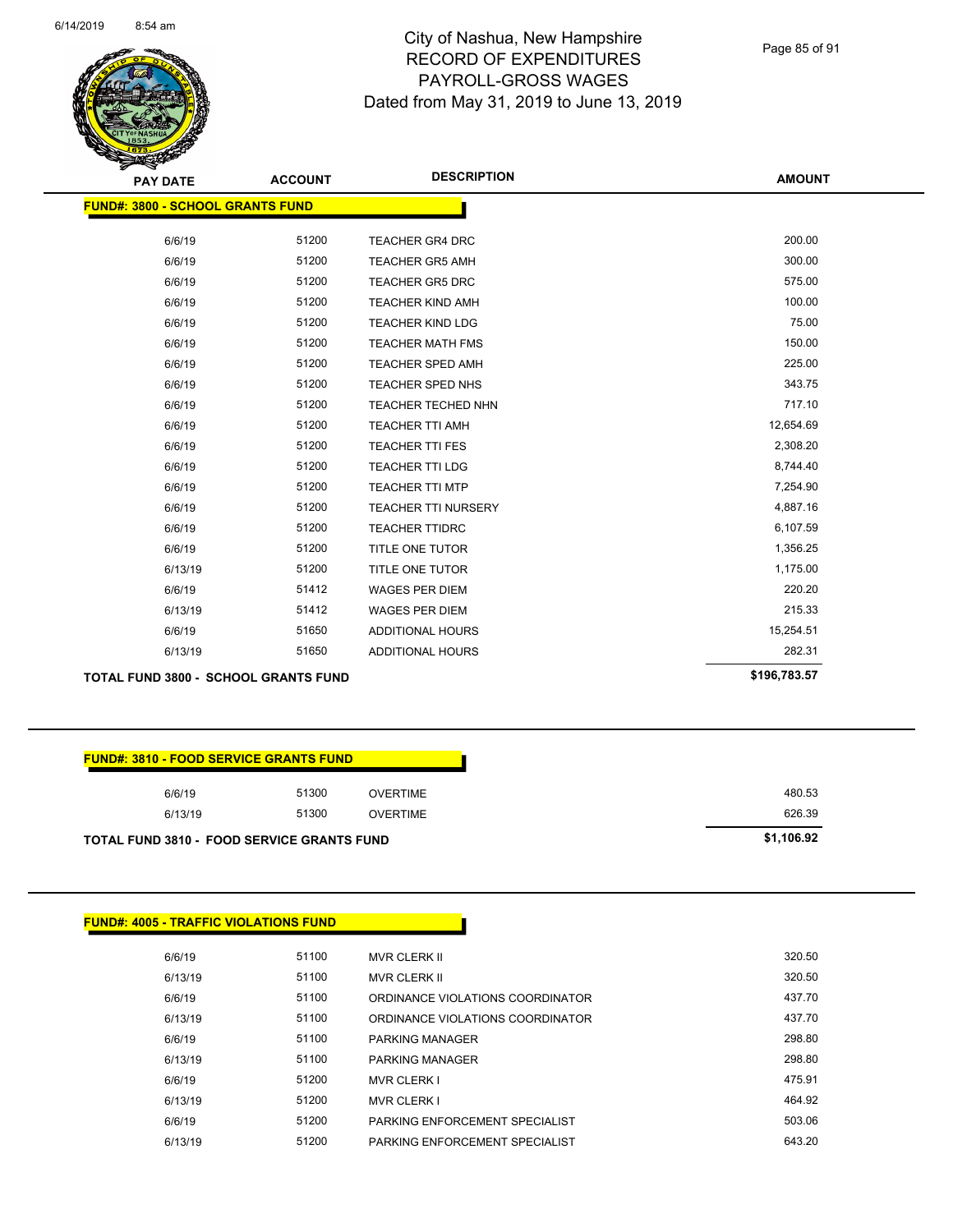

Page 86 of 91

| <b>PAY DATE</b>                                                                                                                                | <b>ACCOUNT</b> | <b>DESCRIPTION</b>                                               | <b>AMOUNT</b>                       |
|------------------------------------------------------------------------------------------------------------------------------------------------|----------------|------------------------------------------------------------------|-------------------------------------|
| <b>FUND#: 4005 - TRAFFIC VIOLATIONS FUND</b>                                                                                                   |                |                                                                  |                                     |
| 6/6/19                                                                                                                                         | 51300          | <b>OVERTIME</b>                                                  | 19.42                               |
| 6/13/19                                                                                                                                        | 51300          | <b>OVERTIME</b>                                                  | 3.01                                |
| <b>TOTAL FUND 4005 - TRAFFIC VIOLATIONS FUND</b>                                                                                               |                |                                                                  | \$4,223.52                          |
| <b>FUND#: 4010 - MOTOR VEHICLE ADMIN FUND</b>                                                                                                  |                |                                                                  |                                     |
| 6/6/19                                                                                                                                         | 51100          | MVR CLERK II                                                     | 304.40                              |
| 6/13/19                                                                                                                                        | 51100          | <b>MVR CLERK II</b>                                              | 304.40                              |
| TOTAL FUND 4010 - MOTOR VEHICLE ADMIN FUND                                                                                                     |                |                                                                  | \$608.80                            |
| 6/6/19<br>6/13/19                                                                                                                              | 51710<br>51710 | SPECIAL DETAIL-NON PENSIONABLE<br>SPECIAL DETAIL-NON PENSIONABLE | 11,189.58<br>13,719.57              |
| 6/6/19<br>6/13/19                                                                                                                              | 51712<br>51712 | SPECIAL DETAIL-PENSIONABLE<br>SPECIAL DETAIL-PENSIONABLE         | 4,857.41<br>6,617.20<br>\$36,383.76 |
| TOTAL FUND 4030 - POLICE SPECIAL DETAILS FUND<br><b>FUND#: 4035 - POLICE OVERTIME BILLING FUND</b>                                             |                |                                                                  |                                     |
| 6/6/19                                                                                                                                         | 51300          | <b>OVERTIME</b>                                                  | 3,225.75                            |
| 6/13/19                                                                                                                                        | 51300          | <b>OVERTIME</b>                                                  | 2,022.40                            |
|                                                                                                                                                |                |                                                                  | \$5,248.15                          |
|                                                                                                                                                |                |                                                                  |                                     |
| 6/13/19                                                                                                                                        | 51712          | SPECIAL DETAIL-PENSIONABLE                                       | 321.36                              |
|                                                                                                                                                |                |                                                                  | \$321.36                            |
| TOTAL FUND 4035 - POLICE OVERTIME BILLING FUND<br><b>FUND#: 4065 - FIRE WATCHGUARDS FUND</b><br><b>TOTAL FUND 4065 - FIRE WATCHGUARDS FUND</b> |                |                                                                  |                                     |
| <b>FUND#: 4600 - ECON DEV-GREATER NASHUA RLF</b><br>6/6/19                                                                                     | 51100          | DWNTWN SPCLST & OED PGRM COOR                                    | 142.30                              |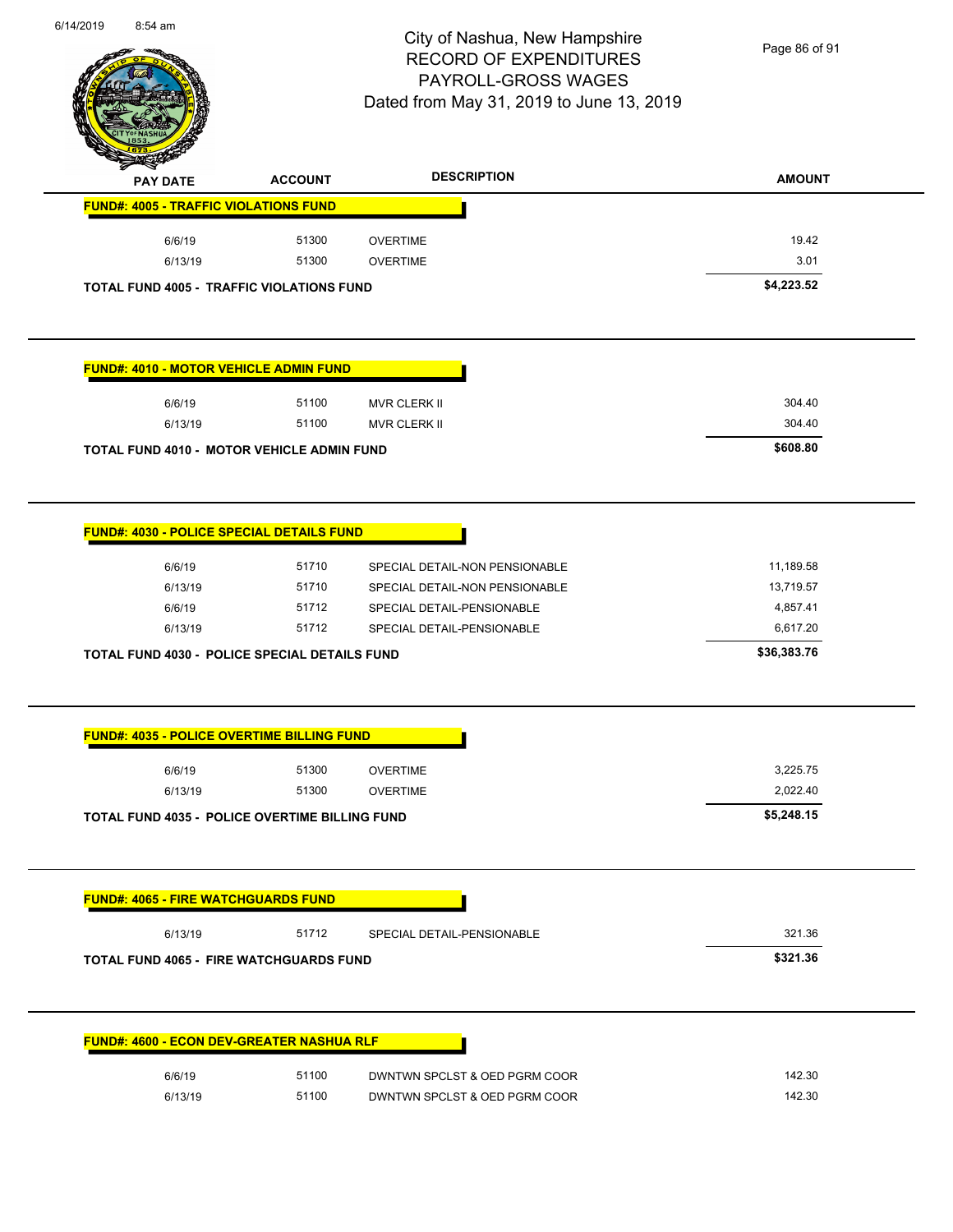**AMOUNT** City of Nashua, New Hampshire RECORD OF EXPENDITURES PAYROLL-GROSS WAGES Dated from May 31, 2019 to June 13, 2019 **PAY DATE ACCOUNT DESCRIPTION** 6/14/2019 8:54 am **TOTAL FUND 4600 - ECON DEV-GREATER NASHUA RLF \$284.60**  Page 87 of 91

| 6/6/19  | 51100 | DWNTWN SPCLST & OED PGRM COOR | 155.25 |
|---------|-------|-------------------------------|--------|
| 6/13/19 | 51100 | DWNTWN SPCLST & OED PGRM COOR | 155.25 |

#### **FUND#: 6000 - SOLID WASTE FUND**

| 6/6/19  | 51100 | ADMINISTRATIVE ASSISTANT II          | 858.88   |
|---------|-------|--------------------------------------|----------|
| 6/13/19 | 51100 | ADMINISTRATIVE ASSISTANT II          | 858.88   |
| 6/6/19  | 51100 | ASSISTANT DIRECTOR OF PUBLIC WORKS   | 202.40   |
| 6/13/19 | 51100 | ASSISTANT DIRECTOR OF PUBLIC WORKS   | 202.40   |
| 6/6/19  | 51100 | AUTOMATED TRASH COLLECTION OPR       | 4,898.00 |
| 6/13/19 | 51100 | AUTOMATED TRASH COLLECTION OPR       | 4,898.00 |
| 6/6/19  | 51100 | <b>CITY ENGINEER</b>                 | 274.72   |
| 6/13/19 | 51100 | <b>CITY ENGINEER</b>                 | 343.40   |
| 6/6/19  | 51100 | <b>COLLECTION EQUIP OPR</b>          | 8,337.93 |
| 6/13/19 | 51100 | <b>COLLECTION EQUIP OPR</b>          | 8,358.88 |
| 6/6/19  | 51100 | COLLECTION EQUIP OPR LANDFILL        | 970.41   |
| 6/13/19 | 51100 | <b>COLLECTION EQUIP OPR LANDFILL</b> | 970.40   |
| 6/6/19  | 51100 | DEP TREASURER TAX COLLECTOR          | 261.95   |
| 6/13/19 | 51100 | DEP TREASURER TAX COLLECTOR          | 261.95   |
| 6/6/19  | 51100 | <b>DEPUTY CITY ENGINEER</b>          | 82.05    |
| 6/13/19 | 51100 | <b>DEPUTY CITY ENGINEER</b>          | 82.05    |
| 6/6/19  | 51100 | <b>DIRECTOR PUBLIC WORKS</b>         | 261.20   |
| 6/13/19 | 51100 | DIRECTOR PUBLIC WORKS                | 261.20   |
| 6/6/19  | 51100 | DPW BILLING ACCOUNTANT               | 499.05   |
| 6/13/19 | 51100 | DPW BILLING ACCOUNTANT               | 499.05   |
| 6/6/19  | 51100 | DPW COLLECTIONS SPEC III             | 406.05   |
| 6/13/19 | 51100 | DPW COLLECTIONS SPEC III             | 406.05   |
| 6/6/19  | 51100 | DPW CONTRACT ADMINISTRATOR           | 121.63   |
| 6/13/19 | 51100 | DPW CONTRACT ADMINISTRATOR           | 121.65   |
| 6/6/19  | 51100 | <b>ENVIRONMENTAL ENGINEER</b>        | 1,480.85 |
| 6/13/19 | 51100 | <b>ENVIRONMENTAL ENGINEER</b>        | 1,480.85 |
| 6/6/19  | 51100 | <b>EQUIPMENT OPR LANDFILL</b>        | 5,916.00 |
| 6/13/19 | 51100 | <b>EQUIPMENT OPR LANDFILL</b>        | 5,913.28 |
| 6/6/19  | 51100 | <b>EXECUTIVE ASSISTANT</b>           | 164.35   |
| 6/13/19 | 51100 | <b>EXECUTIVE ASSISTANT</b>           | 164.35   |
| 6/6/19  | 51100 | FINANCE AND ADMIN MANAGER            | 436.60   |
| 6/13/19 | 51100 | FINANCE AND ADMIN MANAGER            | 436.60   |
| 6/6/19  | 51100 | FLEET MANAGER STREET DEPT            | 346.35   |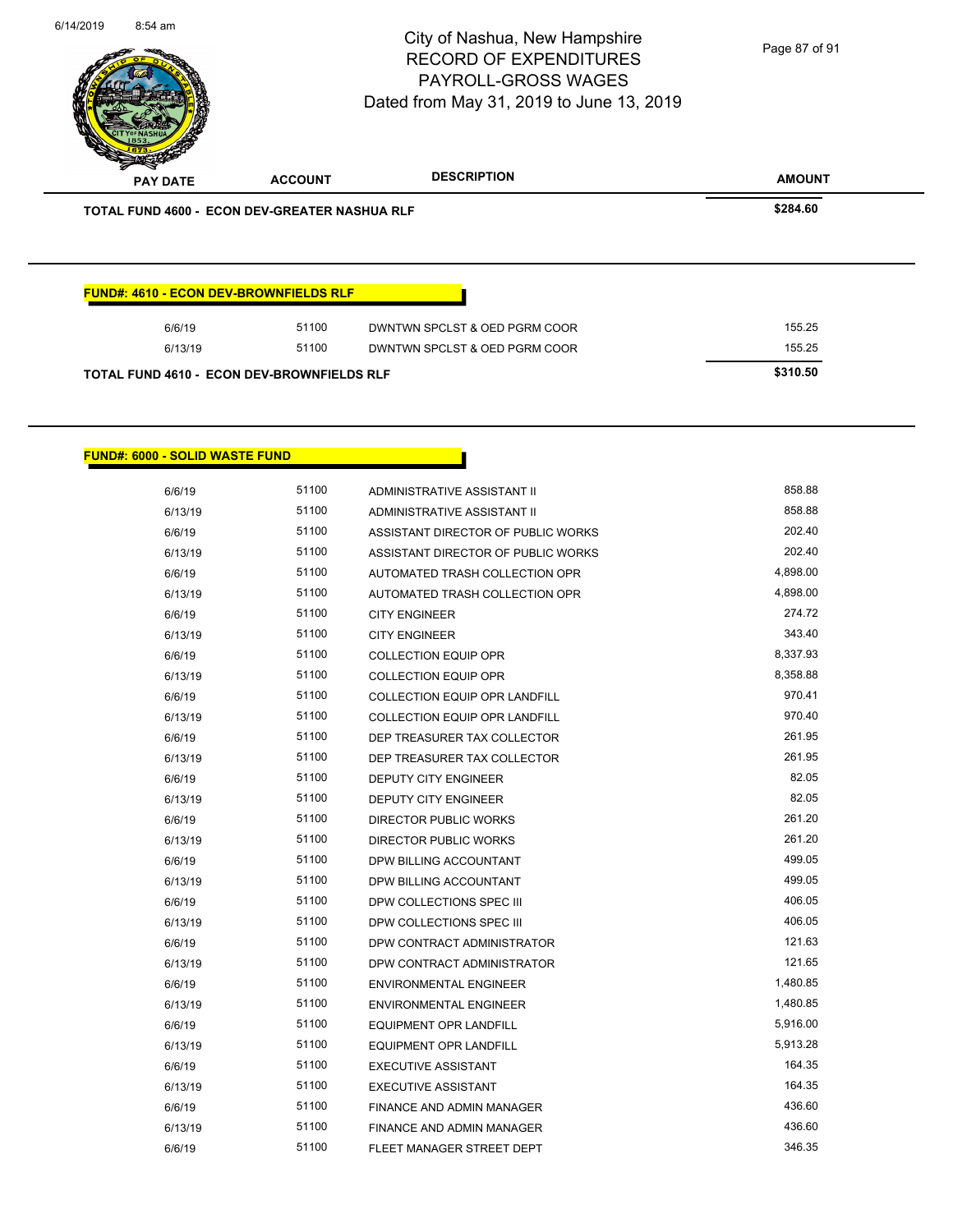

Page 88 of 91

| <b>PAY DATE</b>                       | <b>ACCOUNT</b> | <b>DESCRIPTION</b>              | <b>AMOUNT</b> |
|---------------------------------------|----------------|---------------------------------|---------------|
| <b>FUND#: 6000 - SOLID WASTE FUND</b> |                |                                 |               |
|                                       |                |                                 |               |
| 6/13/19                               | 51100          | FLEET MANAGER STREET DEPT       | 346.35        |
| 6/6/19                                | 51100          | LICENSED SCALE OPERATOR         | 870.35        |
| 6/13/19                               | 51100          | <b>LICENSED SCALE OPERATOR</b>  | 870.35        |
| 6/6/19                                | 51100          | PUBLIC RELATIONS ADMINISTRATOR  | 164.40        |
| 6/13/19                               | 51100          | PUBLIC RELATIONS ADMINISTRATOR  | 164.40        |
| 6/6/19                                | 51100          | RECYCLING COORDINATOR           | 1,192.80      |
| 6/13/19                               | 51100          | RECYCLING COORDINATOR           | 1,192.80      |
| 6/6/19                                | 51100          | <b>SENIOR STAFF ENGINEER</b>    | 143.80        |
| 6/13/19                               | 51100          | SENIOR STAFF ENGINEER           | 143.80        |
| 6/6/19                                | 51100          | <b>SIGN MAINTENANCE</b>         | 23.31         |
| 6/6/19                                | 51100          | SOLID WASTE FOREMAN             | 2,593.30      |
| 6/13/19                               | 51100          | SOLID WASTE FOREMAN             | 2,593.31      |
| 6/6/19                                | 51100          | SOLID WASTE TECHNICIAN          | 1,128.31      |
| 6/13/19                               | 51100          | SOLID WASTE TECHNICIAN          | 1,128.30      |
| 6/6/19                                | 51100          | SR MGR ACCT FIN REPORTING       | 191.25        |
| 6/13/19                               | 51100          | SR MGR ACCT FIN REPORTING       | 191.25        |
| 6/6/19                                | 51100          | SUPERINTENDENT OF SOLID WASTE   | 1,804.31      |
| 6/13/19                               | 51100          | SUPERINTENDENT OF SOLID WASTE   | 1,804.30      |
| 6/6/19                                | 51200          | LICENSED SCALE OPERATOR         | 592.91        |
| 6/13/19                               | 51200          | LICENSED SCALE OPERATOR         | 598.35        |
| 5/31/19                               | 51300          | <b>OVERTIME</b>                 | 145.88        |
| 6/6/19                                | 51300          | <b>OVERTIME</b>                 | 10,174.58     |
| 6/13/19                               | 51300          | <b>OVERTIME</b>                 | 5,565.25      |
| 6/6/19                                | 51400          | <b>WAGES TEMPORARY/SEASONAL</b> | 3,941.25      |
| 6/13/19                               | 51400          | <b>WAGES TEMPORARY/SEASONAL</b> | 5,111.25      |
|                                       |                |                                 | $\cdots$      |

#### **TOTAL FUND 6000 - SOLID WASTE FUND \$93,453.57**

| <b>FUND#: 6200 - WASTEWATER FUND</b> |
|--------------------------------------|
|--------------------------------------|

| 6/6/19  | 51100 | ADMINISTRATIVE ASSISTANT II        | 744.20   |
|---------|-------|------------------------------------|----------|
| 6/13/19 | 51100 | ADMINISTRATIVE ASSISTANT II        | 744.20   |
| 6/6/19  | 51100 | ANALYTICAL CHEMIST                 | 861.95   |
| 6/13/19 | 51100 | ANALYTICAL CHEMIST                 | 861.95   |
| 6/6/19  | 51100 | ASSISTANT CONSTRUCTION ENGINEER    | 1,339.75 |
| 6/13/19 | 51100 | ASSISTANT CONSTRUCTION ENGINEER    | 1,339.75 |
| 6/6/19  | 51100 | ASSISTANT DIRECTOR OF PUBLIC WORKS | 202.35   |
| 6/13/19 | 51100 | ASSISTANT DIRECTOR OF PUBLIC WORKS | 202.35   |
| 6/6/19  | 51100 | <b>CITY ENGINEER</b>               | 641.04   |
| 6/13/19 | 51100 | <b>CITY ENGINEER</b>               | 801.30   |
| 6/6/19  | 51100 | COLLECTION SYSTEMS OPERATOR        | 1,959.20 |
| 6/13/19 | 51100 | COLLECTION SYSTEMS OPERATOR        | 1,959.20 |
| 6/6/19  | 51100 | COLLECTION SYSTEMS TECHNICIAN      | 2,103.20 |
| 6/13/19 | 51100 | COLLECTION SYSTEMS TECHNICIAN      | 2.103.20 |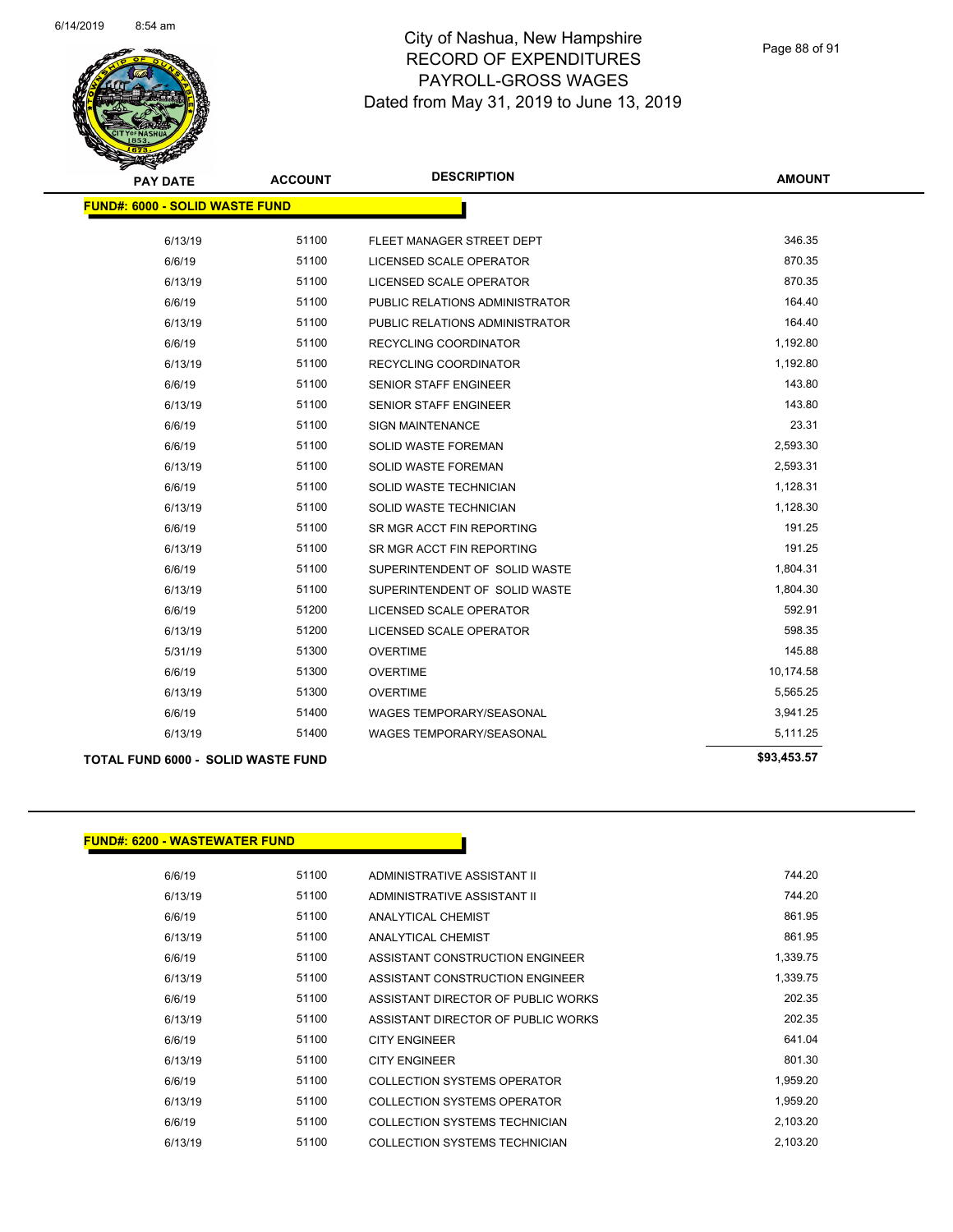

| <b>PAY DATE</b>                       | <b>ACCOUNT</b> | <b>DESCRIPTION</b>             | <b>AMOUNT</b> |
|---------------------------------------|----------------|--------------------------------|---------------|
| <u> FUND#: 6200 - WASTEWATER FUND</u> |                |                                |               |
| 6/6/19                                | 51100          | DEP TREASURER TAX COLLECTOR    | 261.95        |
| 6/13/19                               | 51100          | DEP TREASURER TAX COLLECTOR    | 261.95        |
| 6/6/19                                | 51100          | DEPUTY CITY ENGINEER           | 820.35        |
| 6/13/19                               | 51100          | DEPUTY CITY ENGINEER           | 820.35        |
| 6/6/19                                | 51100          | DIRECTOR PUBLIC WORKS          | 522.40        |
| 6/13/19                               | 51100          | <b>DIRECTOR PUBLIC WORKS</b>   | 522.40        |
| 6/6/19                                | 51100          | DPW BILLING ACCOUNTANT         | 499.05        |
| 6/13/19                               | 51100          | DPW BILLING ACCOUNTANT         | 499.05        |
| 6/6/19                                | 51100          | DPW COLLECTIONS SPEC III       | 406.10        |
| 6/13/19                               | 51100          | DPW COLLECTIONS SPEC III       | 406.10        |
| 6/6/19                                | 51100          | DPW CONTRACT ADMINISTRATOR     | 730.02        |
| 6/13/19                               | 51100          | DPW CONTRACT ADMINISTRATOR     | 730.00        |
| 6/6/19                                | 51100          | ELECTRICAL DIAGNOSTIC TECH I   | 1,120.00      |
| 6/13/19                               | 51100          | ELECTRICAL DIAGNOSTIC TECH I   | 1,120.00      |
| 6/6/19                                | 51100          | <b>EXECUTIVE ASSISTANT</b>     | 164.40        |
| 6/13/19                               | 51100          | <b>EXECUTIVE ASSISTANT</b>     | 164.40        |
| 6/6/19                                | 51100          | FINANCE AND ADMIN MANAGER      | 436.60        |
| 6/13/19                               | 51100          | FINANCE AND ADMIN MANAGER      | 436.60        |
| 6/6/19                                | 51100          | FLEET MANAGER STREET DEPT      | 115.45        |
| 6/13/19                               | 51100          | FLEET MANAGER STREET DEPT      | 115.45        |
| 6/6/19                                | 51100          | <b>MECHANIC WWTP 1ST CLASS</b> | 4,032.02      |
| 6/13/19                               | 51100          | MECHANIC WWTP 1ST CLASS        | 3,560.04      |
| 6/6/19                                | 51100          | OPERATOR I CERTIFIED WWTP 1st  | 1,074.40      |
| 6/13/19                               | 51100          | OPERATOR I CERTIFIED WWTP 1st  | 1,074.40      |
| 6/6/19                                | 51100          | OPERATOR II WWTP 1st           | 3,219.20      |
| 6/13/19                               | 51100          | OPERATOR II WWTP 1st           | 3,219.20      |
| 6/6/19                                | 51100          | OPERATOR II WWTP 2nd           | 2,172.80      |
| 6/13/19                               | 51100          | OPERATOR II WWTP 2nd           | 2,172.80      |
| 6/6/19                                | 51100          | OPERATOR II WWTP 3rd           | 1,090.41      |
| 6/13/19                               | 51100          | OPERATOR II WWTP 3rd           | 1,090.42      |
| 6/6/19                                | 51100          | OPERATOR III WWTP 1st          | 3,388.40      |
| 6/13/19                               | 51100          | OPERATOR III WWTP 1st          | 3,390.80      |
| 6/6/19                                | 51100          | PLANT OPERATIONS SUPERVISOR    | 1,490.15      |
| 6/13/19                               | 51100          | PLANT OPERATIONS SUPERVISOR    | 1,490.15      |
| 6/6/19                                | 51100          | PROCESS CHEMIST                | 1,001.00      |
| 6/13/19                               | 51100          | PROCESS CHEMIST                | 1,001.00      |
| 6/6/19                                | 51100          | PUBLIC RELATIONS ADMINISTRATOR | 219.15        |
| 6/13/19                               | 51100          | PUBLIC RELATIONS ADMINISTRATOR | 219.15        |
| 6/6/19                                | 51100          | <b>SENIOR STAFF ENGINEER</b>   | 1,559.20      |
| 6/13/19                               | 51100          | <b>SENIOR STAFF ENGINEER</b>   | 1,559.19      |
| 6/6/19                                | 51100          | SR MGR ACCT FIN REPORTING      | 382.70        |
| 6/13/19                               | 51100          | SR MGR ACCT FIN REPORTING      | 382.70        |
| 6/6/19                                | 51100          | <b>STAFF ENGINEER</b>          | 1,063.90      |
| 6/13/19                               | 51100          | <b>STAFF ENGINEER</b>          | 1,063.90      |
| 6/6/19                                | 51100          | SUPERINTENDENT OF WASTEWATER   | 1,890.35      |
|                                       |                |                                |               |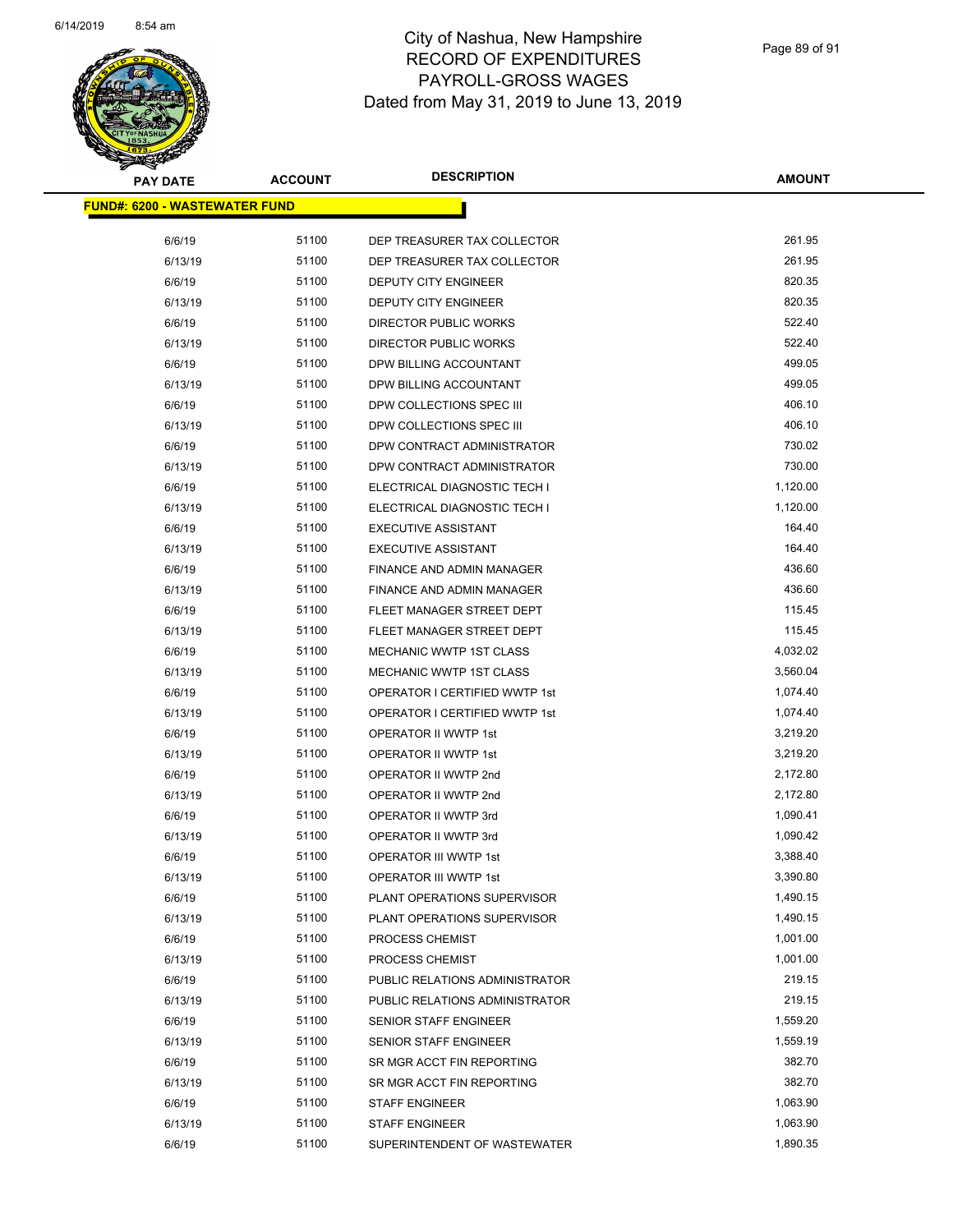

| <b>PAY DATE</b>                      | <b>ACCOUNT</b> | <b>DESCRIPTION</b>                 | <b>AMOUNT</b> |
|--------------------------------------|----------------|------------------------------------|---------------|
| <b>FUND#: 6200 - WASTEWATER FUND</b> |                |                                    |               |
| 6/13/19                              | 51100          | SUPERINTENDENT OF WASTEWATER       | 1,890.35      |
| 6/6/19                               | 51100          | <b>SUPV LABORATORY</b>             | 1,211.50      |
| 6/13/19                              | 51100          | <b>SUPV LABORATORY</b>             | 1,211.50      |
| 6/6/19                               | 51100          | TRUCK DRIVER STREET REPAIR         | 914.00        |
| 6/13/19                              | 51100          | TRUCK DRIVER STREET REPAIR         | 918.40        |
| 6/6/19                               | 51100          | <b>WASTEWATER ASSISTANT</b>        | 1,792.80      |
| 6/13/19                              | 51100          | <b>WASTEWATER ASSISTANT</b>        | 1,792.80      |
| 6/6/19                               | 51100          | <b>WASTEWATER FOREMAN</b>          | 2,593.32      |
| 6/13/19                              | 51100          | <b>WASTEWATER FOREMAN</b>          | 2,593.31      |
| 6/6/19                               | 51100          | <b>WASTEWATER PROJECT ENGINEER</b> | 1,524.69      |
| 6/13/19                              | 51100          | <b>WASTEWATER PROJECT ENGINEER</b> | 1,524.70      |
| 6/6/19                               | 51300          | <b>OVERTIME</b>                    | 9,765.49      |
| 6/13/19                              | 51300          | <b>OVERTIME</b>                    | 4,337.85      |
| 6/6/19                               | 51400          | <b>WAGES TEMPORARY/SEASONAL</b>    | 1,874.00      |
| 6/13/19                              | 51400          | <b>WAGES TEMPORARY/SEASONAL</b>    | 2,879.50      |
| 6/13/19                              | 51600          | <b>LONGEVITY</b>                   | 400.00        |
| TOTAL FUND 6200 - WASTEWATER FUND    |                |                                    | \$106,047.90  |

#### **FUND#: 6500 - PROPERTY & CASUALTY FUND**

| 6/13/19 | 59290 | LONG TERM DISABILITY CLAIMS        | 505.37   |
|---------|-------|------------------------------------|----------|
| 6/6/19  | 59290 | LONG TERM DISABILITY CLAIMS        | 505.37   |
| 6/13/19 | 59207 | <b>WORKERS COMPENSATION CLAIMS</b> | 6,923.36 |
| 6/6/19  | 59207 | WORKERS COMPENSATION CLAIMS        | 9,523.76 |
| 6/13/19 | 51100 | SAFETY LOSS PREVENTION SPEC        | 1,136.95 |
| 6/6/19  | 51100 | SAFETY LOSS PREVENTION SPEC        | 1,136.95 |
| 6/13/19 | 51100 | <b>RISK MANAGER</b>                | 1,808.50 |
| 6/6/19  | 51100 | <b>RISK MANAGER</b>                | 1,808.50 |
| 6/13/19 | 51100 | PROPERTY AND CASUALTY ADJUSTER     | 2,356.80 |
| 6/6/19  | 51100 | PROPERTY AND CASUALTY ADJUSTER     | 2,356.80 |
| 6/13/19 | 51100 | <b>PROGRAM SUPV</b>                | 1.347.95 |
| 6/6/19  | 51100 | <b>PROGRAM SUPV</b>                | 1,347.95 |
| 6/13/19 | 51100 | ADMINISTRATIVE ASSISTANT I         | 695.60   |
| 6/6/19  | 51100 | ADMINISTRATIVE ASSISTANT I         | 695.60   |

#### **TOTAL FUND 6500 - PROPERTY & CASUALTY FUND \$32,149.46**

| <b>FUND#: 6600 - BENEFITS SELF INSURANCE FUND</b> |       |                                    |          |
|---------------------------------------------------|-------|------------------------------------|----------|
| 6/6/19                                            | 51100 | <b>EMPLOYEE BENEFITS ASSISTANT</b> | 728.25   |
| 6/13/19                                           | 51100 | <b>EMPLOYEE BENEFITS ASSISTANT</b> | 728.25   |
| 6/6/19                                            | 51100 | EMPLOYEE BENEFITS MANAGER          | 1.438.15 |